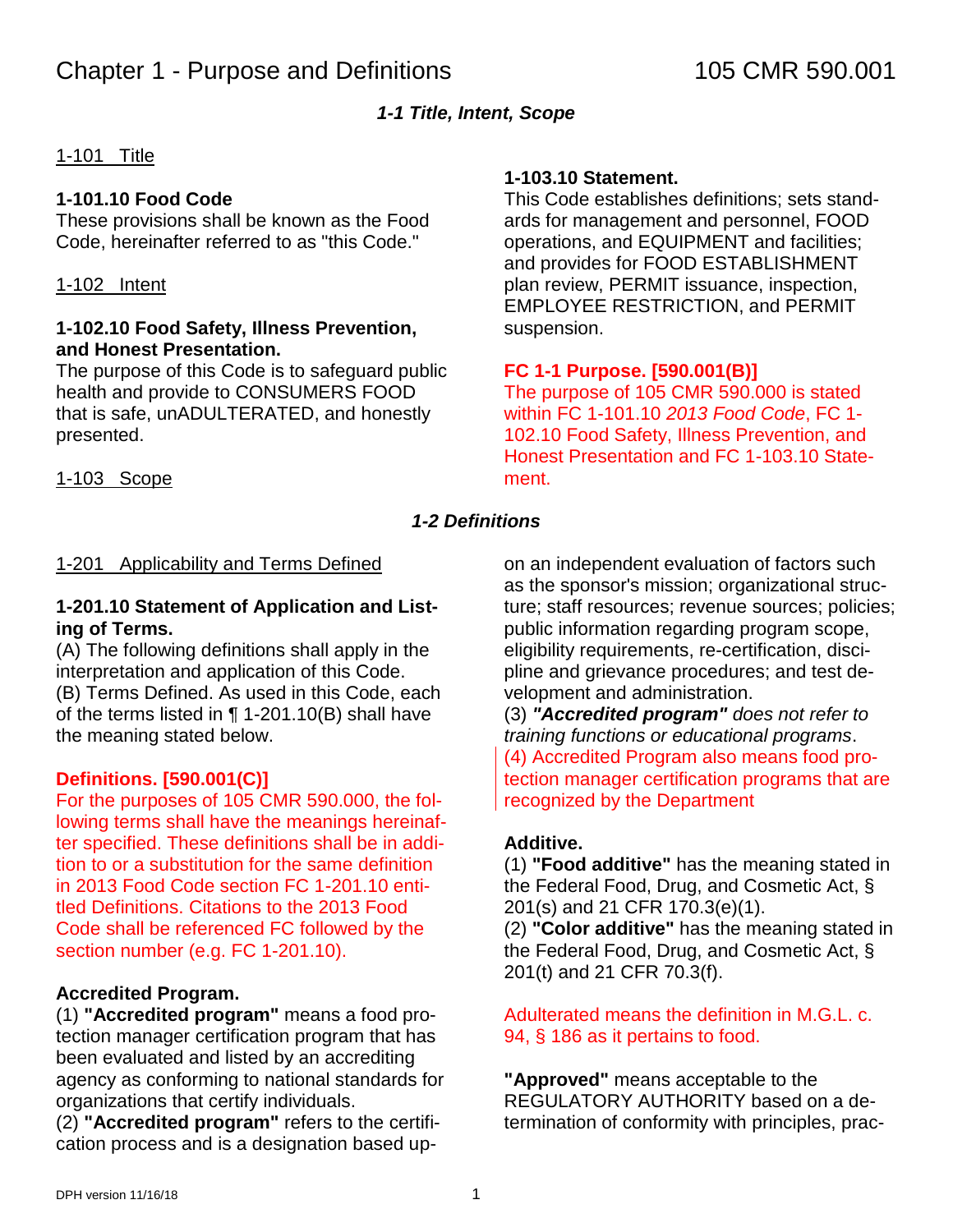tices, and generally recognized standards that protect public health.

## **Asymptomatic.**

(1) **"Asymptomatic"** means without obvious symptoms; not showing or producing indications of a disease or other medical condition, such as an individual infected with a pathogen but not exhibiting or producing any signs or symptoms of vomiting, diarrhea, or jaundice. (2) **"Asymptomatic"** includes not showing symptoms because symptoms have resolved or subsided, or because symptoms never manifested.

**"aw"** means water activity which is a measure of the free moisture in a FOOD, is the quotient of the water vapor pressure of the substance divided by the vapor pressure of pure water at the same temperature, and is indicated by the symbol A<sub>W</sub>

**"Balut"** means an embryo inside a fertile EGG that has been incubated for a period sufficient for the embryo to reach a specific stage of development after which it is removed from incubation before hatching.

**"Beverage"** means a liquid for drinking, including water.

Board of Health means the appropriate and legally designated health authority of the city, town, or other legally constituted governmental unit within the Commonwealth having the usual powers and duties of the board of health of a city or town.

**"Bottled drinking water"** means water that is SEALED in bottles, packages, or other containers and offered for sale for human consumption, including bottled mineral water.

Business days means Monday through Friday excluding legal holidays.

**"Casing"** means a tubular container for sausage products made of either natural or artificial (synthetic) material.

Caterer means any person who prepares food intended for individual portion service, transports and serves it at another location, or who prepares and serves food at a food establishment, other than one for which he holds a permit, for service at a single meal, party or similar gathering.

**"Certification number"** means a unique combination of letters and numbers assigned by a SHELLFISH CONTROL AUTHORITY to a MOLLUSCAN SHELLFISH DEALER according to the provisions of the National Shellfish Sanitation Program.

**"CFR"** means CODE OF FEDERAL REGULATIONS. Citations in this Code to the CFR refer sequentially to the Title, Part, and Section numbers, such as 40 CFR 180.194 refers to Title 40, Part 180, Section 194.

## **CIP.**

(1) **"CIP"** means cleaned in place by the circulation or flowing by mechanical means through a piping system of a detergent solution, water rinse, and SANITIZING solution onto or over EQUIPMENT surfaces that require cleaning, such as the method used, in part, to clean and SANITIZE a frozen dessert machine. (2) **"***CIP***"** *does not include the cleaning of EQUIPMENT such as band saws, slicers, or mixers that are subjected to in-place manual cleaning without the use of a CIP system.*

## **"Commingle"** means:

(1) To combine SHELLSTOCK harvested on different days or from different growing areas as identified on the tag or label, or (2) To combine SHUCKED SHELLFISH from containers with different container codes or different shucking dates.

## **Comminuted.**

(1) **"Comminuted"** means reduced in size by methods including chopping, flaking, grinding, or mincing.

(2) **"Comminuted"** includes FISH or MEAT products that are reduced in size and restructured or reformulated such as gefilte FISH, gyros, ground beef, and sausage; and a mixture of 2 or more types of MEAT that have been re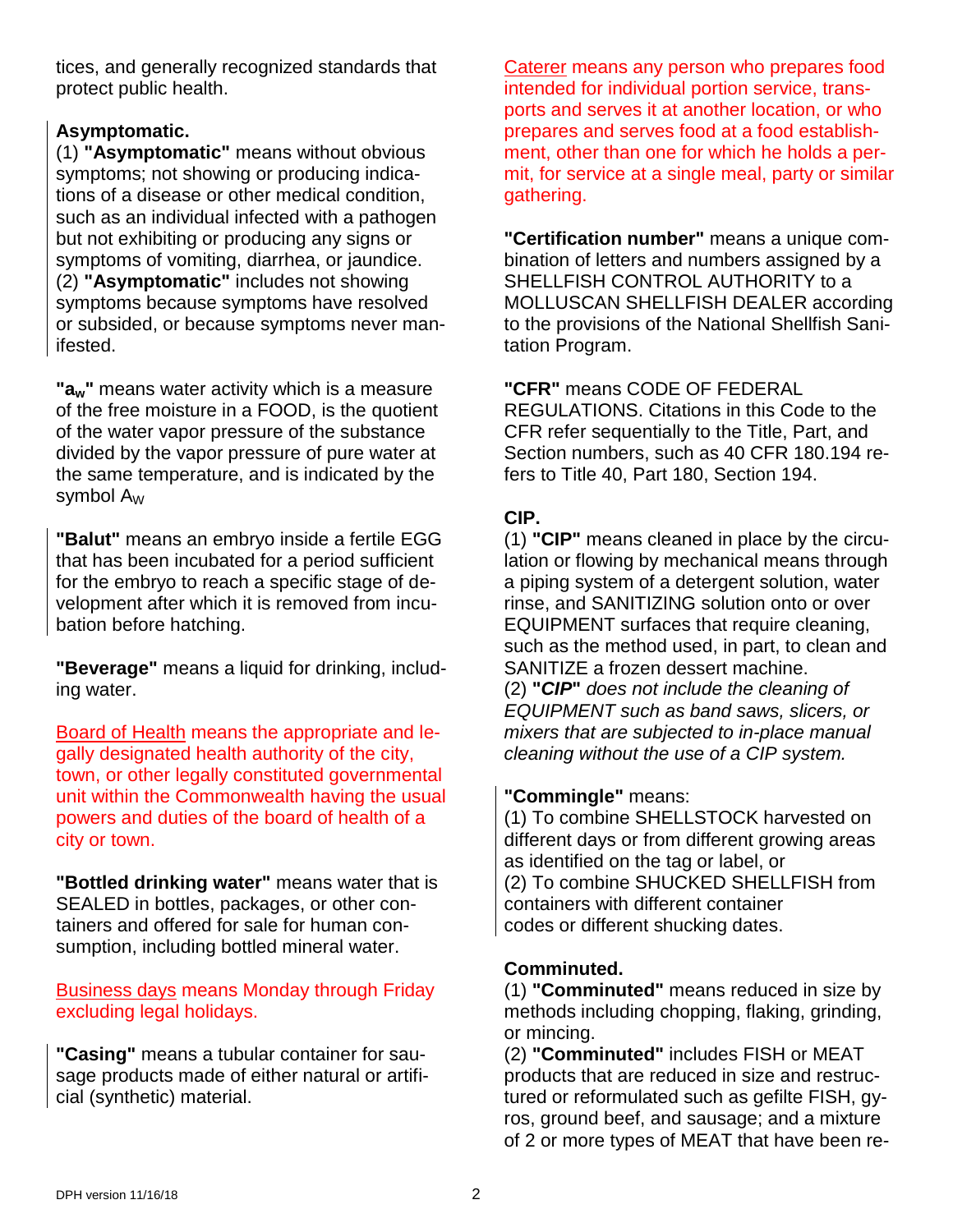duced in size and combined, such as sausages made from 2 or more MEATS.

Commissioner means the Commissioner of the Massachusetts Department of Public Health or his or her designee.

**"Conditional employee"** means a potential FOOD EMPLOYEE to whom a job offer is made, conditional on responses to subsequent medical questions or examinations designed to identify potential FOOD EMPLOYEES who may be suffering from a disease that can be transmitted through FOOD and done in compliance with Title 1 of the Americans with Disabilities Act of 1990.

**"Confirmed disease outbreak"** means a FOODBORNE DISEASE OUTBREAK in which laboratory analysis of appropriate specimens identifies a causative agent and epidemiological analysis implicates the FOOD as the source of the illness.

**"Consumer"** means a PERSON who is a member of the public, takes possession of FOOD, is not functioning in the capacity of an operator of a FOOD ESTABLISHMENT or FOOD PROCESSING PLANT, and does not offer the FOOD for resale.

#### **Core Item**.

(1) "**Core item**" means a provision in this Code that is not designated as a PRIORITY ITEM or a PRIORITY FOUNDATION ITEM. (2) "**Core item**" includes an item that usually relates to general sanitation, operational controls, sanitation standard operating procedures (SSOPs), facilities or structures, equipment design, or general maintenance

**"Corrosion-resistant material"** means a material that maintains acceptable surface cleanability characteristics under prolonged influence of the FOOD to be contacted, the normal use of cleaning compounds and SANITIZING solutions, and other conditions of the use environment.

Cottage Food Operation means a person who produces cottage food products only in the

home kitchen of that person's primary domestic residence and only for sale directly to the consumer.

Cottage Food Product means nontime/temperature control for safety baked goods, jams, jellies, and other nontime/temperature control for safety foods produced at a cottage food operation.

**"Counter-mounted equipment"** means EQUIPMENT that is not portable and is designed to be mounted off the floor on a table, counter, or shelf.

**"Critical control point"** means a point or procedure in a specific FOOD system where loss of control may result in an unacceptable health RISK.

**"Critical limit"** means the maximum or minimum value to which a physical, biological, or chemical parameter must be controlled at a CRITICAL CONTROL POINT to minimize the RISK that the identified FOOD safety HAZARD may occur.

**"Cut leafy greens"** means fresh leafy greens whose leaves have been cut, shredded, sliced, chopped, or torn. The term "leafy greens" includes iceberg lettuce, romaine lettuce, leaf lettuce, butter lettuce, baby leaf lettuce (i.e., immature lettuce or leafy greens), escarole, endive, spring mix, spinach, cabbage, kale, arugula and chard. The term "leafy greens" does not include herbs such as cilantro or parsley.

**"Dealer"** means a PERSON who is authorized by a SHELLFISH CONTROL AUTHORITY for the activities of SHELLSTOCK shipper, shucker-packer, repacker, reshipper, or depuration processor of MOLLUSCAN SHELLFISH according to the provisions of the National Shellfish Sanitation Program.

DEP means the Massachusetts Department of Environmental Protection.

Department means the Massachusetts Department of Public Health.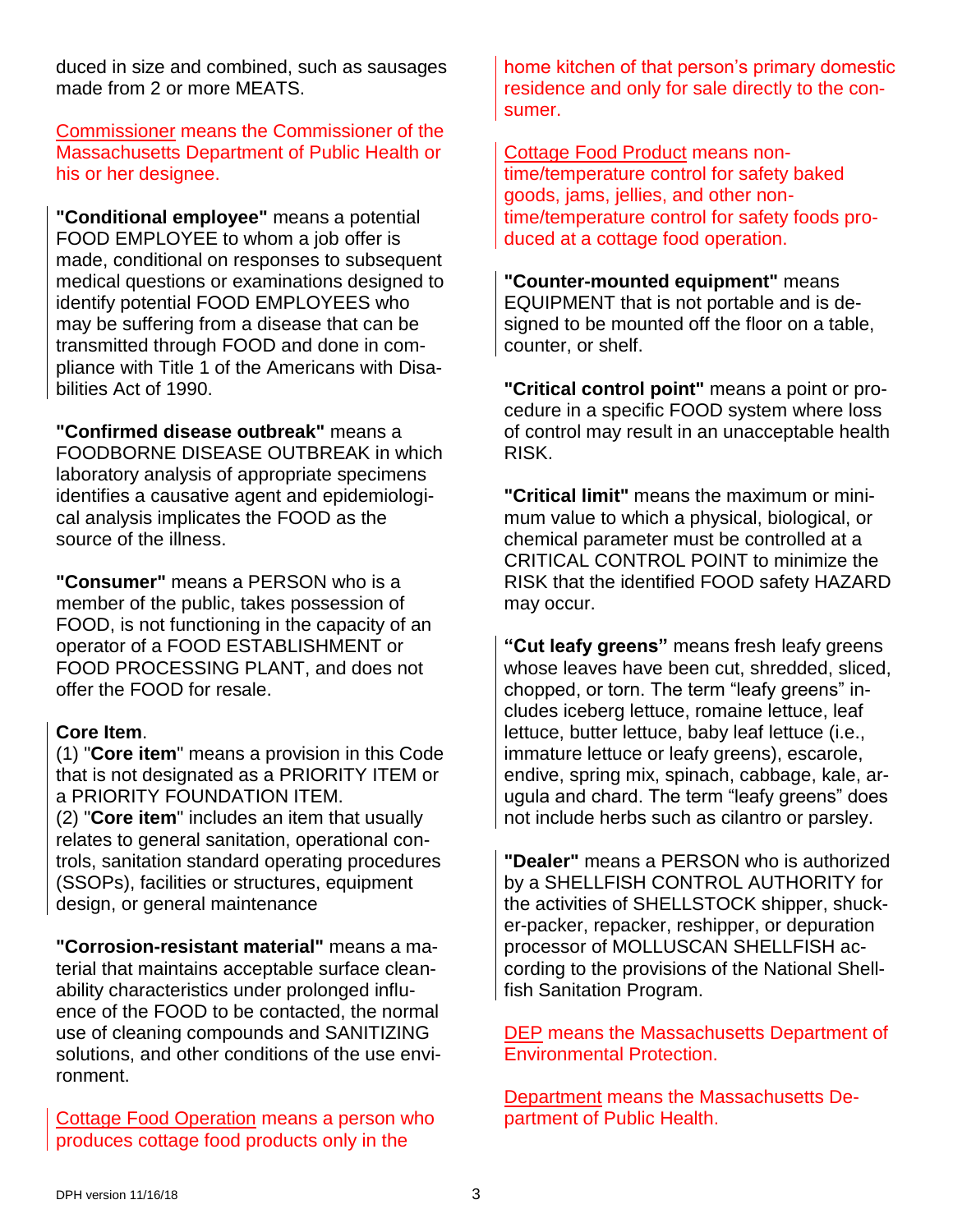## Director means the Director of the Food Protection Program.

"**Disclosure**" means a written statement that clearly identifies the animal-derived FOODS which are, or can be ordered, raw, undercooked, or without otherwise being processed to eliminate pathogens, or items that contain an ingredient that is raw, undercooked, or without otherwise being processed to eliminate pathogens.

## **Drinking Water.**

#### (1) Drinking water means water that meets the provisions of 310 CMR 22.00: *Drinking Water*

(2) **"Drinking water"** is traditionally known as "potable water."

(3) **"Drinking water"** includes the term "water" *except where the term used connotes that the water is not potable, such as "boiler water," "mop water," "rainwater," "wastewater," and "nondrinking" water*.

**"Dry storage area"** means a room or area designated for the storage of PACKAGED or containerized bulk FOOD that is not TIME/TEMPERATURE CONTROL FOR SAFETY FOOD and dry goods such as SINGLE-SERVICE items

## **Easily Cleanable.**

(1) "Easily cleanable" means a characteristic of a surface that:

(a) Allows effective removal of soil by normal cleaning methods;

(b) Is dependent on the material, design, construction, and installation of the surface; and

(c) Varies with the likelihood of the surface's role in introducing pathogenic or toxigenic agents or other contaminants into FOOD based on the surface's APPROVED placement, purpose, and use.

(2) **"Easily cleanable"** includes a tiered application of the criteria that qualify the surface as EASILY CLEANABLE as specified in Subparagraph (1) of this definition to different situations in which varying degrees of cleanability are required such as:

(a) The appropriateness of stainless steel for a FOOD preparation surface as opposed to

the lack of need for stainless steel to be used for floors or for tables used for CONSUMER dining; or

(b) The need for a different degree of cleanability for a utilitarian attachment or accessory in the kitchen as opposed to a decorative attachment or accessory in the CONSUMER dining area.

## **"Easily movable"** means:

(1) Portable; mounted on casters, gliders, or rollers; or provided with a mechanical means to safely tilt a unit of EQUIPMENT for cleaning; and

(2) Having no utility connection, a utility connection that disconnects quickly, or a flexible utility connection line of sufficient length to allow the EQUIPMENT to be moved for cleaning of the EQUIPMENT and adjacent area.

## **Egg.**

(1) **"Egg"** means the shell EGG of avian species such as chicken, duck, goose, guinea, quail, RATITES or turkey.

(2) *"Egg" does not include*:

- (a) *A BALUT;*
- (b) *The egg of reptile species such as alligator; or*
- (c) *An EGG PRODUCT*.

## **Egg Product.**

(1) **"Egg Product"** means all, or a portion of, the contents found inside EGGS separated from the shell and pasteurized in a FOOD PROCESSING PLANT, with or without added ingredients, intended for human consumption, such as dried, frozen or liquid eggs.

(2) *"Egg Product" does not include FOOD which contains EGGS only in a relatively small proportion such as cake mixes*

**"Employee"** means the PERMIT HOLDER, PERSON IN CHARGE, FOOD EMPLOYEE, PERSON having supervisory or management duties, PERSON on the payroll, family member, volunteer, PERSON performing work under contractual agreement, or other PERSON working in a FOOD ESTABLISHMENT.

**"EPA"** means the U.S. Environmental Protection Agency.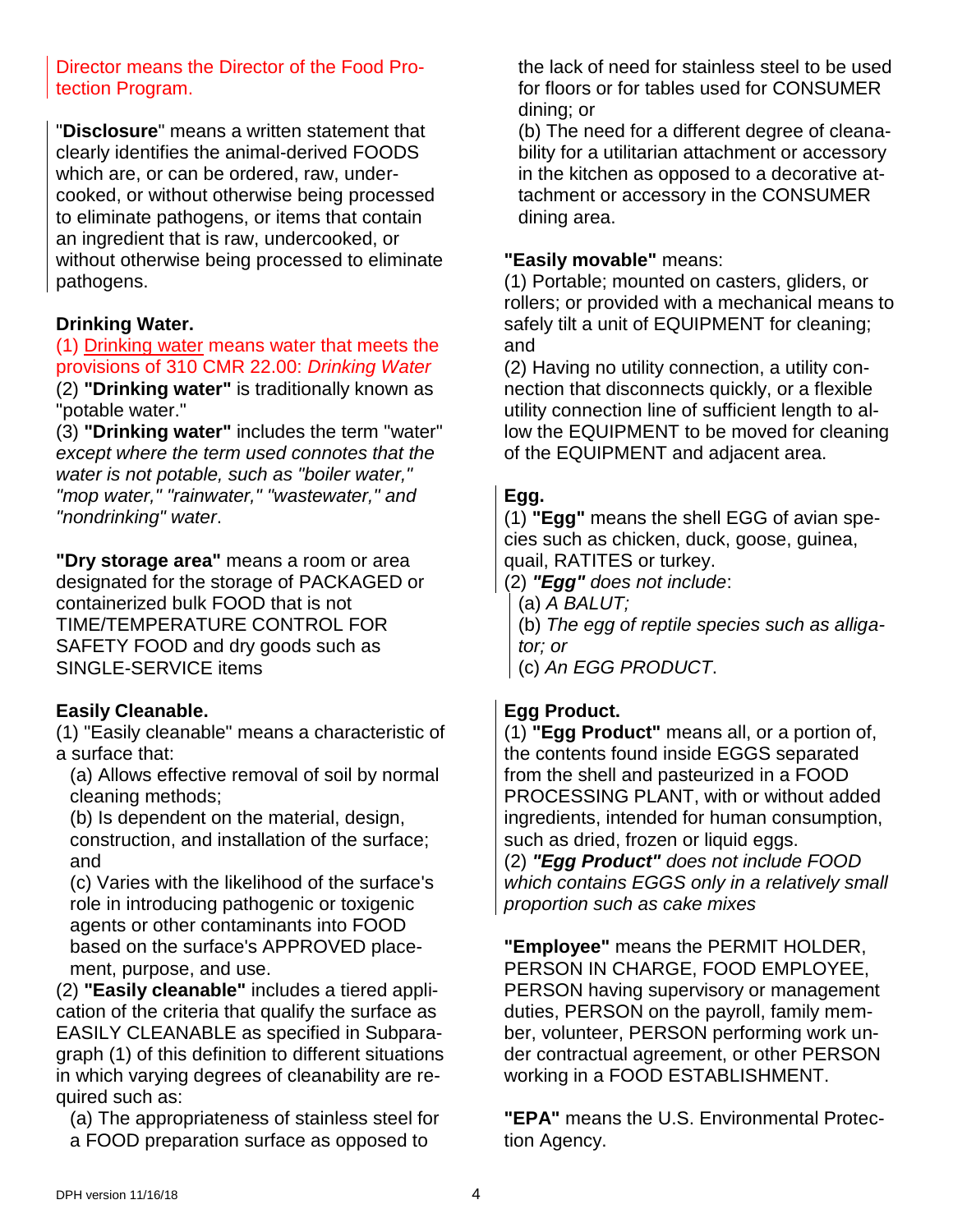## **Equipment.**

(1) **"Equipment"** means an article that is used in the operation of a FOOD ESTABLISHMENT such as a freezer, grinder, hood, ice maker, MEAT block, mixer, oven, reach-in refrigerator, scale, sink, slicer, stove, table,

TEMPERATURE MEASURING DEVICE for ambient air, VENDING MACHINE, or WAREWASHING machine.

(2) **"***Equipment***"** *does not include apparatuses used for handling or storing large quantities of PACKAGED FOODS that are received from a supplier in a cased or overwrapped lot, such as hand trucks, forklifts, dollies, pallets, racks, and skids.*

**"Exclude"** means to prevent a PERSON from working as an EMPLOYEE in a FOOD ESTABLISHMENT or entering a FOOD ESTABLISHMENT as an EMPLOYEE.

Farmers Market means a public market or public market place located in a city or town that operates or occurs more than once per year for the primary purpose for Massachusetts farmers, from more than one farm, to vend food, crops and other farm related items that they have produced directly to the public, or a public market or public market place used by farmers that is established by a municipality under G.L. c.40 §10, or operates on Department of Conservation and Recreation land by special permit under G.L. c.132A §2F.

FC-regulatory authority means the definition set forth in FC 1-201.10, which is the board of health.

**"FDA"** means the U.S. Food and Drug Administration

## **Fish.**

(1) **"Fish"** means fresh or saltwater finfish, crustaceans and other forms of aquatic life (including alligator, frog, aquatic turtle, jellyfish, sea cucumber, and sea urchin and the roe of such animals) other than birds or mammals, and all mollusks, if such animal life is intended for human consumption.

(2) **"Fish"** includes an edible human FOOD product derived in whole or in part from FISH, including FISH that have been processed in any manner.

**"Food"** means a raw, cooked, or processed edible substance, ice, BEVERAGE, or ingredient used or intended for use or for sale in whole or in part for human consumption, or chewing gum.

**"Foodborne disease outbreak"** means the occurrence of two or more cases of a similar illness resulting from the ingestion of a common FOOD.

#### **"Food-contact surface"** means:

(1) A surface of EQUIPMENT or a UTENSIL with which FOOD normally comes into contact; or

(2) A surface of EQUIPMENT or a UTENSIL from which FOOD may drain, drip, or splash:

(a) Into a FOOD, or

(b) Onto a surface normally in contact with FOOD.

Food Employee means an individual working with unpackaged food, food equipment or utensils, or food-contact surfaces with the exception of farm workers handling uncut fruits and vegetables, unprocessed honey, pure maple products, or farm fresh eggs which are stored and maintained at 45°F (7.2°C) or less. This could include the owner, individual having supervisory or management duties, person on the payroll, family member, volunteer, person performing work under contractual agreement, or any other person working in a food establishment. In health care facilities, this includes those who set up trays for patients to eat, feed or assist patients in eating, give oral medications or give mouth/denture care. In day care operations, schools and long term care facilities, which are permitted food establishments, this includes those who prepare food for clients to eat, feed or assist clients in eating or give oral medications.

#### Food Establishment.

(1) Food establishment means an operation that:

(a) stores, prepares, packages, serves, vends food directly to the consumer, or oth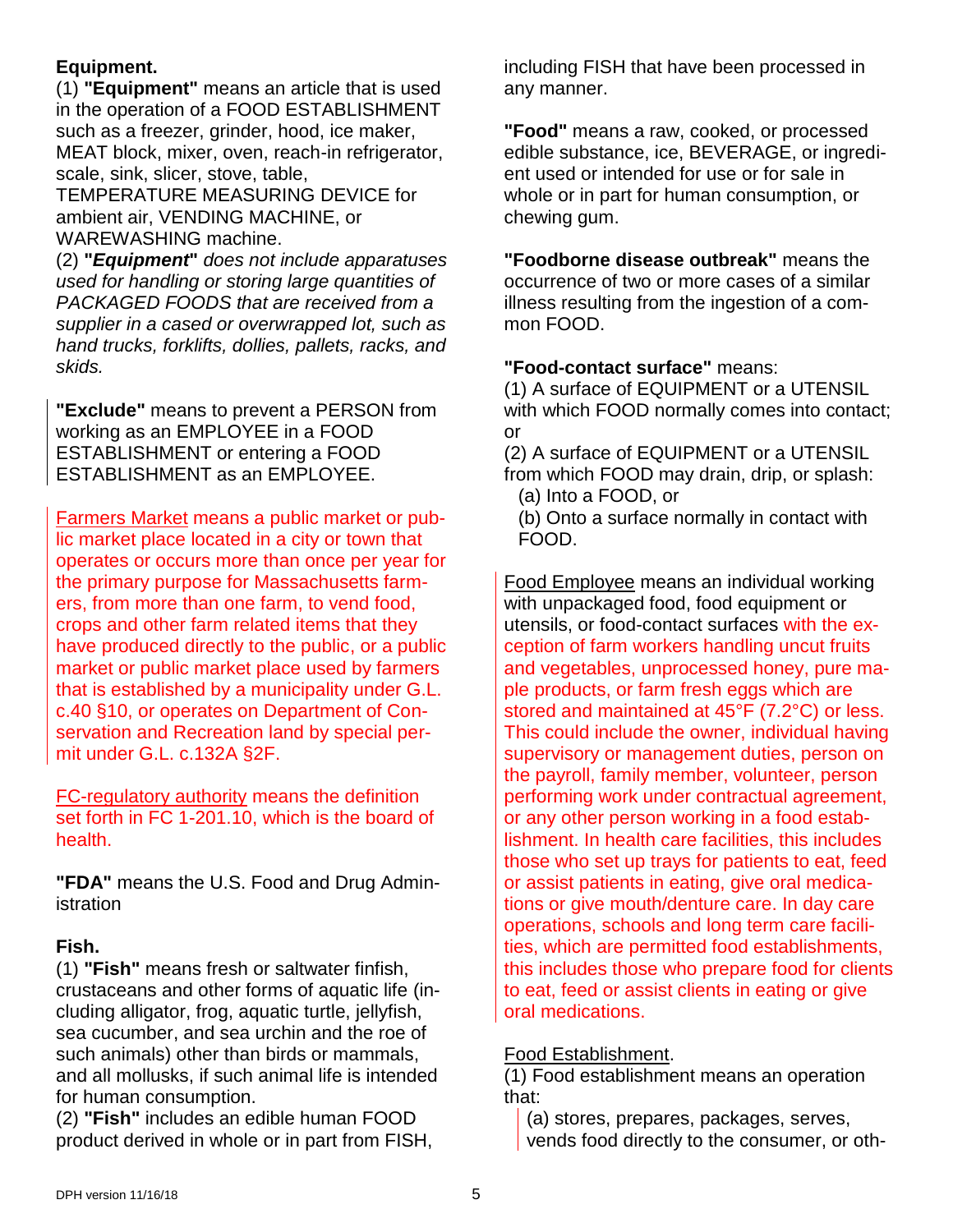erwise provides food for human consumption such as a restaurant; satellite or catered feeding location; catering operation if the operation provides food directly to a consumer or to a conveyance used to transport people not including farm trucks; market; vending location; conveyance used to transport people; institution; food bank; residential kitchen in a bed-and-breakfast operation; residential kitchen for a cottage foods operation and,

(b) relinquishes possession of food to a consumer directly, or indirectly through a delivery service such as home delivery of grocery orders or restaurant takeout orders, or delivery service that is provided by common carriers.

(2) Food establishment includes:

(a) An element of the operation such as a transportation vehicle or a central preparation facility that supplies a vending location or satellite feeding location unless the vending or feeding location is permitted by the regulatory authority; and

(b) An operation that is conducted in a mobile, stationary, temporary, or permanent facility or location; where consumption is on or off the premises; and regardless of whether there is a charge for the food.

- (3) Food establishment does not include:
- (a) An establishment that offers only prepackaged foods that are not

time/temperature control for safety foods; (b) An operation that only offers whole, uncut fresh fruits and vegetables, unprocessed honey, pure maple products, or farm fresh eggs which are stored and maintained at 45°F (7.2°C) or less;

(c) A food processing plant; including those that are located on the premises of a food establishment;

(d) A residential kitchen if only food that is not time/temperature control for safety food, is prepared for sale or service at a function such as a religious or charitable organization's bake sale if allowed by law and if the consumer is informed by a clearly visible placard at the sales or service location that the food is prepared in a kitchen that is not subject to regulation and inspection by the regulatory authority;

(e) A residential kitchen that prepares food for distribution to a charitable facility in accordance with M.G.L c. 94, § 328; (f) An area where food that is prepared as specified in 105 CMR 590.001(C)(1): Food Establishment (3)(d) is sold or offered for human consumption;

(g) A residential kitchen, such as a family daycare provider; or a bed-and-breakfast operation that prepares and offers food to guests if the home is owner occupied, the number of available guest bedrooms does not exceed six, breakfast is the only meal offered, the number of guests served does not exceed 18, and the consumer is informed by statements contained in published advertisements, mailed brochures, and placards posted at the registration area that the food is prepared in a kitchen that is not regulated and inspected by the FC-regulatory authority;

(h) A private home that receives catered or home-delivered food.

(i) Cooking classes that are held for educational purposes only.

## **Food Processing Plant.**

(1) **"Food processing plant"** means a commercial operation that manufactures, packages, labels, or stores FOOD for human consumption, and provides FOOD for sale or distribution to other business entities such as FOOD PROCESSING PLANTS or FOOD ESTABLISHMENTS.

(2) *"Food processing plant" does not include a FOOD ESTABLISHMENT.*

## **Game Animal.**

(1) **"Game animal"** means an animal, the products of which are FOOD, that is not classified as livestock, sheep, swine, goat, horse, mule, or other equine in 9 CFR 301.2 Definitions, or as Poultry, or FISH.

(2) **"Game animal"** includes mammals such as reindeer, elk, deer, antelope, water buffalo, bison, rabbit, squirrel, opossum, raccoon, nutria, or muskrat, and nonaquatic reptiles such as land snakes.

(3) **"***Game animal***"** *does not include RATITES*.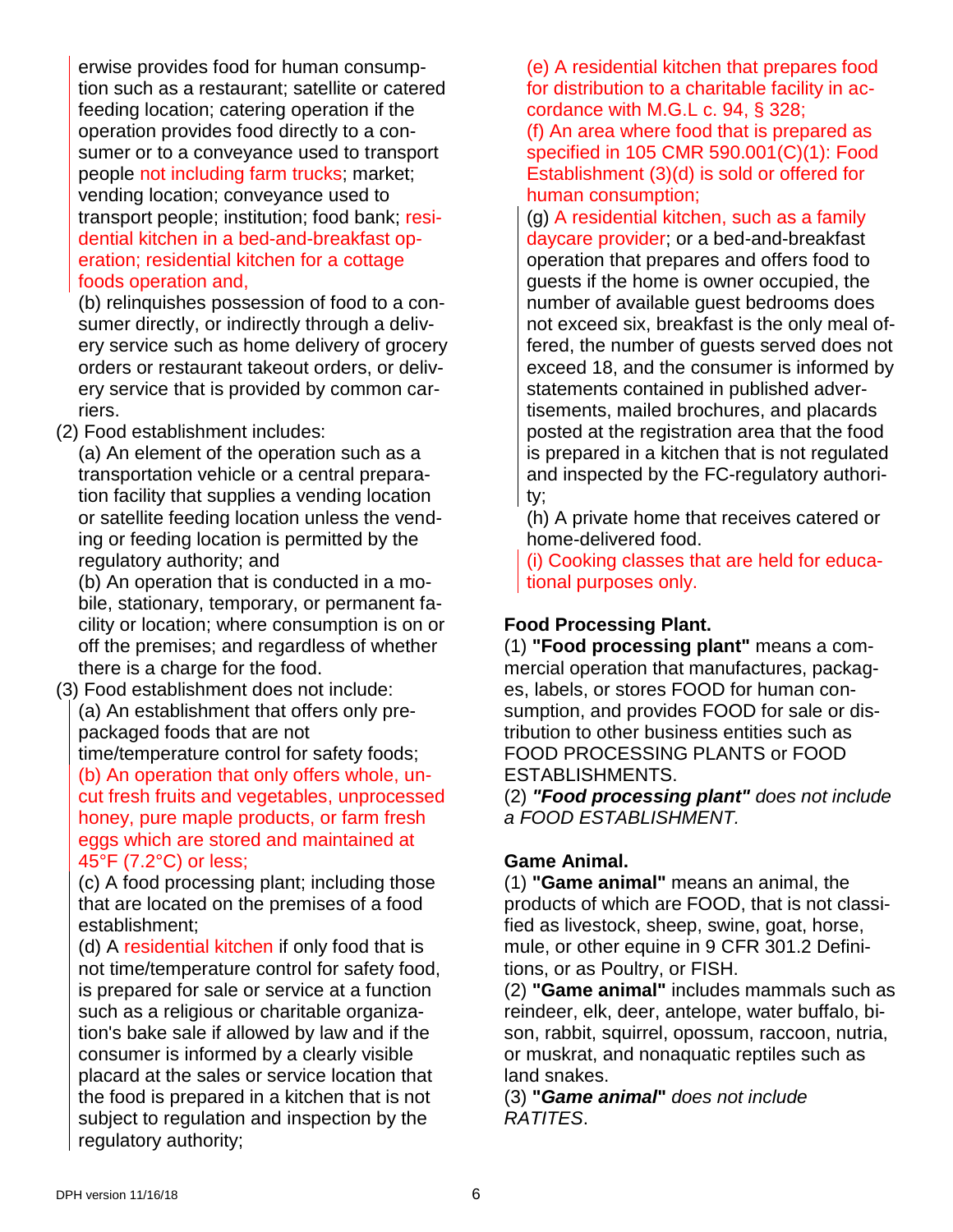**"General use pesticide"** means a pesticide that is not classified by EPA for restricted use as specified in 40 CFR 152.175 Pesticides classified for restricted use.

**"Grade A standards"** means the requirements of the United States Public Health Service/FDA "Grade A Pasteurized Milk Ordinance" with which certain fluid and dry milk and milk products comply.

**"HACCP plan"** means a written document that delineates the formal procedures for following the HAZARD Analysis and CRITICAL CONTROL POINT principles developed by The National Advisory Committee on Microbiological Criteria for Foods.

## **Handwashing Sink.**

(1) **"Handwashing sink"** means a lavatory, a basin or vessel for washing, a wash basin, or a PLUMBING FIXTURE especially placed for use in personal hygiene and designed for the washing of the hands.

(2) **"Handwashing sink"** includes an automatic handwashing facility.

**"Hazard"** means a biological, chemical, or physical property that may cause an unacceptable CONSUMER health RISK.

**"Health practitioner"** means a physician licensed to practice medicine, or if allowed by LAW, a nurse practitioner, physician assistant, or similar medical professional.

**"Hermetically sealed container"** means a container that is designed and intended to be secure against the entry of microorganisms and, in the case of low acid canned FOODS, to maintain the commercial sterility of its contents after processing.

**"Highly susceptible population"** means PERSONS who are more likely than other people in the general population to experience foodborne disease because they are:

(1) Immunocompromised; preschool age children, or older adults; and

(2) Obtaining FOOD at a facility that provides services such as custodial care, health care, or assisted living, such as a child or adult day care center, kidney dialysis center, hospital or nursing home, or nutritional or socialization services such as a senior center

**"Imminent health hazard"** means a significant threat or danger to health that is considered to exist when there is evidence sufficient to show that a product, practice, circumstance, or event creates a situation that requires immediate correction or cessation of operation to prevent injury based on:

(1) The number of potential injuries, and (2) The nature, severity, and duration of the anticipated injury.

**"Injected"** means manipulating MEAT to which a solution has been introduced into its interior by processes that are referred to as "injecting," "pump marinating," or "stitch pumping".

#### **Juice.**

(1) **"Juice"** means the aqueous liquid expressed or extracted from one or more fruits or vegetables, purées of the edible portions of one or more fruits or vegetables, or any concentrates of such liquid or purée.

(2) *"Juice" does not include, for purposes of HACCP, liquids, purées, or concentrates that are not used as BEVERAGES or ingredients of BEVERAGES*.

**"Kitchenware"** means FOOD preparation and storage UTENSILS.

**"Law"** means applicable local, state, and federal statutes, regulations, and ordinances.

**"Linens"** means fabric items such as cloth hampers, cloth napkins, table cloths, wiping cloths, and work garments including cloth gloves.

## **Major Food Allergen.**

(1) **"Major food allergen"** means:

(a) Milk, EGG, FISH (such as bass, flounder, cod, and including crustacean shellfish such as crab, lobster, or shrimp), tree nuts (such as almonds, pecans, or walnuts), wheat, peanuts, and soybeans; or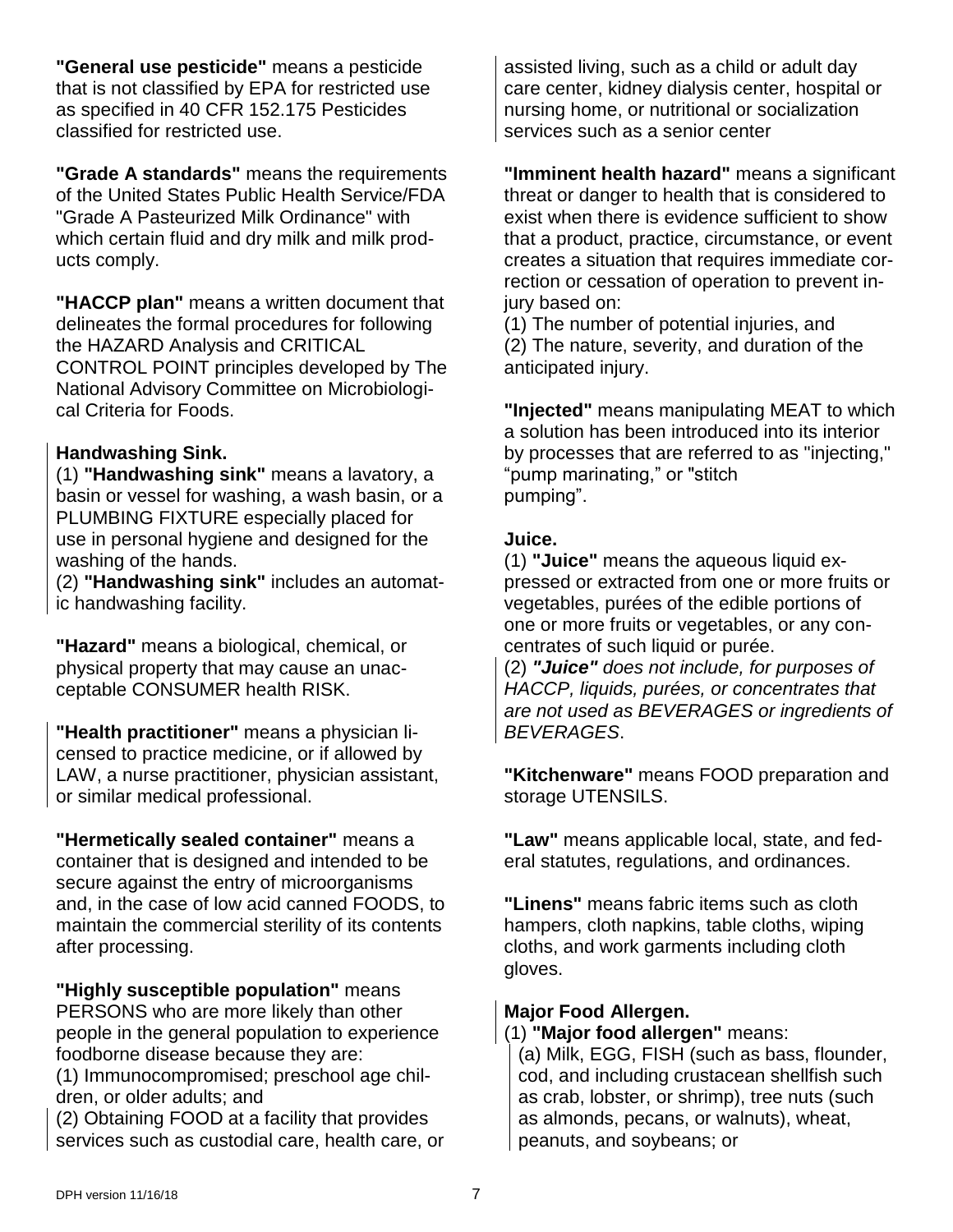(b) A FOOD ingredient that contains protein derived from a FOOD, as specified in Subparagraph (1)(a) of this definition.

(2) *"Major food allergen" does not include:* (a) *Any highly refined oil derived from a FOOD specified in Subparagraph (1)(a) of this definition and any ingredient derived from such highly refined oil; or*

(b) *Any ingredient that is exempt under the petition or notification process specified in the Food Allergen Labeling and Consumer Protection Act of 2004 (Public Law 108-282)*.

**"Meat"** means the flesh of animals used as FOOD including the dressed flesh of cattle, swine, sheep, or goats and other edible animals, *except FISH, POULTRY, and wild GAME ANIMALS as specified under Subparagraphs 3-201.17(A)(3) and (4).*

## **Mechanically Tenderized.**

(1) **"Mechanically tenderized"** means manipulating meat with deep penetration by processes which may be referred to as "blade tenderizing," "jaccarding," "pinning," "needling," or using blades, pins, needles or any mechanical device.

(2) **"Mechanically tenderized"** does not include processes by which solutions are INJECTED into meat.

Menu means a printed list or pictorial display of a food item or items and their price(s) that are available for sale from a food establishment, and includes menus distributed or provided outside of the establishment.

Menu Board means any list or pictorial display of a food item or items and their price(s) posted within or outside a food establishment.

**"mg**/**L"** means milligrams per liter, which is the metric equivalent of parts per million (ppm).

Misbranded means the definition in M.G.L. c. 94, § 187 as it pertains to food.

**"Molluscan shellfish"** means any edible species of fresh or frozen oysters, clams, mussels, and scallops or edible portions thereof, *except* 

*when the scallop product consists only of the shucked adductor muscle*.

## **Non-Continuous Cooking.**

(1) **"Non-continuous cooking"** means the cooking of FOOD in a FOOD

ESTABLISHMENT using a process in which the initial heating of the FOOD is intentionally halted so that it may be cooled and held for complete cooking at a later time prior to sale or service.

(2) **"Non-continuous cooking"** does not include cooking procedures that only involve temporarily interrupting or slowing an otherwise continuous cooking process.

## **Packaged.**

(1) **"Packaged"** means bottled, canned, cartoned, securely bagged, or securely wrapped, whether PACKAGED in a FOOD ESTABLISHMENT or a FOOD PROCESSING PLANT.

(2) *"Packaged" does not include wrapped or placed in a carry-out container to protect the FOOD during service or delivery to the CONSUMER, by a FOOD EMPLOYEE, upon CONSUMER request.* 

**"Permit"** means the document issued by the REGULATORY AUTHORITY that authorizes a PERSON to operate a FOOD ESTABLISHMENT.

**"Permit holder"** means the entity that: (1) Is legally responsible for the operation of the FOOD ESTABLISHMENT such as the owner, the owner's agent, or other PERSON; and

(2) Possesses a valid PERMIT to operate a FOOD ESTABLISHMENT.

**"Person"** means an association, a corporation, individual, partnership, other legal entity, government, or governmental subdivision or agency.

**"Person in charge"** means the individual present at a FOOD ESTABLISHMENT who is responsible for the operation at the time of inspection.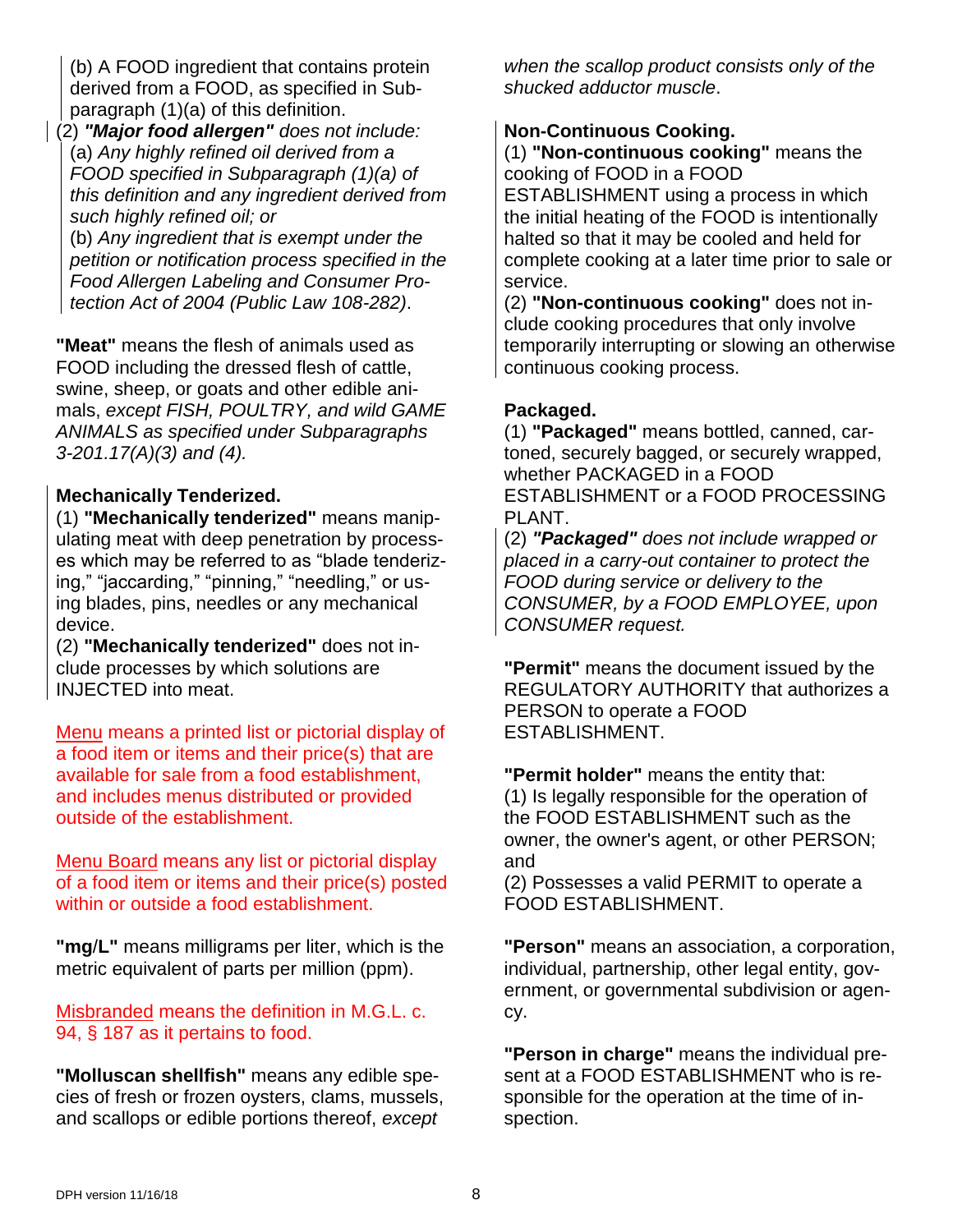## **Personal Care Items.**

(1) **"Personal care items"** means items or substances that may be poisonous, toxic, or a source of contamination and are used to maintain or enhance a PERSON'S health, hygiene, or appearance.

(2) **"Personal care items"** include items such as medicines; first aid supplies; and other items such as cosmetics, and toiletries such as toothpaste and mouthwash.

**"pH"** means the symbol for the negative logarithm of the hydrogen ion concentration, which is a measure of the degree of acidity or alkalinity of a solution. Values between 0 and 7 indicate acidity and values between 7 and 14 indicate alkalinity. The value for pure distilled water is 7, which is considered neutral.

**"Physical facilities"** means the structure and interior surfaces of a FOOD ESTABLISHMENT including accessories such as soap and towel dispensers and attachments such as light fixtures and heating or air conditioning system vents.

**"Plumbing fixture"** means a receptacle or device that:

(1) Is permanently or temporarily connected to the water distribution system of the PREMISES and demands a supply of water from the system; or

(2) Discharges used water, waste materials, or SEWAGE directly or indirectly to the drainage system of the PREMISES.

**"Plumbing system"** means the water supply and distribution pipes; PLUMBING FIXTURES and traps; soil, waste, and vent pipes; sanitary and storm sewers and building drains, including their respective connections, devices, and appurtenances within the PREMISES; and water-treating EQUIPMENT.

**"Poisonous or toxic materials"** means substances that are not intended for ingestion and are included in 4 categories:

(1) Cleaners and SANITIZERS, which include cleaning and SANITIZING agents and agents such as caustics, acids, drying agents, polishes, and other chemicals;

(2) Pesticides, *except SANITIZERS*, which include substances such as insecticides and rodenticides;

(3) Substances necessary for the operation and maintenance of the establishment such as nonfood grade lubricants and PERSONAL CARE ITEMS that may be deleterious to health; and

(4) Substances that are not necessary for the operation and maintenance of the establishment and are on the PREMISES for retail sale, such as petroleum products and paints.

#### **"Poultry"** means:

(1) Any domesticated bird (chickens, turkeys, ducks, geese, guineas, RATITES, or squabs), whether live or dead, as defined in 9 CFR 381.1 Poultry Products Inspection Regulations Definitions, Poultry; and (2) Any migratory waterfowl or game bird, pheasant, partridge, quail, grouse, or pigeon, whether live or dead, as defined in 9 CFR

362.1 Voluntary Poultry Inspection Regulations, Definitions.

#### **"Premises"** means:

(1) The PHYSICAL FACILITY, its contents, and the contiguous land or property under the control of the PERMIT HOLDER; or (2) The PHYSICAL FACILITY, its contents, and the land or property not described in Subparagraph (1) of this definition if its facilities and contents are under the control of the PERMIT HOLDER and may impact FOOD ESTABLISHMENT personnel, facilities, or operations, and a FOOD ESTABLISHMENT is only one component of a larger operation such as a health care facility, hotel, motel, school, recreational camp, or prison.

**"Primal cut"** means a basic major cut into which carcasses and sides of MEAT are separated, such as a beef round, pork loin, lamb flank, or veal breast.

#### **Priority Item.**

(1) **"Priority item"** means a provision in this Code whose application contributes directly to the elimination, prevention or reduction to an acceptable level, hazards associated with foodborne illness or injury and there is no other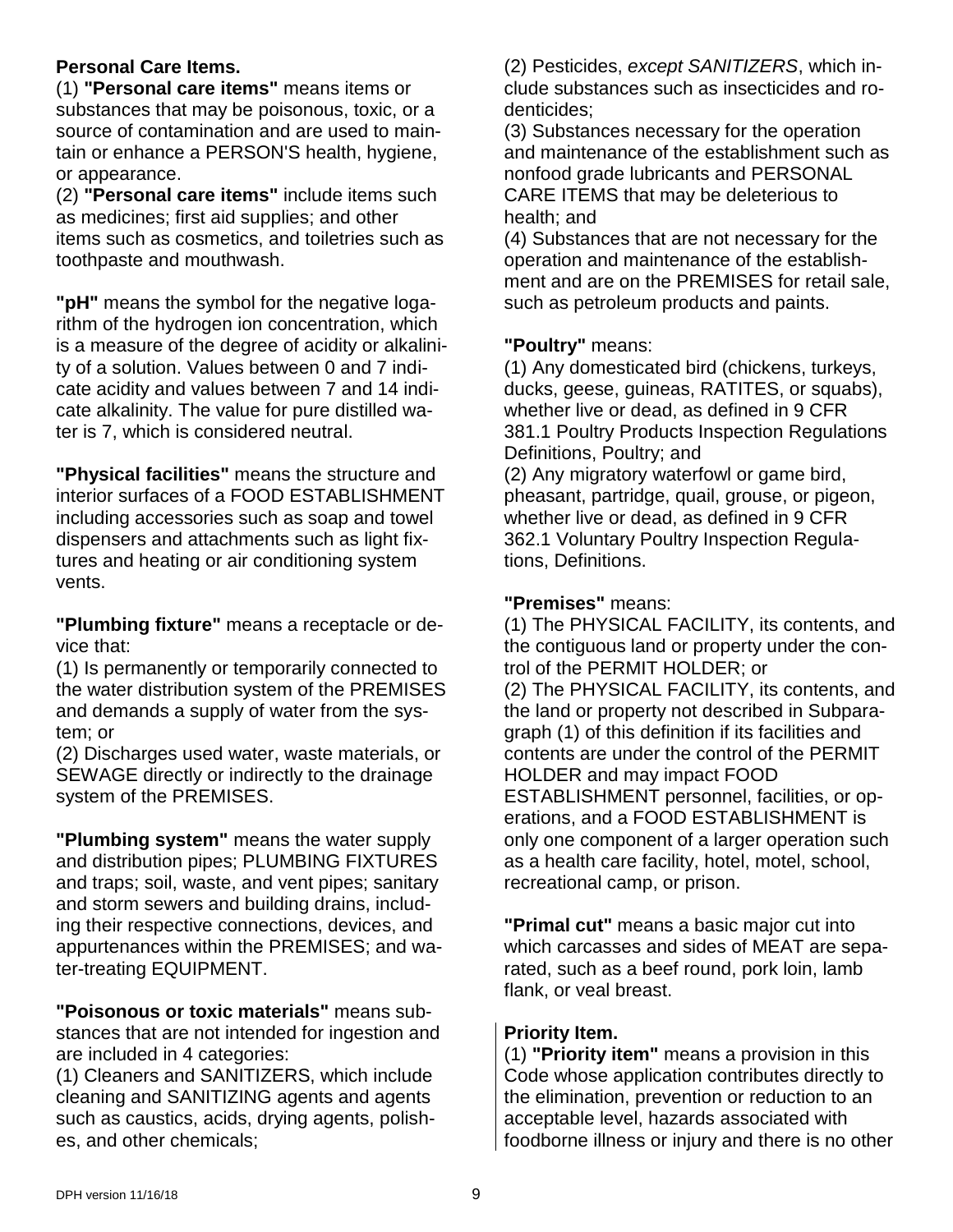provision that more directly controls the hazard.

(2) **"Priority item"** includes items with a quantifiable measure to show control of hazards such as cooking, reheating, cooling, handwashing; and

(3) **"Priority item"** is an item that is denoted in this Code with a superscript P-<sup>P</sup>.

## **Priority Foundation Item.**

(1) "**Priority foundation item**" means a provision in this Code whose application supports, facilitates or enables one or more PRIORITY ITEMS.

(2) "**Priority foundation item**" includes an item that requires the purposeful incorporation of specific actions, equipment or procedures by industry management to attain control of risk factors that contribute to foodborne illness or injury such as personnel training, infrastructure or necessary equipment, HACCP plans, documentation or record keeping, and labeling; and (3) "**Priority foundation item**" is an item that is denoted in this Code with a superscript Pf - Pf.

**"Public water system"** has the meaning stated in 40 CFR 141 National Primary Drinking Water Regulations.

**"Ratite"** means a flightless bird such as an emu, ostrich, or rhea.

## **Ready-to-Eat Food.**

- (1) **"Ready-to-eat food"** means FOOD that: (a) Is in a form that is edible without additional preparation to achieve FOOD safety, as specified under one of the following: ¶ 3- 401.11(A) or (B), § 3-401.12, or § 3-402.11, or as specified in ¶ 3-401.11(C); or (b) Is a raw or partially cooked animal FOOD and the consumer is advised as specified in Subparagraphs 3-401.11(D)(1) and (3); or (c) Is prepared in accordance with a variance that is granted as specified in Subparagraph 3-401.11(D) (4); And (d) May receive additional preparation for palatability or aesthetic, epicurean, gastronomic, or culinary purposes.
- (2) **"Ready-to-eat food"** includes:

(a) Raw animal FOOD that is cooked as specified under § 3-401.11 or 3-401.12, or frozen as specified under § 3-402.11; (b) Raw fruits and vegetables that are washed as specified under § 3-302.15; (c) Fruits and vegetables that are cooked for hot holding, as specified under § 3-401.13; (d) All TIME/TEMPERATURE CONTROL FOR SAFETY FOOD that is cooked to the temperature and time required for the specific FOOD under Subpart 3-401 and cooled as specified under § 3-501.14;

(e) Plant FOOD for which further washing, cooking, or other processing is not required for FOOD safety, and from which rinds, peels, husks, or shells, if naturally present are removed;

(f) Substances derived from plants such as spices, seasonings, and sugar;

(g) A bakery item such as bread, cakes, pies, fillings, or icing for which further cooking is not required for FOOD safety;

(h) The following products that are produced in accordance with USDA guidelines and that have received a lethality treatment for pathogens: dry, fermented sausages, such as dry salami or pepperoni; salt-cured MEAT and POULTRY products, such as prosciutto ham, country cured ham, and Parma ham; and dried MEAT and POULTRY products, such as jerky or beef sticks; and

(i) FOODS manufactured as specified in 21 CFR Part 113, Thermally Processed Low-Acid Foods Packaged in Hermetically Sealed Containers.

## **Reduced Oxygen Packaging.**

(1) **"Reduced oxygen packaging"** means: (a) The reduction of the amount of oxygen in a PACKAGE by removing oxygen; displacing oxygen and replacing it with another gas or combination of gases; or otherwise controlling the oxygen content to a level below that normally found in the atmosphere (approximately 21% at sea level); and (b) A process as specified in Subparagraph (1)(a) of this definition that involves a FOOD for which the HAZARDS *Clostridium botulinum* or *Listeria monocytogenes* require control in the final PACKAGED form.

(2) **"Reduced oxygen packaging"** includes: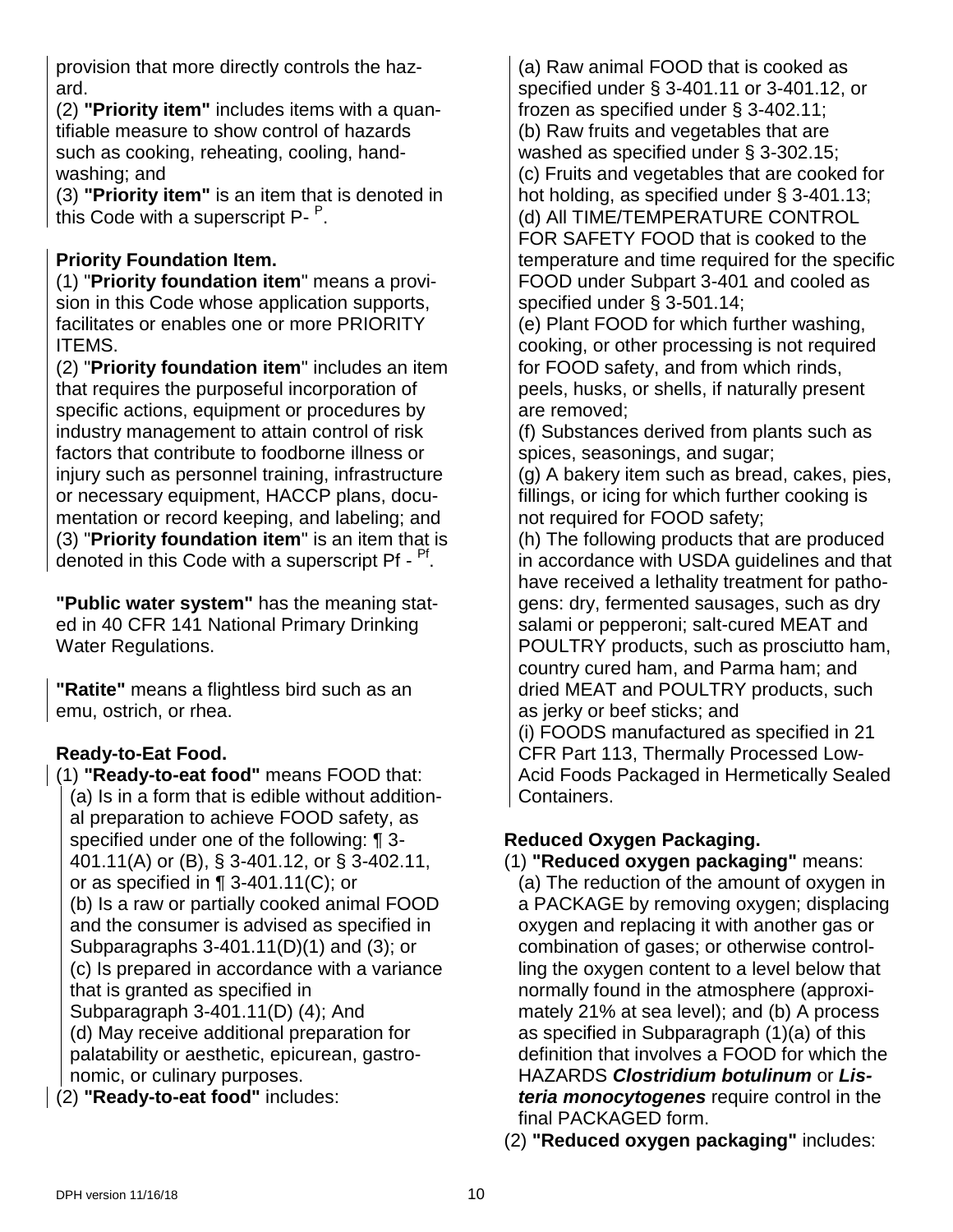(a) Vacuum PACKAGING, in which air is removed from a PACKAGE of FOOD and the PACKAGE is HERMETICALLY SEALED so that a vacuum remains inside the PACKAGE; (b) Modified atmosphere PACKAGING, in which the atmosphere of a PACKAGE of FOOD is modified so that its composition is different from air but the atmosphere may change over time due to the permeability of the PACKAGING material or the respiration of the FOOD. Modified atmosphere PACKAGING includes reduction in the proportion of oxygen, total replacement of oxygen, or an increase in the proportion of other gases such as carbon dioxide or nitrogen; (c) Controlled atmosphere PACKAGING, in which the atmosphere of a PACKAGE of FOOD is modified so that until the PACKAGE is opened, its composition is different from air, and continuous control of that atmosphere is maintained, such as by using oxygen scavengers or a combination of total replacement of oxygen, nonrespiring FOOD, and impermeable PACKAGING material; (d) Cook chill PACKAGING, in which cooked FOOD is hot filled into impermeable bags which have the air expelled and are then sealed or crimped closed. The bagged FOOD is rapidly chilled and refrigerated at temperatures that inhibit the growth of psychrotrophic pathogens; or

(e) Sous vide PACKAGING, in which raw or partially cooked FOOD is vacuum packaged in an impermeable bag, cooked in the bag, rapidly chilled, and refrigerated at temperatures that inhibit the growth of psychrotrophic pathogens.

**"Refuse"** means solid waste not carried by water through the SEWAGE system.

**"Regulatory authority"** means the local, state, or federal enforcement body or authorized representative having jurisdiction over the FOOD ESTABLISHMENT.

**"Reminder"** means a written statement concerning the health RISK of consuming animal FOODS raw, undercooked, or without otherwise being processed to eliminate pathogens. **"Re-service"** means the transfer of FOOD that is unused and returned by a CONSUMER after being served or sold and in the possession of the CONSUMER, to another PERSON.

Residential kitchen means a kitchen in a private home.

**"Restrict"** means to limit the activities of a FOOD EMPLOYEE so that there is no RISK of transmitting a disease that is transmissible through FOOD and the FOOD EMPLOYEE does not work with exposed FOOD, clean EQUIPMENT, UTENSILS, LINENS, or unwrapped SINGLE-SERVICE or SINGLE-USE ARTICLES.

**"Restricted egg"** means any check, dirty EGG, incubator reject, inedible, leaker, or loss as defined in 9 CFR 590.

**"Restricted use pesticide"** means a pesticide product that contains the active ingredients specified in 40 CFR 152.175 Pesticides classified for restricted use, and that is limited to use by or under the direct supervision of a certified applicator.

## Retail means sale to the ultimate consumer.

**"Risk"** means the likelihood that an adverse health effect will occur within a population as a result of a HAZARD in a FOOD.

#### **"Safe material"** means:

(1) An article manufactured from or composed of materials that may not reasonably be expected to result, directly or indirectly, in their becoming a component or otherwise affecting the characteristics of any FOOD;

(2) An additive that is used as specified in § 409 of the Federal Food, Drug, and Cosmetic Act; or

(3) Other materials that are not ADDITIVES and that are used in conformity with applicable regulations of the Food and Drug Administration.

**"Sanitization"** means the application of cumulative heat or chemicals on cleaned FOOD-CONTACT SURFACES that, when evaluated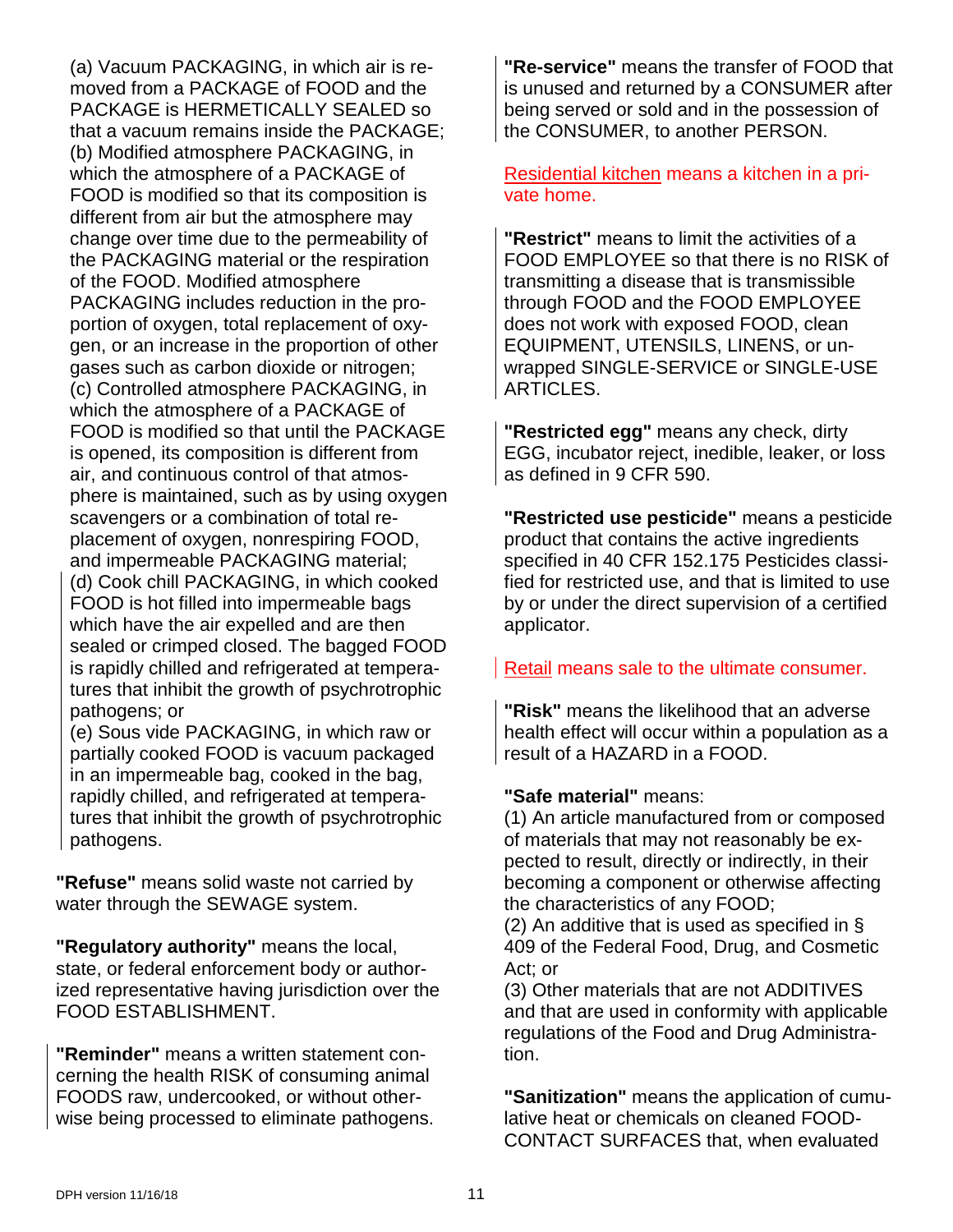for efficacy, is sufficient to yield a reduction of 5 logs, which is equal to a 99.999% reduction, of representative disease microorganisms of public health importance.

School Kitchen means the kitchen area used during the course of the regular school day to prepare or serve breakfast, lunch, or dinner to students in an elementary, middle, high, charter, or innovation school operated by a public school district or board of trustees pursuant to M.G.L. c. 71. School Kitchen does not include: (1) Kitchens used by culinary arts programs,

- (2) Kitchens used exclusively for or by faculty or staff, or
- (3) Kitchens used to prepare or serve food outside of the regular school day.

**"Sealed"** means free of cracks or other openings that allow the entry or passage of moisture.

**"Service animal"** means an animal such as a guide dog, signal dog, or other animal individually trained to provide assistance to an individual with a disability.

**"Servicing area"** means an operating base location to which a mobile FOOD ESTABLISHMENT or transportation vehicle returns regularly for such things as vehicle and equipment cleaning, discharging liquid or solid wastes, refilling water tanks and ice bins, and boarding FOOD.

**"Sewage"** means liquid waste containing animal or vegetable matter in suspension or solution and may include liquids containing chemicals in solution.

**"Shellfish control authority"** means a state, federal, foreign, tribal, or other government entity legally responsible for administering a program that includes certification of MOLLUSCAN SHELLFISH harvesters and DEALERs for interstate commerce.

**"Shellstock"** means raw, in-shell MOLLUSCAN SHELLFISH.

**"Shiga toxin-producing Escherichia coli"** (STEC) means any E. coli capable of producing Shiga toxins (also called verocytotoxins). STEC infections can be asymptomatic or may result in a spectrum of illness ranging from mild non-bloody diarrhea, to hemorrhagic colitis (i.e., bloody diarrhea), to hemolytic uremic syndrome (HUS - a type of kidney failure). Examples of serotypes of STEC include: E. coli O157:H7; E. coli O157:NM; E. coli O26:H11; E. coli O145:NM; E. coli O103:H2; and E. coli O111:NM. STEC are sometimes referred to as VTEC (verocytotoxigenic E. coli) or as EHEC (Enterohemorrhagic E. coli). EHEC are a subset of STEC which can cause hemorrhagic colitis or HUS.

**"Shucked shellfish"** means MOLLUSCAN SHELLFISH that have one or both shells removed.

#### **"Single-service articles"** means

TABLEWARE, carry-out UTENSILS, and other items such as bags, containers, placemats, stirrers, straws, toothpicks, and wrappers that are designed and constructed for one time, one PERSON use after which they are intended for discard.

#### **Single-Use Articles.**

(1) **"Single-use articles"** means UTENSILS and bulk FOOD containers designed and constructed to be used once and discarded. (2) **"Single-use articles"** includes items such as wax paper, butcher paper, plastic wrap, formed aluminum FOOD containers, jars, plastic tubs or buckets, bread wrappers, pickle barrels, ketchup bottles, and number 10 cans which do not meet the materials, durability, strength, and cleanability specifications under §§ 4-101.11, 4-201.11, and 4-202.11 for multiuse UTENSILS.

**"Slacking"** means the process of moderating the temperature of a FOOD such as allowing a FOOD to gradually increase from a temperature of -23<sup>o</sup>C (-10<sup>o</sup>F) to -4<sup>o</sup>C (25<sup>o</sup>F) in preparation for deep-fat frying or to facilitate even heat penetration during the cooking of previously block-frozen FOOD such as shrimp.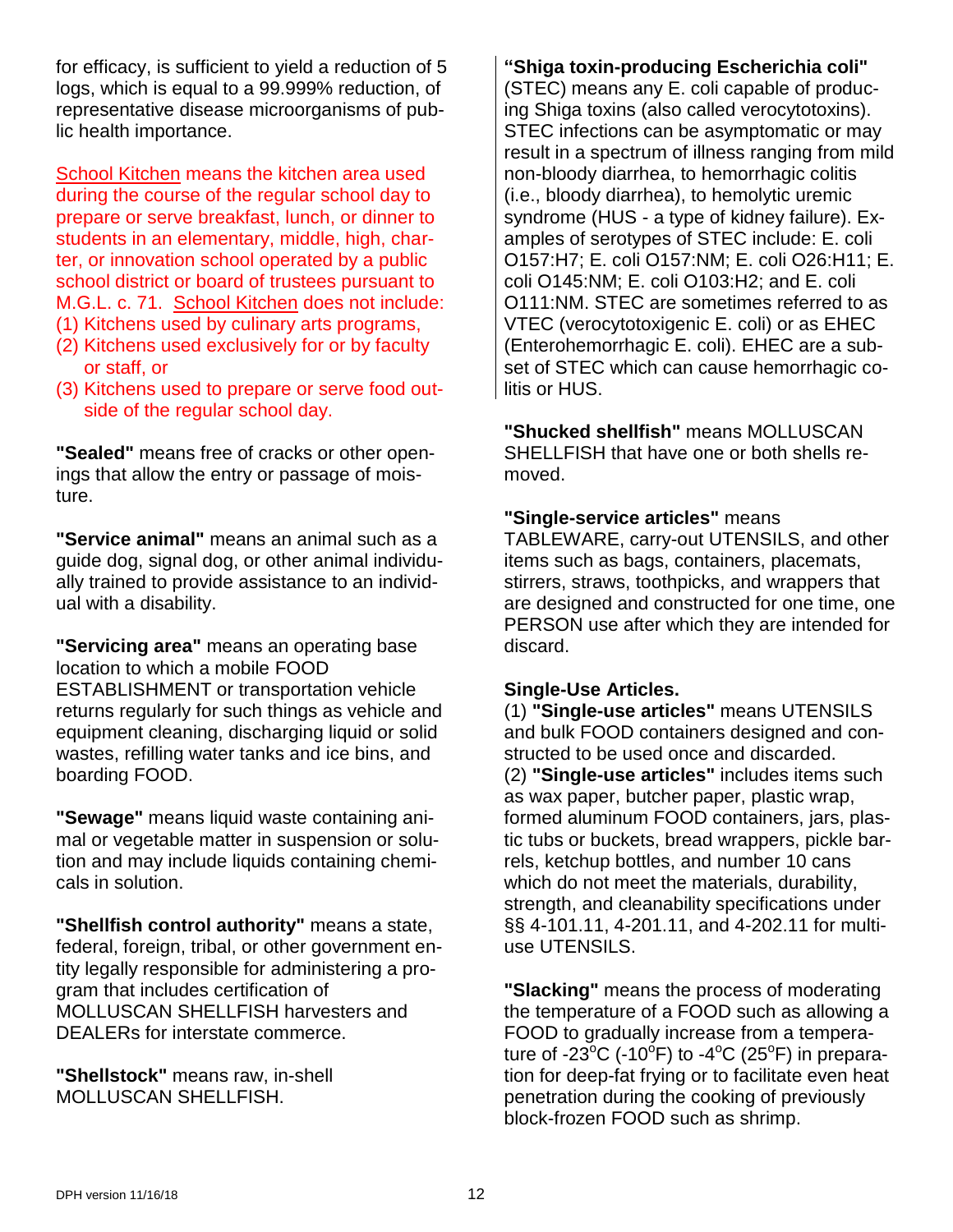### **"Smooth"** means:

(1) A FOOD-CONTACT SURFACE having a surface free of pits and inclusions with a cleanability equal to or exceeding that of (100 grit) number 3 stainless steel;

(2) A nonFOOD-CONTACT SURFACE of EQUIPMENT having a surface equal to that of commercial grade hot-rolled steel free of visible scale; and

(3) A floor, wall, or ceiling having an even or level surface with no roughness or projections that render it difficult to clean.

**"Tableware"** means eating, drinking, and serving UTENSILS for table use such as flatware including forks, knives, and spoons; hollowware including bowls, cups, serving dishes, and tumblers; and plates.

**"Temperature measuring device"** means a thermometer, thermocouple, thermistor, or other device that indicates the temperature of FOOD, air, or water.

**"Temporary food establishment"** means a FOOD ESTABLISHMENT that operates for a period of no more than 14 consecutive days in conjunction with a single event or celebration.

## **Time/Temperature Control for Safety Food**

(formerly "potentially hazardous food (PHF)) (1) **"Time/temperature control for safety food"** means a FOOD that requires time/temperature control for safety (TCS) to limit pathogenic microorganism growth or toxin formation.

(2) **"Time/temperature control for safety food"** includes:

(a) An animal FOOD that is raw or heattreated; a plant FOOD that is heat-treated or consists of raw seed sprouts, cut melons, cut leafy greens, cut tomatoes or mixtures of cut tomatoes that are not modified in a way so that they are unable to support pathogenic microorganism growth or toxin formation, or garlic-in-oil mixtures that are not modified in a way so that they are unable to support pathogenic microorganism growth or toxin formation; and

(b) Except as specified in Subparagraph (3)(d) of this definition, a FOOD that because of the interaction of its  $A_W$  and  $H_V$  values is designated as Product Assessment Required (PA) in Table A or B of this definition:

| Table A. Interaction of PH and AW for control of spores in FOOD heat-treated to de-<br>stroy vegetative cells and subsequently PACKAGED AW values |                 |                  |              |  |  |  |
|---------------------------------------------------------------------------------------------------------------------------------------------------|-----------------|------------------|--------------|--|--|--|
|                                                                                                                                                   | pH: 4.6 or less | $pH:$ > 4.6 -5.6 | pH: > 5.6    |  |  |  |
| < 0.92                                                                                                                                            | non-TCS FOOD*   | non-TCS FOOD     | non-TCS FOOD |  |  |  |
| $> 0.92 -0.95$                                                                                                                                    | non-TCS FOOD    | non-TCS FOOD     | $PA**$       |  |  |  |
| > 0.95                                                                                                                                            | non-TCS FOOD    | РA               | РA           |  |  |  |
| * TCS FOOD means TIME/TEMPERATURE CONTROL FOR SAFETY FOOD<br>** PA means Product Assessment required                                              |                 |                  |              |  |  |  |

| Table B. Interaction of PH and AW W for control of vegetative cells and spores in<br>FOOD not heat-treated or heat-treated but not PACKAGED AW values |               |              |                  |              |  |  |
|-------------------------------------------------------------------------------------------------------------------------------------------------------|---------------|--------------|------------------|--------------|--|--|
|                                                                                                                                                       | pH: < 4.2     | pH: 4.2 -4.6 | $pH:$ > 4.6 -5.0 | pH: > 5.0    |  |  |
| < 0.88                                                                                                                                                | non-TCS food* | Non-TCS food | non-TCS food     | non-TCS food |  |  |
| $0.88 - 0.90$                                                                                                                                         | non-TCS food  | non-TCS food | non-TCS food     | $PA**$       |  |  |
| $> 0.90 - 0.92$                                                                                                                                       | non-TCS food  | non-TCS food | <b>PA</b>        | РA           |  |  |
| > 0.92                                                                                                                                                | non-TCS food  | <b>PA</b>    | PA               | РA           |  |  |
| * TCS FOOD means TIME/TEMPERATURE CONTROL FOR SAFETY FOOD                                                                                             |               |              |                  |              |  |  |
| ** PA means Product Assessment required                                                                                                               |               |              |                  |              |  |  |

# (3) *"Time/temperature control for safety*

*food" does not include:*

(a) *An air-cooled hard-boiled EGG with shell intact, or an EGG with shell intact that is not hard-boiled, but has been pasteurized to destroy all viable salmonellae;*

(b) *A FOOD in an unopened* 

HERMETICALLY SEALED CONTAINER *that is commercially processed to achieve and maintain commercial sterility under conditions of non-refrigerated storage and distribution;*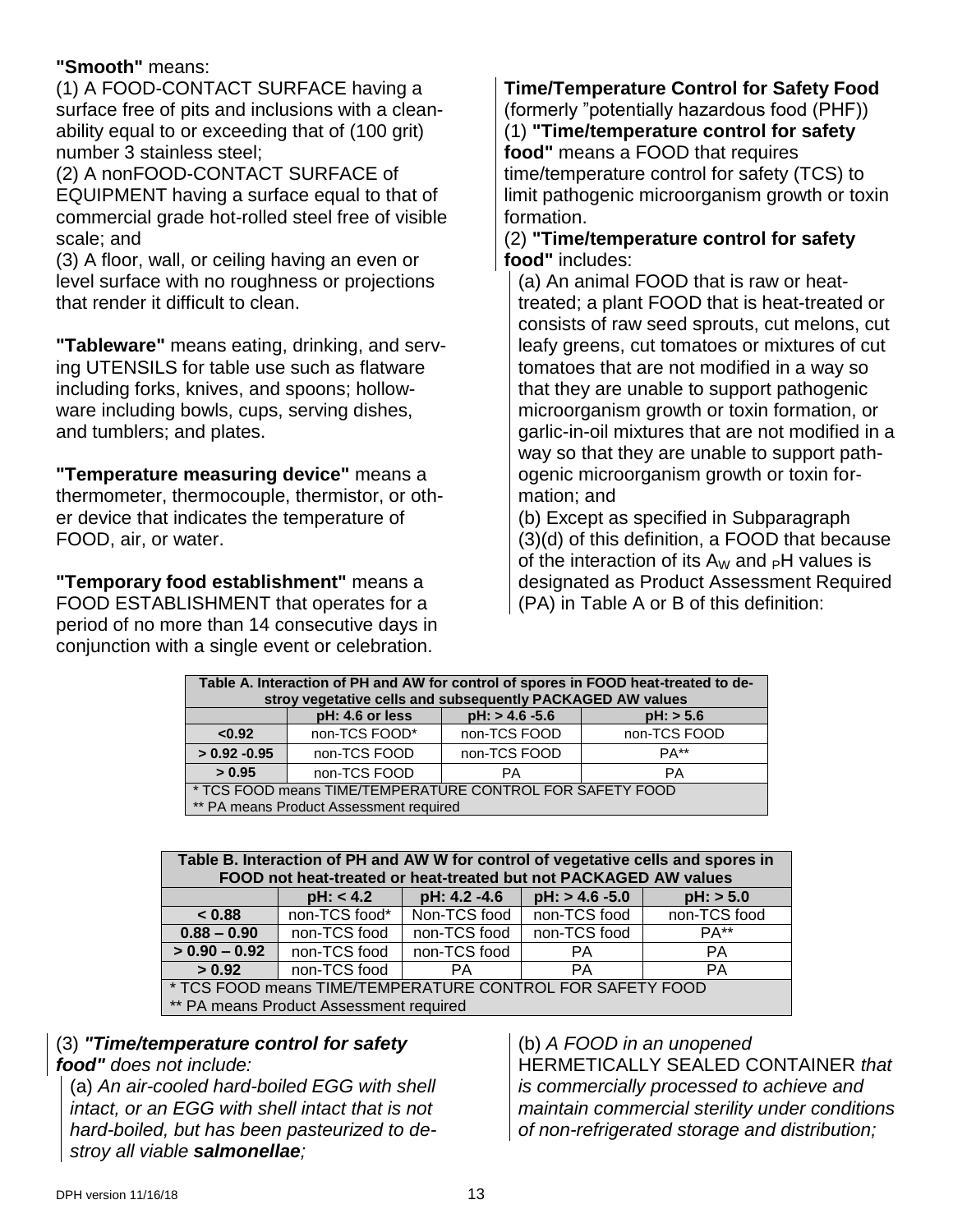(c) *A FOOD that because of its PH or AW value, or interaction of AW and PH values, is designated as a non-PHF/non-TCS FOOD in Table A or B of this definition;*

(d) *A FOOD that is designated as Product Assessment Required (PA) in Table A or B of this definition and has undergone a Product Assessment showing that the growth or toxin formation of pathogenic microorganisms that are reasonably likely to occur in that FOOD Is precluded due to:*

(i) *Intrinsic factors including added or natural characteristics of the FOOD such as preservatives, antimicrobials, humectants, acidulants, or nutrients,*

(ii) *Extrinsic factors including environmental or operational factors that affect the FOOD such as packaging, modified atmosphere such as REDUCED OXYGEN* 

*PACKAGING, shelf life and use, or temperature range of storage and use, or* (iii) *A combination of intrinsic and extrinsic factors; or*

(e) *A FOOD that does not support the growth or toxin formation of pathogenic microorganisms in accordance with one of the Subparagraphs (3)(a) - (3)(d) of this definition even though the FOOD may contain a pathogenic microorganism or chemical or physical contaminant at a level sufficient to cause illness or injury.*

**"USDA"** means the U.S. Department of Agriculture.

**"Utensil"** means a FOOD-CONTACT implement or container used in the storage, preparation, transportation, dispensing, sale, or service of FOOD, such as KITCHENWARE or TABLEWARE that is multiuse, SINGLE-SERVICE, or SINGLE-USE; gloves used in

contact with FOOD; temperature sensing probes of FOOD TEMPERATURE MEASURING DEVICES; and probe-type price or identification tags used in contact with FOOD.

**"Variance"** means a written document issued by the REGULATORY AUTHORITY that authorizes a modification or waiver of one or more requirements of this Code if, in the opinion of the REGULATORY AUTHORITY, a health HAZARD or nuisance will not result from the modification or waiver.

**"Vending machine"** means a self-service device that, upon insertion of a coin, paper currency, token, card, or key, or by optional manual operation, dispenses unit servings of FOOD in bulk or in packages without the necessity of replenishing the device between each vending operation.

**"Vending machine location"** means the room, enclosure, space, or area where one or more VENDING MACHINES are installed and operated and includes the storage areas and areas on the PREMISES that are used to service and maintain the VENDING MACHINES.

**"Warewashing"** means the cleaning and SANITIZING of UTENSILS and FOOD-CONTACT SURFACES of EQUIPMENT

**"Whole-muscle, intact beef"** means whole muscle beef that is not injected, mechanically tenderized, reconstructed, or scored and marinated, from which beef steaks may be cut.

Wholesale means sale to other than the ultimate consumer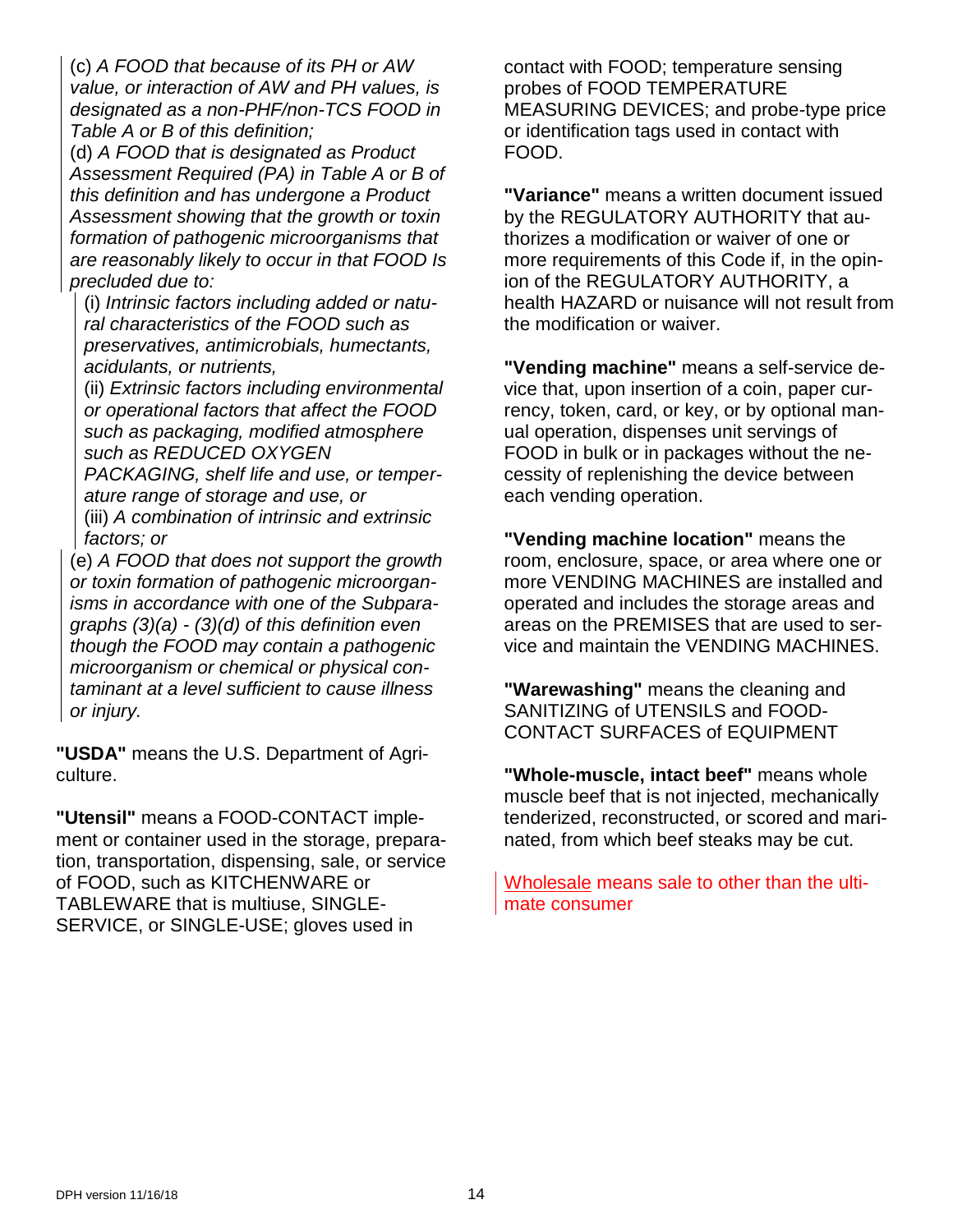## *2-1 Supervision*

## 2-101 Responsibility

## **2-101.11 Assignment. [590.002(A)]**

(A) Except as specified in ¶ (F) of this section, the permit holder shall be the person in charge or shall designate a person in charge and shall ensure that a person in charge is present at the food establishment during all hours of the operation. The owner or person(s) in charge shall designate an alternate person to be in charge at all times when they cannot be present. The alternate, when acting as the person in charge shall be responsible for all duties specified in FC 2-103.11 and must be adequately trained by the person in charge to ensure that the establishment operates in compliance with105 CMR 590.000.

(B) In addition to the provisions in FC 2- 101.11(A), each food establishment shall employ at least one person in charge who shall be an on-site manager or supervisor and is at least 18 years of age and who by being a certified food protection manager has shown proficiency of required information through passing a certification examination that is part of an accredited program recognized by the Department.

(C) Documentation that at least one person in charge has demonstrated knowledge of food safety as specified in FC 2-101.11(A) shall be prominently posted in the establishment next to the food establishment permit. Such documentation shall be removed when the individual(s) is no longer employed on-site by the establishment.

(D) If a person in charge, after attending a training program, fails to pass the certification examination after two attempts, the permit holder may request a variance for this individual based on:

(a) Signed documentation from the instructor that the person in charge participated in a food safety training program, provided that the instructor's qualifications and course content meet the standards provided in the Department's *Massachusetts Guideline for Training and Testing*, and

(b) The facility being in full compliance with 105 CMR 590.000.

(E) If the person(s) in charge with demonstrated knowledge of food safety is transferred, terminated or terminates employment, the owner or permit holder shall notify the board of health in writing and have 60 days to employ a replacement. The board of health may grant an extension not to exceed an additional 60 days to comply with this requirement if deemed necessary.

*(F) In a FOOD ESTABLISHMENT with two or more separately PERMITTED departments that are the legal responsibility of the same PERMIT HOLDER and that are located on the same PREMISES, the PERMIT HOLDER may, during specific time periods when food is not being prepared, packaged, or served, designate a single PERSON IN CHARGE who is present on the PREMISES during all hours of operation, and who is responsible for each separately PERMITTED FOOD ESTABLISHMENT on the PREMISES.* Pf

## 2-102 Knowledge

## **2-102.11 Demonstration. [590.002(B)]**

Based on the RISKS inherent to the FOOD operation, during inspections and upon request the PERSON IN CHARGE shall demonstrate to the REGULATORY AUTHORITY knowledge of foodborne disease prevention, application of the HAZARD Analysis and CRITICAL CONTROL POINT principles, and the require-

ments of this Code. The PERSON IN CHARGE shall demonstrate this knowledge by:

(A) Complying with this Code by having no violations of PRIORITY ITEMS during the current inspection; Pf

(B) Being a certified FOOD protection manager who has shown proficiency of required information through passing a test that is part of an ACCREDITED PROGRAM; <sup>Pf</sup> and

(C) Responding correctly to the inspector's questions as they relate to the specific FOOD operation. The areas of knowledge include:

(1) Describing the relationship between the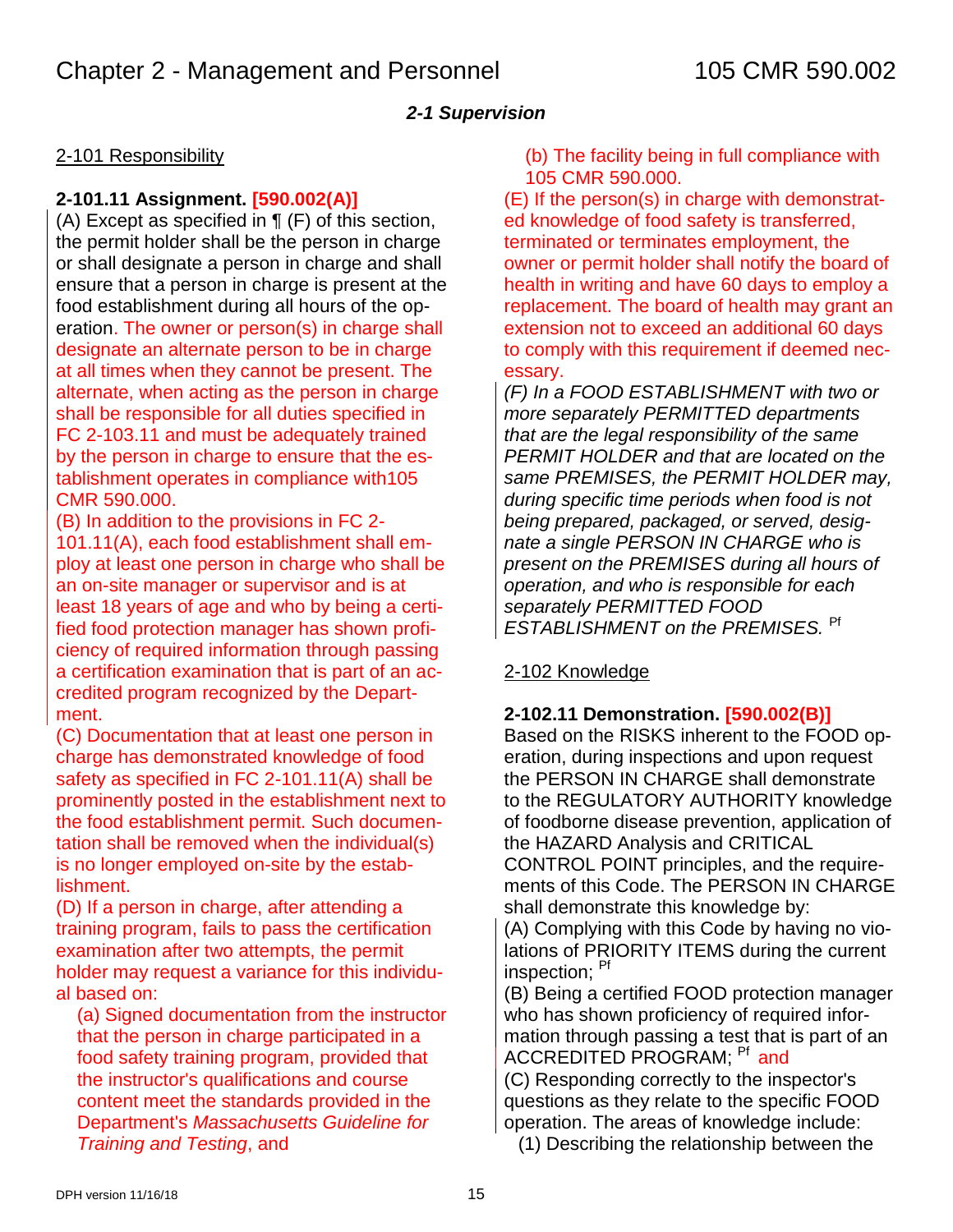prevention of foodborne disease and the personal hygiene of a FOOD EMPLOYEE; <sup>Pi</sup> (2) Explaining the responsibility of the PERSON IN CHARGE for preventing the transmission of foodborne disease by a FOOD EMPLOYEE who has a disease or medical condition that may cause foodborne disease: Pf

(3) Describing the symptoms associated with the diseases that are transmissible through FOOD; Pf

(4) Explaining the significance of the relationship between maintaining the time and temperature of TIME/TEMPERATURE

CONTROL FOR SAFETY FOOD and the prevention of foodborne illness; <sup>Pf</sup>

(5) Explaining the HAZARDS involved in the consumption of raw or undercooked MEAT, POULTRY, EGGS, and FISH; Pf

(6) Stating the required FOOD temperatures and times for safe cooking of

TIME/TEMPERATURE CONTROL FOR SAFETY FOOD including MEAT, POULTRY, EGGS, and FISH; <sup>Pf</sup>

(7) Stating the required temperatures and times for the safe refrigerated storage, hot holding, cooling, and reheating of TIME/TEMPERATURE CONTROL FOR SAFETY FOOD; <sup>Pf</sup>

(8) Describing the relationship between the prevention of foodborne illness and the management and control of the following:

(a) Cross contamination, Pf

(b) Hand contact with READY-TO-EAT FOODS, Pf

(c) Handwashing,  $Pf$  and

(d) Maintaining the FOOD

ESTABLISHMENT in a clean condition and in good repair; Pf

(9) Describing FOODS identified as MAJOR FOOD ALLERGENS and the symptoms that a MAJOR FOOD ALLERGEN could cause in a sensitive individual who has an allergic reaction.<sup>Pf</sup>

(10) Explaining the relationship between FOOD safety and providing EQUIPMENT that is:

(a) Sufficient in number and capacity, <sup>Pf</sup> and

(b) Properly designed, constructed, located, installed, operated, maintained, and

cleaned;<sup>Pf</sup>

(11) Explaining correct procedures for cleaning and SANITIZING UTENSILS and FOOD-CONTACT SURFACES of EQUIPMENT; <sup>Pf</sup> (12) Identifying the source of water used and measures taken to ensure that it remains protected from contamination such as providing protection from backflow and precluding the creation of cross connections; Pf (13) Identifying POISONOUS OR TOXIC MATERIALS in the FOOD

ESTABLISHMENT and the procedures necessary to ensure that they are safely stored, dispensed, used, and disposed of according to LAW; Pf

(14) Identifying CRITICAL CONTROL POINTS in the operation from purchasing through sale or service that when not controlled may contribute to the transmission of foodborne illness and explaining steps taken to ensure that the points are controlled in accordance with the requirements of this Code; Pf

(15) Explaining the details of how the PERSON IN CHARGE and FOOD EMPLOYEES comply with the HACCP PLAN if a plan is required by the LAW, this Code, or an agreement between the REGULATORY AUTHORITY and the FOOD ESTABLISHMENT: Pf

(16) Explaining the responsibilities, rights, and authorities assigned by this Code to the: (a) FOOD EMPLOYEE,

- (b) CONDITIONAL EMPLOYEE, <sup>Pf</sup>
	- (c) PERSON IN CHARGE, Pf

(d) REGULATORY AUTHORITY; <sup>Pf</sup> and

(17) Explaining how the PERSON IN CHARGE, FOOD EMPLOYEES, and CONDITIONAL EMPLOYEES comply with reporting responsibilities and EXCLUSION or RESTRICTION of FOOD EMPLOYEES. Pf

## **2-102.12 Certified Food Protection Manager [590.002(C)]**

(A) At least one EMPLOYEE that has supervisory and management responsibility and the authority to direct and control FOOD preparation and service shall be a certified FOOD protection manager who has shown proficiency of required information through passing a test that is part of an ACCREDITED PROGRAM.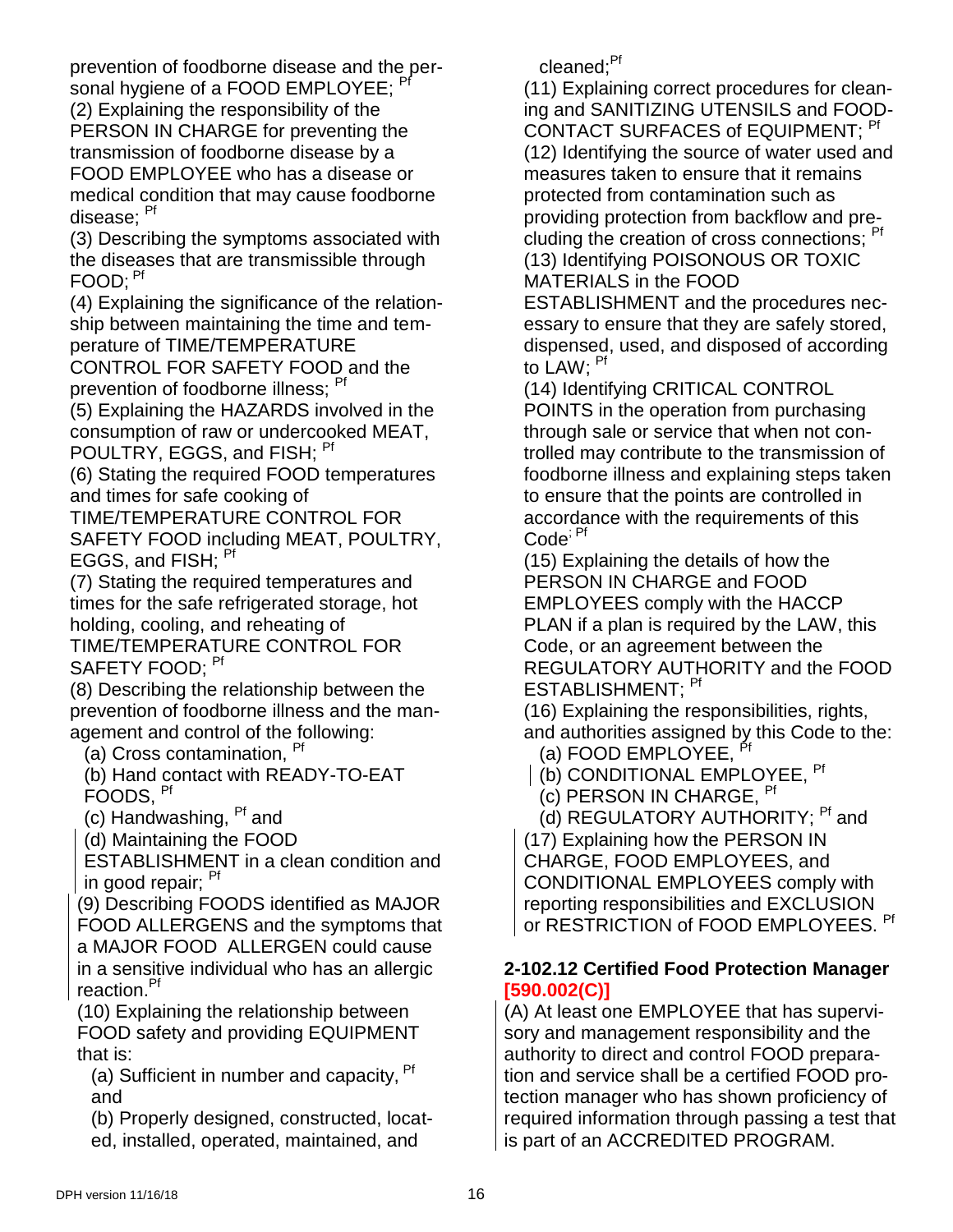(B) This section does not apply to certain types of FOOD ESTABLISHMENTS deemed by the REGULATORY AUTHORITY to pose minimal risk of causing, or contributing to, foodborne illness based on the nature of the operation and extent of FOOD preparation.

## $(C)$  FC 2-102.12(A) shall not apply to:

(a) Temporary food establishments operated by non-profit organizations such as, but not limited to, school sporting events, firemen's picnics, grange and church suppers and fairs; (b) Daycare operations which serve only snacks;

(c) Food establishments restricted to the sale of pre-packaged food and limited preparation of non- time/temperature control for safety food and meat and poultry products processed under USDA supervision with a nitrite level of at least 120 PPM and a minimum brine concentration of 3.5%;

(d) Satellite feeding sites, which receive prepared meals from commissaries for immediate service;

(e) Elderly meal site locations where each Nutrition Project serves congregate meals in compliance with the requirements set forth in 651 CMR 4.00 and limits the site supervisors to the preparation of reheating commercially pre-cooked individually quick frozen (IQF) entrees, cooking commercially prepared dry pasta products for immediate service, and preparing salads and/or side dishes from fresh and/or frozen fruits and vegetables for immediate service.

#### **2-102.20 Food Protection Manager Certification.**

(A) A PERSON IN CHARGE who demonstrates knowledge by being a FOOD protection manager that is certified by a FOOD protection manager certification program that is evaluated and listed by a Conference for Food Protection-recognized accrediting agency as conforming to the Conference for Food Protection Standards for Accreditation of FOOD Protection Manager Certification Programs is deemed to comply with ¶2-102.11(B).

(B) A FOOD ESTABLISHMENT that has an EMPLOYEE that is certified by a FOOD protection manager certification program that is evaluated and listed by a Conference for Food Pro-

tection recognized accrediting agency as conforming to the Conference for Food Protection Standards for Accreditation of FOOD Protection Manager Certification Programs is deemed to comply with §2-102.12.

## 2-103 Duties

## **2-103.11 Person in Charge. [590.002(D)]**

The PERSON IN CHARGE shall ensure that: (A) FOOD ESTABLISHMENT operations are not conducted in a private home or in a room used as living or sleeping quarters as specified under  $\S$  6-202.111;  $P$ 

(B) PERSONS unnecessary to the FOOD ESTABLISHMENT operation are not allowed in the FOOD preparation, FOOD storage, or WAREWASHING areas, except that brief visits and tours may be authorized by the PERSON IN CHARGE if steps are taken to ensure that exposed FOOD; clean EQUIPMENT, UTENSILS, and LINENS; and unwrapped SINGLE-SERVICE and SINGLE-USE ARTICLES are protected from contamination; Pf

(C) EMPLOYEES and other PERSONS such as delivery and maintenance PERSONS and pesticide applicators entering the FOOD preparation, FOOD storage, and WAREWASHING areas comply with this Code; <sup>Pf</sup>

(D) EMPLOYEES are effectively cleaning their hands, by routinely monitoring the EMPLOYEES' handwashing;

(E) EMPLOYEES are visibly observing FOODS as they are received to determine that they are from APPROVED sources, delivered at the required temperatures, protected from contamination, unADULTERED, and accurately presented, by routinely monitoring the

EMPLOYEES' observations and periodically evaluating FOODS upon their receipt; <sup>Pf</sup> (F) EMPLOYEES are verifying that FOODS delivered to the FOOD ESTABLISHMENT during non-operating hours are from APPROVED sources and are placed into appropriate storage locations such that they are maintained at the required temperatures, protected from contamination, unADULTERATED, and accurately presented; <sup>Pf</sup>

(G) EMPLOYEES are properly cooking TIME/TEMPERATURE CONTROL FOR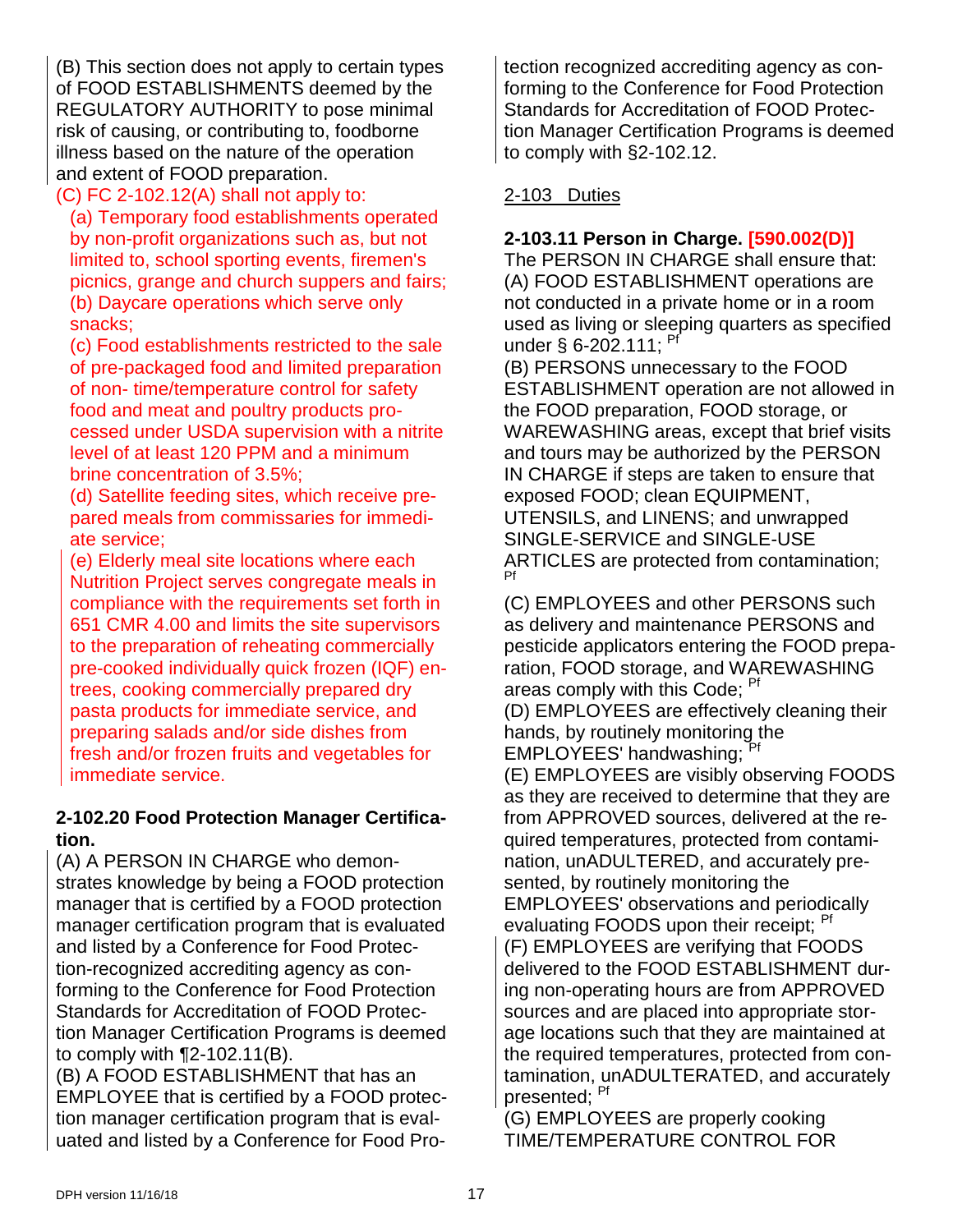SAFETY FOOD, being particularly careful in cooking those FOODS known to cause severe foodborne illness and death, such as EGGS and COMMINUTED MEATS, through daily oversight of the EMPLOYEES' routine monitoring of the cooking temperatures using appropriate temperature measuring devices properly scaled and calibrated as specified under § 4- 203.11 and  $\P$  4-502.11(B); <sup>Pf</sup>

(H) EMPLOYEES are using proper methods to rapidly cool TIME/TEMPERATURE CONTROL FOR SAFETY FOODS that are not held hot or are not for consumption within 4 hours, through daily oversight of the EMPLOYEES' routine monitoring of FOOD temperatures during cooling; Pf

(I) EMPLOYEES are properly maintaining the temperatures of TIME/TEMPERATURE CONTROL FOR SAFETY FOODS during hot and cold holding through daily oversight of the EMPLOYEES' routine monitoring of FOOD temperatures; Pf

(J) CONSUMERS who order raw; or partially cooked READY-TOEAT FOODS of animal origin are informed as specified under § 3- 603.11 that the FOOD is not cooked sufficiently to ensure its safety; Pf

(K) EMPLOYEES are properly SANITIZING cleaned multiuse EQUIPMENT and UTENSILS before they are reused, through routine monitoring of solution temperature and exposure time for hot water SANITIZING, and chemical concentration, pH, temperature, and exposure time for chemical SANITIZING: <sup>Pf</sup>

(L) CONSUMERS are notified that clean TABLEWARE is to be used when they return to self-service areas such as salad bars and buffets as specified under § 3-304.16;  $Pf$ 

(M) EMPLOYEES are preventing crosscontamination of READY-TO-EAT FOOD with bare hands by properly using suitable UTENSILS such as deli tissue, spatulas, tongs, single-use gloves, or dispensing EQUIPMENT; Pf

(N) EMPLOYEES are properly trained in FOOD safety, including food allergy awareness, as it relates to their assigned duties: Pf (O) FOOD EMPLOYEES and CONDITIONAL EMPLOYEES are informed in a verifiable manner of their responsibility to report in accordance with LAW, to the PERSON IN CHARGE, information about their health and activities as they relate to diseases that are transmissible through FOOD, as specified under  $\P$  2-201.11(A). <sup>Pf</sup> and

(P) Written procedures and plans, where specified by this Code and as developed by the FOOD ESTABLISHMENT, are maintained and implemented as required. Pf

## *2-2 Employee Health*

2-201 Responsibilities of Permit Holder, Person in Charge, Food Employees, and Conditional Employees

#### **2-201.11 Responsibility of Permit Holder, Person in Charge, and Conditional Employees. [590.002(E)]**

(A) The PERMIT HOLDER shall require FOOD EMPLOYEES and CONDITIONAL EMPLOYEES to report to the PERSON IN CHARGE information about their health and activities as they relate to diseases that are transmissible through FOOD. A FOOD EMPLOYEE or CONDITIONAL EMPLOYEE shall report the information in a manner that allows the PERSON IN CHARGE to reduce the RISK of foodborne disease transmission, including providing necessary additional information, such as the date of onset of symptoms and an illness, or of a diagnosis without symptoms, if the FOOD EMPLOYEE or CONDITIONAL EMPLOYEE:

- (1) Has any of the following symptoms:
	- (a) Vomiting, <sup>P</sup>
	- (b) Diarrhea, P
	- (c) Jaundice, P
	- $(d)$  Sore throat with fever,  $P$  or

(e) A lesion containing pus such as a boil or infected wound that is open or draining and is:

(i) On the hands or wrists, *unless an impermeable cover such as a finger cot or stall protects the lesion and a SINGLE-USE glove is worn over the impermeable cover,* <sup>P</sup>

(ii) On exposed portions of the arms, *un-*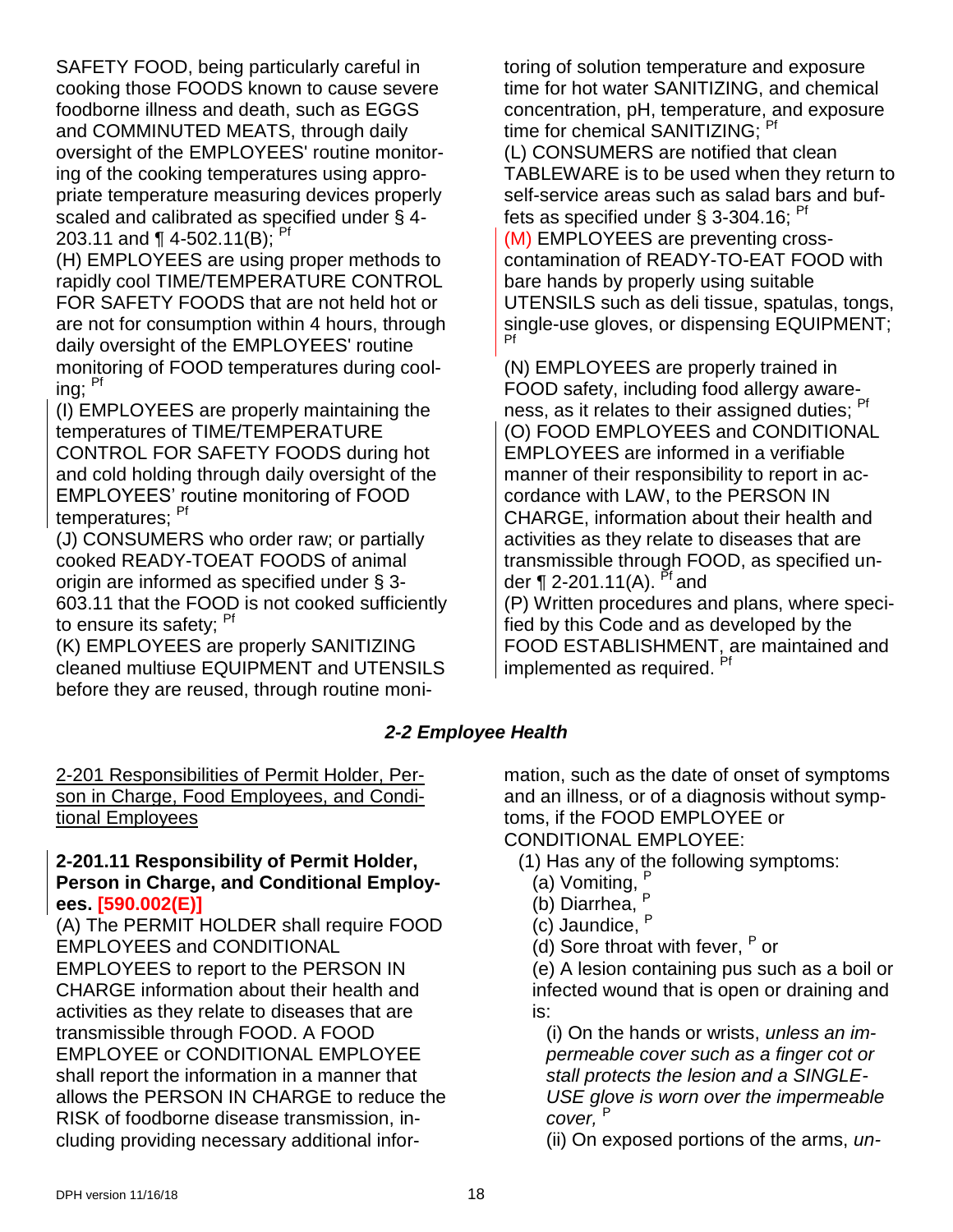*less the lesion is protected by an imper*meable cover,  $\overline{P}$  or

(iii) On other parts of the body, *unless the lesion is covered by a dry, durable, tightfitting bandage;* <sup>P</sup>

- (2) Has an illness diagnosed by a HEALTH PRACTITIONER due to:
	- (a) Norovirus, P
	- (b) Hepatitis A virus, P
	- (c) *Shigella* spp., <sup>P</sup>

(d) SHIGA TOXIN-PRODUCING

*ESCHERICHIA COLI,* <sup>P</sup>

(e) Typhoid fever (caused by *Salmonella* Typhi); <sup>P</sup> or

(f) *Salmonella (*nontyphoidal*)*; <sup>P</sup>

(g) Any other disease transmissible through food so designated in 105 CMR 300.000: Reportable Diseases, Surveillance, and Isolation and Quarantine Requirements.

(3) Had Typhoid fever, diagnosed by a HEALTH PRACTITIONER, within the past 3 months, without having received antibiotic therapy, as determined by a HEALTH PRACTITIONER; P

(4) Has been exposed to, or is the suspected source of, a CONFIRMED DISEASE OUTBREAK, because the FOOD EMPLOYEE or CONDITIONAL EMPLOYEE consumed or prepared FOOD implicated in the outbreak, or consumed FOOD at an event prepared by a PERSON who is infected or ill with:

(a) Norovirus within the past 48 hours of the last exposure,<sup>P</sup>

(b) SHIGA TOXIN-PRODUCING

ESCHERICHIA COLI or Shigella spp. within the past 3 days of the last exposure, $<sup>F</sup>$ </sup>

(c) Typhoid fever within the past 14 days of the last exposure, $P$  or

(d) Hepatitis A virus within the past 30 days of the last exposure;<sup>P</sup> or

(5) Has been exposed by attending or working in a setting where there is a CONFIRMED DISEASE OUTBREAK, or living in the same household as, and has knowledge about, an individual who works or attends a setting where there is a CONFIRMED DISEASE OUTBREAK, or living in the same household as, and has knowledge about, an individual diagnosed with an illness caused by:

(a) Norovirus within the past 48 hours of

the last exposure, <sup>P</sup>

(b) SHIGA TOXIN-PRODUCING

*ESCHERICHIA COLI or Shigella* spp. within the past 3 days of the last exposure, $P$ 

(c) Typhoid fever (caused by *Salmonella*  Typhi) within the past 14 days of the last exposure,<sup>P</sup> or

(d) Hepatitis A virus within the past 30 days of the last exposure."

(B) The PERSON IN CHARGE shall notify the REGULATORY AUTHORITY when a FOOD EMPLOYEE is:

(1) Jaundiced, $Pf$  or

(2) Diagnosed with an illness due to a pathogen as specified under Subparagraphs  $(A)(2)(a) - (g)$  of this section. <sup>Pf</sup>

(C) The PERSON IN CHARGE shall ensure that a CONDITIONAL EMPLOYEE:

(1) Who exhibits or reports a symptom, or who reports a diagnosed illness as specified under Subparagraphs (A)(1) - (3) of this section, is prohibited from becoming a FOOD EMPLOYEE until the CONDITIONAL EMPLOYEE meets the criteria for the specific symptoms or diagnosed illness as specified under § 2-201.13;  $P$  and

(2) Who will work as a FOOD EMPLOYEE in a FOOD ESTABLISHMENT that serves as a HIGHLY SUSCEPTIBLE POPULATION and reports a history of exposure as specified under Subparagraphs  $(A)(4) - (5)$ , is prohibited from becoming a FOOD EMPLOYEE until the CONDITIONAL EMPLOYEE meets the criteria as specified under  $\P$  2-201.13(I).  $\degree$ 

(D) The PERSON IN CHARGE shall ensure that a FOOD EMPLOYEE who exhibits or reports a symptom, or who reports a diagnosed illness or a history of exposure as specified under Subparagraphs (A)(1) - (5) of this section is:

(1) EXCLUDED as specified under ¶¶ 2- 201.12 (A) - (C), and Subparagraphs (D)(1),  $(E)(1)$ ,  $(F)(1)$ ,  $(G)$  or  $(H)(1)$  and in compliance with the provisions specified under  $\P\P$  2-201.13(A) - (H); <sup>P</sup> or

(2) RESTRICTED as specified under Subparagraphs 2-201.12 (D)(2), (E)(2), (F)(2),  $(H)(2)$ , or  $\P\P$  2-201.12(I) or (J) and in compliance with the provisions specified under ¶¶  $2-201.13(D) - (J)$ .  $P$ 

(E) A FOOD EMPLOYEE or CONDITIONAL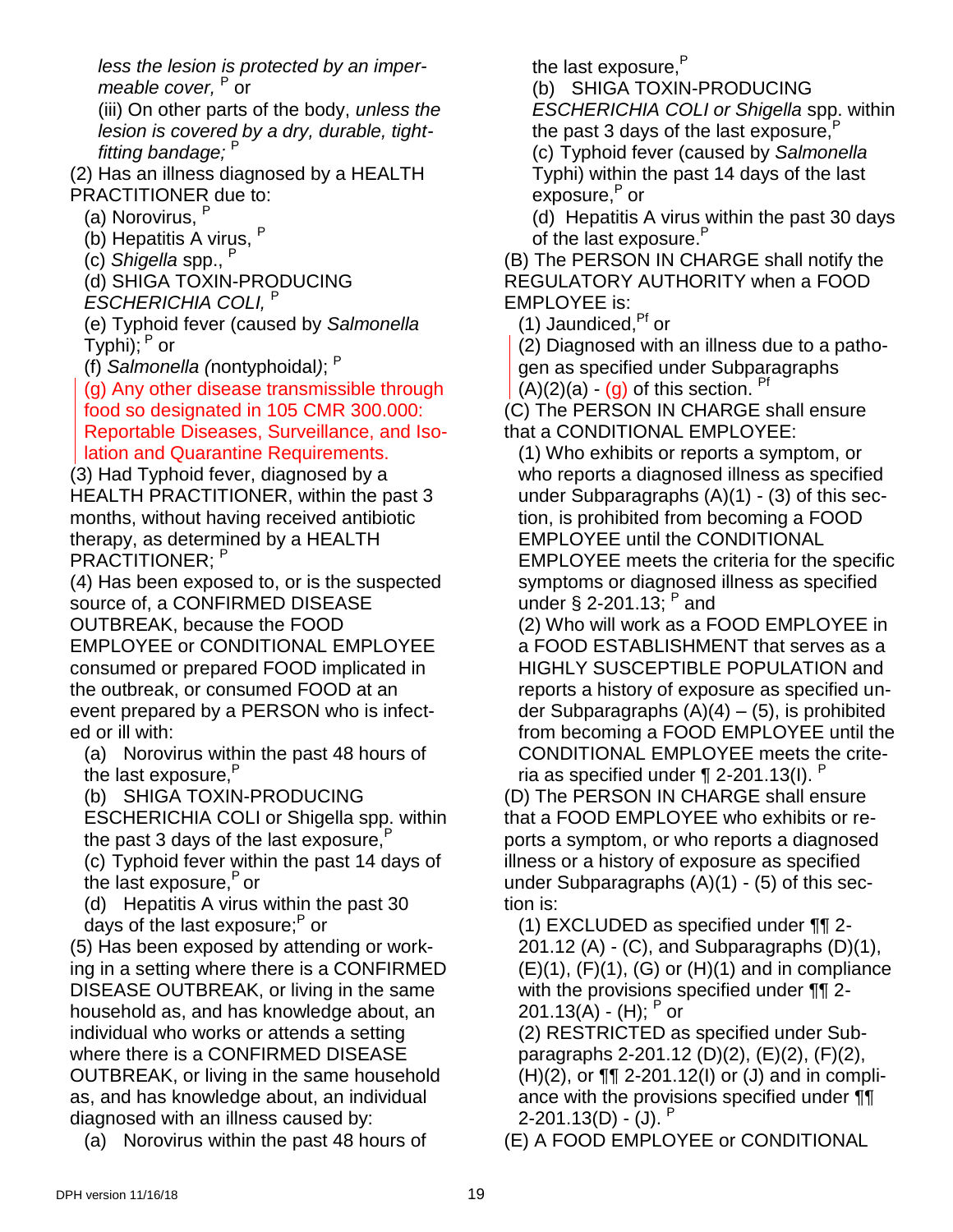EMPLOYEE shall report to the PERSON IN CHARGE the information as specified under ¶  $(A)$  of this section. <sup>Pf</sup>

(F) A FOOD EMPLOYEE shall:

(1) Comply with an EXCLUSION as specified under  $\P\P$  2-201.12(A) - (C) and Subparagraphs 2-201.12(D)(1), (E)(1), (F)(1), (G) or (H)(1) and with the provisions specified under  $\P\P$ 2-201.13(A) - (H);  $^{\mathsf{P}}$  or

(2) Comply with a RESTRICTION as specified under Subparagraphs 2-201.12(D)(2), (E)(2), (F)(2), (G) (H)(2), or ¶¶ 2-201.12 (H), (I) or (J) and comply with the provisions specified under  $\P$ [ 2-201.13(D) - (J).  $P$ 

## **2-201.12 Exclusions and Restrictions.**

The PERSON IN CHARGE shall EXCLUDE or RESTRICT a FOOD EMPLOYEE from a FOOD ESTABLISHMENT in accordance with the following:

(A) *Except when the symptom is from a noninfectious condition,* EXCLUDE a FOOD EMPLOYEE if the FOOD EMPLOYEE is:

(1) Symptomatic with vomiting or diarrhea: P or

(2) Symptomatic with vomiting or diarrhea and diagnosed with an infection from Norovirus, *Shigella* spp., nontyphoidal *Salmonella*, or SHIGA TOXIN-PRODUCING *E. COLI.*

(B) EXCLUDE a FOOD EMPLOYEE who is: (1) Jaundiced and the onset of jaundice occurred within the last 7 calendar days, *unless the FOOD EMPLOYEE provides to the PERSON IN CHARGE written medical documentation from a HEALTH PRACTITIONER specifying that the jaundice is not caused by hepatitis A virus or other fecal-orally transmit-*

*ted infection;* <sup>P</sup>

(2) Diagnosed with an infection from hepatitis A virus within 14 calendar days from the onset of any illness symptoms, or within 7 calendar days of the onset of jaundice; P or

(3) Diagnosed with an infection from hepatitis A virus without developing symptoms. <sup>F</sup>

(C) EXCLUDE a FOOD EMPLOYEE who is diagnosed with Typhoid fever, or reports having had Typhoid fever within the past 3 months as specified under Subparagraph 2- 201.11(A)(3).  $P$ 

(D) If a FOOD EMPLOYEE is diagnosed with

an infection from Norovirus and is ASYMPTOMATIC:

(1) EXCLUDE the FOOD EMPLOYEE who works in a FOOD ESTABLISHMENT serving a HIGHLY SUSCEPTIBLE POPULATION; or

(2) RESTRICT the FOOD EMPLOYEE who works in a FOOD ESTABLISHMENT not serving a HIGHLY SUSCEPTIBLE POPULATION. <sup>P</sup>

(E) If a FOOD EMPLOYEE is diagnosed with an infection from *Shigella* spp. and is ASYMPTOMATIC:

(1) EXCLUDE the FOOD EMPLOYEE who works in a FOOD ESTABLISHMENT serving a HIGHLY SUSCEPTIBLE POPULATION; or

(2) RESTRICT the FOOD EMPLOYEE who works in a FOOD ESTABLISHMENT not serving a HIGHLY SUSCEPTIBLE POPULATION<sup>P</sup>

(F) If a FOOD EMPLOYEE is diagnosed with an infection from SHIGA TOXIN-PRODUCING *E. COLI*, and is ASYMPTOMATIC:

(1) EXCLUDE the FOOD EMPLOYEE who works in a FOOD ESTABLISHMENT serving a HIGHLY SUSCEPTIBLE POPULATION; or

(2) RESTRICT the FOOD EMPLOYEE who works in a FOOD ESTABLISHMENT not serving a HIGHLY SUSCEPTIBLE POPULATION.<sup>P</sup>

(G) If a FOOD EMPLOYEE is diagnosed with an infection from Salmonella (nontyphoidal) and is ASYMPTOMATIC, RESTRICT the FOOD EMPLOYEE who works in a FOOD ESTABLISHMENT serving a HIGHLY SUSCEPTIBLE POPULATION or in a FOOD ESTABLISHMENT not serving a HIGHLY SUSCEPTIBLE POPULATION.<sup>1</sup>

(H) If a FOOD EMPLOYEE is ill with symptoms of acute onset of sore throat with fever:

(1) EXCLUDE the FOOD EMPLOYEE who works in a FOOD ESTABLISHMENT serving a HIGHLY SUSCEPTIBLE POPULATION; or

(2) RESTRICT the FOOD EMPLOYEE who works in a FOOD ESTABLISHMENT not serving a HIGHLY SUSCEPTIBLE POPULATION.<sup>P</sup>

(I) If a FOOD EMPLOYEE is infected with a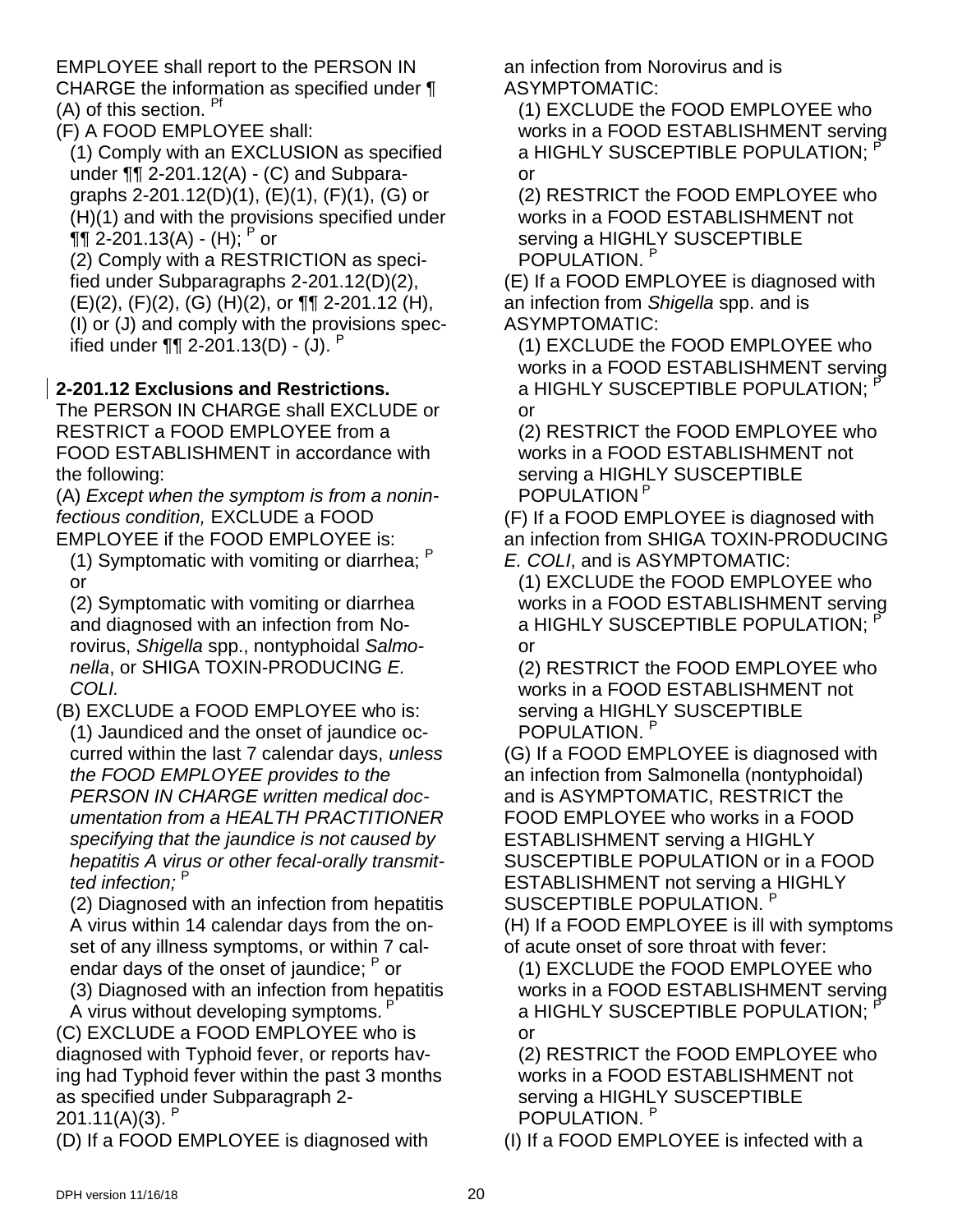skin lesion containing pus such as a boil or infected wound that is open or draining and not properly covered as specified under Subparagraph 2-201.11(A)(1)(e), RESTRICT the FOOD EMPLOYEE. <sup>P</sup>

(J) If a FOOD EMPLOYEE is exposed to a foodborne pathogen as specified under Subparagraphs 2-201.11(A)(4)(a-d) or 2- 201.11(A)(5)(a-d), RESTRICT the FOOD EMPLOYEE who works in a FOOD ESTABLISHMENT serving a HIGHLY SUSCEPTIBLE POPULATION. P

#### **2-201.13 Removal, Adjustment, or Retention of Exclusions and Restrictions. [590.002(F)]**

The PERSON IN CHARGE shall adhere to the following conditions when removing, adjusting, or retaining the EXCLUSION or RESTRICTION of a FOOD EMPLOYEE:

(A) *Except when a FOOD EMPLOYEE is diagnosed with Typhoid fever or an infection from hepatitis A virus:*

(1) Reinstate a FOOD EMPLOYEE who was EXCLUDED as specified under Subparagraph 2-201.12(A)(1) if the FOOD EMPLOYEE:

(a) Is ASYMPTOMATIC for at least 24 hours; P or

(b) Provides to the PERSON IN CHARGE written medical documentation from a HEALTH PRACTITIONER that states the

symptom is from a noninfectious condition<sup>P</sup> (2) If a FOOD EMPLOYEE was diagnosed with an infection from Norovirus and EXCLUDED as specified under Subparagraph 2-201.12(A)(2):

(a) RESTRICT the FOOD EMPLOYEE, who is ASYMPTOMATIC for at least 24 hours and works in a FOOD ESTABLISHMENT not serving a HIGHLY SUSCEPTIBLE POPULATION, until the conditions for reinstatement as specified under Subparagraphs (D)(1) or (2) of this section are met; P or

(b) Retain the EXCLUSION for the FOOD EMPLOYEE, who is ASYMPTOMATIC for at least 24 hours and works in a FOOD ESTABLISHMENT that serves a HIGHLY SUSCEPTIBLE POPULATION, until the conditions for reinstatement as specified under Subparagraphs (D)(1) or (2) of this

section are met.<sup>P</sup>

(3) If a FOOD EMPLOYEE was diagnosed with an infection from *Shigella* spp. and EXCLUDED as specified under Subparagraph 2-201.12(A)(2):

(a) RESTRICT the FOOD EMPLOYEE, who is ASYMPTOMATIC for at least 24 hours and works in a FOOD ESTABLISHMENT not serving a HIGHLY SUSCEPTIBLE POPULATION, until the conditions for reinstatement as specified under Subparagraph  $(E)(1)$  of this section are met; <sup>P</sup> or

(b) Retain the EXCLUSION for the FOOD EMPLOYEE, who is ASYMPTOMATIC for at least 24 hours and works in a FOOD ESTABLISHMENT that serves a HIGHLY SUSCEPTIBLE POPULATION, until the conditions for reinstatement as specified under Subparagraph  $(E)(1)$  of this section are met. P

(4) If a FOOD EMPLOYEE was diagnosed with an infection from SHIGA TOXIN-PRODUCING *ESCHERICHIA COLI* and EXCLUDED as specified under Subparagraph 2-201.12(A)(2)

(a) RESTRICT the FOOD EMPLOYEE, who is ASYMPTOMATIC for at least 24 hours and works in a FOOD ESTABLISHMENT not serving a HIGHLY SUSCEPTIBLE POPULATION, until the conditions for reinstatement as specified under Subparagraph  $(F)(1)$  of this section are met; <sup>P</sup> or

(b) Retain the EXCLUSION for the FOOD EMPLOYEE, who is ASYMPTOMATIC for at least 24 hours and works in a FOOD ESTABLISHMENT that serves a HIGHLY SUSCEPTIBLE POPULATION, until the conditions for reinstatement as specified under Subparagraph  $(F)(1)$  are met.  $P$ 

(5) If a FOOD EMPLOYEE was diagnosed with an infection from *Salmonella* (nontyphoidal) and EXCLUDED as specified under Subparagraph 2-201.12(A)(2):

(a) RESTRICT the FOOD EMPLOYEE, who is ASYMPTOMATIC until conditions for reinstatement as specified under Subparagraph (G)(1) of this section are met; <sup>P</sup> or (b) Retain the EXCLUSION for the FOOD EMPLOYEE who is SYMPTOMATIC, until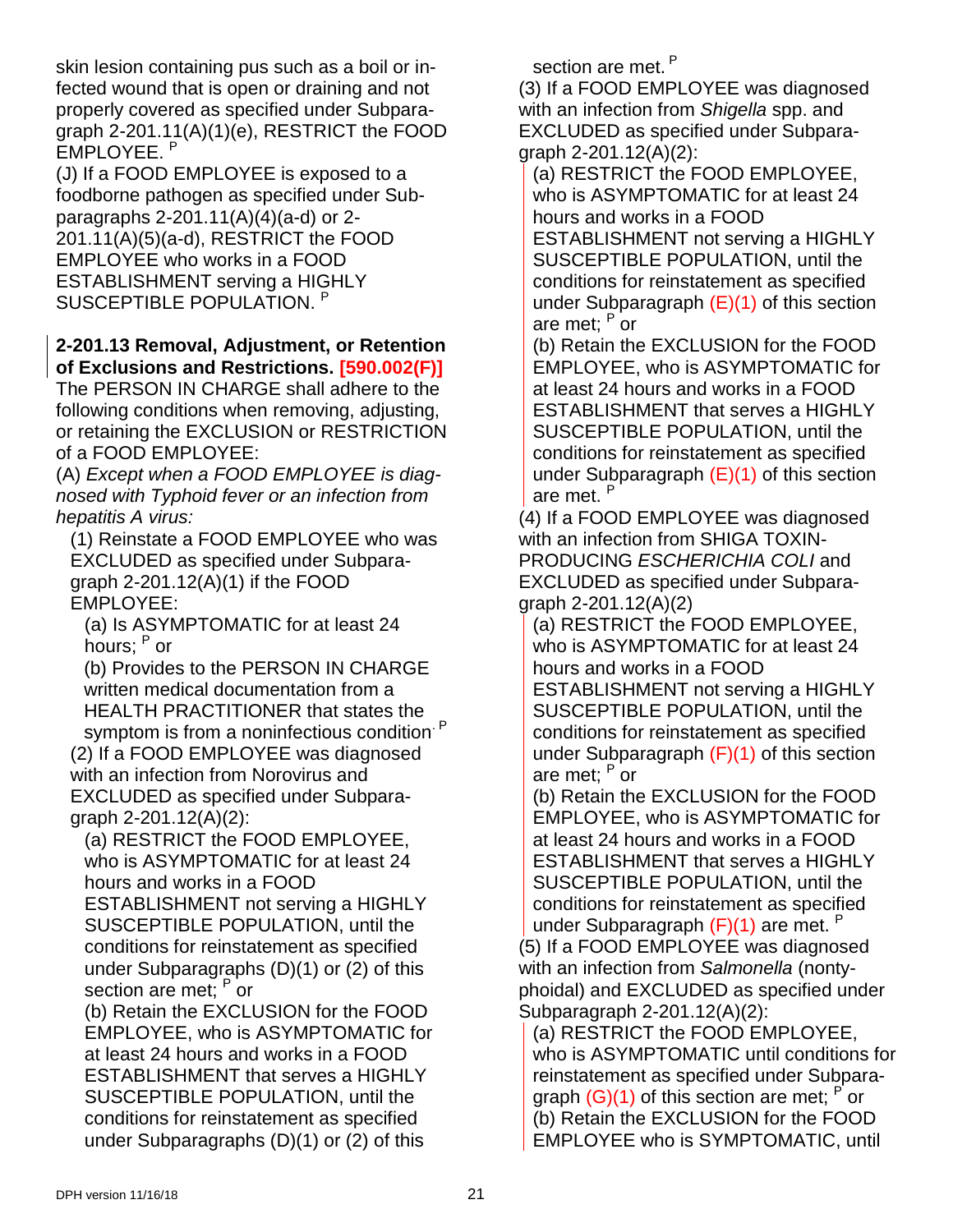conditions for reinstatement as specified under Paragraph (G)(1) of this section are met.<sup>P</sup>

(B) Reinstate a FOOD EMPLOYEE who was EXCLUDED as specified under ¶ 2-201.12(B) if the PERSON IN CHARGE obtains APPROVAL from the REGULATORY AUTHORITY and one of the following conditions is met;

(1) The FOOD EMPLOYEE has been jaundiced for more than 7 calendar days; (2) The anicteric FOOD EMPLOYEE has been symptomatic with symptoms other than jaundice for more than 14 calendar days; <sup>P</sup> or (3) The FOOD EMPLOYEE provides to the PERSON IN CHARGE written medical documentation from a HEALTH PRACTITIONER stating that the FOOD EMPLOYEE is free of a hepatitis A virus infection. <sup>P</sup>

(C) Reinstate a FOOD EMPLOYEE who was EXCLUDED as specified under ¶ 2-201.12(C) if:

(1) The PERSON IN CHARGE obtains APPROVAL from the REGULATORY AUTHORITY; <sup>P</sup> and

(2) The FOOD EMPLOYEE provides to the PERSON IN CHARGE written medical documentation from a HEALTH PRACTITIONER that states the FOOD EMPLOYEE is free from Typhoid fever as designated in 105 CMR 300.000: Reportable Diseases, Surveillance, and Isolation and Quarantine Requirements.<sup>P</sup>

(D) Reinstate a FOOD EMPLOYEE who was EXCLUDED as specified under Subparagraphs 2-201.12(A)(2) or (D)(1) who was RESTRICTED under Subparagraph 2- 201.12(D)(2) if the PERSON IN CHARGE obtains APPROVAL from the REGULATORY AUTHORITY and one of the following conditions is met:

(1) The EXCLUDED or RESTRICTED FOOD EMPLOYEE provides to the PERSON IN CHARGE written medical documentation from a HEALTH PRACTITIONER stating that the FOOD EMPLOYEE is free of a Norovirus infection: P

(2) The FOOD EMPLOYEE was EXCLUDED or RESTRICTED after symptoms of vomiting or diarrhea resolved, and more than 72 hours have passed since the FOOD EMPLOYEE became ASYMPTOMATIC; P or

(3) The FOOD EMPLOYEE was EXCLUDED or RESTRICTED and did not develop symptoms and more than 72 hours have passed since the FOOD EMPLOYEE was diagnosed. P

(E) Reinstate a FOOD EMPLOYEE who was EXCLUDED as specified under Subparagraphs 2-201.12(A)(2) or (E)(1) or who was RESTRICTED under Subparagraph 2- 201.12(E)(2) if the PERSON IN CHARGE obtains APPROVAL from the REGULATORY AUTHORITY and one of the following conditions is met:

(1) The EXCLUDED or RESTRICTED FOOD EMPLOYEE provides to the PERSON IN CHARGE written medical documentation from a HEALTH PRACTITIONER stating that the FOOD EMPLOYEE is free of a *Shigella*  spp. infection based on test results showing 2 consecutive negative stool specimen cultures that are taken:

(a) Not earlier than 48 hours after discontinuance of antibiotics, <sup>P</sup> and (b) At least 24 hours apart;  $P$ 

(2) All of subparagraphs (2) and (3) are deleted from this location by 105 CMR 590.002(F)(7).

(F) Reinstate a FOOD EMPLOYEE who was EXCLUDED or RESTRICTED as specified under Subparagraphs 2-201.12(A)(2) or (F)(1) or who was RESTRICTED under Subparagraph 2-201.12(F)(2) if the PERSON IN CHARGE obtains APPROVAL from the REGULATORY AUTHORITY and one of the following conditions is met:

(1) The EXCLUDED or RESTRICTED FOOD EMPLOYEE provides to the PERSON IN CHARGE written medical documentation from a HEALTH PRACTITIONER stating that the FOOD EMPLOYEE is free of an infection from ENTEROHEMORRHAGIC or SHIGA TOXIN-PRODUCING *ESCHERICHIA COLI*  based on test results that show 2 consecutive negative stool specimen cultures that are taken:

(a) Not earlier than 48 hours after discontinuance of antibiotics; P and (b) At least 24 hours apart; P

(2) All of subparagraphs (2) and (3) are deleted from this location by 105 CMR 590.002(F)(8).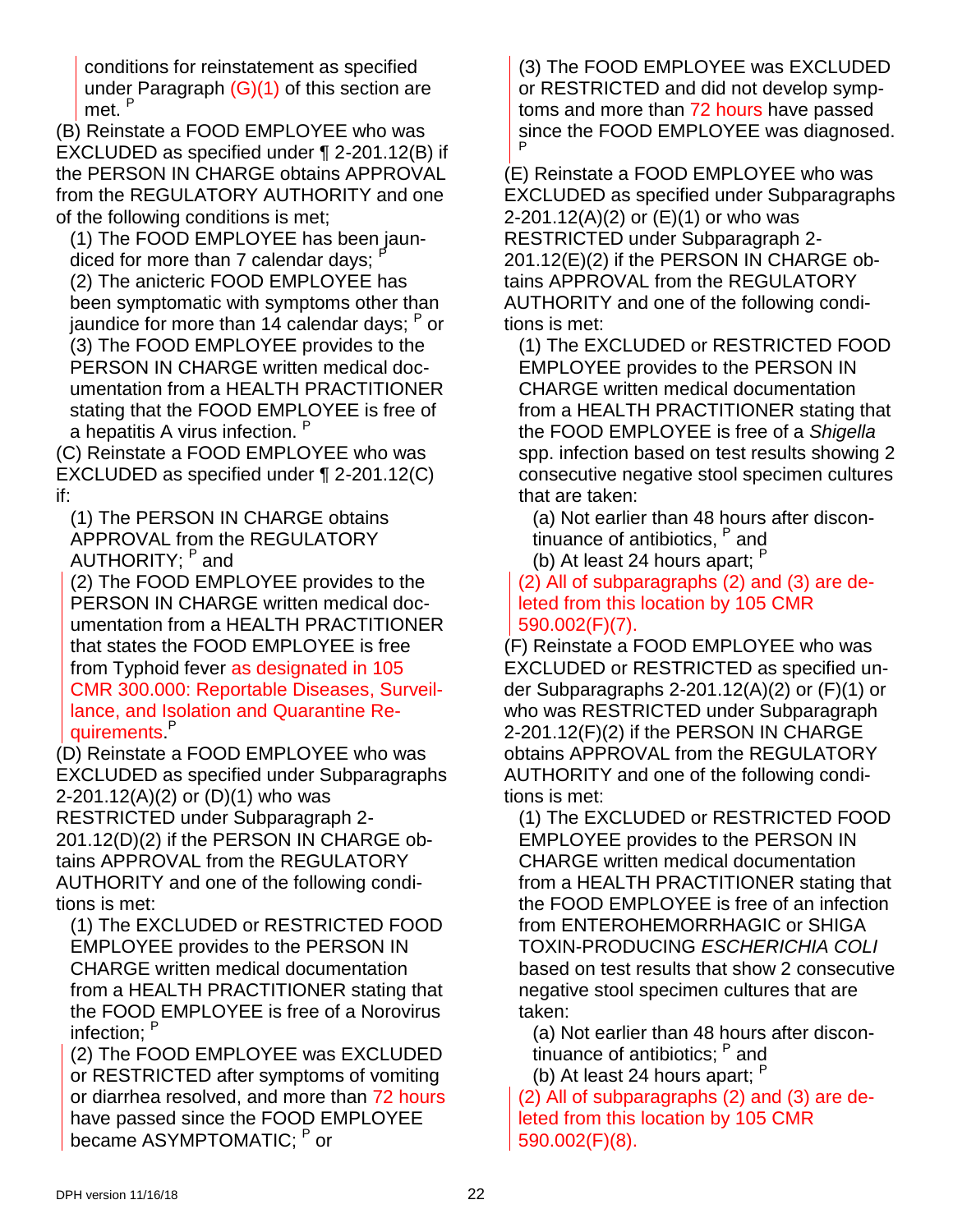(G) Reinstate a food employee who was EXCLUDED as specified under subparagraph 2-201.12(A)(2) or who was RESTRICTED as specified under ¶ 2-201.12(G) if the PERSON IN CHARGE obtains APPROVAL from the REGULATORY AUTHORITY <sup>P</sup> and one of the following conditions is met:

(1) The EXCLUDED or RESTRICTED FOOD EMPLOYEE provides to the PERSON IN CHARGE written medical documentation from a HEALTH PRACTITIONER stating that the FOOD EMPLOYEE is free of a *Salmonella* (nontyphoidal) infection based on test results showing 2 consecutive negative stool specimen cultures that are taken;

(a) Not earlier than 48 hours after discontinuance of antibiotics, <sup>P</sup> and

(b) At least 24 hours apart;  $\overline{P}$ 

## (2) All of subparagraphs (2) and (3) are deleted from this location by 105 CMR 590.002(F)(9).

(H) Reinstate a FOOD EMPLOYEE who was EXCLUDED or RESTRICTED as specified under Subparagraphs 2-201.12(H)(1) or (2) if the FOOD EMPLOYEE provides to the PERSON IN CHARGE written medical documentation from a HEALTH PRACTITIONER stating that the FOOD EMPLOYEE meets one of the following conditions:

(1) Has received antibiotic therapy for *Streptococcus pyogenes* infection for more than 24 hours: P

(2) Has at least one negative throat specimen culture for *Streptococcus pyogenes* infection; P or

(3) Is otherwise determined by a HEALTH PRACTITIONER to be free of a *Streptococcus pyogenes* infection. <sup>P</sup>

(I) Reinstate a FOOD EMPLOYEE who was RESTRICTED as specified under ¶ 2-201.12(I) if the skin, infected wound, cut, or pustular boil is properly covered with one of the following:

(1) An impermeable cover such as a finger cot or stall and a single-use glove over the impermeable cover if the infected wound or pustular boil is on the hand, finger, or wrist; P (2) An impermeable cover on the arm if the infected wound or pustular boil is on the arm; <sup>P</sup> or

(3) A dry, durable, tight-fitting bandage if the infected wound or pustular boil is on another part of the body. <sup>P</sup>

(J) Reinstate a FOOD EMPLOYEE who was RESTRICTED as specified under ¶ 2-201.12(J) and was exposed to one of the following pathogens as specified under Subparagraph 2- 201.11(A)(4)(a-d) or 2-201.11(A)(5)(a-d):

(1) Norovirus and one of the following conditions is met:

(a) More than 48 hours have passed since the last day the FOOD EMPLOYEE was potentially exposed; P or

(b) More than 48 hours have passed since the FOOD EMPLOYEE'S household contact became ASYMPTOMATIC. P

(2) *Shigella* spp. or SHIGA TOXIN-

PRODUCING *ESCHERICHIA COLI* and one of the following conditions is met:

(a) More than 3 calendar days have passed since the last day the FOOD EMPLOYEE was potentially exposed; <sup>P</sup> or (b) More than 3 calendar days have passed since the FOOD EMPLOYEE'S household contact became ASYMPTOMATIC. <sup>P</sup>

(3) Typhoid fever (caused by *Salmonella*  Typhi) and one of the following conditions is met:

(a) More than 14 calendar days have passed since the last day the FOOD EMPLOYEE was potentially exposed; P or (b) More than 14 calendar days have passed since the FOOD EMPLOYEE'S household contact became ASYMPTOMATIC. <sup>P</sup>

(4) Hepatitis A virus and one of the following conditions is met:

(a) The FOOD EMPLOYEE is immune to hepatitis A virus infection because of a prior illness from hepatitis A: <sup>P</sup>

(b) The FOOD EMPLOYEE is immune to hepatitis A virus infection because of vaccination against hepatitis A; <sup>P</sup>

(c) The FOOD EMPLOYEE is immune to hepatitis A virus infection because of IgG administration: P

(d) More than 30 calendar days have passed since the last day the FOOD EMPLOYEE was potentially exposed; <sup>P</sup> (e) More than 30 calendar days have passed since the FOOD EMPLOYEE'S household contact became jaundiced: P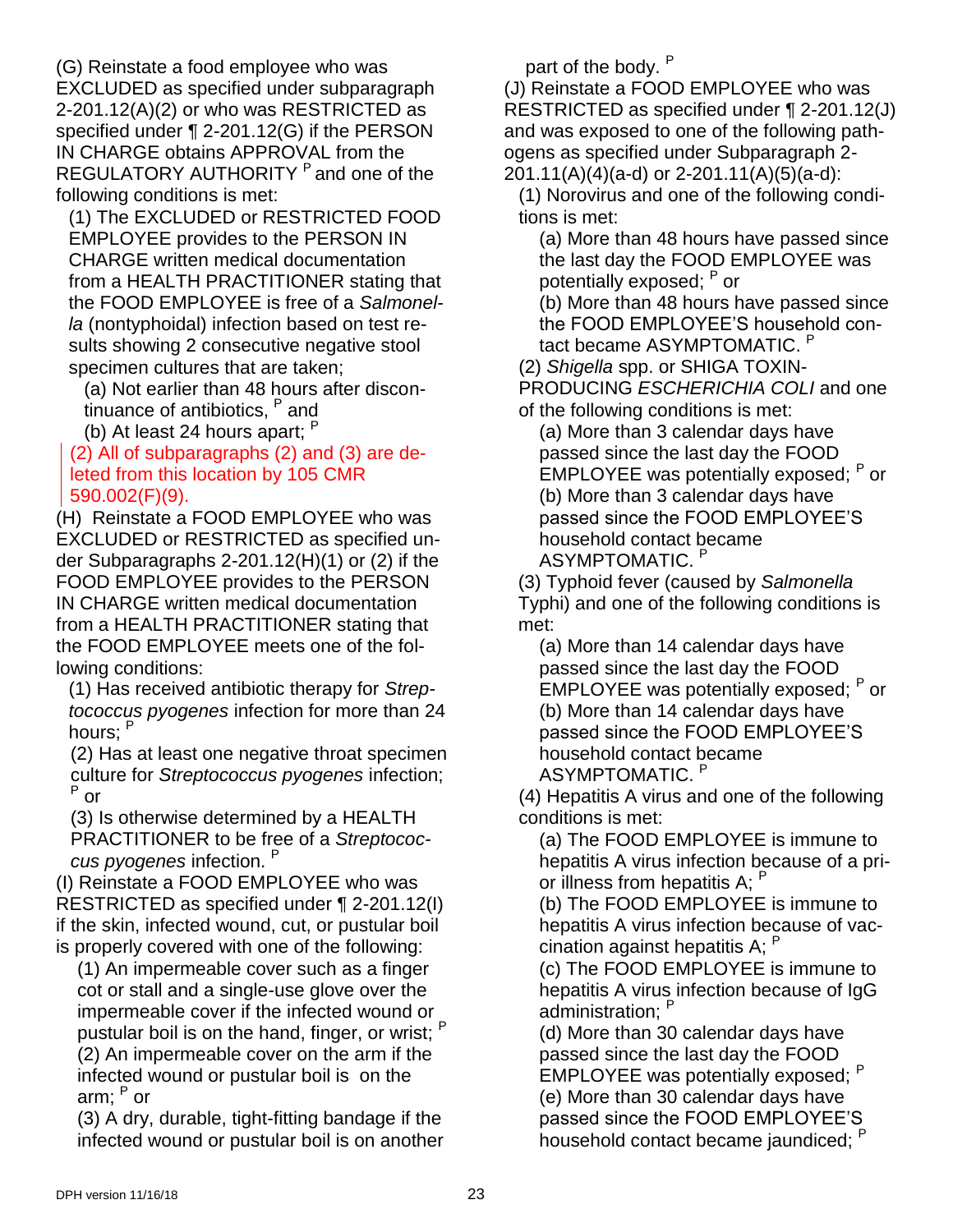(f) All of subparagraph (4)(f) is deleted from this location by 105 CMR 590.002(F)(10).

## **2-201.20 Prevention of Foodborne Cases of Viral Gastroenteritis [590.002(G)]**

Food handling facility employees who test positive for Norwalk virus, Norwalk-like virus, norovirus, or any other calicivirus shall be exclud-

## *2-3 Personal Cleanliness*

## 2-301 Hands and Arms

## **2-301.11 Clean Condition.**

FOOD EMPLOYEES shall keep their hands and exposed portions of their arms clean.

## **2-301.12 Cleaning Procedure.**

(A) Except as specified in ¶ (D) of this section, FOOD EMPLOYEES shall clean their hands and exposed portions of their arms, including surrogate prosthetic devices for hands or arms for at least 20 seconds, using a cleaning compound in a HANDWASHING SINK that is equipped as specified under § 5-202.12 and Subpart 6-301. P

(B) FOOD EMPLOYEES shall use the following cleaning procedure in the order stated to clean their hands and exposed portions of their arms, including surrogate prosthetic devices for hands and arms:

(1) Rinse under clean, running warm water; <sup>P</sup> (2) Apply an amount of cleaning compound recommended by the cleaning compound manufacturer: P

(3) Rub together vigorously for at least 10 to 15 seconds while:

(a) Paying particular attention to removing soil from underneath the fingernails during the cleaning procedure, P and

(b) Creating friction on the surfaces of the hands and arms or surrogate prosthetic devices for hands and arms, finger tips, and areas between the fingers; P

(4) Thoroughly rinse under clean, running warm water; P and

(5) Immediately follow the cleaning procedure with thorough drying using a method as specified under § 6-301.12. P

(C) *TO avoid recontaminating their hands or* 

ed from food handling duties for either 72 hours past the resolution of symptoms or 72 hours past the date the positive specimen was provided, whichever occurs last. In outbreak circumstances consistent with Norwalk virus, Norwalk-like virus or other calicivirus infection, affecting patrons or food handlers, food handling facility employees may be required to provide stool specimens for testing."

*surrogate prosthetic devices, FOOD EMPLOYEES may use disposable paper towels or similar clean barriers when touching surfaces such as manually operated faucet handles on a HANDWASHING SINK or the handle of a restroom door*.

(D) *If APPROVED and capable of removing the types of soils encountered in the FOOD operations involved, an automatic handwashing facility may be used by FOOD EMPLOYEES to clean their hands or surrogate prosthetic devices.*

#### **2-301.13 Special Handwash Procedures.** Reserved.

## **2-301.14 When to Wash.**

FOOD EMPLOYEES shall clean their hands and exposed portions of their arms as specified under § 2-301.12 immediately before engaging in FOOD preparation including working with exposed FOOD, clean EQUIPMENT and UTENSILS, and unwrapped SINGLESERVICE and SINGLE-USE ARTICLES<sup>P</sup> and:

(A) After touching bare human body parts other than clean hands and clean, exposed portions of arms: P

(B) After using the toilet room: P

(C) After caring for or handling SERVICE ANIMALS or aquatic animals as specified in ¶ 2-403.11(B);  $P$ 

(D) Except as specified in ¶ 2-401.11(B), after coughing, sneezing, using a handkerchief or disposable tissue, using tobacco, eating, or drinking; <sup>P</sup>

(E) After handling soiled EQUIPMENT or UTENSILS: P

(F) During FOOD preparation, as often as necessary to remove soil and contamination and to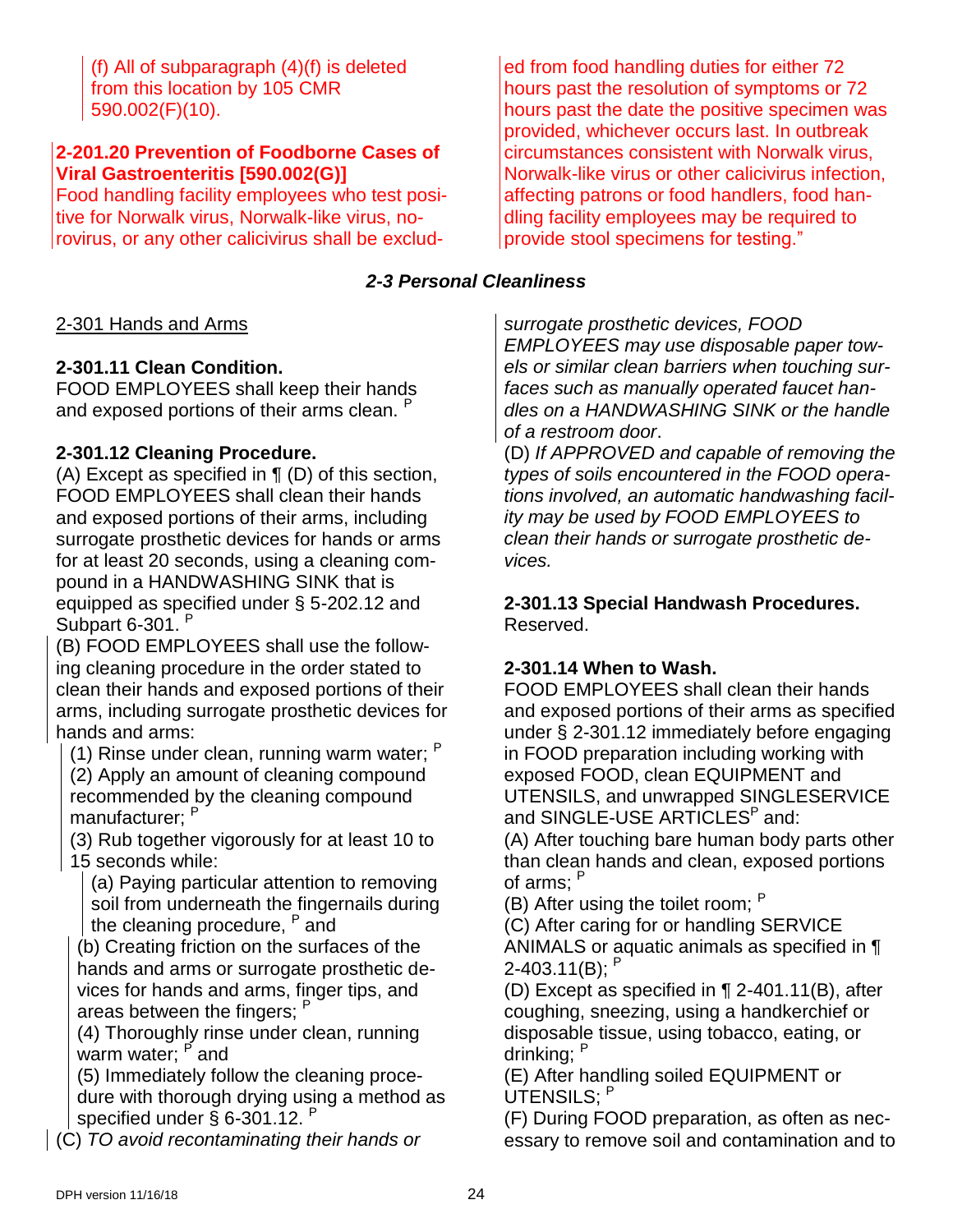prevent cross contamination when changing tasks; <sup>P</sup>

(G) When switching between working with raw FOOD and working with READY-TO-EAT FOOD; <sup>P</sup>

(H) Before donning gloves to initiate a task that involves working with FOOD; Pand

(I) After engaging in other activities that contaminate the hands. P

## **2-301.15 Where to Wash.**

FOOD EMPLOYEES shall clean their hands in a HANDWASHING SINK or APPROVED automatic handwashing facility and may not clean their hands in a sink used for FOOD preparation or WAREWASHING, or in a service sink or a curbed cleaning facility used for the disposal of mop water and similar liquid waste. <sup>Pf</sup>

## **2-301.16 Hand Antiseptics.**

(A) A hand antiseptic used as a topical application, a hand antiseptic solution used as a hand dip, or a hand antiseptic soap shall:

(1) Comply with one of the following: (a) Be an APPROVED drug that is listed in the FDA publication **Approved Drug Products with Therapeutic Equivalence Evaluations** as an APPROVED drug based on safety and effectiveness; <sup>Pf</sup> or (b) Have active antimicrobial ingredients that are listed in the FDA monograph for OTC Health-Care Antiseptic Drug Products as an antiseptic handwash, <sup>Pf</sup> and (2) Consist only of components which the in-

tended use of each complies with one of the following:

(a) A threshold of regulation exemption under 21 CFR 170.39 - Threshold of regulation for substances used in food-contact articles: <sup>Pf</sup> or

(b) 21 CFR 178 -Indirect FOOD Additives: Adjuvants, Production Aids, and Sanitizers as regulated for use as a FOOD ADDITIVE with conditions of safe use. <sup>Pf</sup> or

(c) A determination of generally recognized as safe (GRAS). Partial listings of substances with FOOD uses that are GRAS may be found in 21 CFR 182 -Substances Generally Recognized as Safe, 21 CFR 184 -Direct FOOD Substances Affirmed as Generally Recognized as Safe, or 21 CFR

186 – Indirect FOOD Substances Affirmed as Generally Recognized as Safe for use in contact with FOOD, and in FDA's Inventory of GRAS Notices, <sup>Pf</sup> or

(d) A prior sanction listed under 21 CFR 181 – Prior Sanctioned FOOD Ingredients, Pf or

(e) a FOOD Contact Notification that is effective, <sup>Pf</sup> and

(3) Be applied only to hands that are

cleaned as specified under § 2-301.12. <sup>Pf</sup> (B) If a hand antiseptic or a hand antiseptic solution used as a hand dip does not meet the criteria specified under Subparagraph (A)(2) of this section, use shall be:

(1) Followed by thorough hand rinsing in clean water before hand contact with FOOD or by the use of gloves; <sup>Pf</sup> or

(2) Limited to situations that involve no direct contact with FOOD by the bare hands. <sup>Pf</sup>

(C) A hand antiseptic solution used as a hand dip shall be maintained clean and at a strength equivalent to at least 100 mg/L chlorine. <sup>Pf</sup>

## 2-302 Fingernails

## **2-302.11 Maintenance.**

(A) FOOD EMPLOYEES shall keep their fingernails trimmed, filed, and maintained so the edges and surfaces are cleanable and not rough. Pf

(B) *Unless wearing intact gloves in good repair*, a FOOD EMPLOYEE may not wear fingernail polish or artificial fingernails when working with exposed FOOD. Pf

## 2-303 Jewelry

## **2-303.11 Prohibition.**

Except for *a plain ring such as a wedding band,* while preparing FOOD, FOOD EMPLOYEES may not wear jewelry including medical information jewelry on their arms and hands.

## 2-304 Outer Clothing

## **2-304.11 Clean Condition.**

FOOD EMPLOYEES shall wear clean outer clothing to prevent contamination of FOOD, EQUIPMENT, UTENSILS, LINENS, and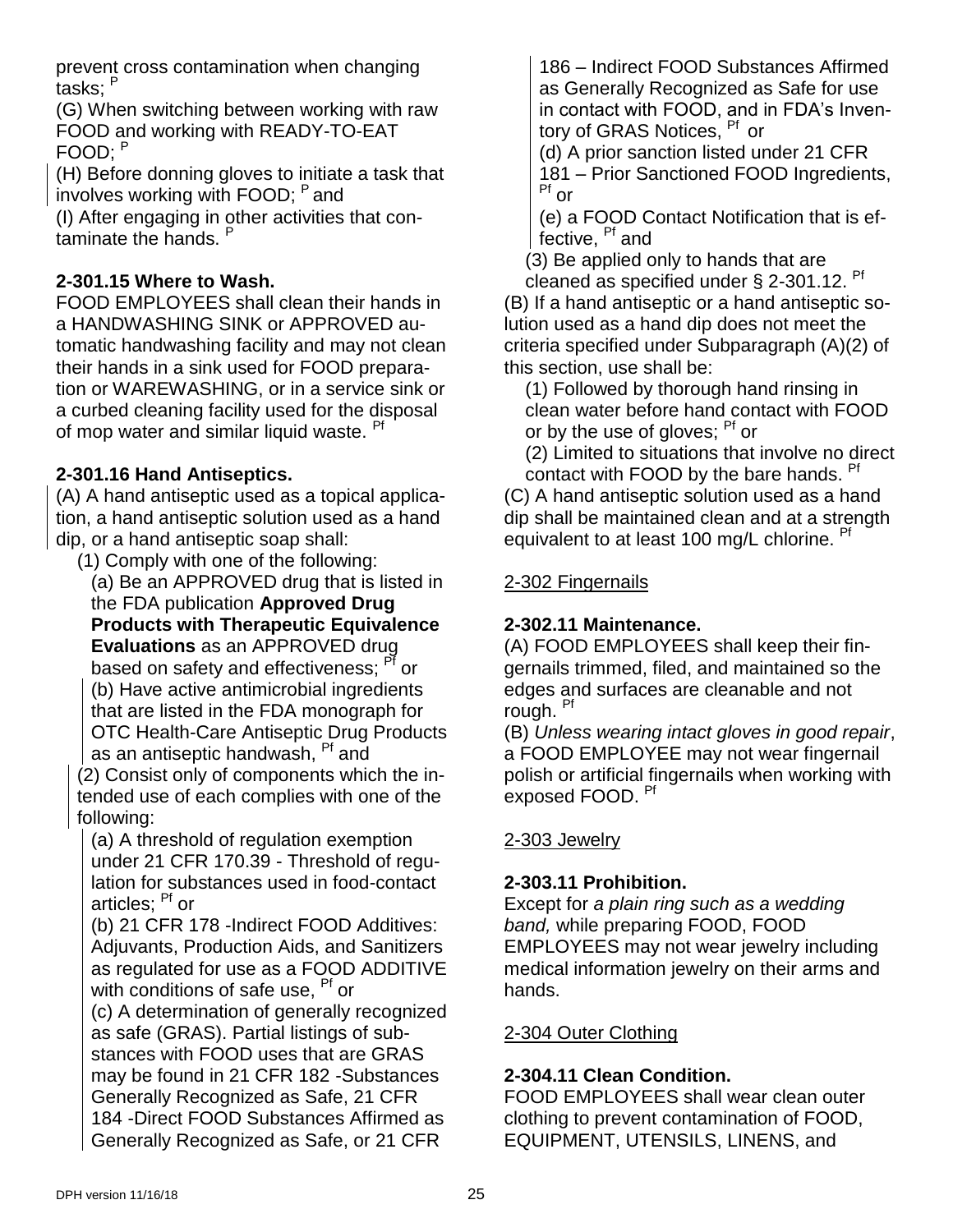## *2-4 Hygienic Practices*

## 2-401 Food Contamination Prevention

#### **2-401.11 Eating, Drinking, or Using Tobacco.**

(A) Except as specified in  $\P$  (B) of this section, an EMPLOYEE shall eat, drink, or use any form of tobacco only in designated areas where the contamination of exposed FOOD; clean EQUIPMENT, UTENSILS, and LINENS; unwrapped SINGLE-SERVICE and SINGLE-USE ARTICLES; or other items needing protection can not result.

(B) *A FOOD EMPLOYEE may drink from a closed BEVERAGE container if the container is handled to prevent contamination of:*

- (1) *The EMPLOYEE'S hands;*
- (2) *The container; and*

(3) *Exposed FOOD; clean EQUIPMENT, UTENSILS, and LINENS; and unwrapped SINGLE-SERVICE and SINGLE-USE ARTICLES.*

## **2-401.12 Discharges from the Eyes, Nose, and Mouth.**

FOOD EMPLOYEES experiencing persistent sneezing, coughing, or a runny nose that causes discharges from the eyes, nose, or mouth may not work with exposed FOOD; clean EQUIPMENT, UTENSILS, and LINENS; or unwrapped SINGLE-SERVICE or SINGLE-USE ARTICLES.

## 2-402 Hair Restraints

## **2-402.11 Effectiveness.**

(A) Except as provided in ¶ (B) of this section, FOOD EMPLOYEES shall wear hair restraints such as hats, hair coverings or nets, beard restraints, and clothing that covers body hair, that are designed and worn to effectively keep their hair from contacting exposed FOOD; clean EQUIPMENT, UTENSILS, and LINENS; and unwrapped SINGLE-SERVICE and SINGLE-USE ARTICLES.

(B) *This section does not apply to FOOD EMPLOYEES such as counter staff who only serve BEVERAGES and wrapped or* PACKAGED *FOODS, hostesses, and wait staff if they present a minimal RISK of contaminating exposed FOOD; clean EQUIPMENT, UTENSILS, and LINENS; and unwrapped SINGLE-SERVICE and SINGLEUSE ARTICLES*.

## 2-403 Animals

## **2-403.11 Handling Prohibition.**

(A) Except as specified in ¶ (B) of this section, FOOD EMPLOYEES may not care for or handle animals that may be present such as patrol dogs, SERVICE ANIMALS, or pets that are allowed as specified in Subparagraphs 6- 501.115(B)(2)-(5). <sup>Pf</sup>

(B) *FOOD EMPLOYEES with SERVICE ANIMALS may handle or care for their SERVICE ANIMALS and FOOD EMPLOYEES may handle or care for FISH in aquariums or MOLLUSCAN SHELLFISH or crustacea in display tanks if they wash their hands as specified under § 2-301.12 and ¶ 2-301.14(C).*

## *2-5 Responding to Contamination Events*

## 2-501 Procedures for Responding

## **2-501.11 Clean-up of Vomiting and Diarrheal Events.**

A FOOD ESTABLISHMENT shall have procedures for EMPLOYEES to follow when responding to vomiting or diarrheal events that

involve the discharge of vomitus or fecal matter onto surfaces in the FOOD ESTABLISHMENT. The procedures shall address the specific actions EMPLOYEES must take to minimize the spread of contamination and the exposure of EMPLOYEES, consumers, FOOD, and surfaces to vomitus or fecal matter.<sup>Pf</sup>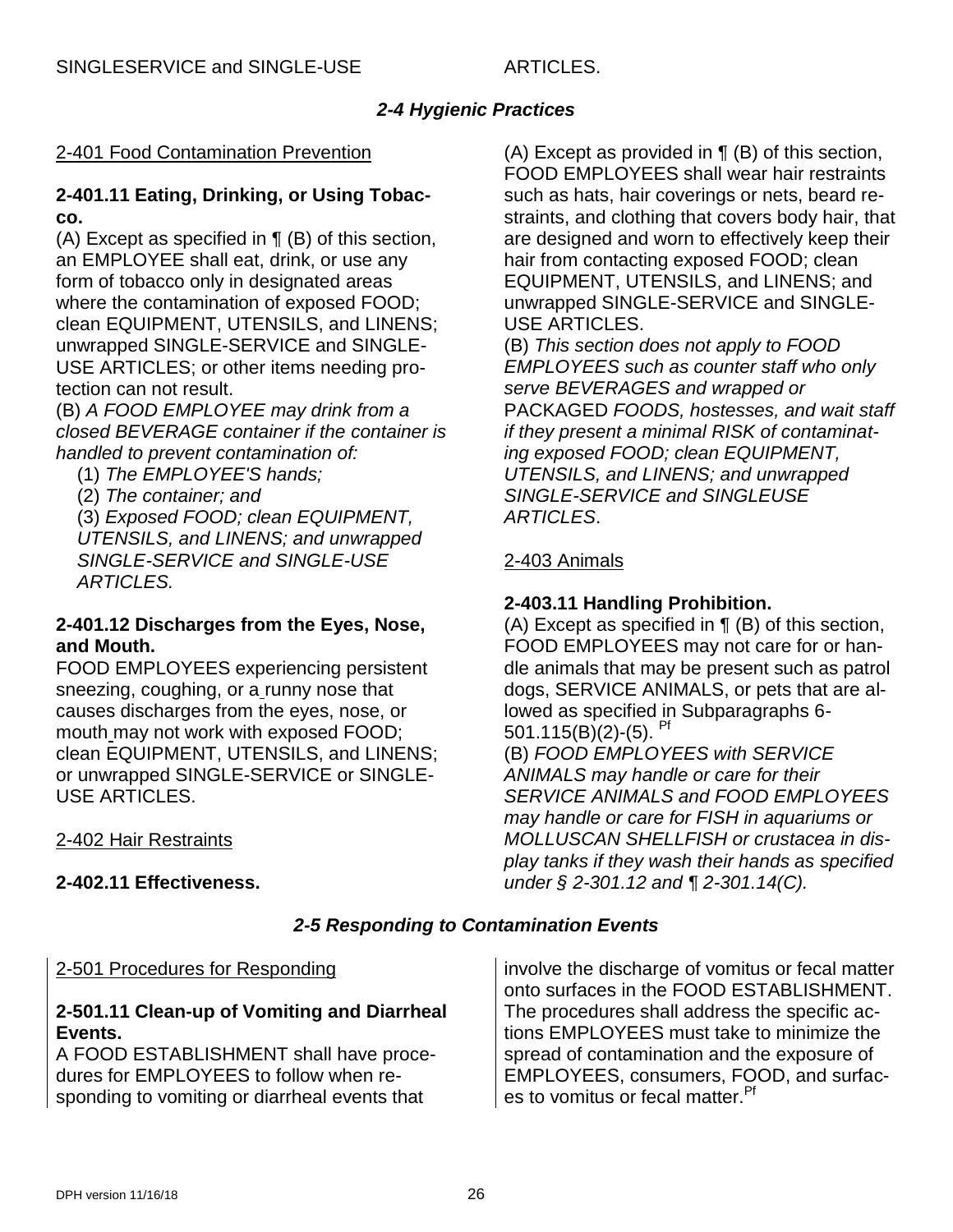## *3-1 Characteristics*

3-101 Condition

**3-101.11 Safe, Unadulterated, and Honestly Presented.**

## *3-2 Sources, Specifications, and Original Containers and Records*

3-201 Sources

#### **3-201.11 Compliance with Food Law. [590.003(A)]**

(A) FOOD shall be obtained from sources that comply with LAW. <sup>P</sup>

(B) Food prepared in a private home may not be used or offered for human consumption in a food establishment expect as provided in 105 CMR 590.000. P

(C) PACKAGED FOOD shall be labeled as specified in LAW, including 21 CFR 101 FOOD Labeling, 9 CFR 317 Labeling, Marking Devices, and Containers, and 9 CFR 381 Subpart N Labeling and Containers, and as specified under §§ 3-202.17 and 3-202.18. <sup>Pf</sup>

(D) *FISH, other than those specified in paragraph 3-402.11(B), that are intended for consumption in raw or undercooked form and allowed as specified in Subparagraph 3- 401.11(D), may be offered for sale or service if* 

*they are obtained from a supplier that freezes the FISH as specified under § 3-402.11; or if they are frozen on the PREMISES as specified under § 3-402.11 and records are retained as specified under § 3-402.12*.

(E) WHOLE-MUSCLE, INTACT BEEF steaks that are intended for consumption in an undercooked form without a CONSUMER advisory as specified in  $\P$  3-401.11(C) shall be:

(1) Obtained from a FOOD PROCESSING PLANT that, upon request by the purchaser, packages the steaks and labels them, to indicate that the steaks meet the definition of WHOLE-MUSCLE, INTACT BEEF, <sup>Pf</sup> or

(2) Deemed acceptable by the REGULATORY AUTHORITY based on other evidence, such as written buyer specifications or invoices, that indicates that the steaks meet the definition of WHOLE-

| MUSCLE, INTACT BEEF, <sup>Pf</sup> and (3) If individually cut in a FOOD ESTABLISHMENT:

(a) Cut from WHOLE-MUSCLE INTACT BEEF that is labeled by a FOOD PROCESSING PLANT as specified in Subparagraph (E)(1) of this section or identified as specified in Subparagraph  $(E)(2)$  of this section, <sup>Pf</sup>

(b) Prepared so they remain intact,  $Pf$  and (c) If PACKAGED for undercooking in a FOOD ESTABLISHMENT, labeled as specified in Subparagraph (E)(1) of this section or identified as specified in (E)(2) of this section. <sup>Pf</sup>

(F) MEAT and POULTRY that is not a READY-TO-EAT FOOD and is in a PACKAGED form when it is offered for sale or otherwise offered for consumption, shall be labeled to include safe handling instructions as specified in LAW, including 9 CFR 317.2(l) and 9 CFR 381.125(b).

(G) EGGS that have not been specifically treated to destroy all viable *Salmonellae* shall be labeled to include safe handling instructions as specified in LAW, including 21 CFR 101.17(h).

## **3-201.12 Food in a Hermetically Sealed Container.**

FOOD in a HERMETICALLY SEALED CONTAINER shall be obtained from a FOOD PROCESSING PLANT that is regulated by the FOOD regulatory agency that has jurisdiction over the plant. P

## **3-201.13 Fluid Milk and Milk Products.**

Fluid milk and milk products shall be obtained from sources that comply with GRADE A STANDARDS as specified in LAW. P

FOOD shall be safe, unADULTERATED, and, as specified under § 3-601.12, honestly presented.<sup>P</sup>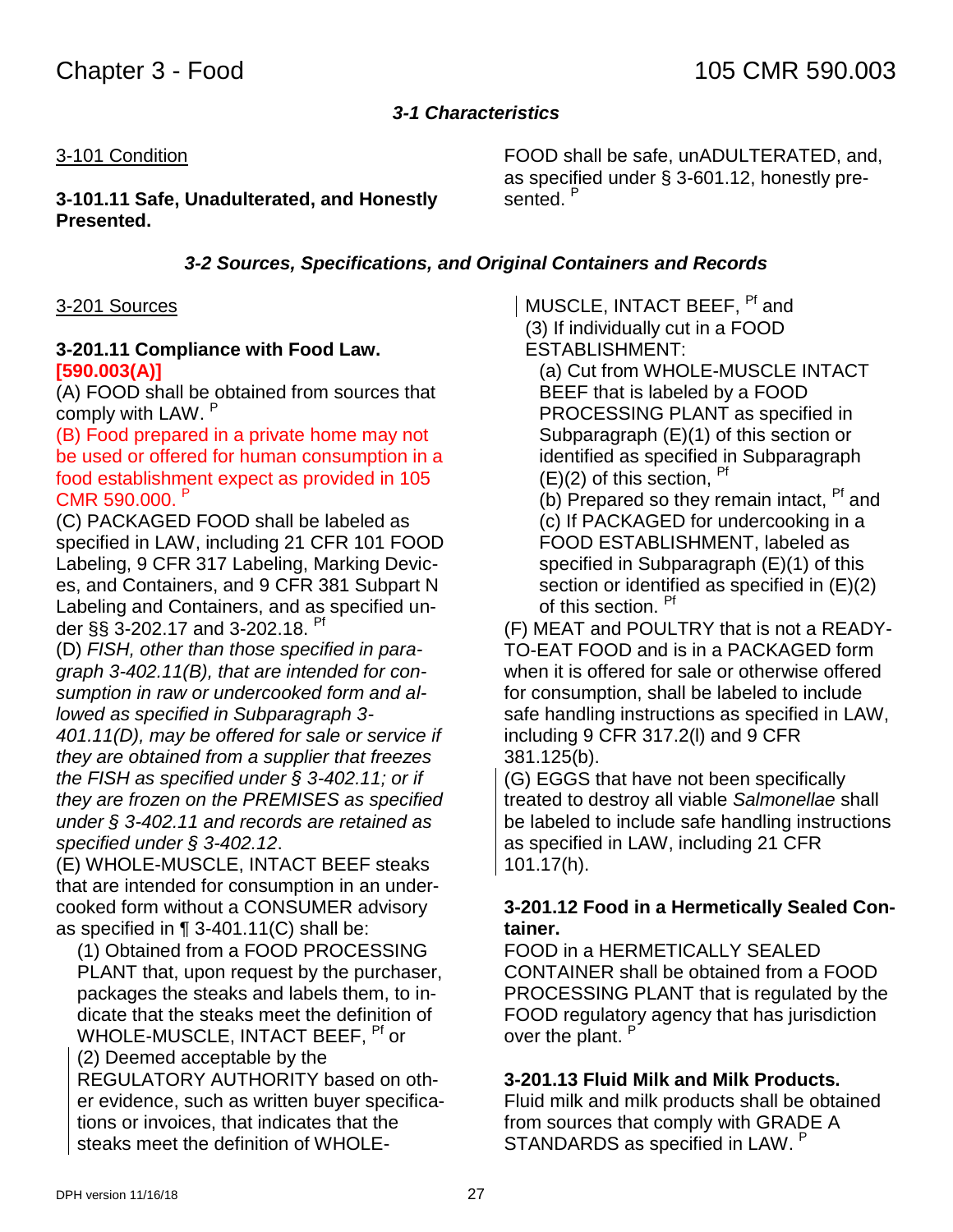## **3-201.14 Fish.**

(A) FISH that are received for sale or service shall be:

(1) Commercially and legally caught or harvested; P or

(2) APPROVED for sale or service. P

(B) MOLLUSCAN SHELLFISH that are recreationally caught may not be received for sale or service.<sup>P</sup>

## **3-201.15 Molluscan Shellfish.**

(A) MOLLUSCAN SHELLFISH shall be obtained from sources according to LAW and the requirements specified in the U.S. Department of Health and Human Services, Public Health Service, Food and Drug Administration, National Shellfish Sanitation Program Guide for the Control of Molluscan Shellfish. P

(B) MOLLUSCAN SHELLFISH received in interstate commerce shall be from sources that are listed in the Interstate Certified Shellfish Shippers List.<sup>P</sup>

## **3-201.16 Wild Mushrooms. [590.003(B)]**

(A) Except as specified in ¶ (B) of this section, mushroom species picked in the wild shall not be offered for sale or service by a FOOD ESTABLISHMENT unless the FOOD ESTABLISHMENT has been APPROVED to do so. <sup>P</sup>

(B) *This section does not apply to:*

(1) *Cultivated wild mushroom species that are grown, harvested, and processed in an operation that is regulated by the FOOD regulatory agency that has jurisdiction over the operation; or* 

(2) *Wild mushroom species if they are in packaged form and are the product of a FOOD PROCESSING PLANT that is regulated by the FOOD regulatory agency that has jurisdiction over the plant.* 

## **3-201.17 Game Animals.**

(A) If GAME ANIMALS are received for sale or service they shall be:

(1) Commercially raised for  $\mathsf{FOOD}^{\,P}$  and: (a) Raised, slaughtered, and processed under a voluntary inspection program that is conducted by the agency that has animal health jurisdiction, <sup>P</sup> or

(b) Under a routine inspection program

conducted by a regulatory agency other than the agency that has animal health jurisdiction, <sup>P</sup> and

(c) Raised, slaughtered, and processed according to:

(i) LAWS governing MEAT and POULTRY as determined by the agency that has animal health jurisdiction and the agency that conducts the inspection program, <sup>P</sup> and

(ii) Requirements which are developed by the agency that has animal health jurisdiction and the agency that conducts the inspection program with consideration of factors such as the need for antemortem and postmortem examination by an APPROVED veterinarian or veterinarian's designee; P

(2) Under a voluntary inspection program administered by the USDA for game animals such as exotic animals (reindeer, elk, deer, antelope, water buffalo, or bison) that are "inspected and APPROVED" in accordance with 9 CFR 352 Exotic animals; voluntary inspection or rabbits that are "inspected and certified" in accordance with 9 CFR 354 voluntary inspection of rabbits and edible products thereof: P

(3) As allowed by LAW, for wild GAME ANIMALS that are live-caught:

(a) Under a routine inspection program conducted by a regulatory agency such as the agency that has animal health jurisdiction, <sup>P</sup> and

(b) Slaughtered and processed according to:

(i) LAWS governing MEAT and POULTRY as determined by the agency that has animal health jurisdiction and the agency that conducts the inspection program, <sup>P</sup> and

(ii) Requirements which are developed by the agency that has animal health jurisdiction and the agency that conducts the inspection program with consideration of factors such as the need for antemortem and postmortem examination by an APPROVED veterinarian or veterinarian's designee; <sup>P</sup> or

(4) As allowed by LAW, for field-dressed wild GAME ANIMALS under a routine inspection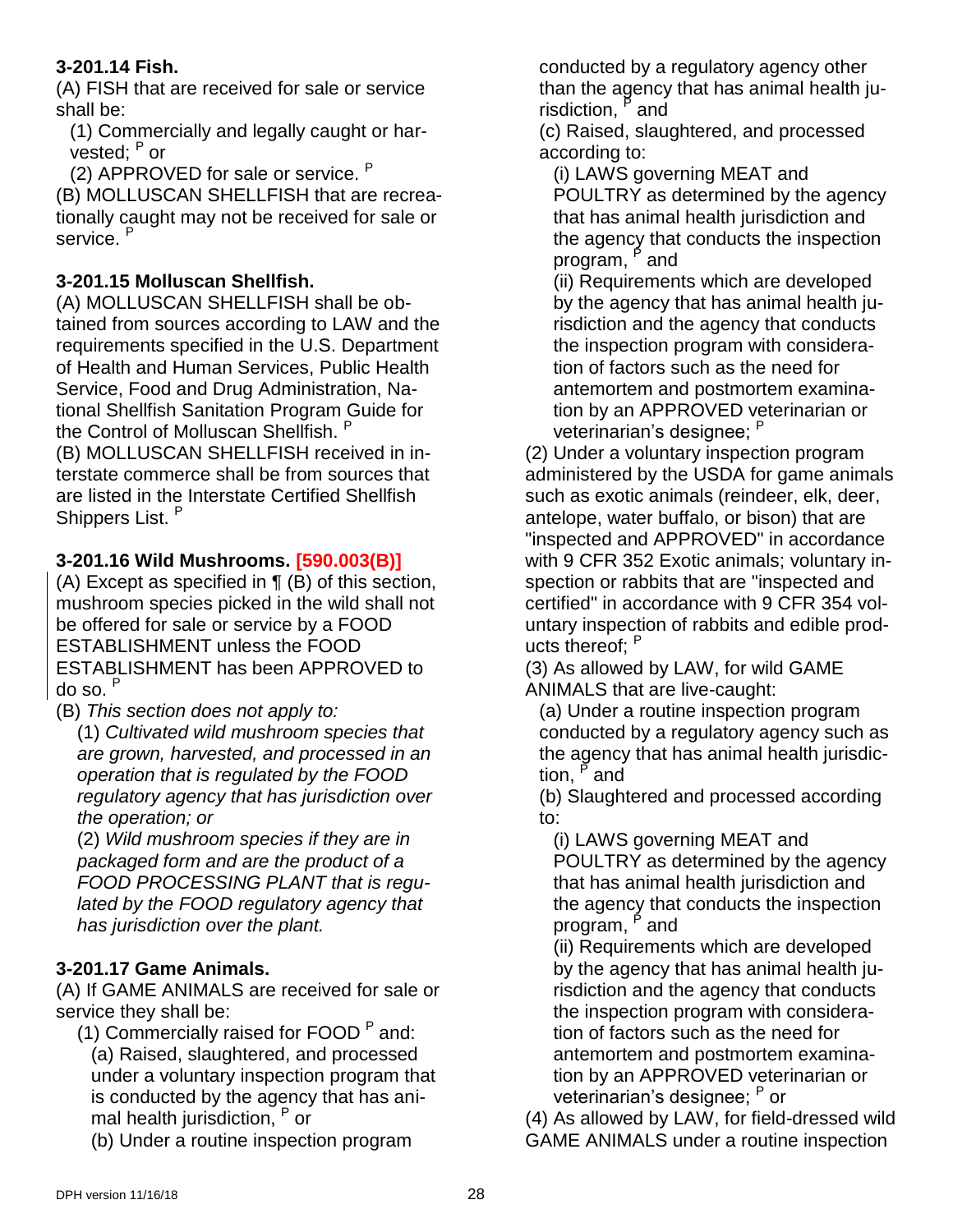program that ensures the animals:

(a) Receive a postmortem examination by an APPROVED veterinarian or veterinarian's designee, <sup>P</sup> or

(b) Are field-dressed and transported according to requirements specified by the agency that has animal health jurisdiction and the agency that conducts the inspection program, <sup>p</sup> and

(c) Are processed according to LAWS governing MEAT and POULTRY as determined by the agency that has animal health jurisdiction and the agency that conducts the inspection program.

(B) A GAME ANIMAL may not be received for sale or service if it is a species of wildlife that is listed in 50 CFR 17 Endangered and threatened wildlife and plants.

## 3-202 Specifications for Receiving

## **3-202.11 Temperature.**

(A) Except as specified in ¶ (B) of this section, refrigerated TIME/TEMPERATURE CONTROL FOR SAFETY FOOD shall be at a temperature of 5°C (41°F) or below when received.  $P$ (B) *If a temperature other than 5°C (41°F) for a TIME/TEMPERATURE CONTROL FOR SAFETY FOOD is specified in LAW governing its distribution, such as LAWS governing milk and MOLLUSCAN SHELLFISH, the FOOD may be received at the specified temperature.* (C) Raw EGGS shall be received in refrigerat-

ed equipment that maintains an ambient air temperature of  $7^{\circ}$ C (45 $^{\circ}$ F) or less.  $^{\circ}$ 

(D) TIME/TEMPERATURE CONTROL FOR SAFETY FOOD that is cooked to a temperature and for a time specified under §§ 3-401.11 - 3-401.13 and received hot shall be at a tem-

perature of 57°C (135°F) or above. <sup>P</sup>

(E) A FOOD that is labeled frozen and shipped frozen by a FOOD PROCESSING PLANT shall be received frozen. Pf

(F) Upon receipt, TIME/TEMPERATURE CONTROL FOR SAFETY FOOD shall be free of evidence of previous temperature abuse. <sup>Pf</sup>

## **3-202.12 Additives.**

FOOD may not contain unAPPROVED FOOD ADDITIVES or ADDITIVES that exceed amounts specified in 21 CFR 170-180 relating to FOOD ADDITIVES, generally recognized as safe or prior sanctioned substances that exceed amounts specified in 21 CFR 181-186, substances that exceed amounts specified in 9 CFR Subpart C Section 424.21(b) Food ingredients and sources of radiation, or pesticide residues that exceed provisions specified in 40 CFR 180 Tolerances for pesticides chemicals in food, and exceptions.

## **3-202.13 Eggs.**

EGGS shall be received clean and sound and may not exceed the restricted EGG tolerances for U.S. Consumer Grade B as specified in United States Standards, Grades, and Weight Classes for Shell

Eggs, AMS 56.200 *et seq*., administered by the Agricultural Marketing Service of USDA. <sup>P</sup>

## **3-202.14 Eggs and Milk Products, Pasteurized.**

(A) EGG PRODUCTS shall be obtained pasteurized.<sup>F</sup>

(B) Fluid and dry milk and milk products shall: (1) Be obtained pasteurized;  $P$  and

(2) Comply with GRADE A STANDARDS as specified in LAW. P

(C) Frozen milk products, such as ice cream, shall be obtained pasteurized as specified in 21 CFR 135 - Frozen desserts. P

(D) Cheese shall be obtained pasteurized *unless alternative procedures to pasteurization are specified in the CFR, such as 21 CFR 133 - Cheeses and related cheese products, for curing certain cheese varieties.* <sup>P</sup>

## **3-202.15 Package Integrity.**

FOOD packages shall be in good condition and protect the integrity of the contents so that the FOOD is not exposed to ADULTERATION or potential contaminants. Pf

## **3-202.16 Ice.**

Ice for use as a FOOD or a cooling medium shall be made from DRINKING WATER. P

#### **3-202.17 Shucked Shellfish, Packaging and Identification.**

(A) Raw SHUCKED SHELLFISH shall be obtained in nonreturnable packages which bear a legible label that identifies the: <sup>Pf</sup>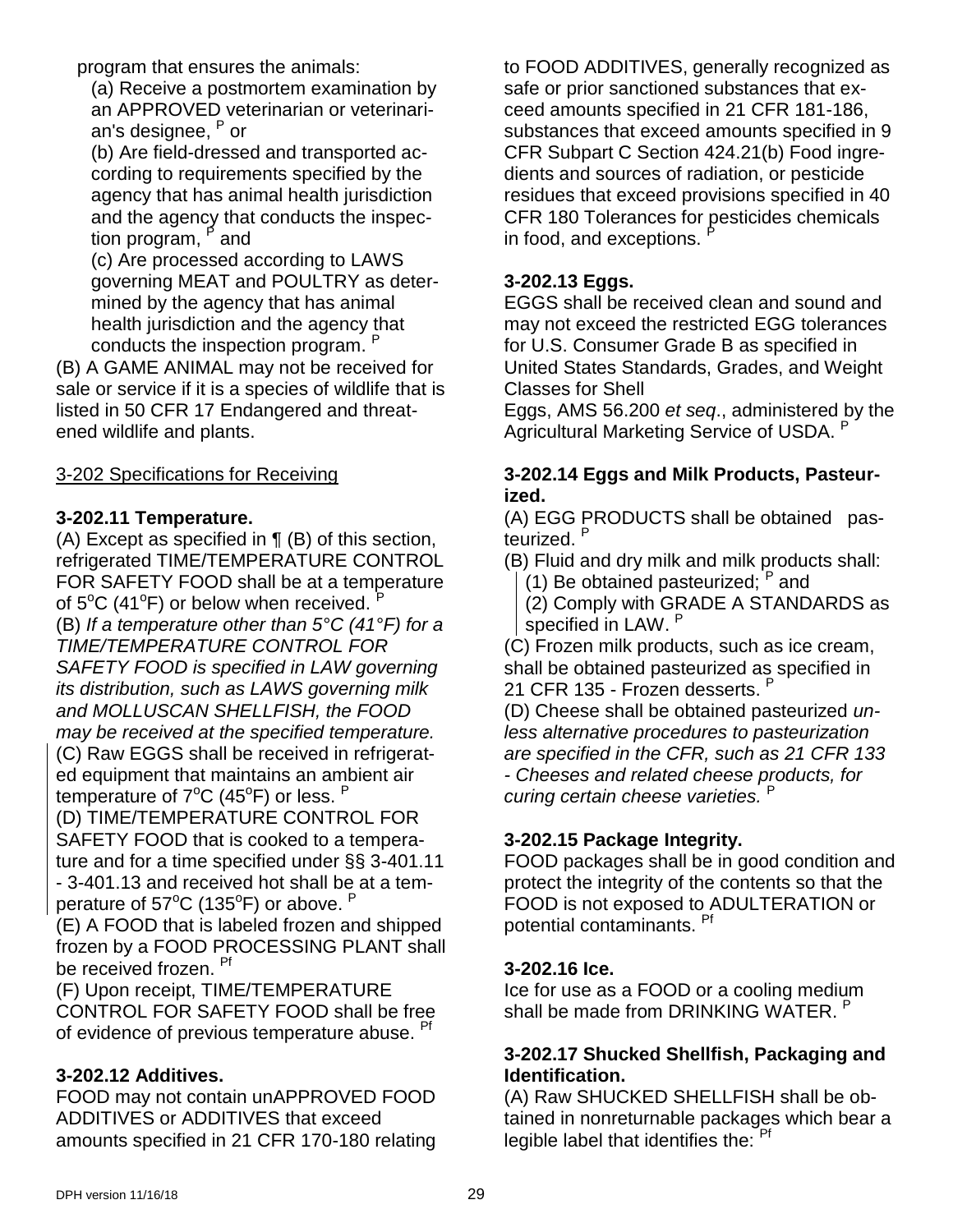(1) Name, address, and CERTIFICATION NUMBER of the shucker, packer or repacker of the MOLLUSCAN SHELLFISH; <sup>Pf</sup> and (2) The "sell by" or "best if used by" date for packages with a capacity of less than 1.89 L (one-half gallon) or the date shucked for packages with a capacity of 1.89 L (one-half gallon) or more. Pf

(B) A package of raw SHUCKED SHELLFISH that does not bear a label or which bears a label which does not contain all the information as specified under  $\P$  (A) of this section shall be subject to a hold order, as allowed by LAW, or seizure and destruction in accordance with 21 CFR Subpart D - Specific Administrative Decisions Regarding Interstate Shipments, Section 1240.60(d) Molluscan shellfish.

#### **3-202.18 Shellstock Identification.**

(A) SHELLSTOCK shall be obtained in containers bearing legible source identification tags or labels that are affixed by the harvester or DEALER that depurates, ships, or reships the SHELLSTOCK, as specified in the National Shellfish Sanitation Program Guide for the Control of Molluscan Shellfish, and that list: Pf

(1) Except as specified under  $\P$  (C) of this section, on the harvester's tag or label, the following information in the following order: Pf

(a) The harvester's identification number that is assigned by the SHELLFISH CONTROL AUTHORITY, Pf

(b) The date of harvesting, <sup>Pf</sup>

(c) The most precise identification of the harvest location or aquaculture site that is practicable based on the system of harvest area designations that is in use by the SHELLFISH CONTROL AUTHORITY and including the abbreviation of the name of the state or country in which the shellfish are harvested, Pf

(d) The type and quantity of shellfish,  $Pf$ and

(e) The following statement in bold, capitalized type: "This tag is required to be attached until container is empty or retagged and thereafter kept on file for 90 days";  $\frac{1}{2}$ and

(2) Except as specified in  $\P$  (D) of this section, on each DEALER'S tag or label, the following information in the following order: <sup>Pf</sup>

(a) The DEALER'S name and address, and the CERTIFICATION NUMBER assigned by the SHELLFISH CONTROL AUTHORITY. <sup>Pf</sup>

(b) The original shipper's CERTIFICATION NUMBER including the abbreviation of the name of the state or country in which the shellfish are harvested, <sup>Pf</sup>

(c) The same information as specified for a harvester's tag under Subparagraphs  $(A)(1)(b)-(d)$  of this section, <sup>Pf</sup> and (d) The following statement in bold, capitalized type: "This tag is required to be attached until container is empty and thereafter kept on file for 90 days."<sup>Pf</sup>

(B) A container of SHELLSTOCK that does not bear a tag or label or that bears a tag or label that does not contain all the information as specified under ¶ (A) of this section shall be subject to a hold order, as allowed by LAW, or seizure and destruction in accordance with 21 CFR Subpart D - Specific Administrative Decisions Regarding Interstate Shipments, Section 1240.60(d).

(C) If a place is provided on the harvester's tag or label for a DEALER's name, address, and CERTIFICATION NUMBER, the DEALER's information shall be listed first.

(D) *If the harvester's tag or label is designed to accommodate each DEALER's identification as specified under Subparagraphs (A)(2)(a) and (b) of this section, individual DEALER tags or labels need not be provided.*

#### **3-202.19 Shellstock, Condition.**

When received by a FOOD

ESTABLISHMENT, SHELLSTOCK shall be reasonably free of mud, dead shellfish, and shellfish with broken shells. Dead shellfish or SHELLSTOCK with badly broken shells shall be discarded.

#### **3-202.110 Juice Treated.**

Pre-PACKAGED JUICE shall:

(A) Be obtained from a processor with a HACCP system as specified in 21 CFR Part 120 Hazard Analysis and Critical Control (HACCP) Systems; <sup>Pf</sup> and

(B) Be obtained pasteurized or otherwise treated to attain a 5-log reduction of the most resistant microorganism of public health signifi-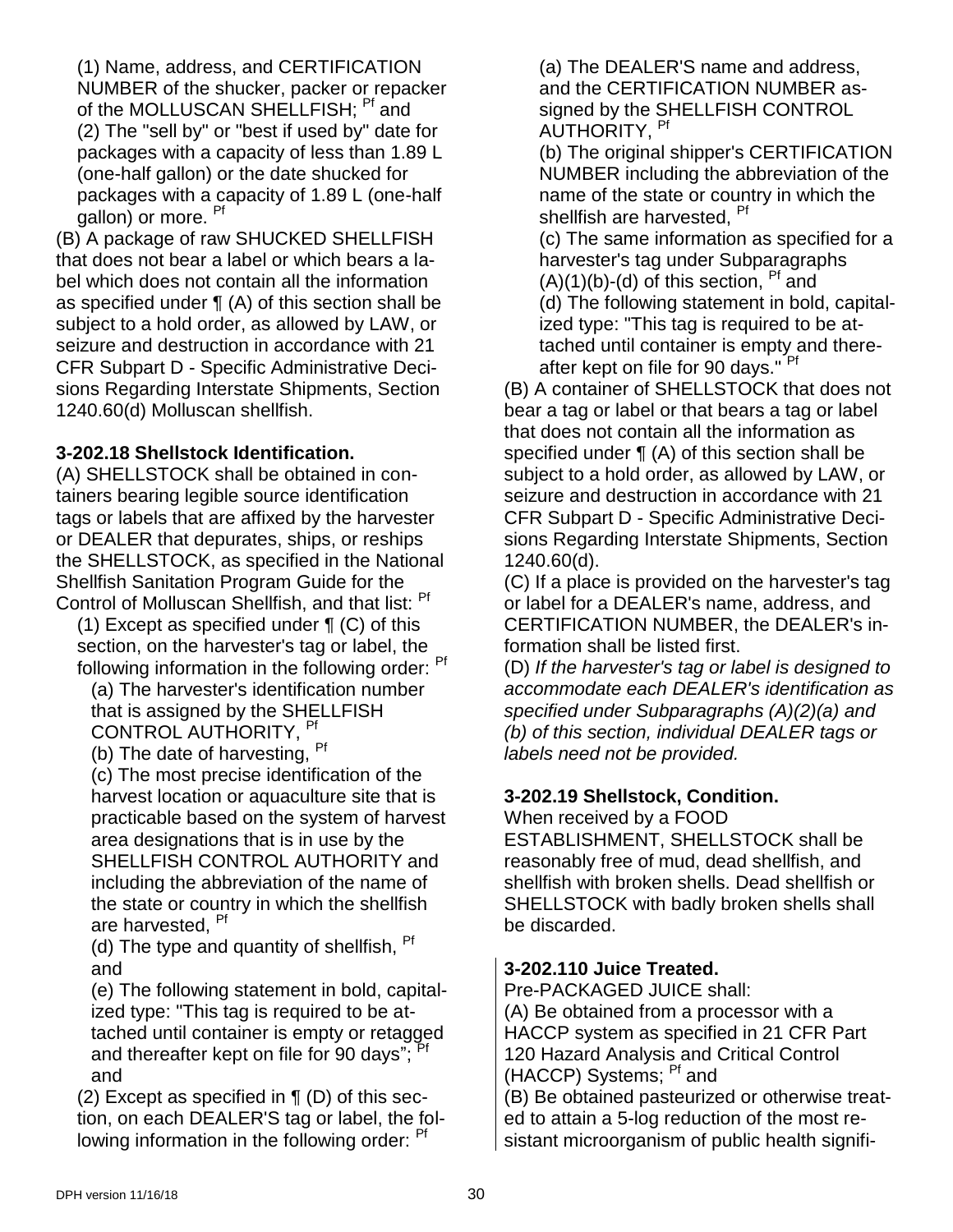cance as specified in 21 CFR Part 120.24 Process Controls.<sup>P</sup>

## 3-203 Original Containers and Records

## **3-203.11 Molluscan Shellfish, Original Container. [590.003(B)]**

(A) Except as specified in  $\P\P$  (B) - (D) of this section, MOLLUSCAN SHELLFISH may not be removed from the container in which they are received other than immediately before sale or preparation for service.

(B) *For display purposes, SHELLSTOCK may be removed from the container in which they are received, displayed on drained ice, or held in a display container, and a quantity specified by a CONSUMER may be removed from the display or display container and provided to the CONSUMER if:*

(1) *The source of the SHELLSTOCK on display is identified as specified under § 3- 202.18 and recorded as specified under § 3- 203.12; and*

(2) *The SHELLSTOCK are protected from contamination.*

(C) *SHUCKED SHELLFISH may be removed from the container in which they were received and held in a display container from which individual servings are dispensed upon a CONSUMER'S request if:*

(1) *The labeling information for the shellfish on display as specified under § 3-202.17 is retained and correlated to the date when, or dates during which, the shellfish are sold or served; and*

(2) *The shellfish are protected from contamination.*

(D) All of paragraph (D) is deleted from this lo-

cation by 105 CMR 590.003(B).

## **3-203.12 Shellstock, Maintaining Identification.**

(A) Except as specified under Subparagraph (C) (2) of this section, SHELLSTOCK tags or labels shall remain attached to the container in which the SHELLSTOCK are received until the container is empty. Pf

(B) The date when the last SHELLSTOCK from the container is sold or served shall be recorded on the tag or label. Pf

(C) The identity of the source of SHELLSTOCK that are sold or served shall be maintained by retaining SHELLSTOCK tags or labels for 90 calendar days from the date that is recorded on the tag or label, as specified under  $\P$  B of this section, by: Pf

(1) Using an APPROVED record keeping system that keeps the tags or labels in chronological order correlated to the date that is recorded on the tag or label, as specified under ¶ B of this section; <sup>Pf</sup> and (2) If SHELLSTOCK are removed from its tagged or labeled container:

(a) Preserving source identification by using a record keeping system as specified under Subparagraph (C)(1) of this section, Pf and

(b) Ensuring that SHELLSTOCK from one tagged or labeled container are not COMMINGLED with SHELLSTOCK from another container with different CERTIFICATION NUMBERS; different harvest dates; or different growing areas as identified on the tag or label before being ordered by the CONSUMER. <sup>Pf</sup>

## *3-3 Protection from Contamination After Receiving*

## 3-301 Preventing Contamination by Employees

## **3-301.11 Preventing Contamination from Hands. [590.003(C)]**

(A) FOOD EMPLOYEES shall wash their hands as specified under § 2-301.12. (B) *Except when washing fruits and vegetables as specified under §3-302.15 or as specified in ¶¶ (D) and (E) of this section,* FOOD EMPLOYEES may not contact exposed,

READY-TO-EAT FOOD with their bare hands and shall use suitable UTENSILS such as deli tissue, spatulas, tongs, single-use gloves, or dispensing EQUIPMENT. *Single-use natural rubber latex gloves are not recommended for food contact in FOOD ESTABLISHMENTS.* <sup>P</sup> (C) FOOD EMPLOYEES shall minimize bare hand and arm contact with exposed FOOD that

is not in a READY-TO-EAT form. Pf *(D) Paragraph (B) of this section does not ap-*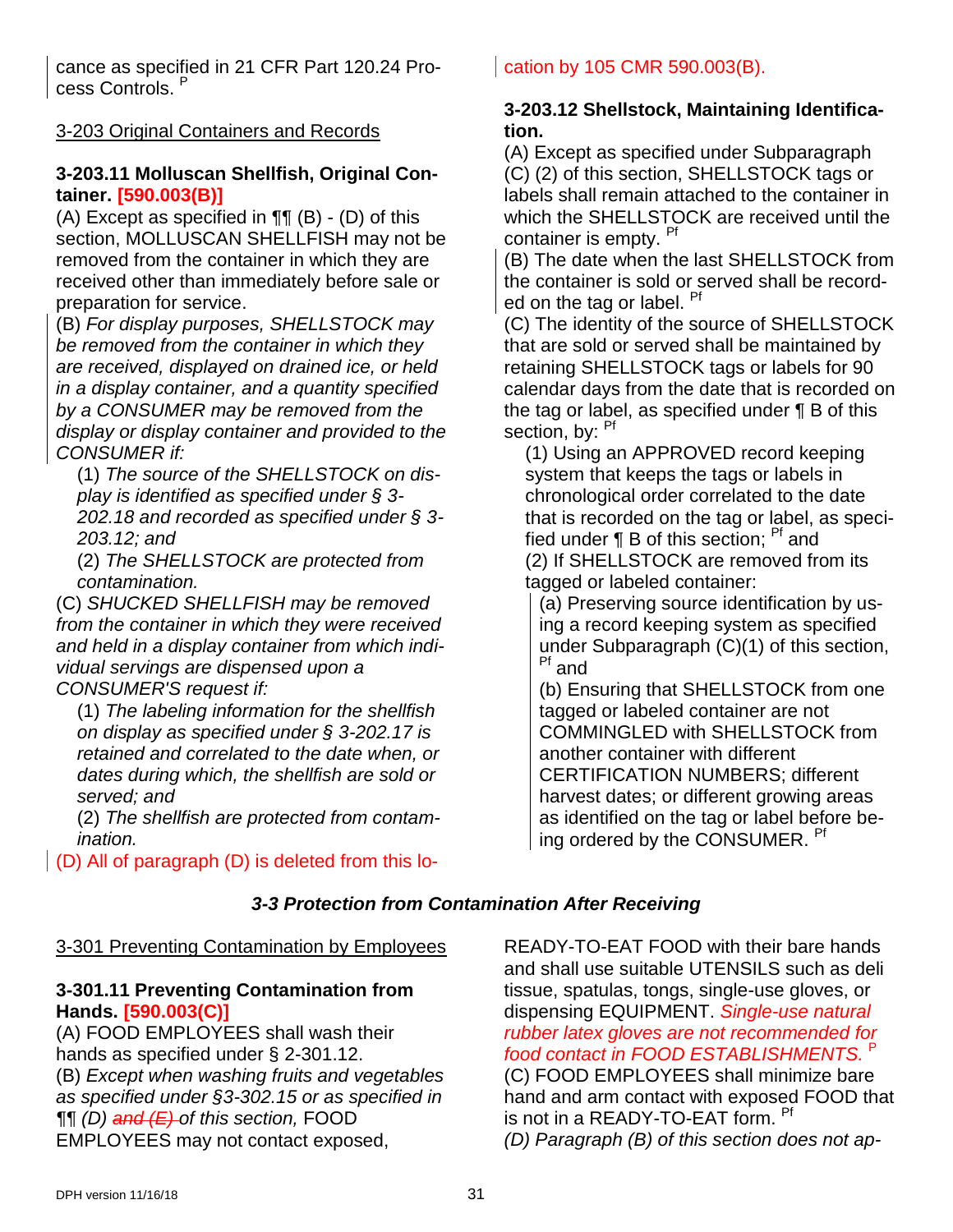*ply to a FOOD EMPLOYEE that contacts exposed, READY-TO-EAT FOOD with bare hands at the time the READY-TO-EAT FOOD is being added as an ingredient to a FOOD that:*

*(1) contains a raw animal FOOD and is to be cooked in the FOOD ESTABLISHMENT to heat all parts of the FOOD to the minimum temperatures specified in ¶¶3- 401.11(A)-(B) or §3401.12; or (2) does not contain a raw animal FOOD but is to be cooked in the FOOD ESTABLISHMENT to heat all parts of the FOOD to a temperature of at least 63°C (145°F).*

(E) All of paragraph (E) is deleted from this location by 105 CMR 590.003(C).

#### **3-301.12 Preventing Contamination When Tasting.**

A FOOD EMPLOYEE may not use a UTENSIL more than once to taste FOOD that is to be sold or served.<sup>P</sup>

3-302 Preventing Food and Ingredient Contamination

## **3-302.11 Packaged and Unpackaged Food - Separation, Packaging, and Segregation.**

(A) FOOD shall be protected from cross contamination by:

(1) Except as specified in (1)(c) below, separating raw animal FOODS during storage, preparation, holding, and display from:

(a) Raw READY-TO-EAT FOOD including other raw animal FOOD such as FISH for sushi or MOLLUSCAN SHELLFISH, or other raw READY-TO-EAT FOOD such as fruits and vegetables, <sup>P</sup> and

(b) Cooked READY-TO-EAT FOOD; P *(c) Frozen, commercially processed and packaged raw animal FOOD may be stored or displayed with or above frozen, commercially processed and packaged, ready-to-eat food.*

(2) Except when combined as ingredients, separating types of raw animal FOODS from each other such as beef, FISH, lamb, pork, and POULTRY during storage, preparation, holding, and display by:

(a) Using separate EQUIPMENT for each

type, <sup>P</sup> or

(b) Arranging each type of FOOD in EQUIPMENT so that cross contamination of one type with another is prevented,  $\beta$ and

(c) Preparing each type of FOOD at different times or in separate areas; P

(3) Cleaning EQUIPMENT and UTENSILS as specified under ¶ 4-602.11(A) and SANITIZING as specified under § 4-703.11; (4) Except as specified under Subparagraph 3-501.15(B)(2) and in ¶ (B) of this section, storing the FOOD in packages, covered containers, or wrappings;

(5) Cleaning HERMETICALLY SEALED CONTAINERS of FOOD of visible soil before opening;

(6) Protecting FOOD containers that are received packaged together in a case or overwrap from cuts when the case or overwrap is opened;

(7) Storing damaged, spoiled, or recalled FOOD being held in the FOOD ESTABLISHMENT as specified under § 6- 404.11; and

(8) Separating fruits and vegetables, before they are washed as specified under § 3- 302.15 from READY-TO-EAT FOOD.

(B) *Subparagraph (A)(4) of this section does not apply to:*

*(1) Whole, uncut, raw fruits and vegetables and nuts in the shell, that require peeling or hulling before consumption;*

(2) *PRIMAL CUTS, quarters, or sides of raw MEAT or slab bacon that are hung on clean, SANITIZED hooks or placed on clean, SANITIZED racks;*

(3) *Whole, uncut, processed MEATS such as country hams, and smoked or cured sausages that are placed on clean, SANITIZED racks;*

(4) *FOOD being cooled as specified under Subparagraph 3-501.15(B)(2); or* (5) *SHELLSTOCK*.

## **3-302.12 Food Storage Containers, Identified with Common Name of Food.**

*Except for containers holding FOOD that can be readily and unmistakably recognized such as dry pasta,* working containers holding FOOD or FOOD ingredients that are removed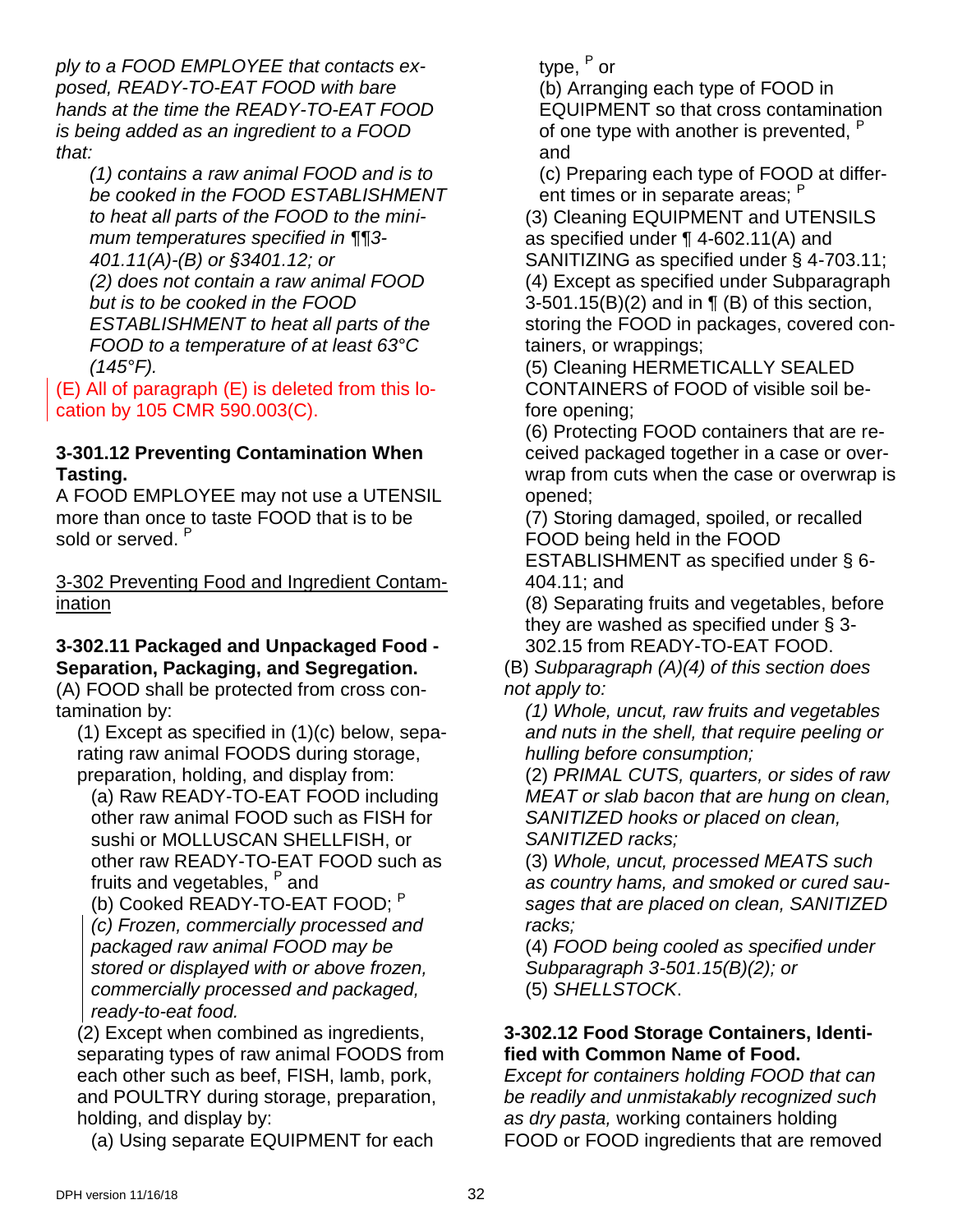from their original packages for use in the FOOD ESTABLISHMENT, such as cooking oils, flour, herbs, potato flakes, salt, spices, and sugar shall be identified with the common name of the FOOD.

## **3-302.13 Pasteurized Eggs, Substitute for Raw Eggs for Certain Recipes.**

Pasteurized EGGS or EGG PRODUCTS shall be substituted for raw EGGS in the preparation of FOODS such as Caesar salad, hollandaise or Béarnaise sauce, mayonnaise, meringue, eggnog, ice cream, and EGG-fortified BEVERAGES that are not:<sup>P</sup>

(A) Cooked as specified under Subparagraphs 3-401.11(A)(1) or (2); <sup>P</sup> or (B) Included in ¶ 3-401.11(D). <sup>P</sup>

## **3-302.14 Protection from Unapproved Additives.**

(A) FOOD shall be protected from contamination that may result from the addition of, as specified in § 3-202.12:

(1) Unsafe or unAPPROVED FOOD or COLOR ADDITIVES; P and

(2) Unsafe or unAPPROVED levels of APPROVED FOOD and COLOR ADDITIVES. <sup>P</sup>

(B) A FOOD EMPLOYEE may not:

(1) Apply sulfiting agents to fresh fruits and vegetables intended for raw consumption or to a FOOD considered to be a good source of vitamin B<sub>1</sub>;  $^{\mathsf{P}}$  or

(2) Except for grapes, serve or sell FOOD specified under Subparagraph (B)(1) of this section that is treated with sulfiting agents before receipt by the FOOD ESTABLISHMENT. P

## **3-302.15 Washing Fruits and Vegetables.**

(A) Except as specified in ¶ (B) of this section and except for whole, raw fruits and vegetables that are intended for washing by the CONSUMER before consumption, raw fruits and vegetables shall be thoroughly washed in water to remove soil and other contaminants before being cut, combined with other ingredients, cooked, served, or offered for human consumption in READY-TO-EAT form.

(B) Fruits and vegetables may be washed by using chemicals as specified under § 7-204.12.

(C) Devices used for on-site generation of chemicals meeting the requirements specified in 21 CFR 173.315, Chemicals used in the washing or to assist in the peeling of fruits and vegetables, for the washing of raw, whole fruits and vegetables shall be used in accordance with the manufacturer's instructions. <sup>Pf</sup>

## 3-303 Preventing Contamination from Ice Used as a Coolant

#### **3-303.11 Ice Used as Exterior Coolant, Prohibited as Ingredient.**

After use as a medium for cooling the exterior surfaces of FOOD such as melons or FISH, PACKAGED FOODS such as canned BEVERAGES, or cooling coils and tubes of EQUIPMENT, ice may not be used as FOOD. <sup>P</sup>

## **3-303.12 Storage or Display of Food in Contact with Water or Ice.**

(A) PACKAGED FOOD may not be stored in direct contact with ice or water if the FOOD is subject to the entry of water because of the nature of its packaging, wrapping, or container or its positioning in the ice or water.

(B) Except as specified in  $\P\P$  (C) and (D) of this section, unPACKAGED FOOD may not be stored in direct contact with undrained ice. *(C) Whole, raw fruits or vegetables; cut, raw vegetables such as celery or carrot sticks or cut potatoes; and tofu may be immersed in ice or water.*

*(D) Raw poultry and raw FISH that are received immersed in ice in shipping containers may remain in that condition while in storage awaiting preparation, display, service, or sale.*

3-304 Preventing Contamination from Equipment, Utensils, and Linens

## **3-304.11 Food Contact with Equipment and Utensils.**

FOOD shall only contact surfaces of: (A) EQUIPMENT and UTENSILS that are cleaned as specified under Part 4-6 of this Code and SANITIZED as specified under Part 4-7 of this Code; <sup>P</sup> or

(B) SINGLE-SERVICE and SINGLE-USE ARTICLES.<sup>P</sup>

(C) LINENS, such as cloth napkins, as speci-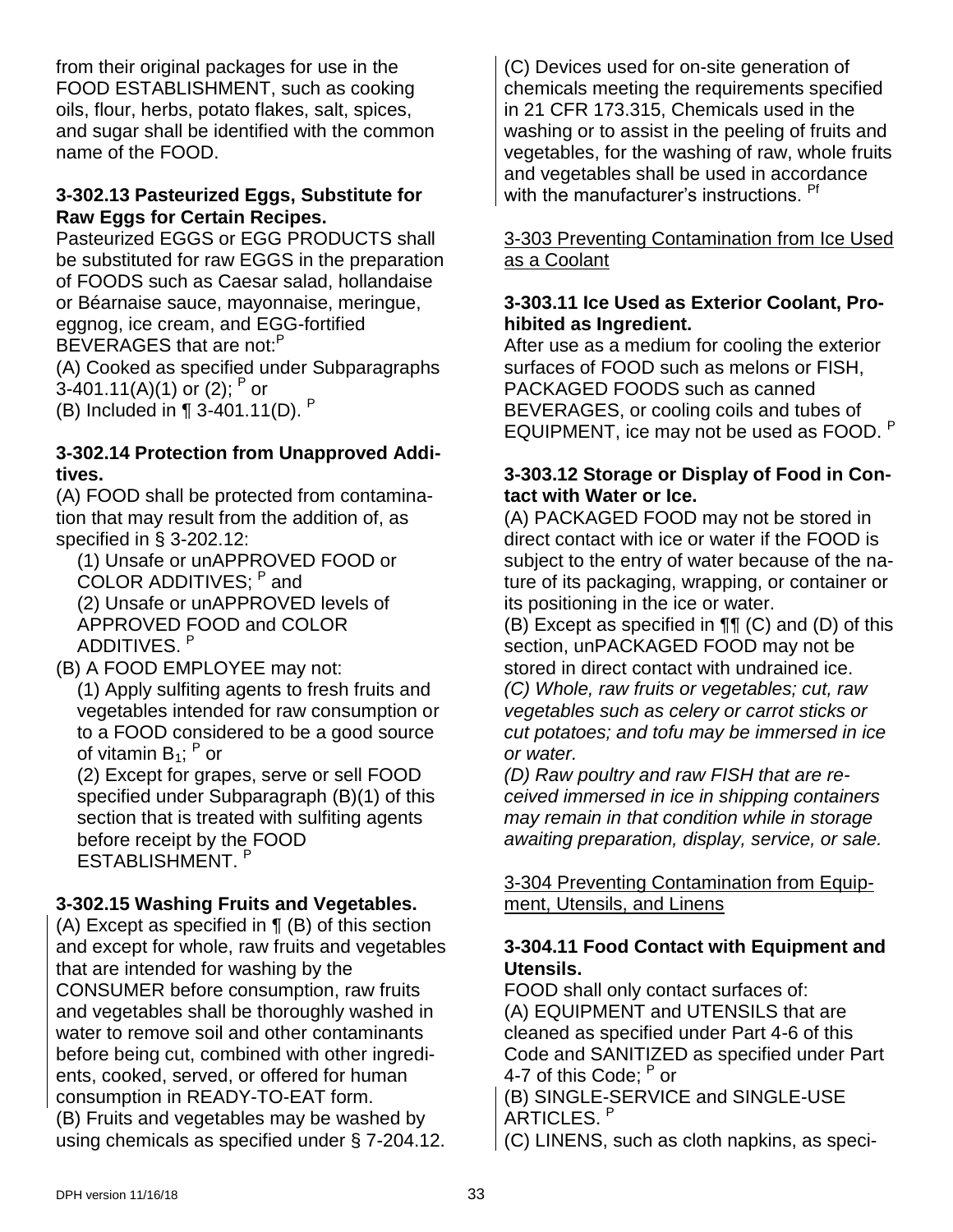fied under § 3-304.13 that are laundered as specified under Part 4-8 of this Code. P

## **3-304.12 In-Use Utensils, Between-Use Storage.**

During pauses in FOOD preparation or dispensing, FOOD preparation and dispensing UTENSILS shall be stored:

(A) Except as specified under ¶ (B) of this section, in the FOOD with their handles above the top of the FOOD and the container;

(B) In FOOD that is not TIME/TEMPERATURE CONTROL FOR SAFETY FOOD with their handles above the top of the FOOD within containers or EQUIPMENT that can be closed, such as bins of sugar, flour, or cinnamon;

(C) On a clean portion of the FOOD preparation table or cooking EQUIPMENT only if the in-use UTENSIL and the FOOD-CONTACT surface of the FOOD preparation table or cooking EQUIPMENT are cleaned and SANITIZED at a frequency specified under §§ 4-602.11 and 4-702.11;

(D) In running water of sufficient velocity to flush particulates to the drain, if used with moist FOOD such as ice cream or mashed potatoes;

(E) In a clean, protected location if the UTENSILS, such as ice scoops, are used only with a FOOD that is not TIME/TEMPERATURE CONTROL FOR SAFETY FOOD; or (F) In a container of water if the water is maintained at a temperature of at least  $57^{\circ}$ C  $(135^{\circ}F)$  and the container is cleaned at a frequency specified under Subparagraph 4- 602.11(D)(7).

## **3-304.13 Linens and Napkins, Use Limitation.**

LINENS and napkins may not be used in contact with FOOD *unless they are used to line a container for the service of FOODS and the LINENS and napkins are replaced each time the container is refilled for a new CONSUMER*.

## **3-304.14 Wiping Cloths, Use Limitation.**

(A) Cloths in-use for wiping FOOD spills from TABLEWARE and carry-out containers that occur as FOOD is being served shall be:

(1) Maintained dry; and

(2) Used for no other purpose.

(B) Cloths in-use for wiping counters and other EQUIPMENT surfaces shall be:

(1) Held between uses in a chemical sanitizer solution at a concentration specified under § 4-501.114; and

(2) Laundered daily as specified under ¶ 4- 802.11(D).

(C) Cloths in-use for wiping surfaces in contact with raw animal FOODS shall be kept separate from cloths used for other purposes.

(D) Dry wiping cloths and the chemical sanitizing solutions specified in Subparagraph (B)(1) of this section in which wet wiping cloths are held between uses shall be free of FOOD debris and visible soil.

(E) Containers of chemical sanitizing solutions specified in Subparagraph (B)(1) of this section in which wet wiping cloths are held between uses shall be stored off the floor and used in a manner that prevents contamination of FOOD, EQUIPMENT, UTENSILS, LINENS, SINGLE-SERVICE, or SINGLE-USE ARTICLES. (F) SINGLE-USE disposable sanitizer wipes shall be used in accordance with EPAapproved manufacturer's label use instructions.

## **3-304.15 Gloves, Use Limitation.**

(A) If used, SINGLE-USE gloves shall be used for only one task such as working with READY-TO-EAT FOOD or with raw animal FOOD, used for no other purpose, and discarded when damaged or soiled, or when interruptions occur in the operation. P

(B) Except as specified in ¶ (C) of this section, slash-resistant gloves that are used to protect the hands during operations requiring cutting shall be used in direct contact only with FOOD that is subsequently cooked as specified under Part 3-4 such as frozen FOOD or a PRIMAL CUT of MEAT.

(C) *Slash-resistant gloves may be used with READY-TO-EAT FOOD that will not be subsequently cooked if the slash-resistant gloves have a SMOOTH, durable, and nonabsorbent outer surface; or if the slash-resistant gloves are covered with a SMOOTH, durable, nonabsorbent glove, or a SINGLE-USE glove. (D) Cloth gloves may not be used in direct contact with FOOD unless the FOOD is subsequently cooked as required under Part 3-4*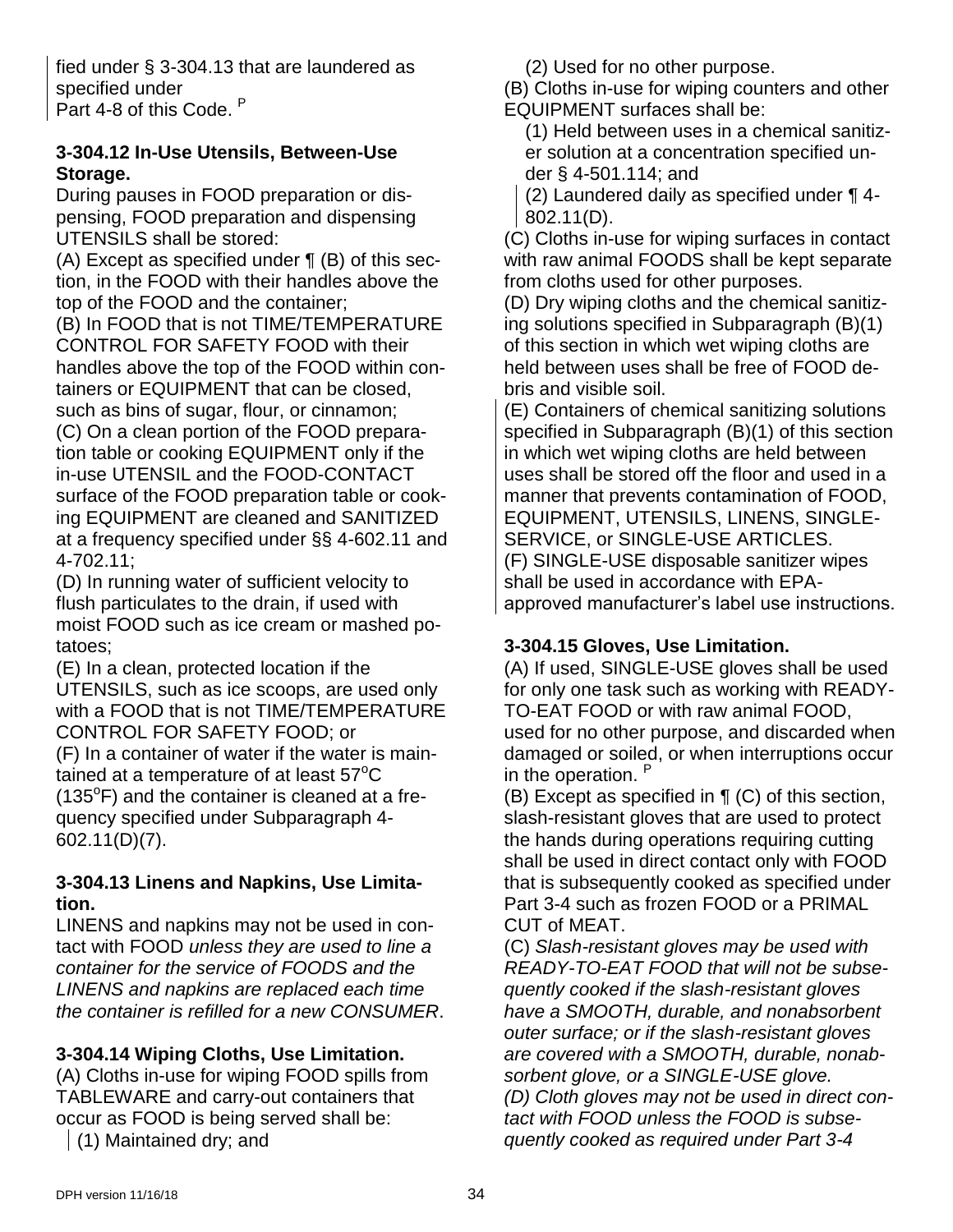*such as frozen FOOD or a PRIMAL CUT of MEAT.* 

#### **3-304.16 Using Clean Tableware for Second Portions and Refills.**

*(A) Except for refilling a CONSUMER'S drinking cup or container without contact between the pouring UTENSIL and the lip-contact area of the drinking cup or container, FOOD EMPLOYEES may not use TABLEWARE, including SINGLE-SERVICE ARTICLES, soiled by the CONSUMER, to provide second portions or refills.*

*(B) Except as specified in ¶ (C) of this section, self-service CONSUMERS may not be allowed to use soiled TABLEWARE, including SINGLE-SERVICE ARTICLES, to obtain additional FOOD from the display and serving EQUIPMENT.*

*(C) Drinking cups and containers may be reused by self-service CONSUMERS if refilling is a contamination-free process as specified under ¶¶ 4-204.13(A), (B), and (D).*

## **3-304.17 Refilling Returnables**

(A) Except as specified in  $\P\P$  (B) - (E) of this section, empty containers returned to a FOOD ESTABLISHMENT for cleaning and refilling with FOOD shall be cleaned and refilled in a regulated FOOD PROCESSING PLANT. *(B) A take-home FOOD container returned to a FOOD ESTABLISHMENT may be refilled at a FOOD ESTABLISHMENT with FOOD if the FOOD container is:*

*(1) Designed and constructed for reuse and in accordance with the requirements specified under Part 4-1 and 4-2; <sup>P</sup>*

*(2) One that was initially provided by the FOOD ESTABLISHMENT to the CONSUMER, either empty or filled with* 

*FOOD by the FOOD ESTABLISHMENT, for* 

*the purpose of being returned for reuse; (3) Returned to the FOOD ESTABLISHMENT* 

*by the CONSUMER after use;* 

*(4) Subject to the following steps before being refilled with FOOD:*

*(a) Cleaned as specified under Part 4-6 of this Code,* 

*(b) Sanitized as specified under Part 4-7 of this Code; <sup>P</sup>*

*(c) Visually inspected by a FOOD* 

*EMPLOYEE to verify that the container, as returned, meets the requirements specified under Part 4-1 and 4-2; <sup>P</sup> and* 

*(C) A take-home FOOD container returned to a FOOD ESTABLISHMENT may be refilled at a FOOD ESTABLISHMENT with BEVERAGE if:* 

(1) *The BEVERAGE is not a TIME/TEMPERATURE CONTROL FOR SAFETY FOOD;* 

(2) *The design of the container and of the rinsing EQUIPMENT and the nature of the BEVERAGE, when considered together, allow effective cleaning at home or in the FOOD ESTABLISHMENT;* 

(3) *Facilities for rinsing before refilling returned containers with fresh, hot water that is under pressure and not recirculated are provided as part of the dispensing system;*  (4) *The CONSUMER-owned container returned to the FOOD ESTABLISHMENT for refilling is refilled for sale or service only to the same CONSUMER; and* 

*(5) The container is refilled by: (a) An EMPLOYEE of the FOOD ESTABLISHMENT, or* 

(b) *The owner of the container if the BEVERAGE system includes a contamination-free transfer process as specified under ¶¶ 4-204.13(A), (B), and (D).that cannot be bypassed by the container owner.* 

*(D) Consumer-owned, personal take-out BEVERAGE containers, such as thermally insulated bottles, nonspill coffee cups, and promotional BEVERAGE glasses, may be refilled by EMPLOYEES or the CONSUMER if refilling is a contamination-free process as specified under ¶¶ 4-204.13(A), (B), and (D)*. *(E) CONSUMER-owned containers that are not FOOD-specific may be filled at a water VENDING MACHINE or system.* 

3-305 Preventing Contamination from the Premises

## **3-305.11 Food Storage**

(A) Except as specified in  $\P\P$  (B) and (C) of this section, FOOD shall be protected from contamination by storing the FOOD:

(1) In a clean, dry location;

(2) Where it is not exposed to splash, dust, or other contamination; and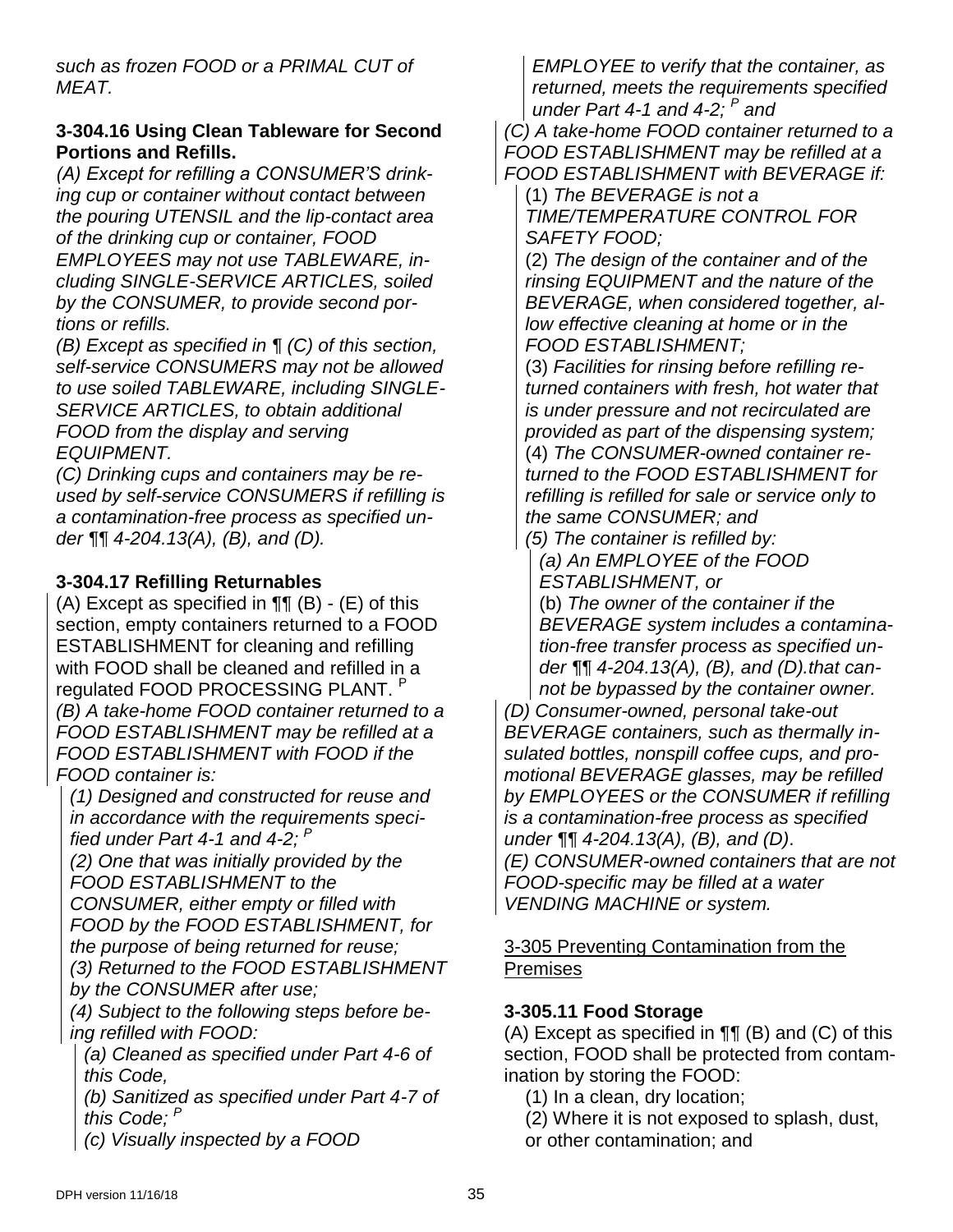(3) At least 15 cm (6 inches) above the floor. (B) *FOOD in packages and working containers may be stored less than 15 cm (6 inches) above the floor on case lot handling EQUIPMENT as specified under § 4-204.122*. (C) *Pressurized BEVERAGE containers, cased FOOD in waterproof containers such as bottles or cans, and milk containers in plastic crates may be stored on a floor that is clean and not exposed to floor moisture*.

## **3-305.12 Food Storage, Prohibited Areas.**

FOOD may not be stored:

(A) In locker rooms;

(B) In toilet rooms;

(C) In dressing rooms;

(D) In garbage rooms;

(E) In mechanical rooms;

(F) Under sewer lines that are not shielded to intercept potential drips;

(G) Under leaking water lines, including leaking automatic fire sprinkler heads, or under lines on which water has condensed;

(H) Under open stairwells; or

(I) Under other sources of contamination.

## **3-305.13 Vended Time/Temperature Control for Safety Food, Original Container.**

TIME/TEMPERATURE CONTROL FOR SAFETY FOOD dispensed through a VENDING MACHINE shall be in the PACKAGE in which it was placed at the FOOD ESTABLISHMENT or FOOD PROCESSING PLANT at which it was prepared.

## **3-305.14 Food Preparation.**

During preparation, unPACKAGED FOOD shall be protected from environmental sources of contamination.

3-306 Preventing Contamination by Consumers

## **3-306.11 Food Display.**

*Except for nuts in the shell and whole, raw fruits and vegetables that are intended for hulling, peeling, or washing by the CONSUMER before consumption*, FOOD on display shall be protected from contamination by the use of PACKAGING; counter, service line, or salad bar FOOD guards; display cases; or other effective means. P

## **3-306.12 Condiments, Protection.**

(A) Condiments shall be protected from contamination by being kept in dispensers that are designed to provide protection, protected FOOD displays provided with the proper UTENSILS, original containers designed for dispensing, or individual PACKAGES or portions.

(B) Condiments at a VENDING MACHINE LOCATION shall be in individual PACKAGES or provided in dispensers that are filled at an APPROVED location, such as the FOOD ESTABLISHMENT that provides FOOD to the VENDING MACHINE LOCATION, a FOOD PROCESSING PLANT that is regulated by the agency that has jurisdiction over the operation, or a properly equipped facility that is located on the site of the VENDING MACHINE LOCATION.

## **3-306.13 Consumer Self-Service Operations.**

(A) Raw, unPACKAGED animal FOOD, such as beef, lamb, pork, POULTRY, and FISH may not be offered for CONSUMER self-service. This paragraph does not apply to:

(1) CONSUMER self-service of READY-TO-EAT FOODS at buffets or salad bars that serve FOODS such as sushi or raw shellfish; (2) Ready-to-cook individual portions for immediate cooking and consumption on the PREMISES such as CONSUMER-cooked MEATS or CONSUMER-selected ingredients for Mongolian barbecue; or

(3) Raw, frozen, shell-on shrimp, or lobster. (B) CONSUMER self-service operations for READY-TO-EAT FOODS shall be provided with suitable UTENSILS or effective dispensing methods that protect the FOOD from contamination. Pf

(C) CONSUMER self-service operations such as buffets and salad bars shall be monitored by FOOD EMPLOYEES trained in safe operating procedures.<sup>Pf</sup>

## **3-306.14 Returned Food and Re-Service of Food.**

(A) Except as specified in ¶ (B) of this section, after being served or sold and in the possession of a CONSUMER, FOOD that is unused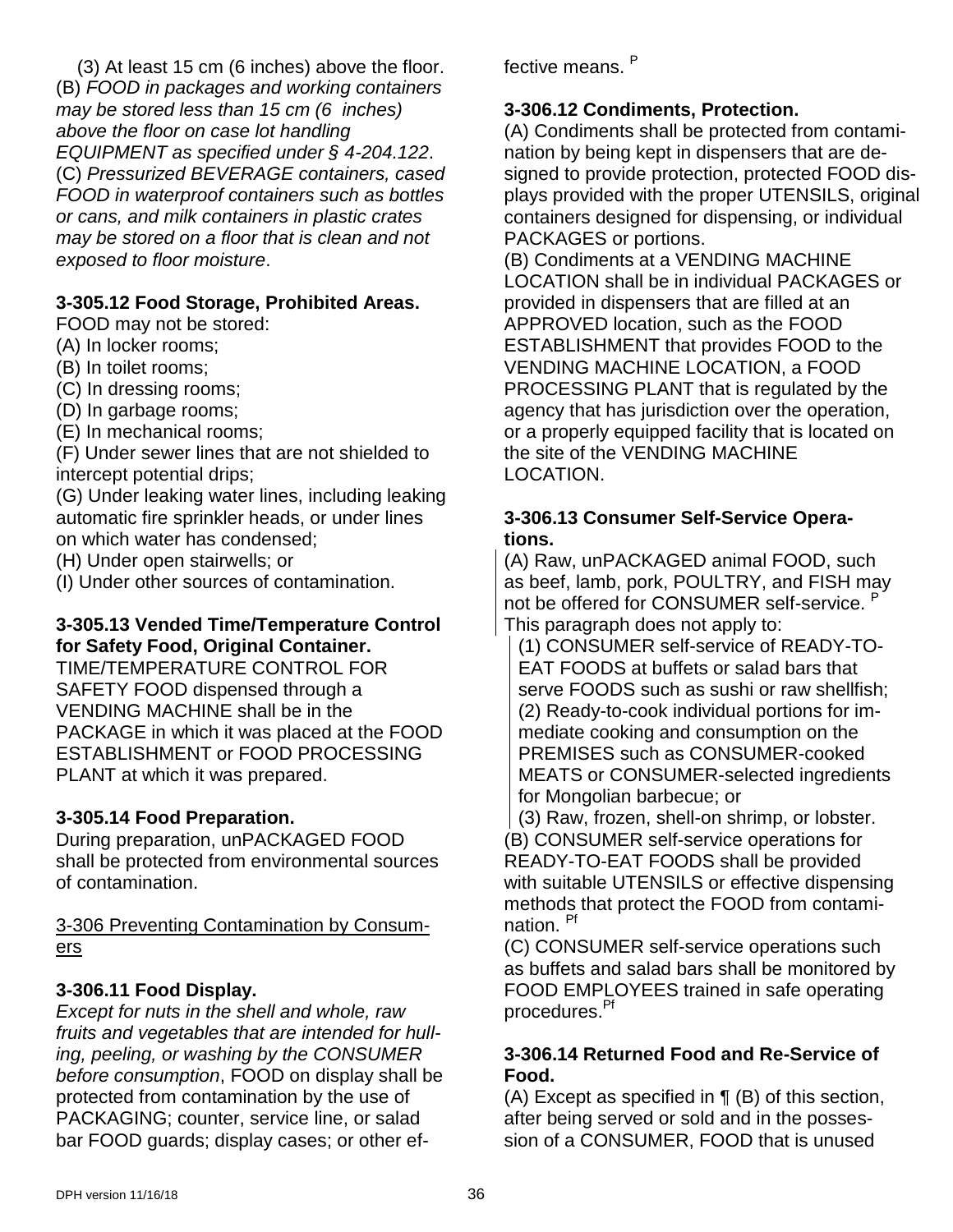or returned by the CONSUMER may not be offered as FOOD for human consumption. <sup>P</sup> (B) Except as specified under ¶ 3- 801.11(G), a container of FOOD that is not TIME/TEMPERATURE CONTROL FOR SAFETY FOOD may be RE-SERVED from one CONSUMER to another if:

(1) The FOOD is dispensed so that it is protected from contamination and the container is closed between uses, such as a narrowneck bottle containing catsup, steak sauce, or wine; or

# *3-4 Destruction of Organisms of Public Health Concern*

#### 3-401 Cooking

## **3-401.11 Raw Animal Foods.**

(A) Except as specified under  $\P$  (B) and in  $\P$ (C) and (D) of this section, raw animal FOODS such as EGGS, FISH, MEAT, POULTRY, and FOODS containing these raw animal FOODS, shall be cooked to heat all parts of the FOOD to a temperature and for a time that complies with one of the following methods based on the FOOD that is being cooked:

(1)  $63^{\circ}$ C (145 $^{\circ}$ F) or above for 15 seconds for: <sup>P</sup>

(a) Raw EGGS that are broken and prepared in response to a CONSUMER'S order and for immediate service, <sup>P</sup> and (b) Except as specified under Subparagraphs  $(A)(2)$  and  $(A)(3)$  and  $\P$  (B), and in ¶ (C) of this section, FISH and MEAT including GAME ANIMALS commercially

(2) The FOOD, such as crackers, salt, or pepper, is in an unopened original PACKAGE and is maintained in sound condition.

#### 3-307 Preventing Contamination from Other Sources

#### **3-307.11 Miscellaneous Sources of Contamination.**

FOOD shall be protected from contamination that may result from a factor or source not specified under Subparts 3-301 - 3-306.

raised for FOOD as specified under Subparagraph 3- 201.17(A)(1) and GAME ANIMALS under a voluntary inspection program as specified under Subparagraph  $3-201.17(A)(2)$ ; P

(2)  $68^{\circ}$ C (155 $^{\circ}$ F) for 15 seconds or the temperature specified in the following chart that corresponds to the holding time for RATITES, MECHANICALLY TENDERIZED, and INJECTED MEATS; the following if they are COMMINUTED: FISH, MEAT, GAME ANIMALS commercially raised for FOOD as specified under Subparagraph 3- 201.17(A)(1), and GAME ANIMALS under a voluntary inspection program as specified under Subparagraph 3-201.17(A)(2); and raw EGGS that are not prepared as specified under Subparagraph (A)(1)(a) of this section: P

| <b>Temperature <math>^{\circ}C</math> (<math>^{\circ}F</math>)</b> | <b>Time</b>                |
|--------------------------------------------------------------------|----------------------------|
| 63 (145)                                                           | 3 minutes                  |
| 66 (150)                                                           | 1 minute                   |
| 70 (158)                                                           | < 1 second (instantaneous) |

;or

(3) 74°C (165°F) or above for 15 seconds for POULTRY, BALUTS, wild GAME ANIMALS as specified under Subparagraphs 3-201.17(A)(3) and (4), stuffed FISH, stuffed MEAT, stuffed pasta, stuffed POULTRY, stuffed RATITES, or stuffing containing FISH, MEAT, POULTRY, or RATITES. P

(B) Whole MEAT roasts including beef, corned beef, lamb, pork, and cured pork roasts such as ham shall be cooked:

(1) In an oven that is preheated to the temperature specified for the roast's weight in the following chart and that is held at that temperature: <sup>Pf</sup>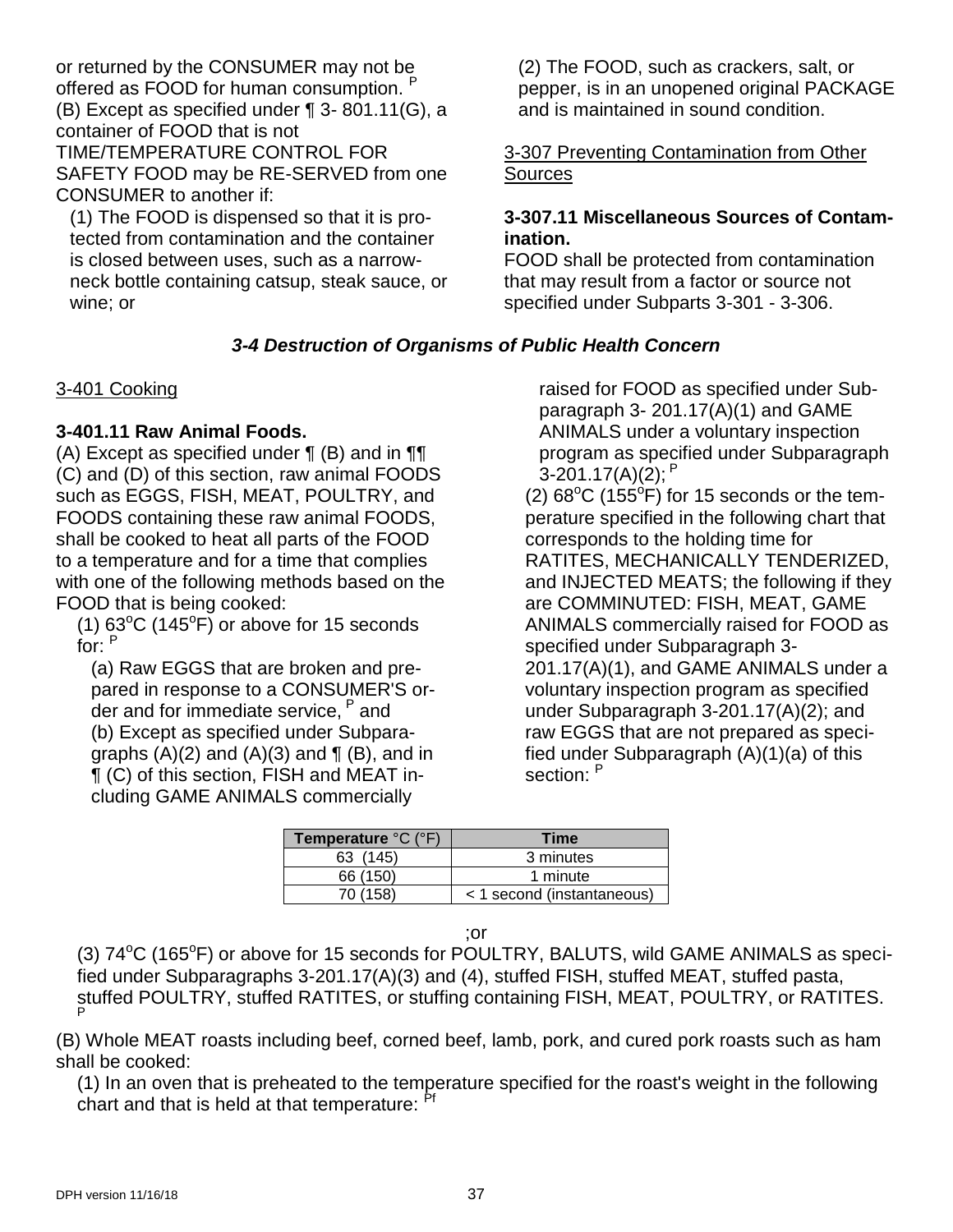| Oven Temperature Based on Roast Weight |  |  |
|----------------------------------------|--|--|

| <u>Ovon Tomporature Basea on Roast Worght</u>                                                 |                               |                                           |  |
|-----------------------------------------------------------------------------------------------|-------------------------------|-------------------------------------------|--|
|                                                                                               | Less than $4.5$ kg $(10$ lbs) | 4.5 kg (10 lbs) or more                   |  |
| <b>Still Dry</b>                                                                              | 177°C (350°F) or more         | 121 $\degree$ C (250 $\degree$ F) or more |  |
| <b>Convection</b>                                                                             | 163°C (325°F) or more         | 121°C (250°F) or more                     |  |
| High Humidity <sup>1</sup>                                                                    | 121°C (250°F) or less         | 121°C (250°F) or less                     |  |
| $1$ Relative humidity greater than 90% for at least 1 hour as measured in the cooking chamber |                               |                                           |  |
| or exit of the oven; or in a moisture-impermeable bag that provides 100% humidity.            |                               |                                           |  |

;and

(2) As specified in the following chart, to heat all parts of the FOOD to a temperature and for the holding time that corresponds to that temperature: <sup>P</sup>

| <b>Temp</b><br>$°C$ ( $°F$ )                 | $Time1$ in<br><b>Minutes</b> | <b>Temp</b><br>$°C$ ( $°F$ ) | $Time1$ in<br><b>Seconds</b> |
|----------------------------------------------|------------------------------|------------------------------|------------------------------|
| 54.4 (130)                                   | 112                          | 63.9 (147)                   | 134                          |
| 55.0 (131)                                   | 89                           | 65.0 (149)                   | 85                           |
| 56.1 (133)                                   | 56                           | 66.1 (151)                   | 54                           |
| 57.2 (135)                                   | 36                           | 67.2 (153)                   | 34                           |
| 57.8 (136)                                   | 28                           | 68.3 (155)                   | 22                           |
| 58.9 (138)                                   | 18                           | 69.4 (157)                   | 14                           |
| 60.0 (140)                                   | $12 \overline{ }$            | 70.0 (158)                   | U                            |
| 61.1 (142)                                   | 8                            |                              |                              |
| 62.2 (144)                                   | 5                            |                              |                              |
| 62.8 (145)                                   | 4                            |                              |                              |
| Holding time may include postoven heat rise. |                              |                              |                              |

(C) *A raw or undercooked WHOLE-MUSCLE, INTACT BEEF steak may be served or offered for sale in a READY-TO-EAT form if:*

(1) *The FOOD ESTABLISHMENT serves a population that is not a HIGHLY SUSCEPTIBLE POPULATION,*

(2) *The steak is labeled to indicate that it meets the definition of "WHOLE-MUSCLE, INTACT BEEF" as specified under ¶ 3- 201.11(E), and*

(3) *The steak is cooked on both the top and bottom to a surface temperature of 63<sup>o</sup>C (145*<sup>o</sup> *F) or above and a cooked color change is achieved on all external surfaces.*

(D) *A raw animal FOOD such as raw EGG, raw FISH, raw-marinated FISH, raw MOLLUSCAN SHELLFISH, or steak tartare; or a partially cooked FOOD such as lightly cooked FISH, soft cooked EGGS, or rare MEAT other than WHOLE-MUSCLE, INTACT BEEF steaks as specified in ¶ (C) of this section, may be served or offered for sale upon CONSUMER request or selection in a READY-TO-EAT form if:*

(1) *As specified under ¶¶ 3-801.11(C)(1) and (2), the FOOD ESTABLISHMENT serves a population that is not a HIGHLY SUSCEPTIBLE POPULATION;*

*(2) The FOOD, if served or offered for ser-*

*vice by CONSUMER selection from a children's menu, does not contain COMMINUTED MEAT Pf and*

(3) The CONSUMER is informed as specified under § 3-603.11 that to ensure its safety, the FOOD should be cooked as specified under ¶ (A) or (B) of this section; or (4) The REGULATORY AUTHORITY grants a VARIANCE from ¶ (A) or (B) of this section as specified in § 8-103.10 based on a HACCP PLAN that:

(a) Is submitted by the PERMIT HOLDER and APPROVED as specified under § 8- 103.11,

(b) Documents scientific data or other information showing that a lesser time and temperature regimen results in a safe FOOD, and

(c) Verifies that EQUIPMENT and procedures for FOOD preparation and training of FOOD EMPLOYEES at the FOOD ESTABLISHMENT meet the conditions of the VARIANCE.

# **3-401.12 Microwave Cooking.**

Raw animal FOODS cooked in a microwave oven shall be:

(A) Rotated or stirred throughout or midway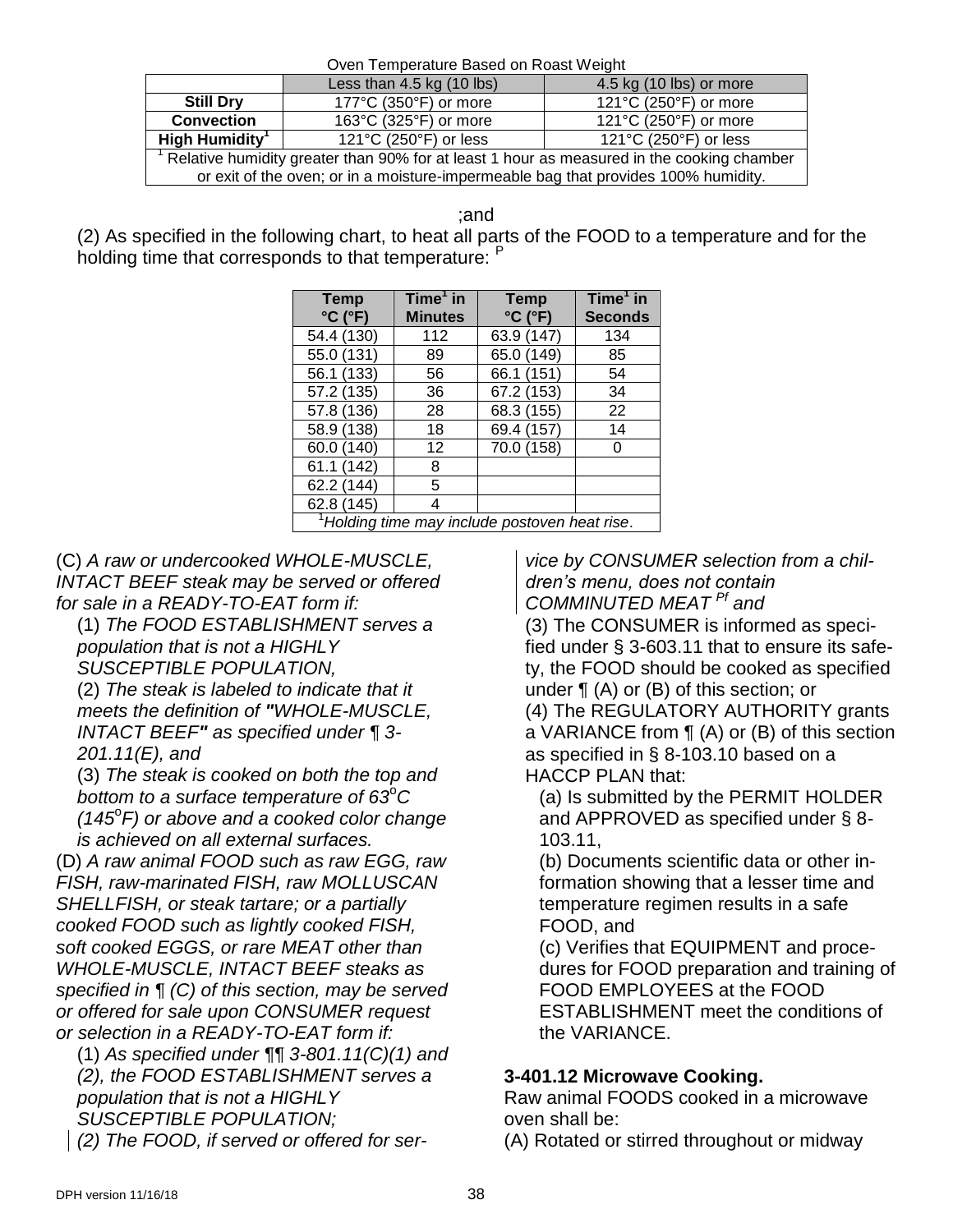during cooking to compensate for uneven distribution of heat;

(B) Covered to retain surface moisture; (C) Heated to a temperature of at least  $74^{\circ}$ C  $(165^{\circ}F)$  in all parts of the FOOD;  $P$  and (D) Allowed to stand covered for 2 minutes after cooking to obtain temperature equilibrium.

# **3-401.13 Plant Food Cooking for Hot Holding.**

Fruits and vegetables that are cooked for hot holding shall be cooked to a temperature of 57°C (135°F). $^{\sf Pf}$ 

# **3-401.14 Non-Continuous Cooking of Raw Animal Foods.**

Raw animal FOODS that are cooked using a NON-CONTINUOUS COOKING process shall be:

(A) Subject to an initial heating process that is no longer than sixty minutes in duration: <sup>P</sup>

(B) Immediately after initial heating, cooled according to the time and temperature parameters specified for cooked TIME

/TEMPERATURE CONTROL FOR SAFETY FOOD under  $\P$  3-501.14(A);  $P$ 

(C) After cooling, held frozen or cold, as specified for TIME/TEMPERATURE CONTROL

FOR SAFETY FOOD under ¶ 3-501.16(A)(2): P (D) Prior to sale or service, cooked using a process that heats all parts of the FOOD to a temperature and for a time as specified under  $\P$  13-401.11 (A)-(C); P

(E) Cooled according to the time and temperature parameters specified for cooked TIME /TEMPERATURE CONTROL FOR SAFETY FOOD under ¶ 3-501.14(A) if not either hot held as specified under ¶3-501.16(A), served immediately, or held using time as a public health control as specified under §3-501.19 after complete cooking; P and

(F) Prepared and stored according to written procedures that:

(1) Have obtained prior APPROVAL from the REGULATORY AUTHORITY: Pf

(2) Are maintained in the FOOD

ESTABLISHMENT and are available to the REGULATORY AUTHORITY upon request; Pf

(3) Describe how the requirements specified under ¶ (A)-(E) of this Section are to be

monitored and documented by the PERMIT HOLDER and the corrective actions to be taken if the requirements are not met; <sup>Pf</sup> (4) Describe how the FOODS, after initial heating, but prior to complete cooking, are to be marked or otherwise identified as FOODS that must be cooked as specified under ¶ (D) of this section prior to being offered for sale or service; <sup>Pf</sup> and (5) Describe how the FOODS, after initial heating but prior to cooking as specified under ¶(D) of this section, are to be separated from READY-TO-EAT FOODS as specified under ¶ 3-302.11 (A). <sup>Pf</sup>

# 3-402 Freezing

# **3-402.11 Parasite Destruction.**

(A) Except as specified in  $\P$  (B) of this section, before service or sale in READY-TO-EAT form, raw, raw-marinated, partially cooked, or marinated-partially cooked FISH shall be:

(1) Frozen and stored at a temperature of - 20°C (-4°F) or below for a minimum of 168 hours (7 days) in a freezer; <sup>P</sup>

(2) Frozen at -35°C (-31°F) or below until solid and stored at  $-35^{\circ}$ C  $(-31^{\circ}F)$  or below for a minimum of 15 hours; <sup>P</sup> or

(3) Frozen at -35°C (-31°F) or below until solid and stored at -20°C (-4°F) or below for a minimum of 24 hours.

(B) *Paragraph (A) of this section does not apply to*:

(1) *MOLLUSCAN SHELLFISH*;

(2) *A scallop product consisting only of the shucked adductor muscle*;

(3) *Tuna of the species Thunnus alalunga, Thunnus albacares (Yellowfin tuna), Thunnus atlanticus, Thunnus maccoyii (Bluefin tuna, Southern), Thunnus obesus (Bigeye tuna), or Thunnus thynnus (Bluefin tuna, Northern); or*

(4) *Aquacultured FISH, such as salmon, that*:

(a) *If raised in open water, are raised in net-pens, or*

(b) *Are raised in land-based operations such as ponds or tanks, and*

(c) Are fed formulated feed, such as pellets, that contains no live parasites infective to the aquacultured FISH.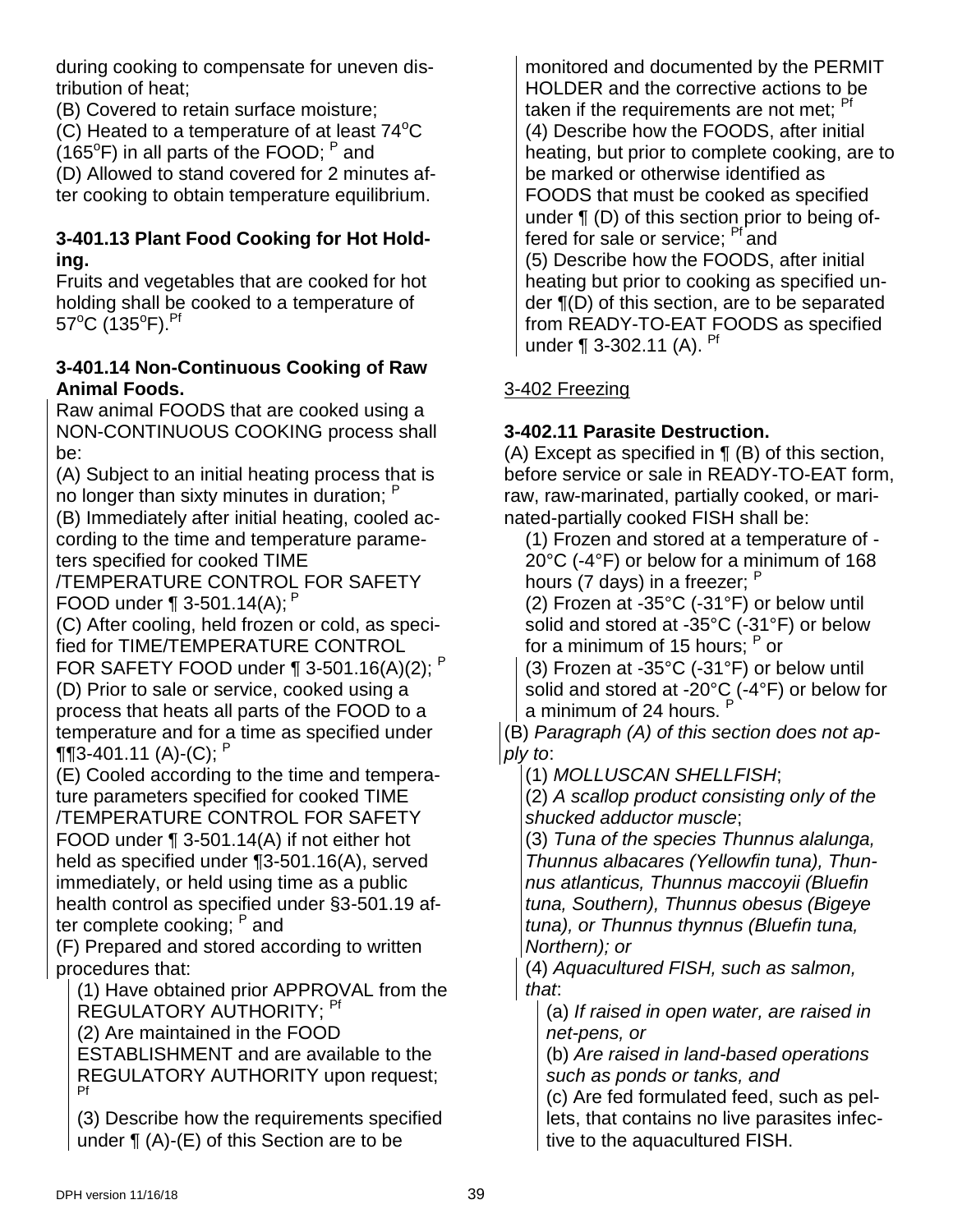(5) FISH eggs that have been removed from the skein and rinsed.

# **3-402.12 Records, Creation and Retention.**

(A) Except as specified in  $\P$  3-402.11(B) and  $\P$ (B) of this section, if raw, raw-marinated, partially cooked, or marinated-partially cooked FISH are served or sold in READY-TO-EAT form, the PERSON IN CHARGE shall record the freezing temperature and time to which the FISH are subjected and shall retain the records of the FOOD ESTABLISHMENT for 90 calendar days beyond the time of service or sale of the FISH. Pf

(B) If the FISH are frozen by a supplier, a written agreement or statement from the supplier stipulating that the FISH supplied are frozen to a temperature and for a time specified under § 3-402.11 may substitute for the records specified under ¶ (A) of this section.

(C) If raw, raw-marinated, partially cooked, or marinated-partially cooked FISH are served or sold in READY-TO-EAT form, and the FISH are raised and fed as specified in Subparagraph 3-402.11(B)(3), a written agreement or statement from the supplier or aquaculturist stipulating that the FISH were raised and fed as specified in Subparagraph 3-402.11(B)(3) shall be obtained by the PERSON IN CHARGE and retained in the records of the FOOD ESTABLISHMENT for 90 calendar days beyond the time of service or sale of the FISH. Pf

## 3-403 Reheating

## **3-403.10 Preparation for Immediate Service.**

Cooked and refrigerated FOOD that is prepared for immediate service in response to an individual CONSUMER order, such as a roast beef sandwich au jus, may be served at any temperature.

## **3-403.11 Reheating for Hot Holding.**

(A) Except as specified under ¶¶ (B) and (C) and in ¶ (E) of this section, TIME/TEMPERATURE CONTROL FOR SAFETY FOOD that is cooked, cooled, and reheated for hot holding shall be reheated so that all parts of the FOOD reach a temperature of at least 74°C (165°F) for 15 seconds.  $P$ (B) Except as specified under ¶ (C) of this section, TIME/TEMPERATURE CONTROL FOR SAFETY FOOD reheated in a microwave oven for hot holding shall be reheated so that all parts of the FOOD reach a temperature of at ieast 74°C (165°F) and the FOOD is rotated or stirred, covered, and allowed to stand covered for 2 minutes after reheating.  $\overline{P}$ 

(C) READY-TO-EAT FOOD taken from a commercially processed, HERMETICALLY SEALED CONTAINER, or from an intact PACKAGE from a FOOD PROCESSING PLANT that is inspected by the FOOD REGULATORY AUTHORITY that has jurisdiction over the plant, shall be heated to a temperature of at least  $57^{\circ}$ C (135 $^{\circ}$ F) for hot holding. <sup>P</sup>

(D) Reheating for hot holding as specified under ¶¶ (A) - (C) of this section shall be done rapidly and the time the FOOD is between 5ºC (41ºF) and the temperatures specified under ¶¶ (A) - (C) of this section may not exceed 2 hours.

(E) *Remaining unsliced portions of MEAT roasts that are cooked as specified under ¶ 3- 401.11(B) may be reheated for hot holding using the oven parameters and minimum time and temperature conditions specified under ¶ 3-401.11(B).*

## 3-404 Other Methods

## **3-404.11 Treating Juice.**

JUICE PACKAGED in a FOOD ESTABLISHMENT shall be:

(A) Treated under a HACCP PLAN as specified in ¶¶ 8-201.14 to attain a 5-log reduction, which is equal to a 99.999% reduction, of the most resistant microorganism of public health significance: <sup>P</sup>or

(B) Labeled, if not treated to yield a 5-log reduction of the most resistant microorganism of public health significance: <sup>Pf</sup>

(1) As specified under  $\S$  3-602.11, <sup>Pf</sup> and (2) As specified in 21 CFR 101.17(g) Food labeling, warning, notice, and safe handling statements, JUICES that have not been specifically processed to prevent, reduce, or eliminate the presence of pathogens with the following, "WARNING: This product has not been pasteurized and, therefore, may contain harmful bacteria that can cause serious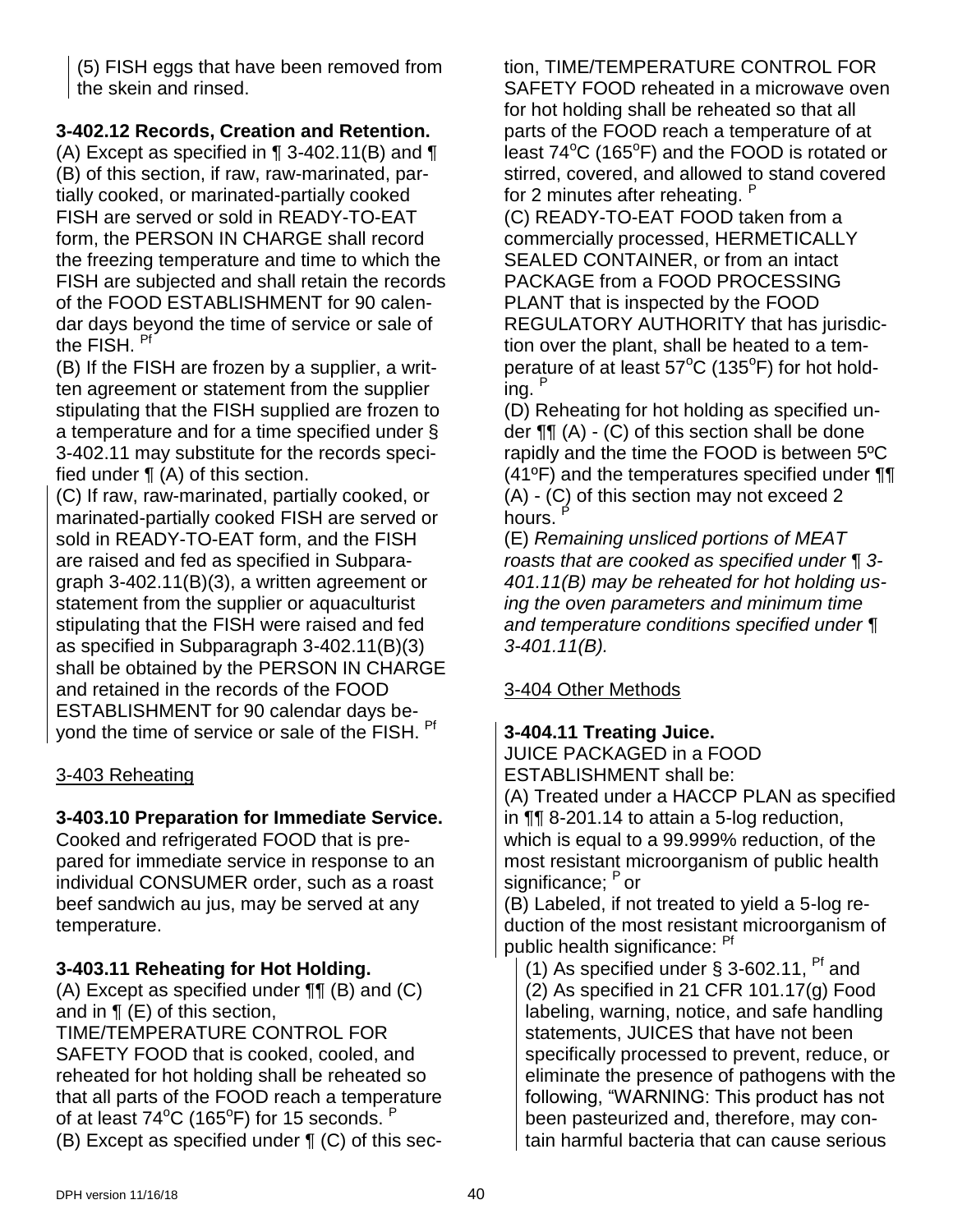# *3-5 Limitation of Growth of Organisms of Public Health Concern*

# 3-501 Temperature and Time Control

# **3-501.11 Frozen Food.**

Stored frozen FOODS shall be maintained frozen.

## **3-501.12 Time/Temperature Control for Safety Food, Slacking.**

Frozen TIME/TEMPERATURE CONTROL FOR SAFETY FOOD that is slacked to moderate the temperature shall be held:

(A) Under refrigeration that maintains the FOOD temperature at  $5^{\circ}$ C (41 $^{\circ}$ F) or less; or (B) At any temperature if the FOOD remains frozen.

# **3-501.13 Thawing.**

Except as specified in  $\P$  (D) of this section, TIME/TEMPERATURE CONTROL FOR SAFETY FOOD shall be thawed:

(A) Under refrigeration that maintains the

FOOD temperature at  $5^{\circ}$ C (41 $^{\circ}$ F) or less; or

(B) Completely submerged under running water:

(1) At a water temperature of  $21^{\circ}$ C (70 $^{\circ}$ F) or below,

(2) With sufficient water velocity to agitate and float off loose particles in an overflow, and

(3) For a period of time that does not allow thawed portions of READY-TO-EAT FOOD to rise above  $5^{\circ}$ C (41 $^{\circ}$ F), or

(4) For a period of time that does not allow thawed portions of a raw animal FOOD requiring cooking as specified under ¶ 3-  $401.11(A)$  or (B) to be above 5<sup>o</sup>C (41<sup>o</sup>F), for more than 4 hours including:

(a) The time the FOOD is exposed to the running water and the time needed for preparation for cooking, or

(b) The time it takes under refrigeration to lower the FOOD temperature to  $5^{\circ}$ C  $(41^{\circ}F);$ 

(C) As part of a cooking process if the FOOD that is frozen is:

(1) Cooked as specified under ¶ 3-401.11(A) or (B) or § 3-401.12, or

(2) Thawed in a microwave oven and immediately transferred to conventional cooking EQUIPMENT, with no interruption in the process; or

*(D) Using any procedure if a portion of frozen READY-TO-EAT FOOD is thawed and prepared for immediate service in response to an individual CONSUMER'S order.*

(E) REDUCED OXYGEN PACKAGED FISH that bears a label indicating that it is to be kept frozen until time of use shall be removed from the reduced oxygen environment:

(1) Prior to its thawing under refrigeration as specified in ¶(A) of this section; or

(2) Prior to, or Immediately upon completion

of, its thawing using procedures specified in

¶ (B) of this section.

# **3-501.14 Cooling.**

(A) Cooked TIME/TEMPERATURE CONTROL FOR SAFETY FOOD shall be cooled:

(1) Within 2 hours from 57ºC (135ºF) to 21ºC  $(70^{\circ}$ F); $^{\circ}$  and

(2) Within a total of 6 hours from 57ºC (135°F) to 5°C (41°F) or less.  $P$ 

(B) TIME/TEMPERATURE CONTROL FOR SAFETY FOOD shall be cooled within 4 hours to  $5^{\circ}$ C (41 $^{\circ}$ F) or less if prepared from ingredients at ambient temperature, such as reconstituted FOODS and canned tuna. P

(C) Except as specified under ¶ (D) of this section, a TIME/TEMPERATURE CONTROL FOR SAFETY FOOD received in compliance with LAWS allowing a temperature above  $5^{\circ}$ C (41<sup>°</sup>F) during shipment from the supplier as specified in ¶ 3-202.11(B), shall be cooled within 4 hours to 5<sup>o</sup>C (41<sup>o</sup>F) or less. <sup>P</sup>

(D) Raw EGGS shall be received as specified under ¶ 3-202.11(C) and immediately placed in refrigerated EQUIPMENT that maintains an ambient air temperature of  $7^{\circ}$ C (45 $^{\circ}$ F) or less.  $^{\circ}$ 

# **3-501.15 Cooling Methods.**

(A) Cooling shall be accomplished in accordance with the time and temperature criteria specified under § 3-501.14 by using one or more of the following methods based on the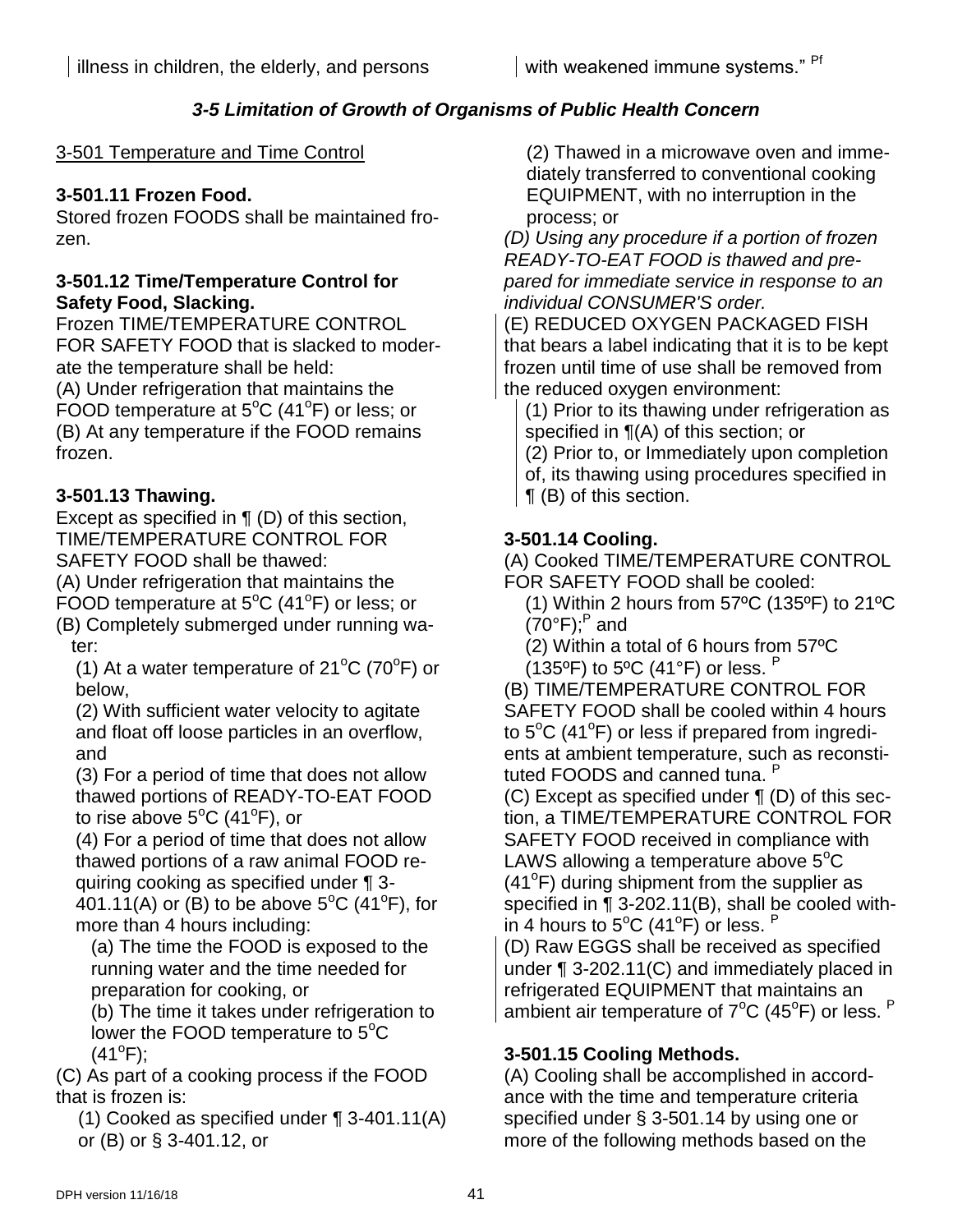type of FOOD being cooled:

(1) Placing the FOOD in shallow pans;  $Pf$ 

(2) Separating the FOOD into smaller or thinner portions; Pf

(3) Using rapid cooling EQUIPMENT; <sup>Pf</sup>

(4) Stirring the FOOD in a container placed in an ice water bath: <sup>Pf</sup>

(5) Using containers that facilitate heat transfer;<sup>Pf</sup>

(6) Adding ice as an ingredient;  $Pf$  or (7) Other effective methods. <sup>Pf</sup>

(B) When placed in cooling or cold holding EQUIPMENT, FOOD containers in which FOOD is being cooled shall be:

(1) Arranged in the EQUIPMENT to provide maximum heat transfer through the container walls; and

(2) Loosely covered, or uncovered if protected from overhead contamination as specified under Subparagraph 3- 305.11(A)(2), during the cooling period to facilitate heat transfer from the surface of the FOOD.

# **3-501.16 Time/Temperature Control for Safety Food, Hot and Cold Holding.**

(A) Except during preparation, cooking, or cooling, or when time is used as the public health control as specified under §3-501.19, and except as specified under ¶ (B) and in ¶ (C) of this section, TIME/TEMPERATURE CONTROL FOR SAFETY FOOD shall be maintained:

(1) At  $57^{\circ}$ C (135 $^{\circ}$ F) or above, except that roasts cooked to a temperature and for a time specified in ¶ 3-401.11(B) or reheated as specified in ¶ 3-403.11(E) may be held at a temperature of 54°C (130°F) or above; <sup>P</sup> or (2) At 5<sup>o</sup>C (41<sup>o</sup>F) or less.  $P$ 

(B) EGGS that have not been treated to destroy all viable Salmonellae shall be stored in refrigerated EQUIPMENT that maintains an ambient air temperature of  $7^{\circ}$ C (45°F) or less.  $P$ *(C) TIME/TEMPERATURE CONTROL FOR SAFETY FOOD in a homogenous liquid form may be maintained outside of the temperature control requirements, as specified under ¶ (A) of this section, while contained within specially designed EQUIPMENT that complies with the design and construction requirements as specified under ¶ 4-204.13(E).*

## **3-501.17 Time/Temperature Control for Safety Food, Date Marking.**

(A) Except when PACKAGING FOOD using a REDUCED OXYGEN PACKAGING method as specified under § 3-502.12, and except as specified in ¶¶ (E) and (F) of this section, refrigerated, READY-TO-EAT,

TIME/TEMPERATURE CONTROL FOR SAFETY FOOD prepared and held in a FOOD ESTABLISHMENT for more than 24 hours shall be clearly marked to indicate the date or day by which the FOOD shall be consumed on the PREMISES, sold, or discarded when held at a temperature of 5ºC (41ºF) or less for a maximum of 7 days. The day of preparation shall be counted as Day 1. P

(B) Except as specified in  $\P\P$  (E) - (G) of this section, refrigerated, READY-TO-EAT, TIME/TEMPERATURE CONTROL FOR SAFETY FOOD prepared and PACKAGED by a FOOD PROCESSING PLANT shall be clearly marked, at the time the original container is opened in a FOOD ESTABLISHMENT and if the FOOD is held for more than 24 hours, to indicate the date or day by which the FOOD shall be consumed on the PREMISES, sold, or discarded, based on the temperature and time combinations specified in ¶ (A*)* of this section and: Pf

(1) The day the original container is opened in the FOOD ESTABLISHMENT shall be counted as Day 1;  $Pf$  and

(2) The day or date marked by the FOOD ESTABLISHMENT may not exceed a manufacturer's use-by date if the manufacturer determined the use-by date based on FOOD safety. Pf

(C) A refrigerated, READY-TO-EAT, TIME/TEMPERATURE CONTROL FOR SAFETY FOOD ingredient or a portion of a refrigerated, READY-TO-EAT,

TIME/TEMPERATURE CONTROL FOR SAFETY FOOD that is subsequently combined with additional ingredients or portions of FOOD shall retain the date marking of the earliestprepared or first prepared ingredient. <sup>Pf</sup>

(D) *A date marking system that meets the criteria stated in ¶¶ (A) and (B) of this section may include*:

(1) *Using a method APPROVED by the REGULATORY AUTHORITY for refrigerat-*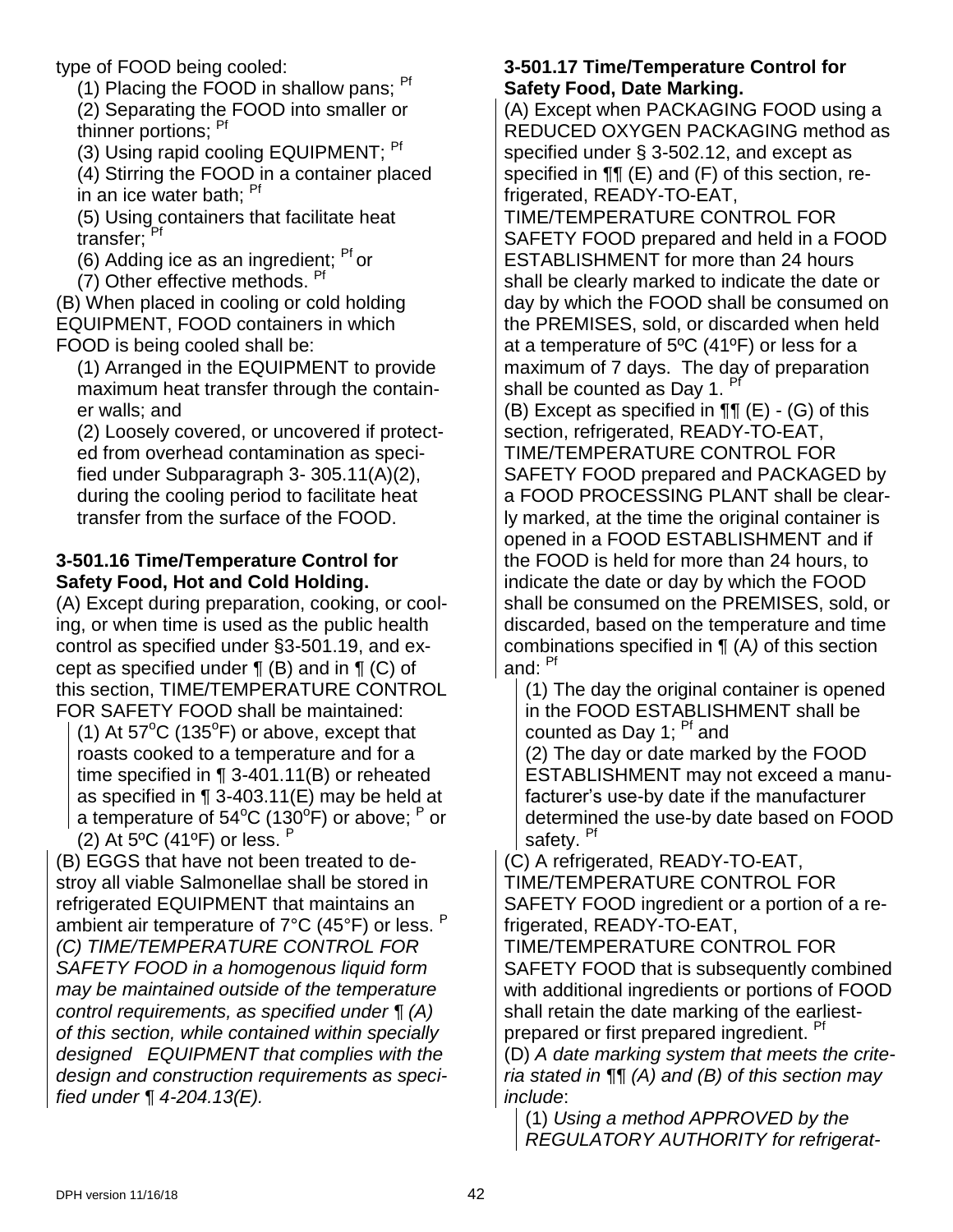*ed, READY-TO-EAT TIME/TEMPERATURE CONTROL FOR SAFETY FOOD that is frequently rewrapped, such as lunchmeat or a roast, or for which date marking is impractical, such as soft serve mix or milk in a dispensing machine;*

(2) *Marking the date or day of preparation, with a procedure to discard the FOOD on or before the last date or day by which the FOOD must be consumed on the premises, sold, or discarded as specified under ¶ (A) of this section;*

(3) *Marking the date or day the original container is opened in a FOOD* 

*ESTABLISHMENT, with a procedure to discard the FOOD on or before the last date or day by which the FOOD must be* consumed on the premises, sold, or discarded as specified under ¶ (B) of this section; or

(4) *Using calendar dates, days of the week, color-coded marks, or other effective marking methods, provided that the marking system is disclosed to the REGULATORY AUTHORITY upon request.*

(E) *Paragraphs (A) and (B) of this section do not apply to individual meal portions served or rePACKAGED for sale from a bulk container upon a consumer's request*.

(F) *Paragraphs (A) and (B) of this section do not apply to SHELLSTOCK.* 

(G) *Paragraph (B) of this section does not apply to the following FOODS prepared and PACKAGED by a FOOD PROCESSING PLANT inspected by a REGULATORY AUTHORITY*:

(1) *Deli salads, such as ham salad, seafood salad, chicken salad, egg salad, pasta salad, potato salad, and macaroni salad, manufactured in accordance with 21 CFR 110 Current good manufacturing practice in manufacturing, packing, or holding human food;* (2) *Hard cheeses containing not more than 39% moisture as defined in 21 CFR 133 Cheeses and related cheese products, such as cheddar, gruyere, parmesan and reggiano, and romano;*

(3) *Semi-soft cheeses containing more than 39% moisture, but not more than 50% moisture, as defined in 21 CFR 133 Cheeses and related cheese products, such as blue, edam, gorgonzola, gouda, and monterey* 

*jack;*

(4) *Cultured dairy products as defined in 21 CFR 131 Milk and cream, such as yogurt, sour cream, and buttermilk;*

(5) *Preserved FISH products, such as pickled herring and dried or salted cod, and other acidified FISH products defined in 21 CFR 114 Acidified foods;* 

(6) *Shelf stable, dry fermented sausages, such as pepperoni and Genoa; and*  (7) *Shelf stable salt-cured products such as prosciutto and Parma (ham).* 

#### **3-501.18 Ready-to-Eat, Time/Temperature Control for Safety Food, Disposition.**

(A) A FOOD specified in  $\P$  3-501.17(A) or (B) shall be discarded if it:

(1) Exceeds the temperature and time combination specified in ¶ 3-501.17(A), except time that the product is frozen;

(2) Is in a container or PACKAGE that does not bear a date or day; P or

(3) Is appropriately marked with a date or day that exceeds a temperature and time combination as specified in ¶ 3-501.17(A). <sup>P</sup>

(B) Refrigerated, READY-TO-EAT, TIME/TEMPERATURE CONTROL FOR SAFETY FOOD prepared in a FOOD ESTABLISHMENT and dispensed through a VENDING MACHINE with an automatic shutoff control shall be discarded if it exceeds a temperature and time combination as specified in ¶  $3-501.17(A)$ . P

## **3-501.19 Time as a Public Health Control. [590.003(D)]**

(A) Except as specified under ¶ (D) of this section, if time without temperature control is used as the public health control for a working supply of TIME/TEMPERATURE CONTROL FOR SAFETY FOOD before cooking, or for READY-TO-EAT TIME/TEMPERATURE CONTROL FOR SAFETY FOOD that is displayed or held for sale or service:

(1) Written procedures shall be prepared in advance, submitted to the REGULATORY AUTHORITY for review, maintained in the FOOD ESTABLISHMENT and made available to the REGULATORY AUTHORITY upon request that specify: <sup>Pf</sup>

(a) Methods of compliance with Subpara-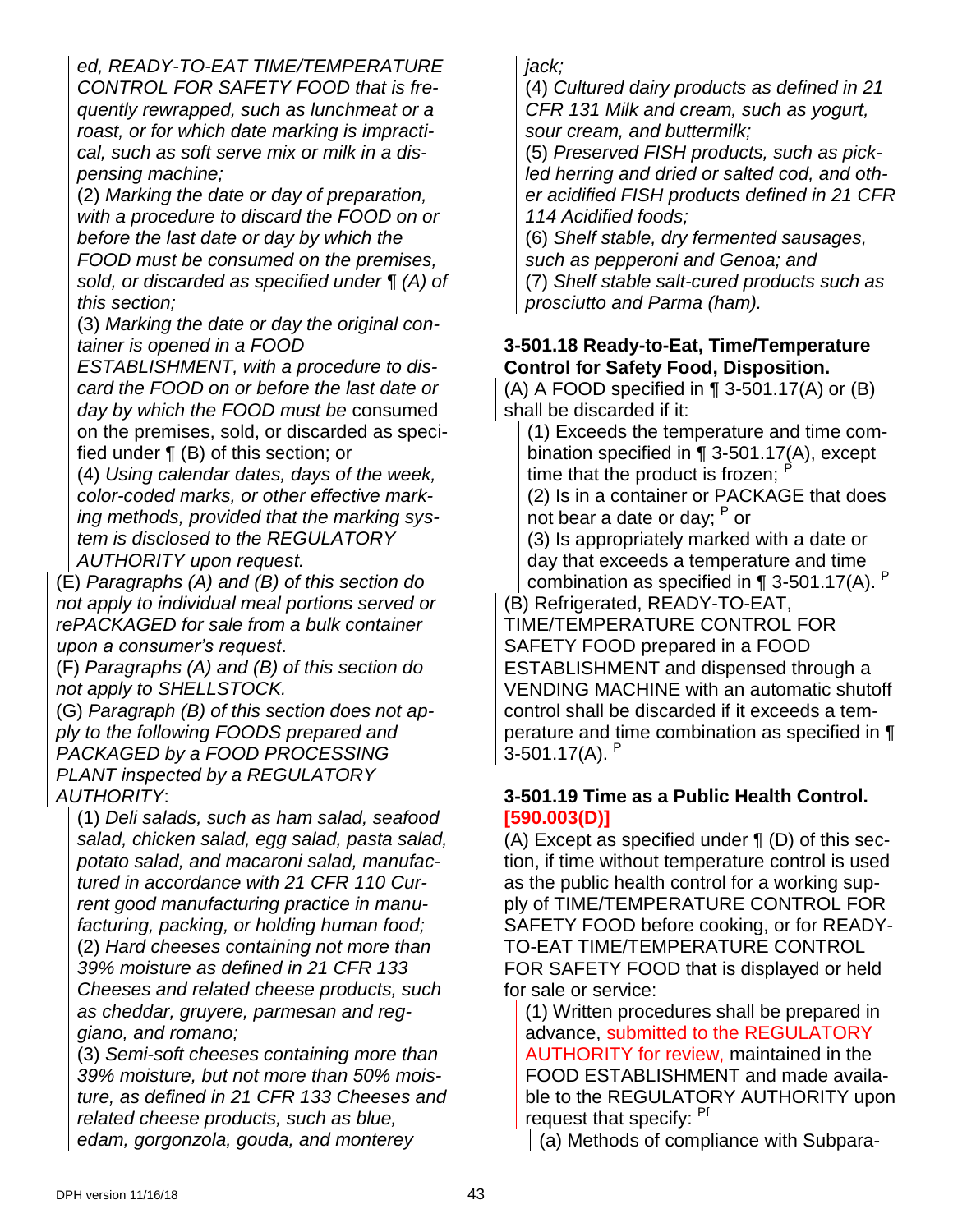graphs  $(B)(1)$  -(3) or C $(1)$ -(5) of this section; Pf and

(b) Methods of compliance with § 3-501.14 for FOOD that is prepared, cooked, and refrigerated before time is used as a public health control. Pf

(B) If time temperature control is used as the public health control up to a maximum of 4 hours:

(1) The FOOD shall have an initial temperature of 5ºC (41ºF) or less when removed from cold holding temperature control, or 57°C (135°F) or greater when removed from hot holding temperature control; <sup>P</sup>

(2) The FOOD shall be marked or otherwise identified to indicate the time that is 4 hours past the point in time when the FOOD is removed from temperature control; Pf

(3) The FOOD shall be cooked and served, served at any temperature if READY-TO-EAT, or discarded, within 4 hours from the point in time when the FOOD is removed from temperature control; <sup>P</sup> and

(4) The FOOD in unmarked containers or PACKAGES, or marked to exceed a 4-hour limit shall be discarded. <sup>P</sup>

(C) If time without temperature control is used as the public health control up to a maximum of 6 hours:

(1) The FOOD shall have an initial temperature of 5ºC (41ºF) or less when removed from temperature control and the FOOD temperature may not exceed 21ºC (70ºF) within a maximum time period of 6 hours; (2) The FOOD shall be monitored to ensure the warmest portion of the FOOD does not exceed 21ºC (70ºF) during the 6-hour period, *unless an ambient air temperature is maintained that ensures the FOOD does not exceed 21ºC (70ºF) during the 6-hour hold*ing period; Pf

(3) The FOOD shall be marked or otherwise identified to indicate: Pf

(a) The time when the FOOD is removed from 5ºC (41ºF) or less cold holding temperature control, Pf and

(b) The time that is 6 hours past the point in time when the FOOD is removed from cold holding temperature control; <sup>Pf</sup>

(4) The FOOD shall be:

(a) Discarded if the temperature of the

P or (b) Cooked and served, served at any temperature if READY-TO-EAT, or discarded within a maximum of 6 hours from the point in time when the FOOD is removed from 5ºC (41ºF) or less cold holding temperature control; <sup>P</sup> and

(5) The FOOD in unmarked containers or PACKAGES, or marked with a time that exceeds the 6-hour limit shall be discarded. P

(D) A FOOD ESTABLISHMENT that serves a HIGHLY SUSCEPTIBLE POPULATION may not use time as specified under ¶¶ (A), (B) or (C) of this section as the public health control for raw EGGS.

3-502 Specialized Processing Methods

# **3-502.11 Variance Requirement.**

A FOOD ESTABLISHMENT shall obtain a VARIANCE from the REGULATORY AUTHORITY as specified in § 8-103.10 and under § 8-103.11 before: <sup>Pf</sup>

(A) Smoking FOOD as a method of FOOD preservation rather than as a method of flavor enhancement: Pf

(B) Curing FOOD; Pf

(C) Using FOOD ADDITIVES or adding components such as vinegar: Pf

(1) As a method of FOOD preservation rather than as a method of flavor enhancement, Pf or

(2) To render a FOOD so that it is not TIME/TEMPERATURE CONTROL OF SAFETY FOOD: Pf

(D) Packaging FOOD using a REDUCED OXYGEN PACKAGING method *except where the growth of and toxin formation by Clostridium botulinum and the growth of Listeria monocytogenes are controlled as specified under § 3-502.12*; Pf

(E) Operating a MOLLUSCAN SHELLFISH lifesupport system display tank used to store or display shellfish that are offered for human consumption; Pf

(F) Custom processing animals that are for personal use as FOOD and not for sale or service in a FOOD ESTABLISHMENT; <sup>Pf</sup>

(G) Preparing FOOD by another method that is determined by the REGULATORY AUTHORITY to require a VARIANCE: <sup>Pf</sup> or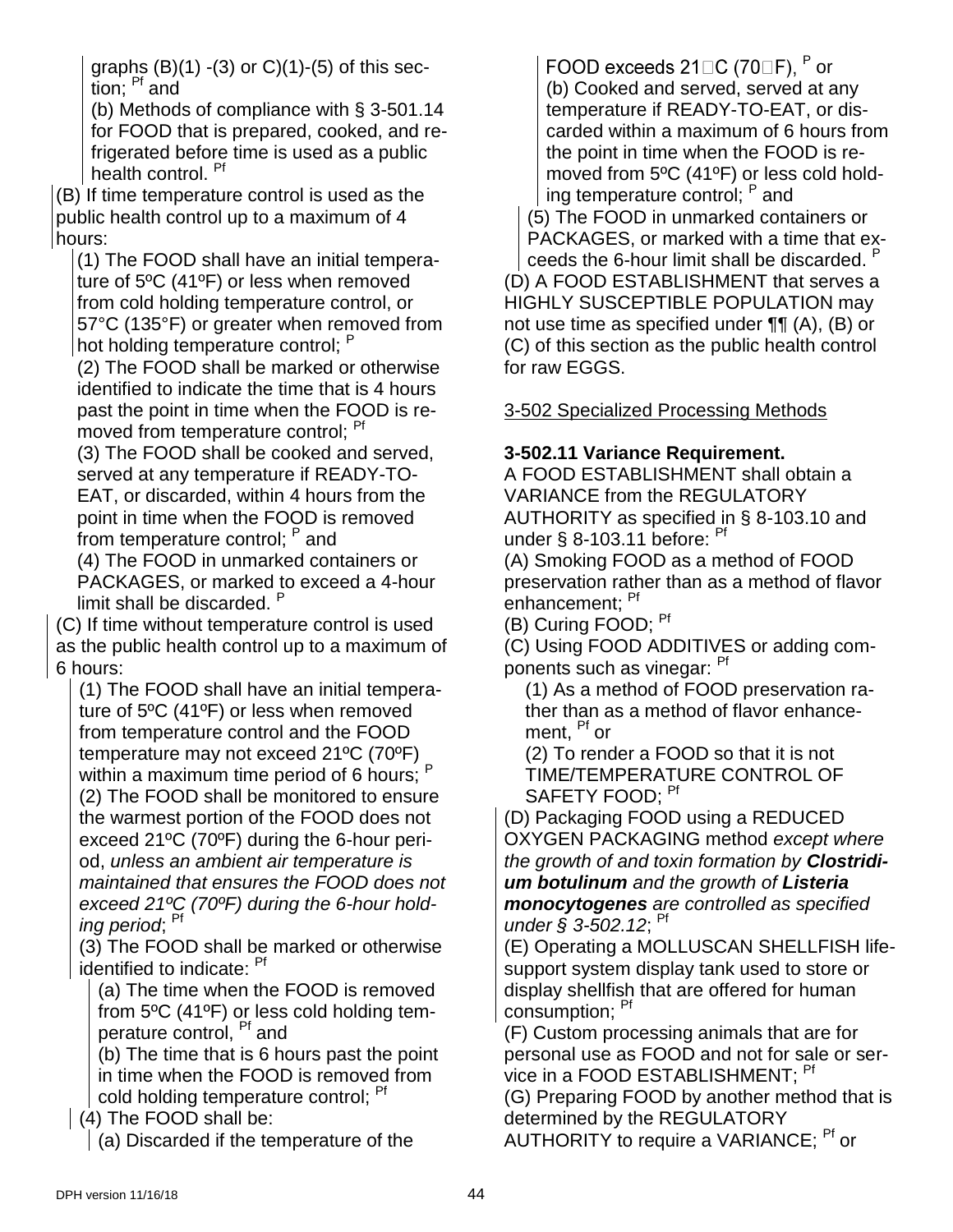# **3-502.12 Reduced Oxygen Packaging Without a Variance, Criteria.**

(A) Except for a FOOD ESTABLISHMENT that obtains a VARIANCE as specified under § 3- 502.11, a FOOD ESTABLISHMENT that PACKAGES TIME/TEMPERATURE CONTROL FOR SAFETY FOOD using a REDUCED OXYGEN PACKAGING method shall control the growth and toxin formation of *Clostridium botulinum* and the growth of *Listeria monocytogenes.*  P

(B) Except as specified under  $\P$  (F) of this section, a FOOD ESTABLISHMENT that PACKAGES TIME/TEMPERATURE CONTROL FOR SAFETY FOOD using a REDUCED OXYGEN PACKAGING method shall implement a HACCP PLAN that contains the information specified under ¶¶ 8-201.14 (C) and (D) and that: <sup>Pf</sup>

(1) Identifies the FOOD to be PACKAGED; Pf

(2) Except as specified under  $\P\P$  (C) - (E) of this section, requires that the PACKAGED FOOD shall be maintained at 5°C (41°F) or less and meet at least one of the following criteria: Pf

(a) Has an AW of 0.91 or less,  $<sup>pf</sup>$ </sup>

(b) Has a PH of 4.6 or less,  $P_1$ 

(c) Is a MEAT or POULTRY product cured at a FOOD PROCESSING PLANT regulated by the USDA using substances specified in 9 CFR 424.21, Use of food ingredients and sources of radiation, and is received in an intact PACKAGE, Pf or

(d) Is a FOOD with a high level of competing organisms such as raw MEAT, raw POULTRY, or raw vegetables; <sup>Pf</sup>

(3) Describes how the PACKAGE shall be prominently and conspicuously labeled on the principal display panel in bold type on a contrasting background, with instructions to: Pf

(a) Maintain the FOOD at  $5^{\circ}$ C (41 $^{\circ}$ F) or be- $\int$ low. <sup>Pf</sup> and

(b) Discard the FOOD if within 30 calendar days of its PACKAGING it is not served for on-PREMISES consumption, or consumed if served or sold for off-PREMISES consumption; Pf

(4) Limits the refrigerated shelf life to no more than 30 calendar days from PACKAGING to consumption, except the time the product is maintained frozen, or the original manufacturer's "sell by" or "use by" date, whichever occurs first;

(5) Includes operational procedures that: (a) Prohibit contacting READY-TO-EAT FOOD with bare hands as specified under **¶** 3-301.11(B), <sup>Pf</sup>

(b) Identify a designated work area and the method by which: Pf

(i) Physical barriers or methods of separation of raw FOODS and READY-TO-EAT FOODS minimize cross contamination, <sup>Pf</sup> and

(ii) Access to the processing EQUIPMENT is limited to responsible trained personnel familiar with the potential HAZARDS of the operation, <sup>Pf</sup> and

(c) Delineate cleaning and SANITIZATION procedures for FOOD-CONTACT SURFACES; Pf and

(6) Describes the training program that ensures that the individual responsible for the REDUCED OXYGEN PACKAGING operation understands the: Pf

(a) Concepts required for a safe operation, Pf

(b) EQUIPMENT and facilities, <sup>Pf</sup> and (c) Procedures specified under Subparagraph  $(B)(5)$  of this section and  $\P$  8-201.14  $(C)$  and  $(D)$ . <sup>Pf</sup>

(7) Is provided to the REGULATORY AUTHORITY prior to implementation as specified under ¶ 8-201.13(B).

(C) *Except for FISH that is frozen before, during, and after PACKAGING*, a FOOD ESTABLISHMENT may not PACKAGE FISH using a REDUCED OXYGEN PACKAGING method.<sup>P</sup>

(D) Except as specified under  $\P$  (C) and  $\P$  (F) of this section, a FOOD ESTABLISHMENT that PACKAGES FOOD using a cook-chill or sous vide process shall:

(1) Provide to the REGULATORY AUTHORITY prior to implementation, a HACCP PLAN that contains the information as specified under  $\P$  8-201.14 (C) and (D); <sup>Pf</sup>

(2) Ensure the FOOD is:

(a) Prepared and consumed on the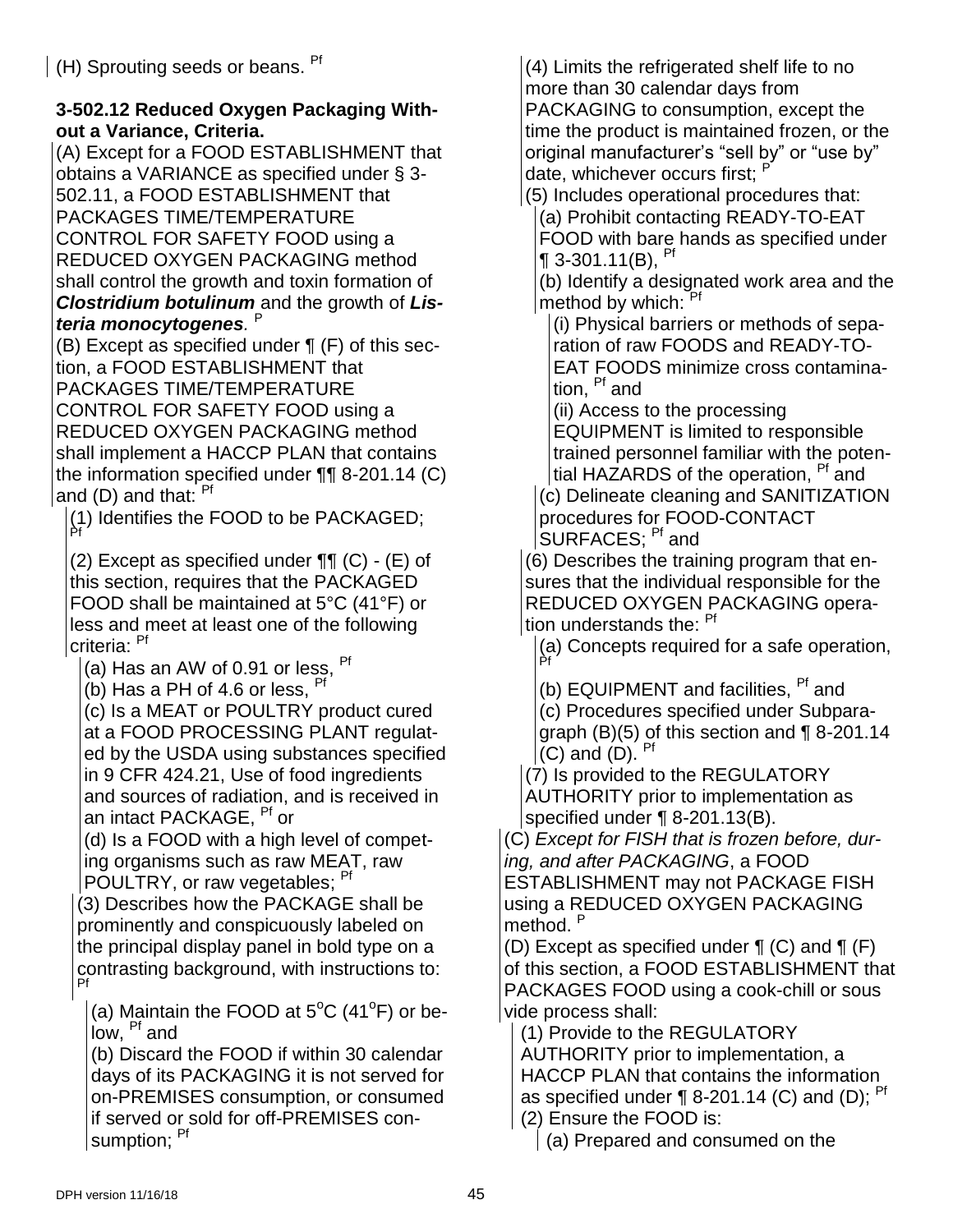PREMISES, or prepared and consumed off the PREMISES but within the same business entity with no distribution or sale of the PACKAGED product to another business entity or the CONSUMER, <sup>Pf</sup> (b) Cooked to heat all parts of the FOOD to a temperature and for a time as specified under § 3-401.11 (A), (B), and (C),  $P$ (c) Protected from contamination before and after cooking as specified under Parts 3-3 and 3-4, P

(d) Placed in a PACKAGE with an oxygen barrier and sealed before cooking, or placed in a PACKAGE and sealed immediately after cooking and before reaching a temperature below  $57^{\circ}$ C (135 $^{\circ}$ F),  $^{\circ}$ (e) Cooled to 5°C (41°F) in the sealed PACKAGE or bag as specified under § 3-

501.14 and:  $P$ 

(i) *Cooled to 1°C (34°F) within 48 hours of reaching 5°C (41°F) and held at that temperature until consumed or discarded within 30 days after the date of PACKAGING*; P

(ii) Held at 5°C (41°F) or less for no more than 7 days, at which time the FOOD must be consumed or discarded; <sup>P</sup> or

(iii) Held frozen with no shelf life restriction while frozen until consumed or used. <sup>P</sup>

(f) Held in a refrigeration unit that is equipped with an electronic system that continuously monitors time and temperature and is visually examined for proper operation twice daily, Pf

(g) If transported off-site to a satellite location of the same business entity, equipped with verifiable electronic monitoring devices to ensure that times and temperatures are monitored during transportation. Pf and

(h) Labeled with the product name and the date PACKAGED;<sup>Pf</sup> and

(3) Maintain the records required to confirm that cooling and cold holding refrigeration time/temperature parameters are required as part of the HACCP PLAN and:

(a) Make such records available to the REGULATORY AUTHORITY upon request, <sup>Pf</sup> and

(b) Hold such records for at least 6 months; <sup>Pf</sup> and

(4) Implement written operational procedures as specified under Subparagraph (B)(5) of this section and a training program as specified under Subparagraph (B)(6) of this section.Pf

 $(E)$  Except as specified under  $\P$  (F) of this section, a FOOD ESTABLISHMENT that PACKAGES cheese using a REDUCED OXYGEN PACKAGING method shall:

(1) Limit the cheeses PACKAGED to those that are commercially manufactured in a FOOD PROCESSING PLANT with no ingredients added in the FOOD

ESTABLISHMENT and that meet the Standards of Identity as specified in 21 CFR 133.150 Hard cheeses, 21 CFR 133.169 Pasteurized process cheese or 21 CFR 133.187 Semisoft cheeses; P

(2) Have a HACCP PLAN that contains the information specified under ¶ 8-201.14 (C) and (D) and as specified under  $\P\P$  (B)(1),  $(B)(3)(a)$ ,  $(B)(5)$  and  $(B)(6)$  of this section; (3) Labels the PACKAGE on the principal display panel with a "use by" date that does not exceed 30 days from its packaging or the original manufacturer's "sell by" or "use by" date, whichever occurs first; <sup>Pf</sup> and

(4) Discards the REDUCED OXYGEN PACKAGED cheese if it is not sold for off-PREMISES consumption or consumed within 30 calendar days of its PACKAGING. <sup>Pf</sup>

*(F) A HACCP Plan is not required when a FOOD ESTABLISHMENT uses a REDUCED OXYGEN PACKAGING method to PACKAGE*  TIME/TEMPERATURE CONTROL FOR SAFETY FOOD *that is always:*

*(1) Labeled with the production time and date,* 

*(2) Held at 5°C (41°F) or less during refrigerated storage, and* 

*(3) Removed from its PACKAGE in the FOOD ESTABLISHMENT within 48 hours after PACKAGING*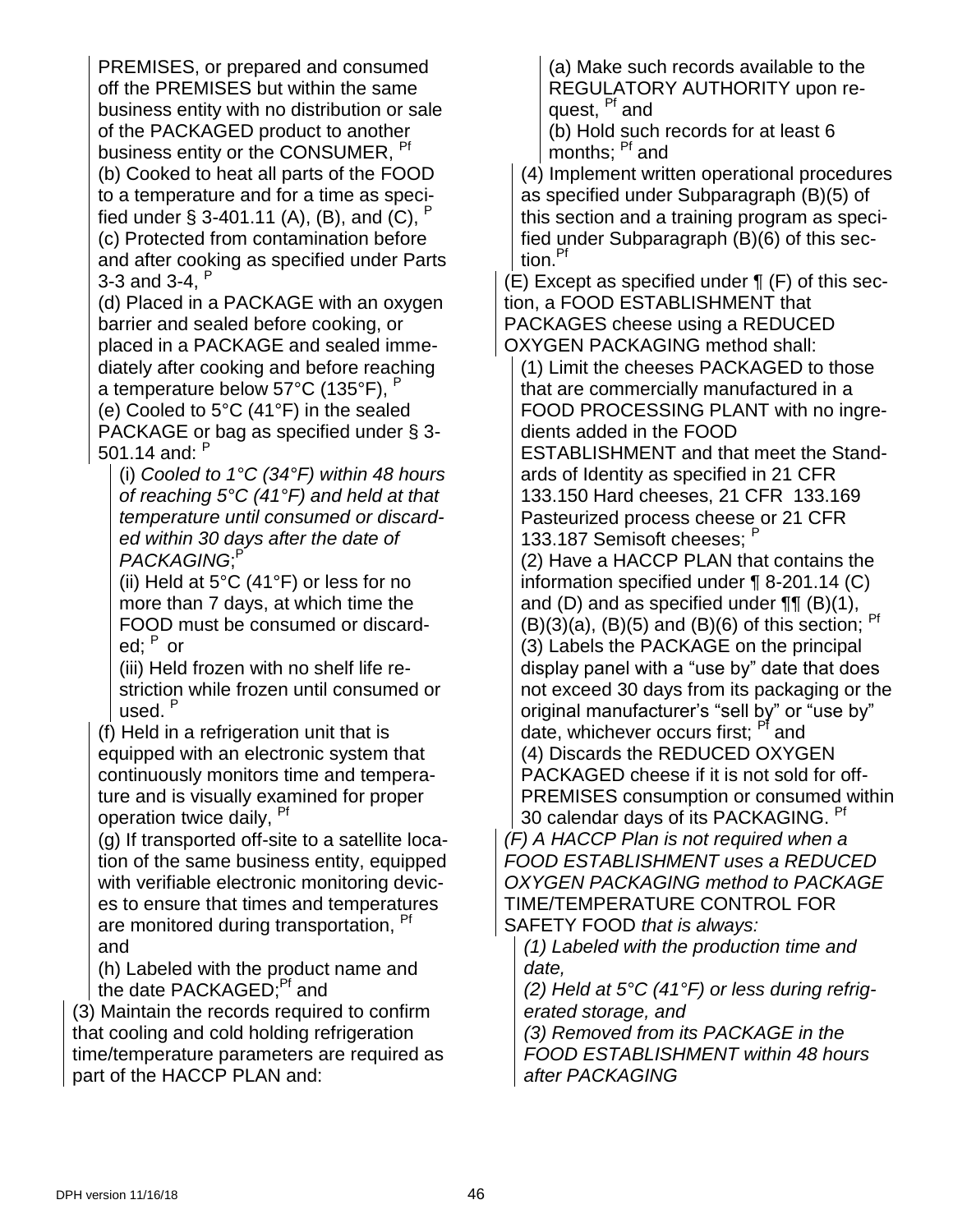# 3-601 Accurate Representation

# **3-601.11 Standards of Identity.**

PACKAGED FOOD shall comply with standard of identity requirements in 21 CFR 131-169 and 9 CFR 319 Definitions and standards of identity or composition, and the general requirements in 21 CFR 130 – Food Standards: General and 9 CFR 319 Subpart A – General.

# **3-601.12 Honestly Presented.**

(A) FOOD shall be offered for human consumption in a way that does not mislead or misinform the CONSUMER.

(B) FOOD or COLOR ADDITIVES, colored overwraps, or lights may not be used to misrepresent the true appearance, color, or quality of a FOOD.

# 3-602 Labeling

# **3-602.11 Food Labels.**

(A) FOOD PACKAGED in a FOOD ESTABLISHMENT, shall be labeled as specified in LAW, including 21 CFR 101 - Food labeling, and 9 CFR 317 Labeling, marking devices, and containers.

(B) Label information shall include:

(1) The common name of the FOOD, or absent a common name, an adequately descriptive identity statement;

(2) If made from two or more ingredients, a list of ingredients in descending order of predominance by weight, including a declaration of artificial color or flavor and chemical preservatives, if contained in the FOOD;

(3) An accurate declaration of the quantity of contents;

(4) The name and place of business of the manufacturer, packer, or distributor; and (5) The name of the FOOD source for each MAJOR FOOD ALLERGEN contained in the

FOOD unless the FOOD source is already part of the common or usual name of the respective ingredient. Pf

(6) Except as exempted in the Federal Food, Drug, and Cosmetic Act  $\S$  403(Q)(3) - (5), nutrition labeling as specified in 21 CFR 101

- Food Labeling and 9 CFR 317 Subpart B

Nutrition Labeling.

(7) For any salmonid FISH containing canthaxanthin or astaxanthin as a COLOR ADDITIVE, the labeling of the bulk FISH container, including a list of ingredients, displayed on the retail container or by other written means, such as a counter card, that discloses the use of canthaxanthin or astaxanthin.

(C) Bulk FOOD that is available for CONSUMER self-dispensing shall be prominently labeled with the following information in plain view of the CONSUMER:

(1) The manufacturer's or processor's label that was provided with the FOOD; or

(2) A card, sign, or other method of notification that includes the information specified under Subparagraphs (B)(1), (2), and (5) of this section.

(D) Bulk, unPACKAGED FOODS such as bakery products and unPACKAGED FOODS that are portioned to CONSUMER specification need not be labeled if:

(1) A health, nutrient content, or other claim is not made;

(2) There are no state or local LAWS requiring labeling; and

(3) The FOOD is manufactured or prepared on the PREMISES of the FOOD

ESTABLISHMENT or at another FOOD ESTABLISHMENT or a FOOD

PROCESSING PLANT that is owned by the same PERSON and is regulated by the FOOD regulatory agency that has jurisdiction.

# **3-602.12 Other Forms of Information.**

(A) If required by LAW, CONSUMER warnings shall be provided.

(B) FOOD ESTABLISHMENT or manufacturers' dating information on FOODS may not be concealed or altered.

# 3-603 Consumer Advisory

# **3-603.11 Consumption of Animal Foods that are Raw, Undercooked, or Not Otherwise Processed to Eliminate Pathogens.**

(A) Except as specified in ¶ 3-401.11(C) and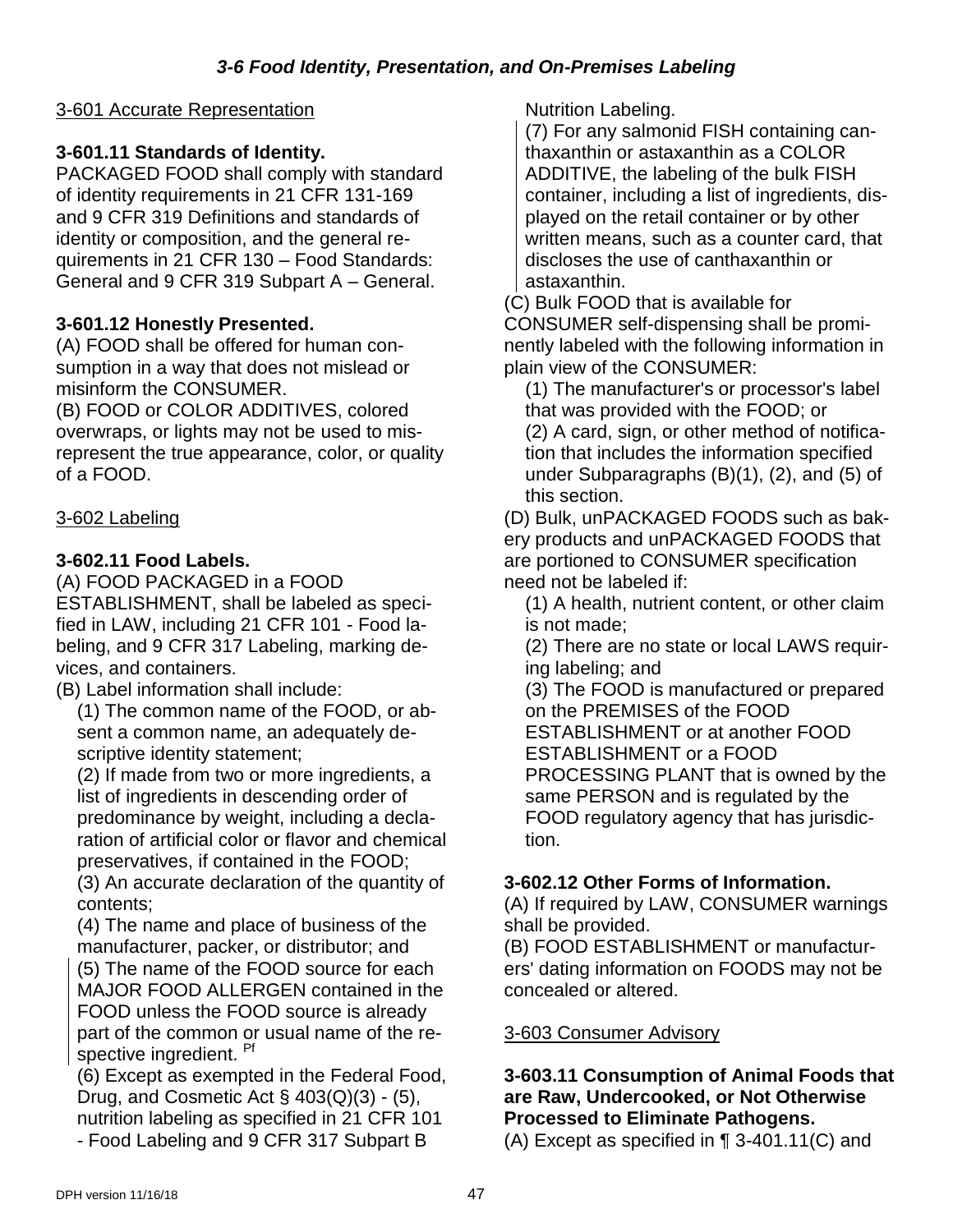Subparagraph 3-401.11(D)(4) and under  $\P$  3-801.11(C), if an animal FOOD such as beef, EGGS, FISH, lamb, milk, pork, POULTRY, or shellfish is served or sold raw, undercooked, or without otherwise being processed to eliminate pathogens, either in READY-TO-EAT form or as an ingredient in another READY-TO-EAT FOOD, the PERMIT HOLDER shall inform CONSUMERS of the significantly increased RISK of consuming such FOODS by way of a DISCLOSURE and REMINDER, as specified in ¶¶ (B) and (C) of this section using brochures, deli case or menu advisories, label statements, table tents, placards, or other effective written means. Pf

(B) DISCLOSURE shall include:

(1) A description of the animal-derived FOODS, such as "oysters on the half shell (raw oysters)," "raw-EGG Caesar salad," and "hamburgers (can be cooked to order)"; Pf or

(2) Identification of the animal-derived FOODS by asterisking them to a footnote that states that the items are served raw or undercooked, or contain (or may contain) raw or undercooked ingredients. Pf

(C) REMINDER shall include asterisking the animal-derived FOODS requiring

DISCLOSURE to a footnote that states: (1) Regarding the safety of these items, written information is available upon request; <sup>Pf</sup> (2) Consuming raw or undercooked MEATS, POULTRY, seafood, shellfish, or EGGS may increase your RISK of foodborne illness; Pf or

(3) Consuming raw or undercooked MEATS, POULTRY, seafood, shellfish, or EGGS may increase your RISK of foodborne illness, especially if you have certain medical conditions.

# *3-7 Contaminated Food*

# 3-701 Disposition

**3-701.11 Discarding or Reconditioning Unsafe, Adulterated, or Contaminated Food.**

(A) A FOOD that is unsafe, ADULTERATED, or not honestly presented as specified under § 3-101.11 shall be discarded or reconditioned according to an APPROVED procedure. <sup>P</sup> (B) FOOD that is not from an APPROVED source as specified under §§ 3-201.11 - .17 shall be discarded.<sup>P</sup>

(C) READY-TO-EAT FOOD that may have been contaminated by an EMPLOYEE who has been RESTRICTED or EXCLUDED as specified under § 2-201.12 shall be discarded. P

(D) FOOD that is contaminated by FOOD EMPLOYEES, CONSUMERS, or other PERSONS through contact with their hands, bodily discharges, such as nasal or oral discharges, or other means shall be discarded. <sup>P</sup>

# *3-8 Special Requirements for Highly Susceptible Populations*

# 3-801 Additional Safeguards

# **3-801.11 Pasteurized Foods, Prohibited Re-Service, and Prohibited Food.**

In a FOOD ESTABLISHMENT that serves a HIGHLY SUSCEPTIBLE POPULATION: (A) The following criteria apply to JUICE:

(1) For the purposes of this paragraph only, children who are age 9 or less and receive FOOD in a school, day care setting, or similar facility that provides custodial care are included as HIGHLY SUSCEPTIBLE POPULATIONS;

(2) PrePACKAGED JUICE or a prePACK-

AGED BEVERAGE containing JUICE, that bears a warning label as specified in 21 CFR, 101.17(g) Food labeling, warning, notice, and safe handling statements, Juices that have not been specifically processed to prevent, reduce, or eliminate the presence of pathogens, or a PACKAGED JUICE or BEVERAGE containing JUICE, that bears a warning label as specified under ¶ 3- 404.11(B) may not be served or offered for sale; P and (3) UnPACKAGED JUICE that is prepared

on the premises for service or sale in a READY-TO-EAT form shall be processed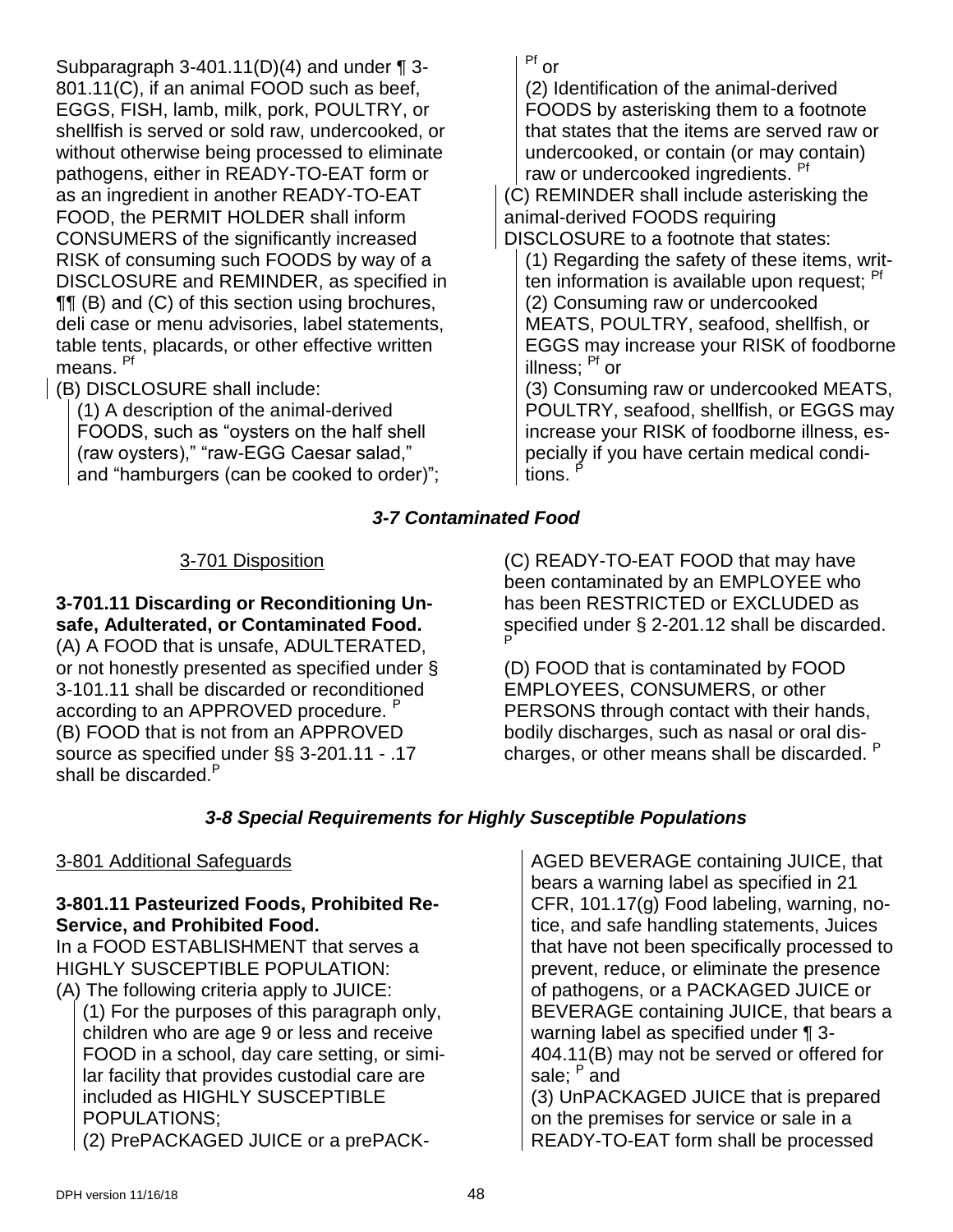under a HACCP PLAN that contains the information specified under  $\P\P$  8-201.14(C) – (E) and as specified in 21 CFR Part 120 – Hazard Analysis and Critical Control Point (HACCP) Systems, Subpart B Pathogen Reduction, 120.24 Process controls.

(B) Pasteurized EGGS or EGG PRODUCTS shall be substituted for raw EGGS in the preparation of: P

(1) FOODS such as Caesar salad, hollandaise or Béarnaise sauce, mayonnaise, meringue, EGGnog, ice cream, and EGGfortified BEVERAGES, P and

(2) Except as specified in ¶ (F) of this section, recipes in which more than one EGG is broken and the EGGS are combined; <sup>F</sup>

(C) The following FOODS may not be served or offered for sale in a READY-TO-EAT form: P

- (1) Raw animal FOODS such as raw FISH, rawmarinated FISH, raw MOLLUSCAN SHELLFISH, and steak tartare. P (2) A partially cooked animal FOOD such as lightly cooked FISH, rare MEAT, softcooked EGGS that are made from raw EGGS, and meringue; P and
	- (3) Raw seed sprouts.

(D) FOOD EMPLOYEES may not contact READY-TO-EAT FOOD as specified under ¶¶ 3-301.11(B) and (D).  $P$ 

(E) Time only, as the public health control as specified under ¶ 3-501.19(D), may not be used for raw EGGS. P

(F) *Subparagraph (B)(2) of this section does not apply if:*

(1) *The raw EGGS are combined immediately before cooking for one CONSUMER'S serving at a single meal, cooked as specified under Subparagraph 3-401.11(A)(1), and served immediately, such as an omelet, soufflé, or scrambled EGGS;*

(2) *The raw EGGS are combined as an ingredient immediately before baking and the EGGS are thoroughly cooked to a READY-TO-EAT form, such as a cake, muffin, or* 

*bread; or*

(3) The preparation of the food is conducted under a HACCP PLAN that:

(a) Identifies the FOOD to be prepared, (b) Prohibits contacting READY-TO-EAT FOOD with bare hands,

(c) Includes specifications and practices that ensure:

(i) *Salmonella Enteritidis* growth is controlled before and after cooking, and

(ii) *Salmonella Enteritidis* is destroyed by cooking the EGGS according to the temperature and time specified in Subparagraph 3-401.11(A)(2),

(d) Contains the information specified under ¶ 8-201.14(D) including procedures that:

(i) Control cross contamination of READYTO- EAT FOOD with raw EGGS, and

(ii) Delineate cleaning and SANITIZATION procedures for FOOD-CONTACT SURFACES, and

(e) Describes the training program that ensures that the FOOD EMPLOYEE responsible for the preparation of the FOOD understands the procedures to be used.

(G) Except as specified in paragraph (H) of this section, FOOD may be re-served as specified under Subparagraph 3-306.14(B)(1) and (2). (H) *FOOD may not be re-served under the following conditions:*

(1) *Any FOOD served to patients or clients who are under contact precautions in medical isolation or quarantine, or protective environment isolation may not be re-served to others outside*.

(2) *Packages of FOOD from any patients, clients, or other CONSUMERS should not be re-served to PERSONS in protective environment isolation*.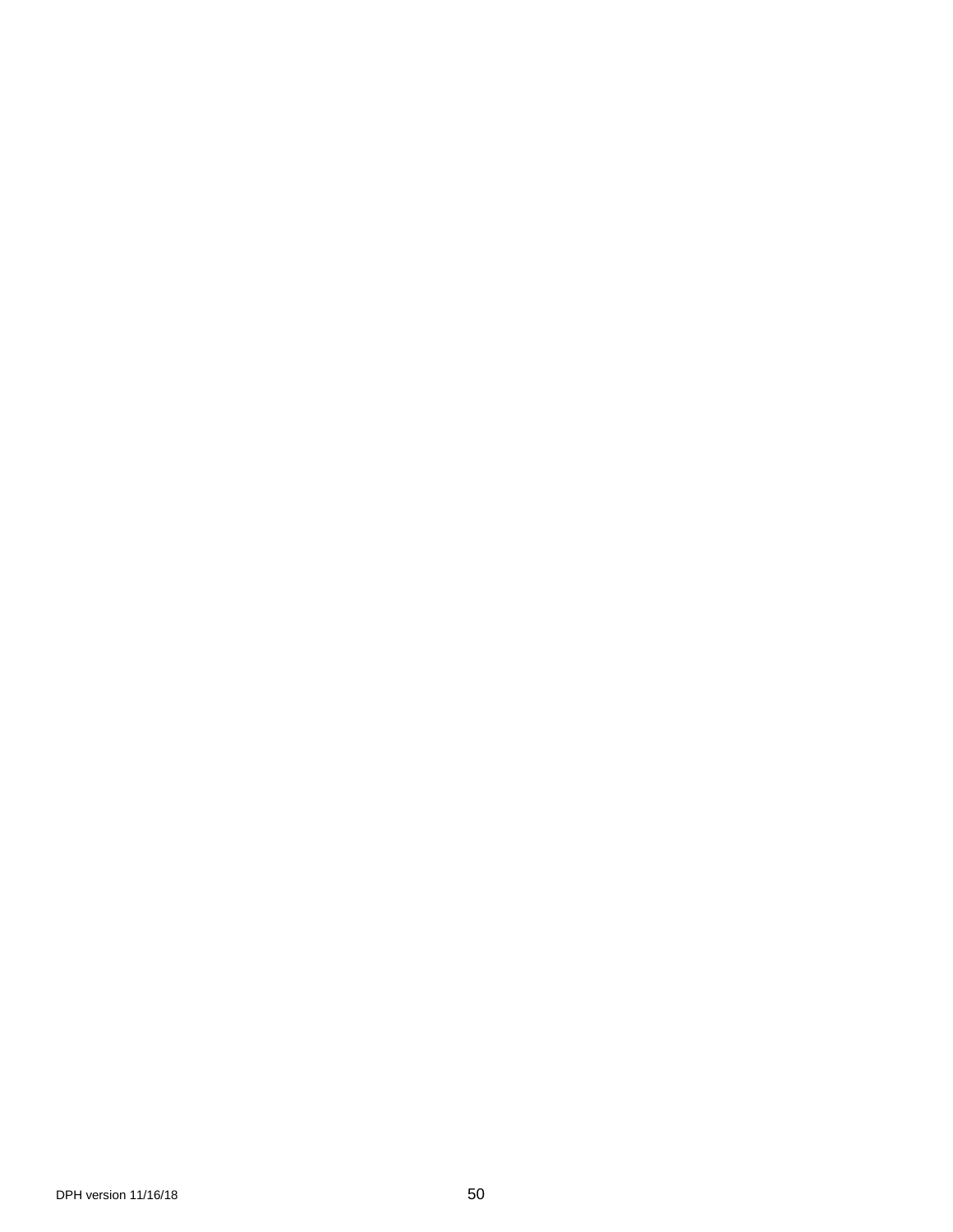## *4-1 Materials for Construction and Repair*

#### 4-101 Multiuse

# **4-101.11 Characteristics.**

Materials that are used in the construction of UTENSILS and FOOD-CONTACT SURFACES of EQUIPMENT may not allow the migration of deleterious substances or impart colors, odors, or tastes to FOOD and under normal use conditions shall be: P

 $(A)$  Safe:  $P$ 

(B) Durable, CORROSION-RESISTANT, and nonabsorbent;

(C) Sufficient in weight and thickness to withstand repeated WAREWASHING;

(D) Finished to have a SMOOTH, EASILY CLEANABLE surface; and

(E) Resistant to pitting, chipping, crazing, scratching, scoring, distortion, and decomposition.

## **4-101.12 Cast Iron, Use Limitation.**

(A) Except as specified in  $\P\P$  (B) and (C) of this section, cast iron may not be used for UTENSILS or FOOD-CONTACT SURFACES of EQUIPMENT.

(B) *Cast iron may be used as a surface for cooking.*

(C) *Cast iron may be used in UTENSILS for serving FOOD if the UTENSILS are used only as part of an uninterrupted process from cooking through service.*

# **4-101.13 Lead, Use Limitation.**

(A) Ceramic, china, and crystal UTENSILS, and decorative UTENSILS such as hand painted ceramic or china that are used in contact with FOOD shall be lead-free or contain levels of lead not exceeding the limits of the following UTENSIL categories: P

| <b>Utensil</b><br>Category                    | <b>Description</b>                     | <b>Maximum</b><br>Lead. MG/L |
|-----------------------------------------------|----------------------------------------|------------------------------|
| Beverage Mugs, Cups,<br><b>Pitchers</b>       | Coffee Mugs                            | 0.5                          |
| Large Hollowware (ex-<br>cluding pitchers)    | Bowls $> 1.1$ L<br>$(1.16$ QT)         |                              |
| Small Hollowware (ex-<br>cluding cups & mugs) | Bowls $< 1.1 L$<br>$(1.16 \text{ QT})$ | 2.0                          |
| <b>Flat Tableware</b>                         | Plates, Saucers                        | 3.0                          |

(B) Pewter alloys containing lead in excess of 0.05% may not be used as a FOOD-CONTACT SURFACE. <sup>P</sup>

(C) Solder and flux containing lead in excess of 0.2% may not be used as a FOOD-CONTACT SURFACE.

# **4-101.14 Copper, Use Limitation.**

(A) Except as specified in  $\P$  (B) of this section, copper and copper alloys such as brass may not be used in contact with a FOOD that has a pH below 6 such as vinegar, fruit JUICE, or wine or for a fitting or tubing installed between a backflow prevention device and a carbonator. P

(B) *Copper and copper alloys may be used in contact with beer brewing ingredients that have a pH below 6 in the prefementation and fermentation steps of a beer brewing operation such as a brewpub or microbrewery.*

# **4-101.15 Galvanized Metal, Use Limitation.**

Galvanized metal may not be used for UTENSILS or FOODCONTACT SURFACES of EQUIPMENT that are used in contact with acidic FOOD. <sup>P</sup>

## **4-101.16 Sponges, Use Limitation.**

Sponges may not be used in contact with cleaned and SANITIZED or in-use FOOD-CONTACT SURFACES.

# **4-101.17 Wood, Use Limitation.**

(A) Except as specified in  $\P\P$  (B), (C), and (D) of this section, wood and wood wicker may not be used as a FOOD-CONTACT SURFACE. (B) *Hard maple or an equivalently hard, closegrained wood may be used for:*

(1) *Cutting boards; cutting blocks; bakers' tables; and UTENSILS such as rolling pins, doughnut dowels, salad bowls, and chopsticks; and*

(2) Wooden paddles used in confectionery operations for pressure scraping kettles when manually preparing confections at a temperature of  $110^{\circ}$ C (230 $^{\circ}$ F) or above.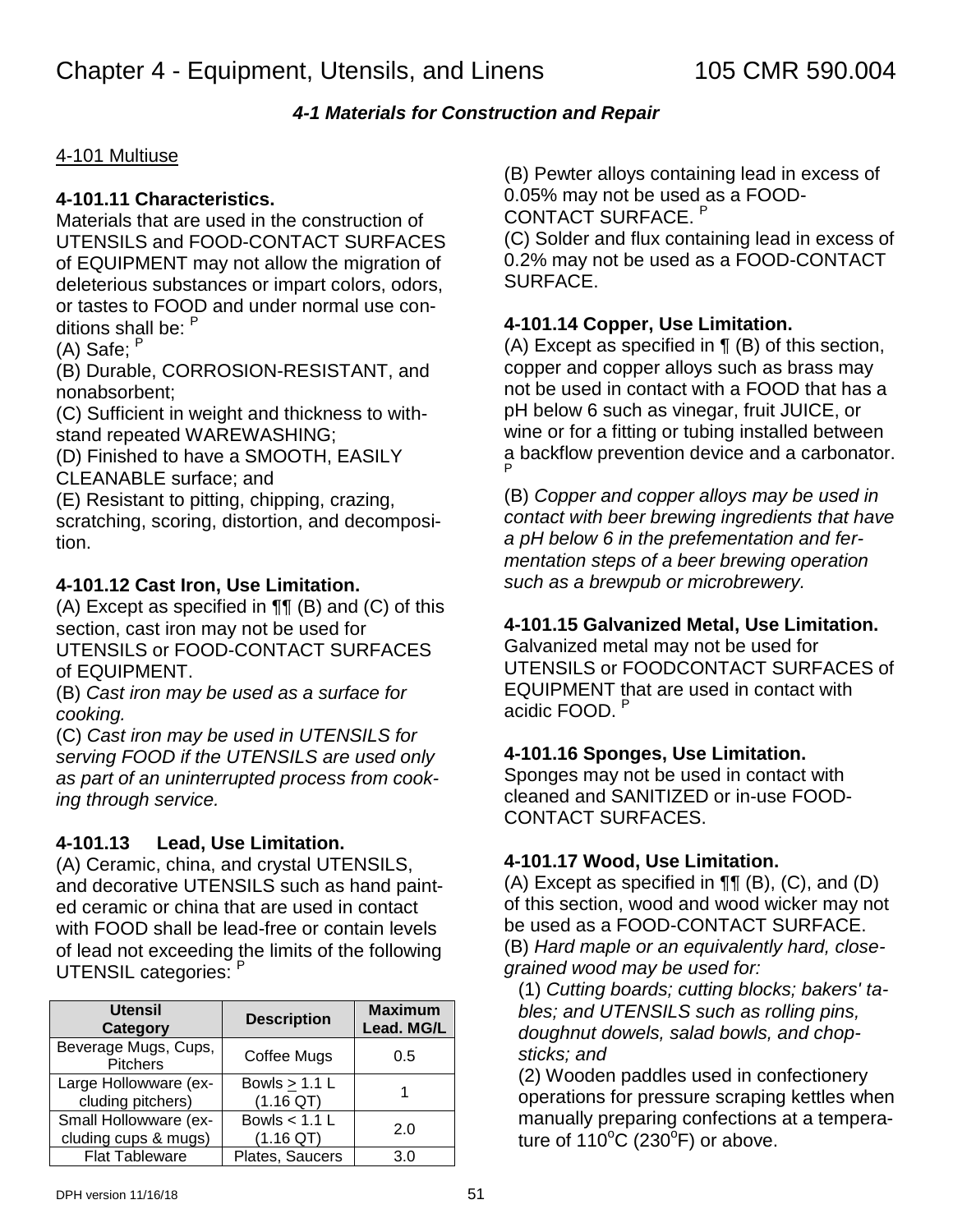(C) *Whole, uncut, raw fruits and vegetables, and nuts in the shell may be kept in the wood shipping containers in which they were received, until the fruits, vegetables, or nuts are used.*

(D) *If the nature of the FOOD requires removal of rinds, peels, husks, or shells before consumption, the whole, uncut, rawFOOD may be kept in:*

(1) *Untreated wood containers; or*

(2) *Treated wood containers if the containers are treated with a preservative that meets the requirements specified in 21 CFR 178.3800 Preservatives for wood.*

# **4-101.18 Nonstick Coatings, Use Limitation.**

Multiuse KITCHENWARE such as frying pans, griddles, sauce pans, cookie sheets, and waffle bakers that have a perfluorocarbon resin coating shall be used with nonscoring or nonscratching UTENSILS and cleaning aids.

# **4-101.19 Nonfood-Contact Surfaces.**

NonFOOD-CONTACT SURFACES of EQUIPMENT that are exposed to splash, spillage, or other FOOD soiling or that require frequent cleaning shall be constructed of a CORROSION-RESISTANT, nonabsorbent, and SMOOTH material.

4-102 Single-Service and Single-Use

## **4-102.11 Characteristics.**

Materials that are used to make SINGLE-SERVICE and SINGLE-USE ARTICLES: (A) May not:

(1) Allow the migration of deleterious substances, <sup>P</sup> or

(2) Impart colors, odors, or tastes to FOOD; and

- (B) Shall be:
	- $(1)$  Safe,  $P$  and
	- (2) Clean.

# *4-2 Design and Construction*

#### 4-201 Durability and Strength

## **4-201.11 Equipment and Utensils.**

EQUIPMENT and UTENSILS shall be designed and constructed to be durable and to retain their characteristic qualities under normal use conditions.

#### **4-201.12 Food Temperature Measuring Devices.**

FOOD TEMPERATURE MEASURING DEVICES may not have sensors or stems constructed of glass, *except that thermometers with glass sensors or stems that are encased in a shatterproof coating such as candy thermometers may be used*. P

## 4-202 Cleanabiliity

## **4-202.11 Food-Contact Surfaces.**

(A) Multiuse FOOD-CONTACT SURFACES shall be:

 $(1)$  SMOOTH; <sup>Pf</sup>

(2) Free of breaks, open seams, cracks, chips, inclusions, pits, and similar imperfections: Pf

(3) Free of sharp internal angles, corners, and crevices: Pf

(4) Finished to have SMOOTH welds and joints; Pf and

(5) Except as specified in  $\P$  (B) of this section, accessible for cleaning and inspection by one of the following methods:

- (a) Without being disassembled, Pf
- (b) By disassembling without the use of tools, Pf or

(c) By easy disassembling with the use of handheld tools commonly available to maintenance and cleaning personnel such as screwdrivers, pliers, open-end wrenches, and Allen wrenches.

(B) *Subparagraph (A)(5) of this section does not apply to cooking oil storage tanks, distribution lines for cooking oils, or BEVERAGE syrup lines or tubes*.

## **4-202.12 CIP Equipment.**

(A) CIP EQUIPMENT shall meet the characteristics specified under § 4-202.11 and shall be designed and constructed so that:

(1) Cleaning and SANITIZING solutions circulate throughout a fixed system and contact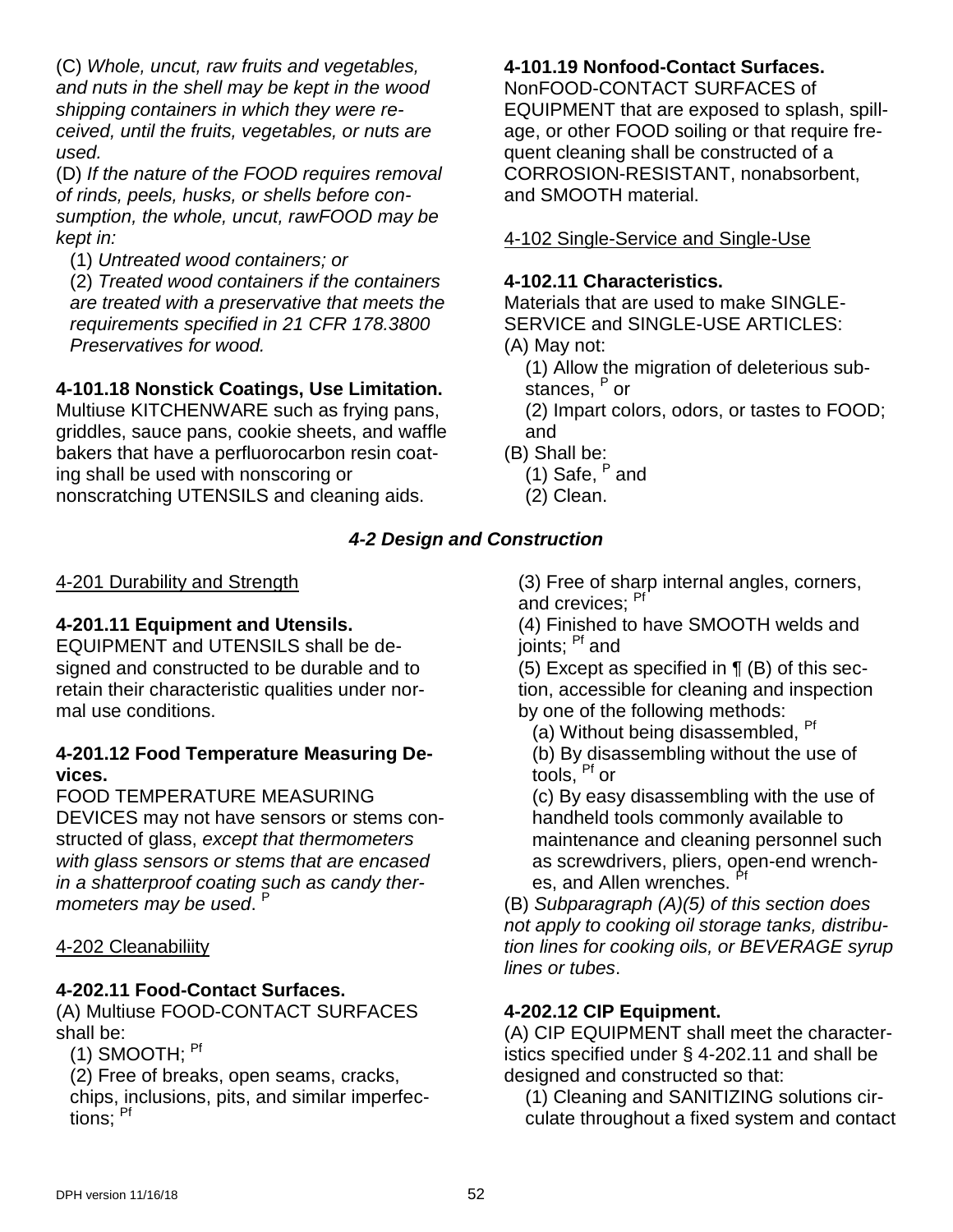all interior FOOD-CONTACT SURFACES, <sup>Pf</sup> and

(2) The system is self-draining or capable of being completely drained of cleaning and SANITIZING solutions; and

(B) CIP EQUIPMENT that is not designed to be disassembled for cleaning shall be designed with inspection access points to ensure that all interior FOOD-CONTACT SURFACES throughout the fixed system are being effectively cleaned.

# **4-202.13 "V" Threads, Use Limitation.**

*Except for hot oil cooking or filtering EQUIPMENT*, "V" type threads may not be used on FOOD-CONTACT SURFACES.

# **4-202.14 Hot Oil Filtering Equipment.**

Hot oil filtering EQUIPMENT shall meet the characteristics specified under § 4-202.11 or § 4-202.12 and shall be readily accessible for filter replacement and cleaning of the filter.

#### **4-202.15 Can Openers.**

Cutting or piercing parts of can openers shall be readily removable for cleaning and for replacement.

#### **4-202.16 Nonfood-Contact Surfaces.**

NonFOOD-CONTACT SURFACES shall be free of unnecessary ledges, projections, and crevices, and designed and constructed to allow easy cleaning and to facilitate maintenance.

#### **4-202.17 Kick Plates, Removable.**

Kick plates shall be designed so that the areas behind them are accessible for inspection and cleaning by being:

(A) Removable by one of the methods specified under Subparagraph 4- 202.11(A)(5) or capable of being rotated open; and (B) Removable or capable of being rotated

open without unlocking EQUIPMENT doors.

## **4-202.18 Ventilation Hood Systems, Filters.**

Filters or other grease extracting EQUIPMENT shall be designed to be readily removable for cleaning and replacement if not designed to be cleaned in place.

### 4-203 Accuracy

#### **4-203.11 Temperature Measuring Devices, Food.**

(A) FOOD TEMPERATURE MEASURING DEVICES that are scaled only in Celsius or dually scaled in Celsius and Fahrenheit shall be accurate to  $\pm 1^{\circ}$ C in the intended range of use. Pf

(B) FOOD TEMPERATURE MEASURING DEVICES that are scaled only in Fahrenheit shall be accurate to  $\pm 2^{\circ}$ F in the intended range of use. Pf

#### **4-203.12 Temperature Measuring Devices, Ambient Air and Water.**

(A) Ambient air and water TEMPERATURE MEASURING DEVICES that are scaled in Celsius or dually scaled in Celsius and Fahrenheit shall be designed to be easily readable and accurate to  $\pm$ 1.5<sup>o</sup>C in the intended range of use. Pf

(B) Ambient air and water TEMPERATURE MEASURING DEVICES that are scaled only in Fahrenheit shall be accurate to  $\pm 3^{\circ}$ F in the intended range of use. <sup>Pf</sup>

#### **4-203.13 Pressure Measuring Devices, Mechanical Warewashing Equipment.**

Pressure measuring devices that display the pressures in the water supply line for the fresh hot water SANITIZING rinse shall have increments of 7 kilopascals (1 pound per square inch) or smaller and shall be accurate to  $±14$ kilopascals (±2 pounds per square inch) in the range indicated on the manufacturer's data plate.

## 4-204 Functionality

#### **4-204.11 Ventilation Hood Systems, Drip Prevention.**

Exhaust ventilation hood systems in FOOD preparation and WAREWASHING areas including components such as hoods, fans, guards, and ducting shall be designed to prevent grease or condensation from draining or dripping onto FOOD, EQUIPMENT, UTENSILS, LINENS, and SINGLE-SERVICE and SINGLEUSE ARTICLES.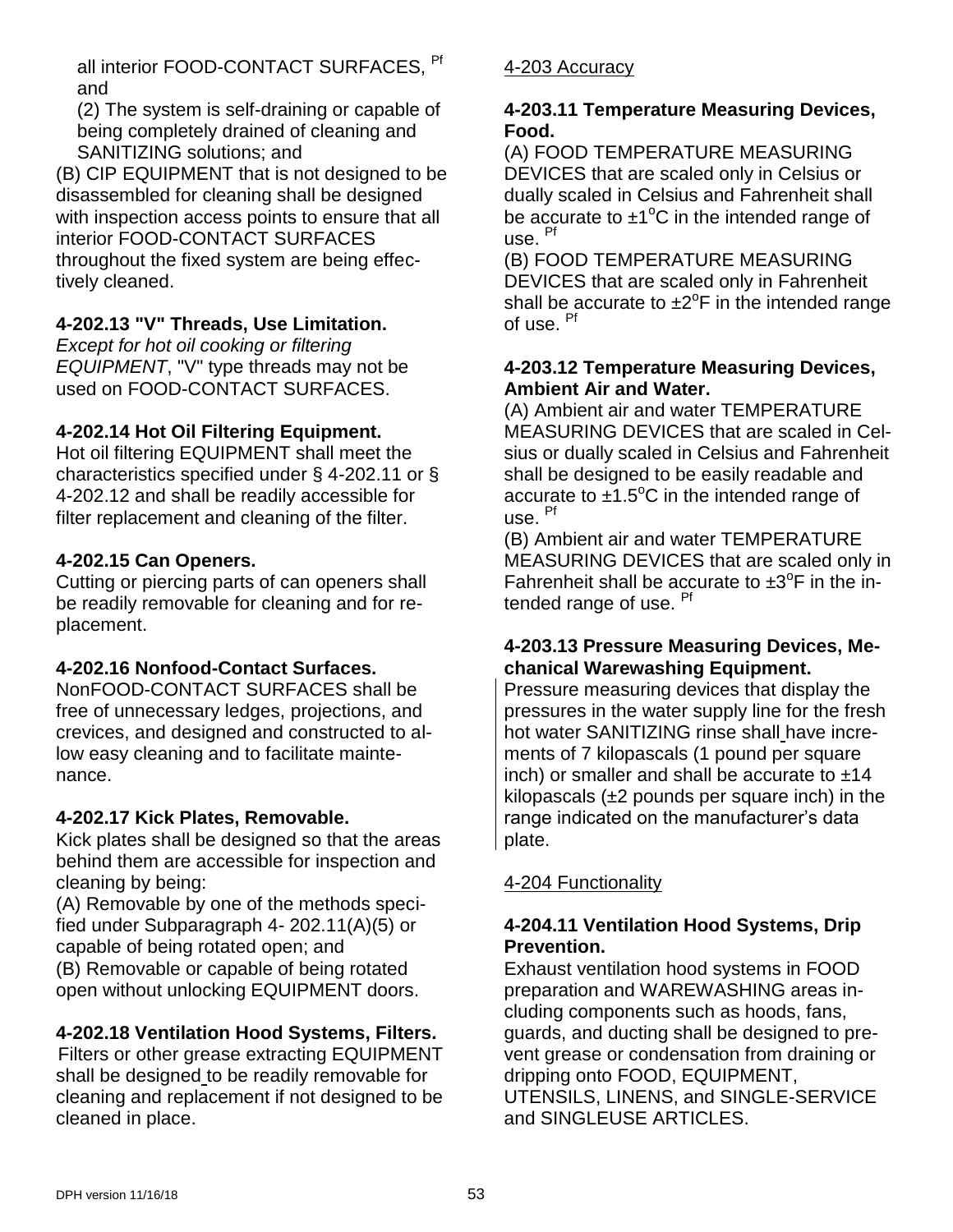#### **4-204.12 Equipment Openings, Closures and Deflectors.**

(A) A cover or lid for EQUIPMENT shall overlap the opening and be sloped to drain. (B) An opening located within the top of a unit of EQUIPMENT that is designed for use with a cover or lid shall be flanged upward at least 5 millimeters (two-tenths of an inch).

(C) Except as specified under ¶ (D) of this section, fixed piping, TEMPERATURE MEASURING DEVICES, rotary shafts, and other parts extending into EQUIPMENT shall be provided with a watertight joint at the point where the item enters the EQUIPMENT.

(D) If a watertight joint is not provided:

(1) The piping, TEMPERATURE

MEASURING DEVICES, rotary shafts, and other parts extending through the openings shall be equipped with an apron designed to deflect condensation, drips, and dust from openings into the FOOD; and

(2) The opening shall be flanged as specified under ¶ (B) of this section.

## **4-204.13 Dispensing Equipment, Protection of Equipment and Food.**

In EQUIPMENT that dispenses or vends liquid FOOD or ice in unPACKAGED form:

(A) The delivery tube, chute, orifice, and splash surfaces directly above the container receiving the FOOD shall be designed in a manner, such as with barriers, baffles, or drip aprons, so that drips from condensation and splash are diverted from the opening of the container receiving the FOOD;

(B) The delivery tube, chute, and orifice shall be protected from manual contact such as by being recessed;

(C) The delivery tube or chute and orifice of EQUIPMENT used to vend liquid FOOD or ice in unPACKAGED form to self-service CONSUMERS shall be designed so that the delivery tube or chute and orifice are protected from dust, insects, rodents, and other contamination by a self- closing door if the EQUIPMENT is:

(1) Located in an outside area that does not otherwise afford the protection of an enclosure against the rain, windblown debris, insects, rodents, and other contaminants that are present in the environment, or

(2) Available for self-service during hours when it is not under the full-time supervision of a FOOD EMPLOYEE; and

(D) The dispensing EQUIPMENT actuating lever or mechanism and filling device of CONSUMER self-service BEVERAGE dispensing EQUIPMENT shall be designed to prevent contact with the lip-contact surface of glasses or cups that are refilled.

(E) Dispensing EQUIPMENT in which TIME/TEMPERATURE CONTROL FOR SAFETY FOOD in a homogenous liquid form is maintained outside of the temperature control requirements as specified under §3- 501.16(A) shall:

(1) be specifically designed and equipped to maintain the commercial sterility of aseptically PACKAGED FOOD in a homogenous liquid form for a specified duration from the time of opening the PACKAGING within the  $E$ QUIPMENT; $^P$  and

(2) conform to the requirements for this EQUIPMENT as specified in *NSF/ANSI 18- 2006- Manual Food and Beverage Dispensing Equipment. <sup>P</sup>*

# **4-204.14 Vending Machine, Vending Stage Closure.**

The dispensing compartment of a VENDING MACHINE including a machine that is designed to vend prePACKAGED snack FOOD that is not TIME/TEMPERATURE ONTROL FOR SAFETY FOOD such as chips, party mixes, and pretzels shall be equipped with a selfclosing door or cover if the machine is: (A) Located in an outside area that does not otherwise afford the protection of an enclosure against the rain, windblown debris, insects, ro-

dents, and other contaminants that are present in the environment; or

(B) Available for self-service during hours when it is not under the full-time supervision of a FOOD EMPLOYEE.

## **4-204.15 Bearings and Gear Boxes, Leakproof.**

EQUIPMENT containing bearings and gears that require lubricants shall be designed and constructed so that the lubricant cannot leak, drip, or be forced into FOOD or onto FOODCONTACT SURFACES.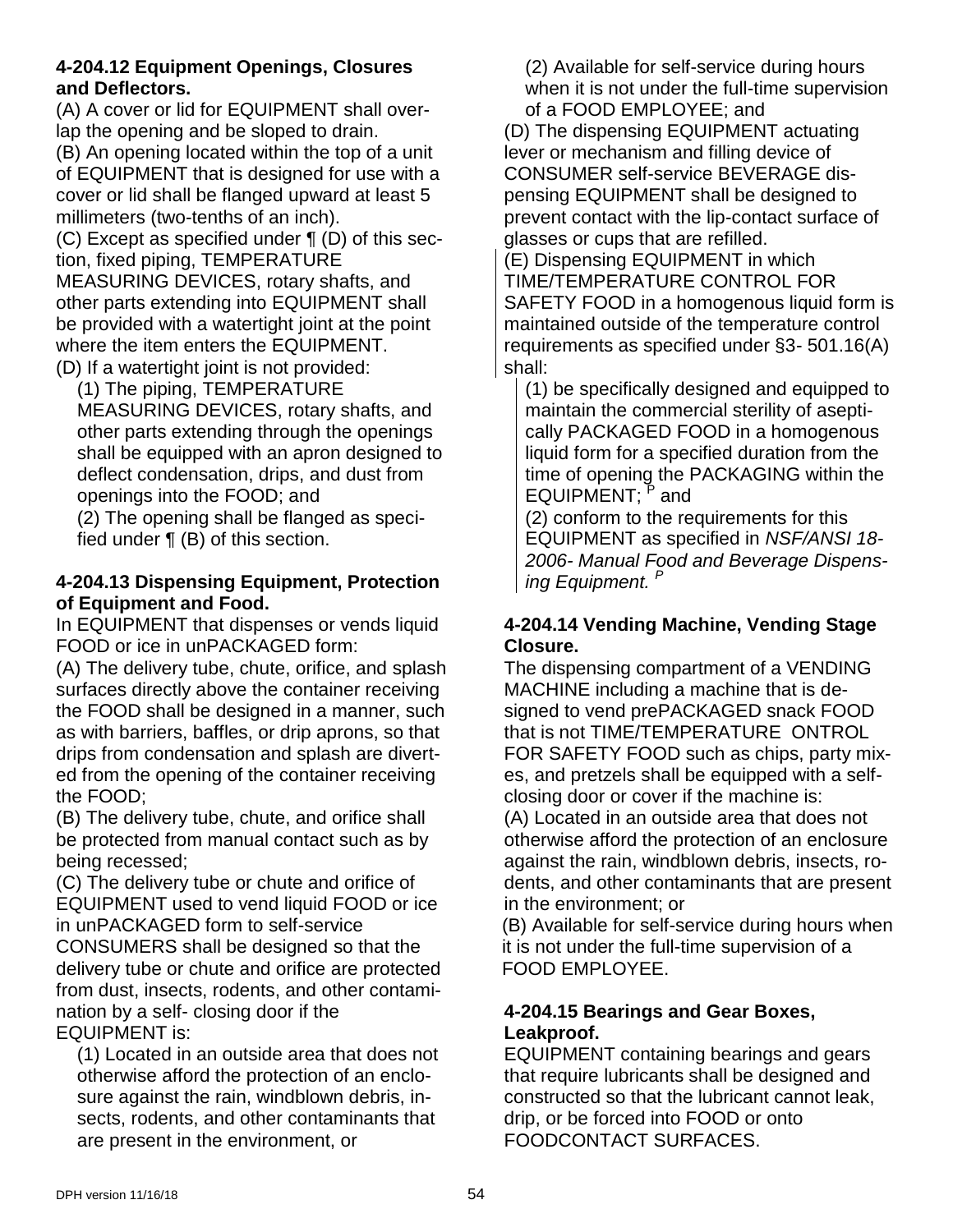## **4-204.16 Beverage Tubing, Separation.**

*Except for cold plates that are constructed integrally with an ice storage bin*, BEVERAGE tubing and cold-plate BEVERAGE cooling devices may not be installed in contact with stored ice.

#### **4-204.17 Ice Units, Separation of Drains.**

Liquid waste drain lines may not pass through an ice machine or ice storage bin.

#### **4-204.18 Condenser Unit, Separation.**

If a condenser unit is an integral component of EQUIPMENT, the condenser unit shall be separated from the FOOD and FOOD storage space by a dustproof barrier.

#### **4-204.19 Can Openers on Vending Machines.**

Cutting or piercing parts of can openers on VENDING MACHINES shall be protected from manual contact, dust, insects, rodents, and other contamination.

#### **4-204.110 Molluscan Shellfish Tanks.**

(A) Except as specified under  $\P$  (B) of this section, MOLLUSCAN SHELLFISH life support system display tanks may not be used to store or display shellfish that are offered for human consumption and shall be conspicuously marked so that it is obvious to the CONSUMER that the shellfish are for display only. $^{\dagger}$ 

(B) MOLLUSCAN SHELLFISH life-support system display tanks that are used to store or display shellfish that are offered for human consumption shall be operated and maintained in accordance with a VARIANCE granted by the REGULATORY AUTHORITY as specified in § 8-103.10 and a HACCP PLAN that: <sup>Pf</sup>

(1) Is submitted by the PERMIT HOLDER and APPROVED as specified under § 8-  $103.11$ ; <sup>Pf</sup> and

(2) Ensures that:

(a) Water used with FISH other than MOLLUSCAN SHELLFISH does not flow into the molluscan tank. Pf

(b) The safety and quality of the shellfish as they were received are not compromised by the use of the tank,  $Pf$  and

(c) The identity of the source of the SHELLSTOCK is retained as specified under § 3-203.12. Pf

#### **4-204.111 Vending Machines, Automatic Shutoff.**

(A) A machine vending TIME/TEMPERATURE CONTROL FOR SAFETY FOOD shall have an automatic control that prevents the machine from vending FOOD:

(1) If there is a power failure, mechanical failure, or other condition that results in an internal machine temperature that cannot maintain FOOD temperatures as specified under Chapter 3; P and

(2) If a condition specified under Subparagraph (A)(1) of this section occurs, until the machine is serviced and restocked with FOOD that has been maintained at temperatures specified under Chapter 3. P

(B) When the automatic shutoff within a machine vending TIME/TEMPERATURE

CONTROL FOR SAFETY FOOD is activated: (1) In a refrigerated vending machine, the ambient air temperature may not exceed 5oC (41<sup>o</sup>F) for more than 30 minutes immediately after the machine is filled, serviced, or restocked; P or

(2) In a hot holding vending machine, the ambient air temperature may not be less than 57 $\mathrm{^{\circ}C}$  (135 $\mathrm{^{\circ}F}$ ) for more than 120 minutes immediately after the machine is filled, serviced, or restocked.<sup>P</sup>

#### **4-204.112 Temperature Measuring Devices.**

(A) In a mechanically refrigerated or hot FOOD storage unit, the sensor of a TEMPERATURE MEASURING DEVICE shall be located to measure the air temperature or a simulated product temperature in the warmest part of a mechanically refrigerated unit and in the coolest part of a hot FOOD storage unit. (B) Except as specified in ¶ (C) of this section, cold or hot holding EQUIPMENT used for TIME/TEMPERATURE CONTROL FOR SAFETY FOOD shall be designed to include and shall be equipped with at least one integral or permanently affixed TEMPERATURE MEASURING DEVICE that is located to allow easy viewing of the device's temperature display.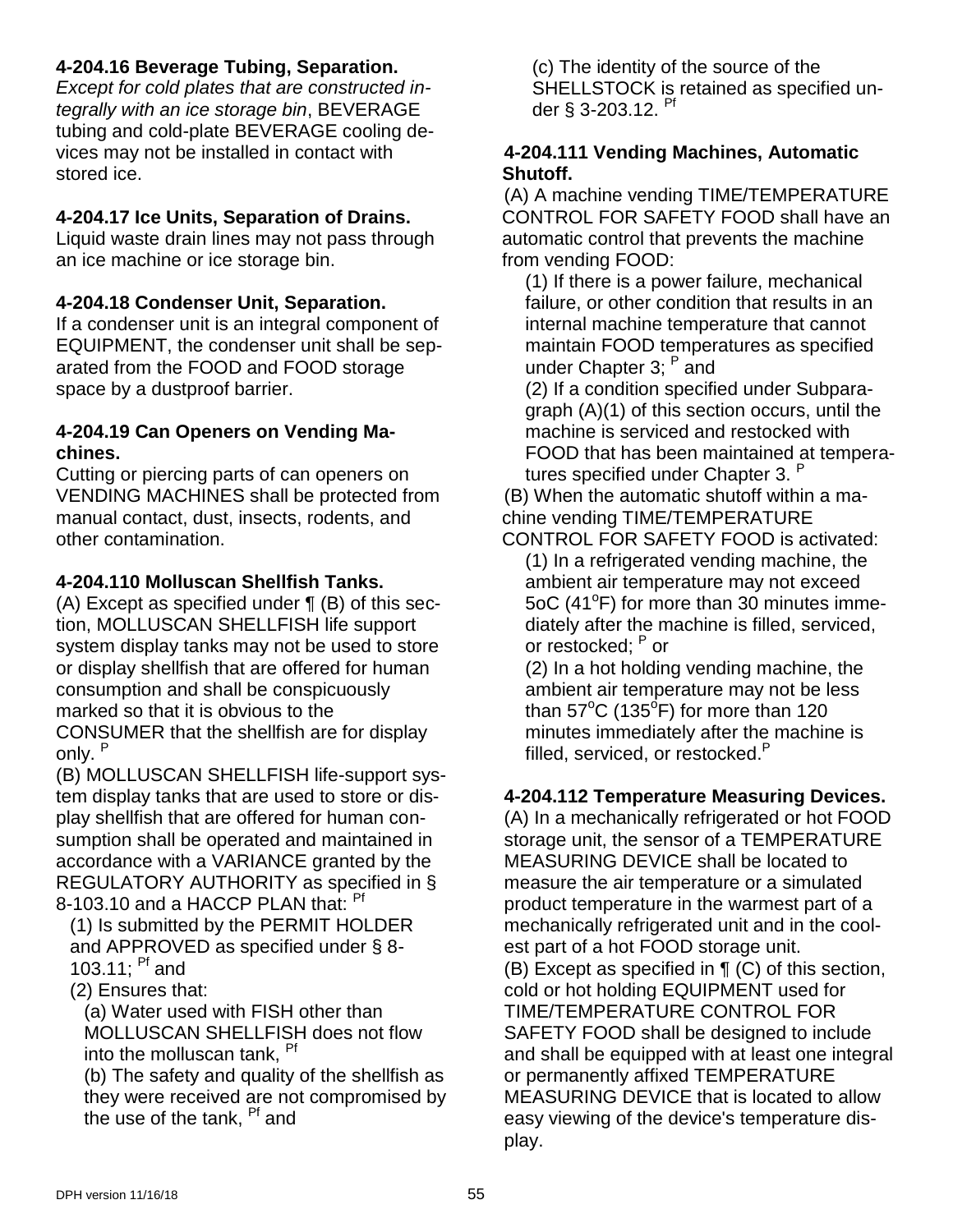(C) *Paragraph (B) of this section does not apply to EQUIPMENT for which the placement of a TEMPERATURE MEASURING DEVICE is not a practical means for measuring the ambient air surrounding the FOOD because of the design, type, and use of the EQUIPMENT, such as calrod units, heat lamps, cold plates, bainmaries, steam tables, insulated FOOD transport containers, and salad bars*. (D) TEMPERATURE MEASURING DEVICES shall be designed to be easily readable. (E) FOOD TEMPERATURE MEASURING DEVICES and water TEMPERATURE MEASURING DEVICES on WAREWASHING machines shall have a numerical scale, printed record, or digital readout in increments no greater than  $1^{\circ}$ C or 2 $^{\circ}$ F in the intended range of use. Pf

#### **4-204.113 Warewashing Machine, Data Plate Operating Specifications.**

A WAREWASHING machine shall be provided with an easily accessible and readable data plate affixed to the machine by the manufacturer that indicates the machine's design and operation specifications including the:

(A) Temperatures required for washing, rinsing, and SANITIZING;

(B) Pressure required for the fresh water SANITIZING rinse *unless the machine is designed to use only a pumped SANITIZING rinse;* and

(C) Conveyor speed for conveyor machines or cycle time for stationary rack machines.

#### **4-204.114 Warewashing Machines, Internal Baffles.**

WAREWASHING machine wash and rinse tanks shall be equipped with baffles, curtains, or other means to minimize internal cross contamination of the solutions in wash and rinse tanks.

#### **4-204.115 Warewashing Machines, Temperature Measuring Devices.**

A WAREWASHING machine shall be equipped with a TEMPERATURE MEASURING DEVICE that indicates the temperature of the water: (A) In each wash and rinse tank;  $Pf$  and

(B) As the water enters the hot water SANITIZING final rinse manifold or in the chemical SANITIZING solution tank. <sup>Pf</sup>

# **4-204.116 Manual Warewashing Equipment, Heaters and Baskets.**

If hot water is used for SANITIZATION in manual WAREWASHING operations, the SANITIZING compartment of the sink shall be: (A) Designed with an integral heating device that is capable of maintaining water at a temperature not less than 77°C (171°F); <sup>Pf</sup> and (B) Provided with a rack or basket to allow complete immersion of equipment and utensils into the hot water. <sup>Pf</sup>

#### **4-204.117 Warewashing Machines, Automatic Dispensing of Detergents and Sanitizers.**

A WAREWASHING machine that is installed after adoption of this Code by the REGULATORY AUTHORITY, shall be equipped to:

(A) Automatically dispense detergents and SANITIZERS: <sup>Pf</sup> and

(B) Incorporate a visual means to verify that detergents and SANITIZERS are delivered or a visual or audible alarm to signal if the detergents and SANITIZERS are not delivered to the respective washing and SANITIZING cycles. Pf

#### **4-204.118 Warewashing Machines, Flow Pressure Device.**

(A) WAREWASHING machines that provide a fresh hot water SANITIZING rinse shall be equipped with a pressure gauge or similar device such as a transducer that measures and displays the water pressure in the supply line immediately before entering the WAREWASHING machine; and

(B) If the flow pressure measuring device is upstream of the fresh hot water SANITIZING rinse control valve, the device shall be mounted in a 6.4 millimeter or one-fourth inch Iron Pipe Size (IPS) valve.

(C) *Paragraphs (A) and (B) of this section do not apply to a machine that uses only a pumped or recirculated SANITIZING rinse.*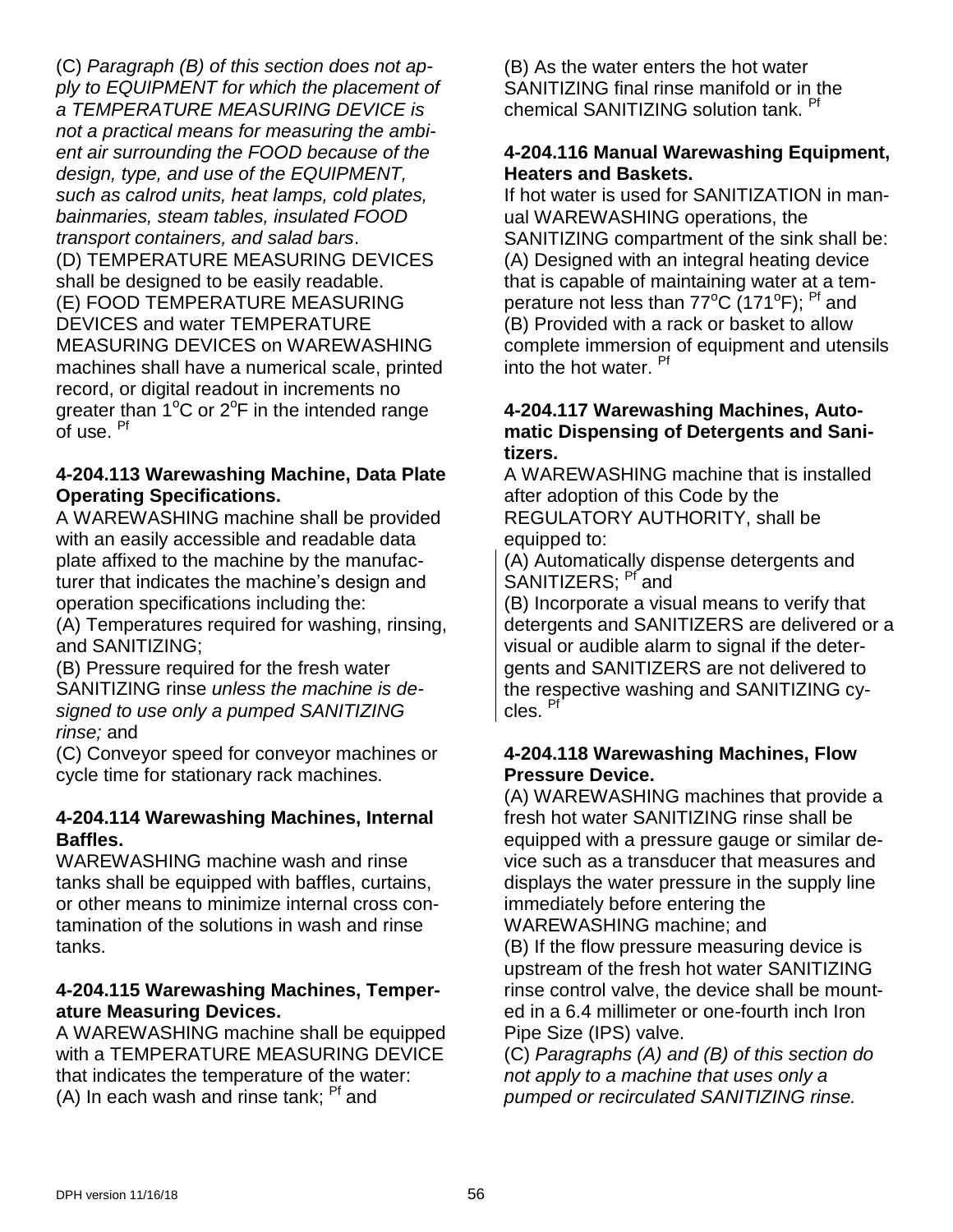#### **4-204.119 Warewashing Sinks and Drainboards, Self-Draining.**

Sinks and drainboards of WAREWASHING sinks and machines shall be self-draining.

### **4-204.120 Equipment Compartments, Drainage.**

EQUIPMENT compartments that are subject to accumulation of moisture due to conditions such as condensation, FOOD or BEVERAGE drip, or water from melting ice shall be sloped to an outlet that allows complete draining.

#### **4-204.121 Vending Machines, Liquid Waste Products.**

(A) VENDING MACHINES designed to store BEVERAGES that are PACKAGED in containers made from paper products shall be equipped with diversion devices and retention pans or drains for container leakage.

(B) VENDING MACHINES that dispense liquid FOOD in bulk shall be:

(1) Provided with an internally mounted waste receptacle for the collection of drip, spillage, overflow, or other internal wastes; and

(2) Equipped with an automatic shutoff device that will place the machine out of operation before the waste receptacle overflows.

(C) Shutoff devices specified under Subparagraph (B)(2) of this section shall prevent water or liquid FOOD from continuously running if there is a failure of a flow control device in the water or liquid FOOD system or waste accumulation that could lead to overflow of the waste receptacle.

#### **4-204.122 Case Lot Handling Apparatuses, Moveability.**

Apparatuses, such as dollies, pallets, racks, and skids used to store and transport large quantities of PACKAGED FOODS received

from a supplier in a cased or overwrapped lot, shall be designed to be moved by hand or by conveniently available apparatuses such as hand trucks and forklifts.

## **4-204.123 Vending Machine Doors and Openings.**

(A) VENDING MACHINE doors and access opening covers to FOOD and container storage spaces shall be tight-fitting so that the space along the entire interface between the doors or covers and the cabinet of the machine, if the doors or covers are in a closed position, is no greater than 1.5 millimeters or onesixteenth inch by:

(1) Being covered with louvers, screens, or materials that provide an equivalent opening of not greater than 1.5 millimeters or onesixteenth inch. Screening of 12 or more mesh to 2.5 centimeters (12 mesh to 1 inch) meets this requirement;

(2) Being effectively gasketed;

(3) Having interface surfaces that are at least 13 millimeters or one-half inch wide; or (4) Jambs or surfaces used to form an Lshaped entry path to the interface.

(B) VENDING MACHINE service connection openings through an exterior wall of a machine shall be closed by sealants, clamps, or grommets so that the openings are no larger than 1.5 millimeters or one-sixteenth inch.

## 4-205 Acceptabiltiy

## **4-205.10 Food Equipment, Certification and Classification.**

FOOD EQUIPMENT that is certified or classified for sanitation by an American National Standards Institute (ANSI)-accredited certification program is deemed to comply with Parts 4- 1 and 4-2 of this chapter.

## *4-3 Numbers and Capacities*

## 4-301 Equipment

## **4-301.11 Cooling, Heating, and Holding Capacities.**

EQUIPMENT for cooling and heating FOOD, and holding cold and hot FOOD, shall be sufficient in number and capacity to provide FOOD temperatures as specified under Chapter 3. <sup>Pf</sup>

## **4-301.12 Manual Warewashing, Sink Compartment Requirements.**

(A) Except as specified in  $\P$  (C) of this section,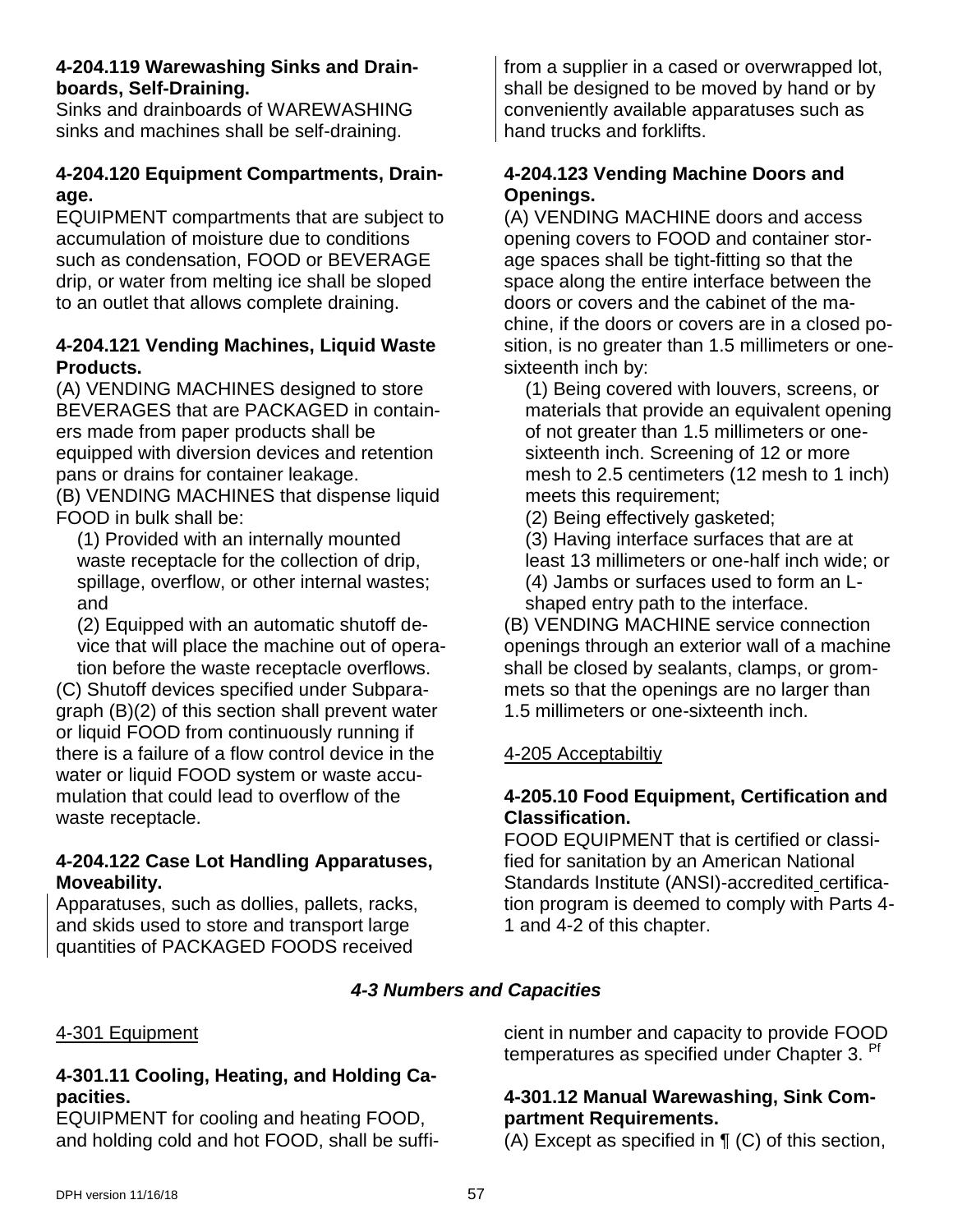a sink with at least 3 compartments shall be provided for manually washing, rinsing, and SANITIZING EQUIPMENT and UTENSILS. Pf (B) Sink compartments shall be large enough to accommodate immersion of the largest EQUIPMENT and UTENSILS. If EQUIPMENT or UTENSILS are too large for the WAREWASHING sink, a WAREWASHING machine or alternative EQUIPMENT as specified in  $\P$  (C) of this section shall be used.  $P$ (C) *Alternative manual WAREWASHING EQUIPMENT may be used when there are special cleaning needs or constraints and its use is APPROVED. Alternative manual WAREWASHING EQUIPMENT may include:*

(1) *High-pressure detergent sprayers;*

(2) *Low- or line-pressure spray detergent foamers;*

(3) *Other task-specific cleaning EQUIPMENT;*

(4) *Brushes or other implements;*

(5) 2-compartment sinks as specified under

¶¶ (D) and (E) of this section; or

(6) *Receptacles that substitute for the compartments of a multicompartment sink.* 

(D) Before a 2-compartment sink is used:

(1) The PERMIT HOLDER shall have its use APPROVED; and

(2) The PERMIT HOLDER shall limit the number of KITCHENWARE items cleaned and SANITIZED in the 2-compartment sink, and shall limit WAREWASHING to batch operations for cleaning KITCHENWARE such as between cutting one type of raw MEAT and another or cleanup at the end of a shift, and shall:

(a) Make up the cleaning and SANITIZING solutions immediately before use and drain them immediately after use, and

(b) Use a detergent-SANITIZER to SANITIZE and apply the detergent-SANITIZER in accordance with the manufacturer's label instructions and as specified under § 4-501.115, or

(c) Use a hot water SANITIZATION immersion step as specified under ¶ 4- 603.16(C).

(E) A 2-compartment sink may not be used for WAREWASHING operations where cleaning and SANITIZING solutions are used for a continuous or intermittent flow of KITCHENWARE or TABLEWARE in an ongoing WAREWASHING process.

# **4-301.13 Drainboards.**

Drainboards, UTENSIL racks, or tables large enough to accommodate all soiled and cleaned items that may accumulate during hours of operation shall be provided for necessary UTENSIL holding before cleaning and after SANITIZING.

### **4-301.14 Ventilation Hood Systems, Adequacy.**

Ventilation hood systems and devices shall be sufficient in number and capacity to prevent grease or condensation from collecting on walls and ceilings.

# **4-301.15 Clothes Washers and Dryers.**

(A) Except as specified in ¶ (B) of this section, if work clothes or LINENS are laundered on the PREMISES, a mechanical clothes washer and dryer shall be provided and used. (B) *If on-PREMISES laundering is limited to wiping cloths intended to be used moist, or wiping cloths are air-dried as specified under § 4-901.12, a mechanical clothes washer and dryer need not be provided.*

4-302 Utensils, Temperature Measuring Devices, and Testing Devices

## **4-302.11 Utensils, Consumer Self-Service.**

A FOOD dispensing UTENSIL shall be available for each container displayed at a CONSUMER self-service unit such as a buffet or salad bar. <sup>Pf</sup>

#### **4-302.12 Food Temperature Measuring Devices.**

(A) FOOD TEMPERATURE MEASURING DEVICES shall be provided and readily accessible for use in ensuring attainment and maintenance of FOOD temperatures as specified under Chapter 3. <sup>Pf</sup>

(B) A TEMPERATURE MEASURING DEVICE with a suitable small diameter probe that is designed to measure the temperature of thin masses shall be provided and readily accessible to accurately measure the temperature in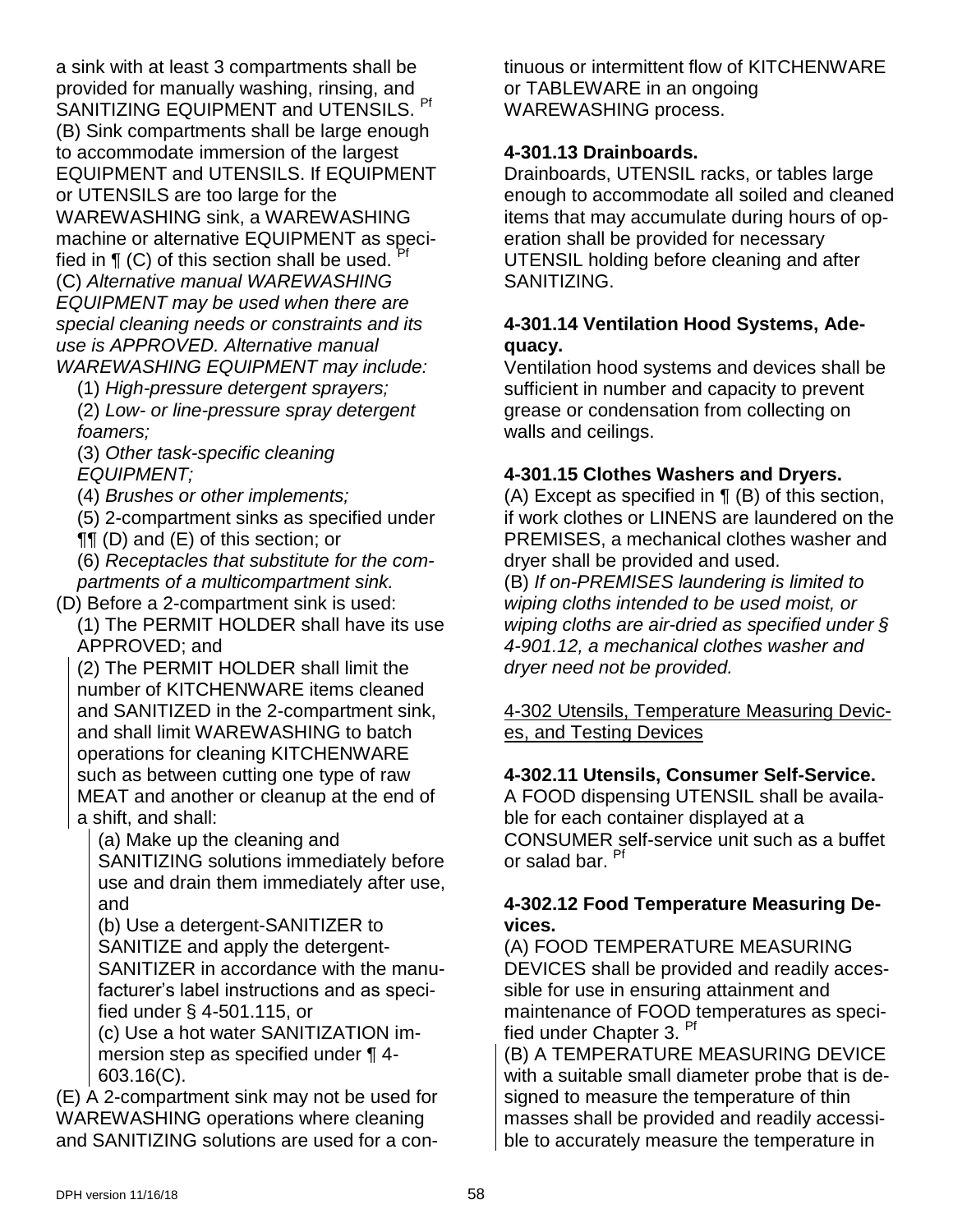thin FOODS such as MEAT patties and FISH filets. Pf

#### **4-302.13 Temperature Measuring Devices, Manual Warewashing.**

(A) In manual WAREWASHING operations, a TEMPERATURE MEASURING DEVICE shall be provided and readily accessible for frequently measuring the washing and SANITIZING temperatures. Pf

(B) In hot water mechanical WAREWASHING operations, an irreversible registering temperature indicator shall be provided and readily accessible for measuring the UTENSIL surface temperature. Pf

**4-302.14 Sanitizing Solutions, Testing Devices.**

A test kit or other device that accurately measures the concentration in MG/L of SANITIZING solutions shall be provided. Pf

# 4-303 Cleaning Agents and Sanitizers

# **4-303.11 Cleaning Agents and Sanitizers, Availability.**

(A) Cleaning agents that are used to clean EQUIPMENT and UTENSILS as specified under Part 4-6, shall be provided and available for use during all hours of operation. (B) Except for those that are generated on-site at the time of use, chemical SANITIZERS that are used to sanitize EQUIPMENT and UTENSILS as specified under Part 4-7, shall be provided and available for use during all hours of operation.

## *4-4 Location and Installation*

#### 4-401 Location

#### **4-401.11 Equipment, Clothes Washers and Dryers, and Storage Cabinets, Contamination Prevention.**

(A) Except as specified in ¶ (B) of this section, EQUIPMENT, a cabinet used for the storage of FOOD, or a cabinet that is used to store cleaned and SANITIZED EQUIPMENT, UTENSILS, laundered LINENS, and SINGLE-SERVICE and SINGLE-USE ARTICLES may not be located:

- (1) In locker rooms;
- (2) In toilet rooms;
- (3) In garbage rooms;
- (4) In mechanical rooms;

(5) Under sewer lines that are not shielded to intercept potential drips;

(6) Under leaking water lines including leaking automatic fire sprinkler heads or under lines on which water has condensed;

(7) Under open stairwells; or

(8) Under other sources of contamination.

(B) A storage cabinet used for LINENS or SINGLE-SERVICE or SINGLE-USE

ARTICLES may be stored in a locker room. (C) If a mechanical clothes washer or dryer is provided, it shall be located so that the washer or dryer is protected from contamination and only where there is no exposed FOOD; clean

EQUIPMENT, UTENSILS, and LINENS; and unwrapped SINGLESERVICE and SINGLE-USE ARTICLES.

# 4-402 Installation

## **4-402.11 Fixed Equipment, Spacing or Sealing.**

(A) EQUIPMENT that is fixed because it is not EASILY MOVABLE shall be installed so that it is:

(1) Spaced to allow access for cleaning along the sides, behind, and above the EQUIPMENT;

(2) Spaced from adjoining EQUIPMENT, walls, and ceilings a distance of not more than 1 millimeter or one thirty-second inch; or

(3) SEALED to adjoining EQUIPMENT or walls, if the EQUIPMENT is exposed to spillage or seepage.

(B) COUNTER-MOUNTED EQUIPMENT that is not EASILY MOVABLE shall be installed to allow cleaning of the EQUIPMENT and areas underneath and around the EQUIPMENT by being:

(1) SEALED; or

(2) Elevated on legs as specified under ¶ 4- 402.12(D).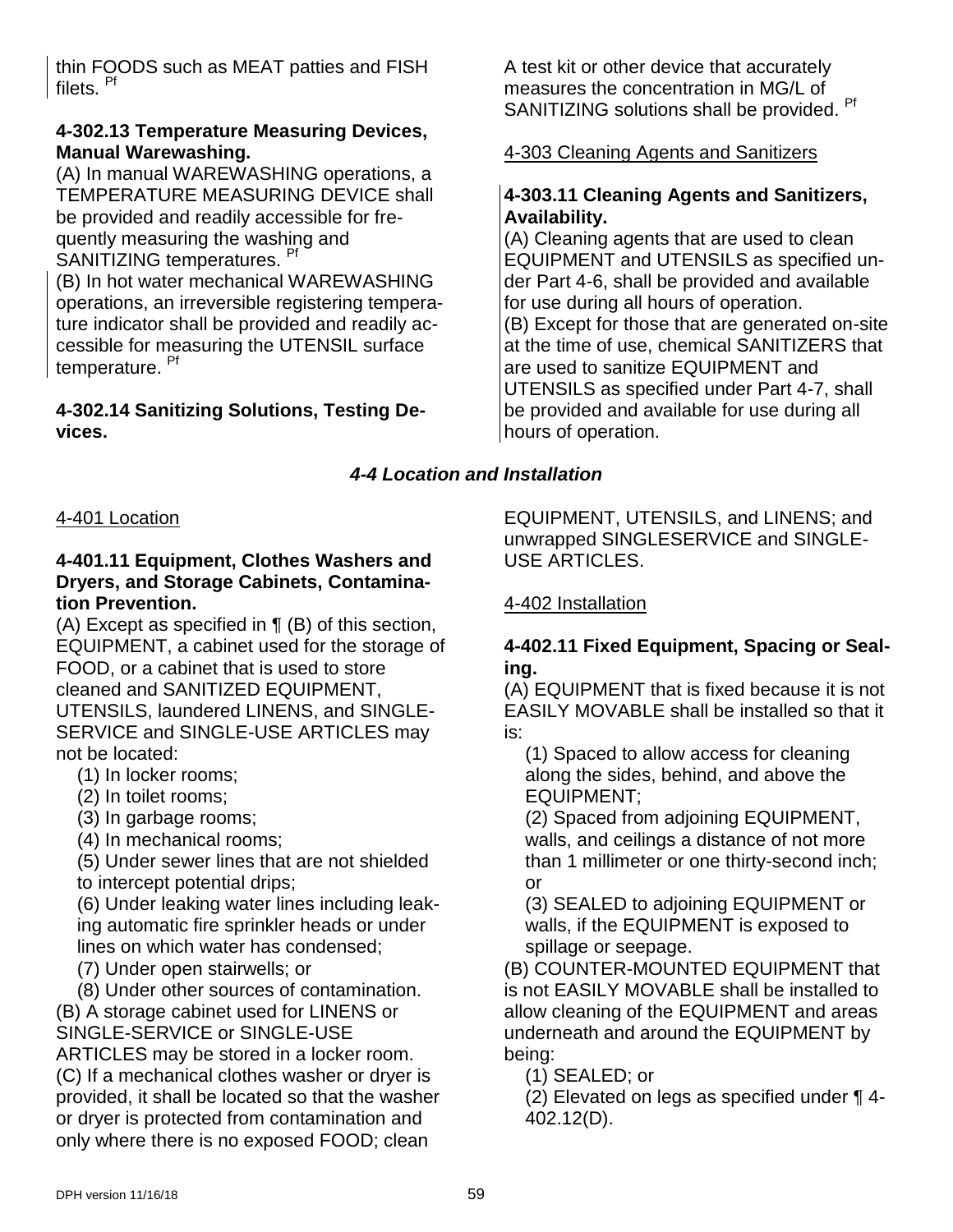### **4-402.12 Fixed Equipment, Elevation or Sealing.**

(A) Except as specified in  $\P\P$  (B) and (C) of this section, floormounted EQUIPMENT that is not EASILY MOVABLE shall be SEALED to the floor or elevated on legs that provide at least a 15 centimeter (6 inch) clearance between the floor and the EQUIPMENT.

(B) If no part of the floor under the floormounted EQUIPMENT is more than 15 centimeters (6 inches) from the point of cleaning access, the clearance space may be only 10 centimeters (4 inches).

(C) *This section does not apply to display shelving units, display refrigeration units, and display freezer units located in the* 

*CONSUMER shopping areas of a retail FOOD store, if the floor under the units is maintained clean*.

(D) Except as specified in ¶ (E) of this section, COUNTERMOUNTED EQUIPMENT that is not EASILY MOVABLE shall be elevated on legs that provide at least a 10 centimeter (4 inch) clearance between the table and the EQUIPMENT.

(E) *The clearance space between the table and COUNTERMOUNTED EQUIPMENT may be*:

(1) *7.5 centimeters (3 inches) if the horizontal distance of the table top under the EQUIPMENT is no more than 50 centimeters (20 inches) from the point of access for cleaning; or*

(2) *5 centimeters (2 inches) if the horizontal distance of the table top under the EQUIPMENT is no more than 7.5 centimeters (3 inches) from the point of access for cleaning*

# *4-5 Maintenance and Operation*

## 4-501 Equipment

## **4-501.11 Good Repair and Proper Adjustment.**

(A) EQUIPMENT shall be maintained in a state of repair and condition that meets the requirements specified under Parts 4-1 and 4-2. (B) EQUIPMENT components such as doors, seals, hinges, fasteners, and kick plates shall be kept intact, tight, and adjusted in accordance with manufacturer's specifications. (C) Cutting or piercing parts of can openers shall be kept sharp to minimize the creation of metal fragments that can contaminate FOOD when the container is opened.

## **4-501.12 Cutting Surfaces.**

Surfaces such as cutting blocks and boards that are subject to scratching and scoring shall be resurfaced if they can no longer be effectively cleaned and SANITIZED, or discarded if they are not capable of being resurfaced.

## **4-501.13 Microwave Ovens.**

Microwave ovens shall meet the safety standards specified in 21 CFR 1030.10 Microwave ovens.

#### **4-501.14 Warewashing Equipment, Cleaning Frequency.**

A WAREWASHING machine; the compartments of sinks, basins, or other receptacles used for washing and rinsing EQUIPMENT, UTENSILS, or raw FOODS, or laundering wiping cloths; and drainboards or other EQUIPMENT used to substitute for drainboards as specified under § 4-301.13 shall be cleaned:

(A) Before use;

(B) Throughout the day at a frequency necessary to prevent recontamination of EQUIPMENT and UTENSILS and to ensure that the EQUIPMENT performs its intended function; and

(C) If used, at least every 24 hours.

#### **4-501.15 Warewashing Machines, Manufacturers' Operating Instructions.**

(A) A WAREWASHING machine and its auxiliary components shall be operated in accordance with the machine's data plate and other manufacturer's instructions.

(B) A WAREWASHING machine's conveyor speed or automatic cycle times shall be maintained accurately timed in accordance with manufacturer's specifications.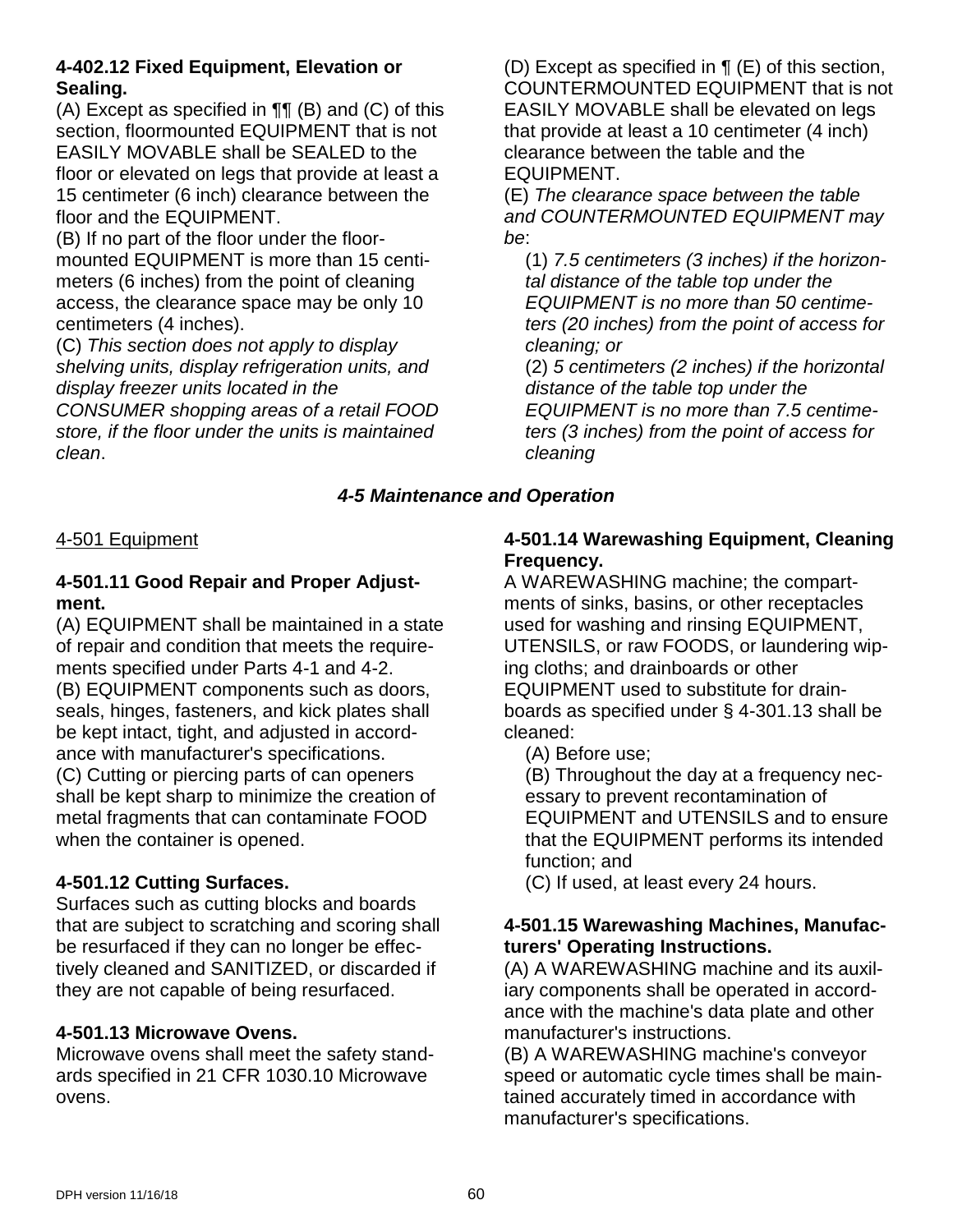#### **4-501.16 Warewashing Sinks, Use Limitation.**

(A) A WAREWASHING sink may not be used for handwashing as specified under § 2- 301.15.

(B) If a WAREWASHING sink is used to wash wiping cloths, wash produce, or thaw FOOD, the sink shall be cleaned as specified under § 4-501.14 before and after each time it is used to wash wiping cloths or wash produce or thaw FOOD. Sinks used to wash or thaw FOOD shall be SANITIZED as specified under Part 4- 7 before and after using the sink to wash produce or thaw FOOD.

# **4-501.17 Warewashing Equipment, Cleaning Agents.**

When used for WAREWASHING, the wash compartment of a sink, mechanical warewasher, or wash receptacle of alternative manual WAREWASHING EQUIPMENT as specified in ¶ 4-301.12(C), shall contain a wash solution of soap, detergent, acid cleaner, alkaline cleaner, degreaser, abrasive cleaner, or other cleaning agent according to the cleaning agent manufacturer's label instructions. Pf

## **4-501.18 Warewashing Equipment, Clean Solutions.**

The wash, rinse, and SANITIZE solutions shall be maintained clean.

## **4-501.19 Manual Warewashing Equipment, Wash Solution Temperature.**

The temperature of the wash solution in manual WAREWASHING EQUIPMENT shall be maintained at not less than  $43^{\circ}$ C (110 $^{\circ}$ F) or the temperature specified on the cleaning agent manufacturer's label instructions. <sup>Pf</sup>

#### **4-501.110 Mechanical Warewashing Equipment, Wash Solution Temperature.**

(A) The temperature of the wash solution in spray type warewashers that use hot water to SANITIZE may not be less than:

(1) For a stationary rack, single temperature machine, 74°C (165°F);  $^{\mathsf{Pf}}$ 

(2) For a stationary rack, dual temperature machine, 66°C (150°F);  $^{\mathsf{Pf}}$ 

(3) For a single tank, conveyor, dual temperature machine, 71°C (160°F); <sup>Pf</sup> or

(4) For a multitank, conveyor, multitemperature machine, 66 $\mathrm{^{\circ}C}$  (150 $\mathrm{^{\circ}F}$ ). <sup>Pf</sup>

(B) The temperature of the wash solution in spray-type warewashers that use chemicals to SANITIZE may not be less than  $49^{\circ}$ C (120 $^{\circ}$ F). Pf

# **4-501.111 Manual Warewashing Equipment, Hot Water Sanitization Temperatures.**

If immersion in hot water is used for SANITIZING in a manual operation, the temperature of the water shall be maintained at  $77^{\circ}$ C (171 $^{\circ}$ F) or above.  $^{\circ}$ 

# **4-501.112 Mechanical Warewashing Equipment, Hot Water Sanitization Temperatures.**

(A) Except as specified in  $\P$  (B) of this section, in a mechanical operation, the temperature of the fresh hot water SANITIZING rinse as it enters the manifold may not be more than  $90^{\circ}$ C  $(194^{\circ}F)$ , or less than: <sup>Pf</sup>

(1) For a stationary rack, single temperature machine,  $74^{\circ}$ C (165 $^{\circ}$ F); Pf or

(2) For all other machines,  $82^{\circ}$ C (180 $^{\circ}$ F). Pf (B) *The maximum temperature specified under ¶ (A) of this section, does not apply to the high pressure and temperature* systems with wandtype, hand-held, spraying devices used for the in-place cleaning and SANITIZING of EQUIPMENT such as meat saws.

# **4-501.113 Mechanical Warewashing Equipment, Sanitization Pressure.**

The flow pressure of the fresh hot water SANITIZING rinse in a WAREWASHING machine, as measured in the water line immediately downstream or upstream from the fresh hot water SANITIZING rinse control value, shall be within the range specified on the machine manufacturer's data plate and may not be less than 35 kilopascals (5 pounds per square inch) or more than 200 kilopascals (30 pounds per square inch).

#### **4-501.114 Manual and Mechanical Warewashing Equipment, Chemical Sanitization - Temperature, pH, Concentration, and Hardness.**

A chemical SANITIZER used in a SANITIZING solution for a manual or mechanical operation at contact times specified under ¶ 4-703.11(C)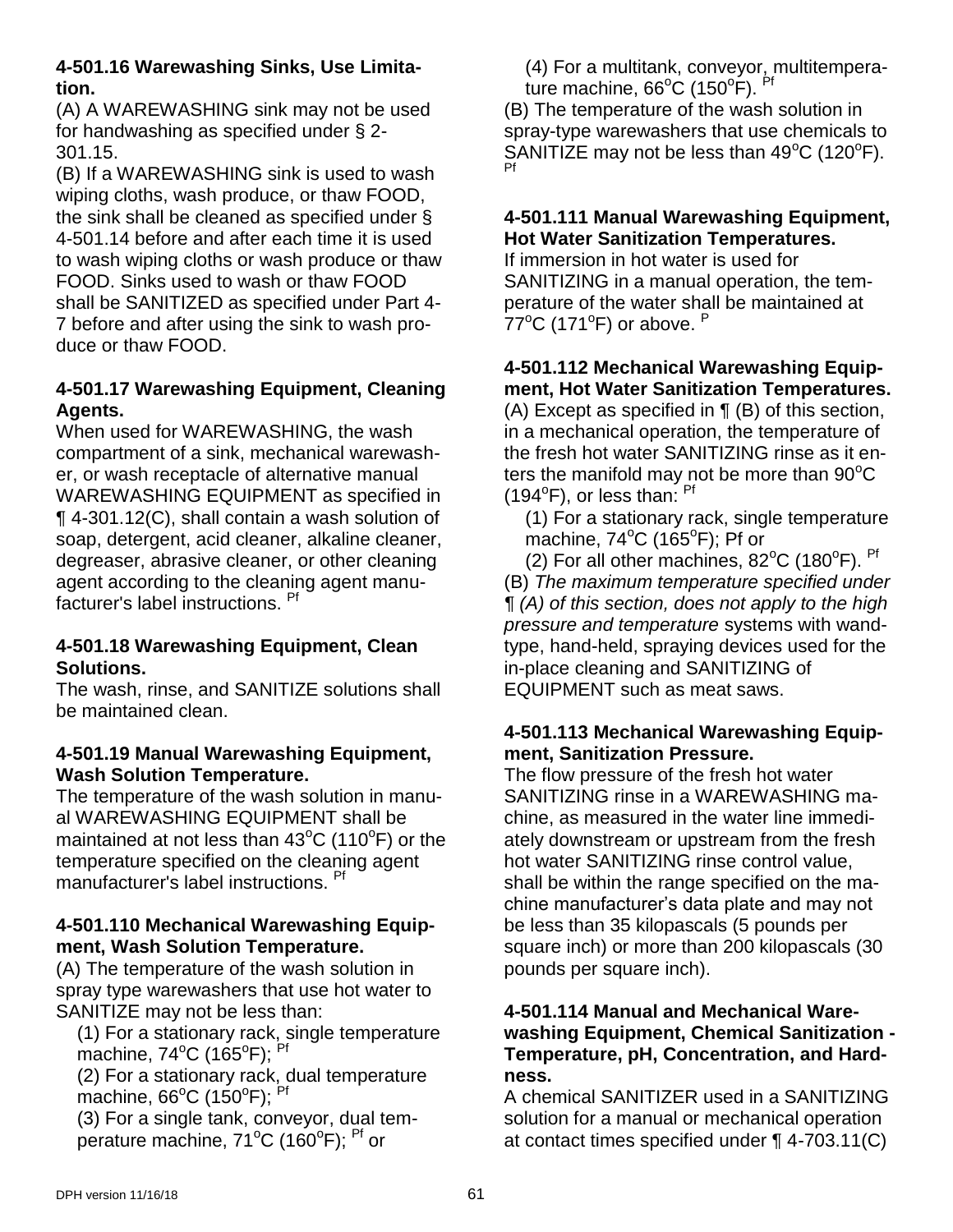shall meet the criteria specified under § 7- 204.11 Sanitizers, Criteria, shall be used in accordance with the EPA registered label use instructions, and shall be used as follows <sup>P</sup>: (A) A chlorine solution shall have a minimum temperature based on the concentration and pH of the solution as listed in the following chart: P

| <b>Minimum</b><br><b>Concentration</b> | <b>Minimum Temperature</b> |                              |  |
|----------------------------------------|----------------------------|------------------------------|--|
| Mg/L                                   | pH 10 or                   | pH 8 or less                 |  |
|                                        | less °C (°F)               | $^{\circ}$ C ( $^{\circ}$ F) |  |
| $25 - 49$                              | 49 (120)                   | 49 (120)                     |  |
| $50 - 99$                              | 38 (100)                   | 24 (75)                      |  |
| 100                                    | 13 (55)                    | 13(55)                       |  |

(B) An iodine solution shall have a:

(1) Minimum temperature of 20 $^{\circ}$ C (68 $^{\circ}$ F),  $^{\circ}$ (2) pH of 5.0 or less or a pH no higher than the level for which the manufacturer specifies the solution is effective, <sup>P</sup> and

(3) Concentration between 12.5 MG/L and 25 MG/L; <sup>P</sup>

(C) A quaternary ammonium compound solution shall:

(1) Have a minimum temperature of  $24^{\circ}$ C  $(75^{\circ}F)$ ,  $^{P}$ 

(2) Have a concentration as specified under § 7-204.11 and as indicated by the manufacturer's use directions included in the labeling, <sup>P</sup> and

(3) Be used only in water with 500 MG/L hardness or less or in water having a hardness no greater than specified by the EPAregistered label use instructions; <sup>P</sup>

(D) If another solution of a chemical specified under  $\P\P$  (A) - (C) of this section is used, the PERMIT HOLDER shall demonstrate to the REGULATORY AUTHORITY that the solution achieves SANITIZATION and the use of the solution shall be APPROVED; <sup>P</sup> or

(E) If a chemical SANITIZER other than chlorine, iodine, or a quaternary ammonium compound is used, it shall be applied in accordance with the EPA-registered label use instructions. <sup>P</sup> and

(F) If a chemical SANITIZER is generated by a device located on-site at the FOOD

ESTABLISHMENT it shall be used as specified in  $\P\P(A)$  - (D) of this section and shall be produced by a device that:

(1) Complies with regulation as specified in §§ 2(q)(1) and 12 of the Federal Insecticide, Fungicide, and Rodenticide Act (FIFRA), <sup>P</sup> (2) Complies with 40 CFR 152.500 Requirement for Devices and 40 CFR 156.10 Labeling Requirements, P

(3) Displays the EPA device manufacturing facility registration number on the device, and

(4) Is operated and maintained

#### **4-501.115 Manual Warewashing Equipment, Chemical Sanitization Using Detergent-Sanitizers.**

If a detergent-SANITIZER is used to SANITIZE in a cleaning and SANITIZING procedure where there is no distinct water rinse between the washing and SANITIZING steps, the agent applied in the SANITIZING step shall be the same detergent-SANITIZER that is used in the washing step.

#### **4-501.116 Warewashing Equipment, Determining Chemical Sanitizer Concentration.**

Concentration of the SANITIZING solution shall be accurately determined by using a test kit or other device. Pf

#### 4-502 Utensils and Temperature and Pressure Measuring Devices

## **4-502.11 Good Repair and Calibration.**

(A) UTENSILS shall be maintained in a state of repair or condition that complies with the requirements specified under Parts 4-1 and 4-2 or shall be discarded.

(B) FOOD TEMPERATURE MEASURING DEVICES shall be calibrated in accordance with manufacturer's specifications as necessary to ensure their accuracy. <sup>Pf</sup>

(C) Ambient air temperature, water pressure, and water TEMPERATURE MEASURING DEVICES shall be maintained in good repair and be accurate within the intended range of use.

#### **4-502.12 Single-Service and Single-Use Articles, Required Use.**

A FOOD ESTABLISHMENT without facilities specified under Parts 4-6 and 4-7 for cleaning and SANITIZING KITCHENWARE and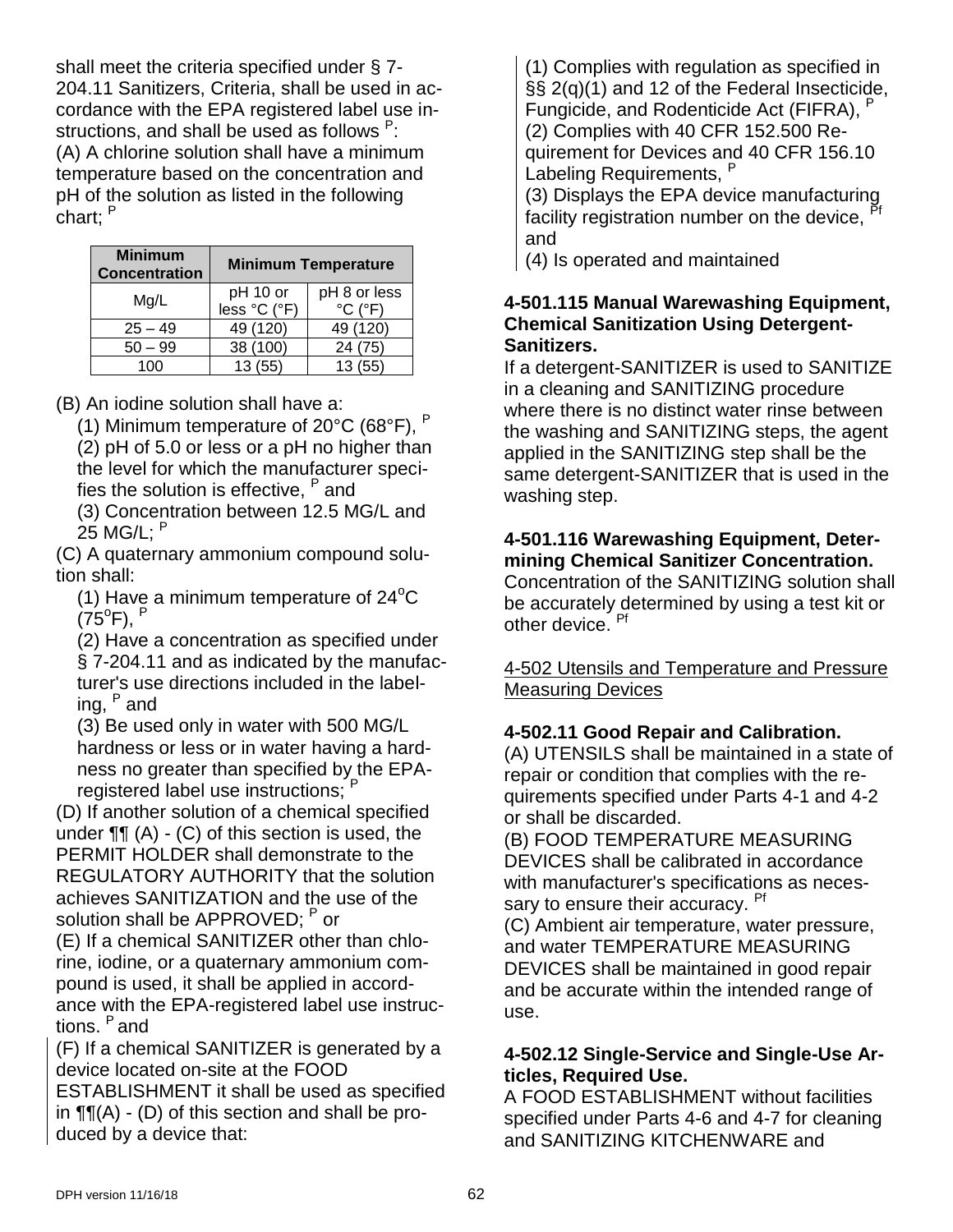TABLEWARE shall provide only SINGLE-USE KITCHENWARE, SINGLESERVICE ARTICLES, and SINGLE-USE ARTICLES for use by FOOD EMPLOYEES AND SINGLE-SERVICE ARTICLES for use by CONSUMERS. <sup>P</sup>

#### **4-502.13 Single-Service and Single-Use Articles, Use Limitation.**

(A) SINGLE-SERVICE and SINGLE-USE ARTICLES may not be reused.

(B) The bulk milk container dispensing tube shall be cut on the diagonal leaving no more than one inch protruding from the chilled dispensing head.

## **4-502.14 Shells, Use Limitation.**

Mollusk and crustacea shells may not be used more than once as serving containers.

## *4-6 Cleaning of Equipment and Utensils*

#### 4-601 Objective

## **4-601.11 Equipment, Food-Contact Surfaces, Nonfood- Contact Surfaces, and Utensils.**

(A) EQUIPMENT FOOD-CONTACT SURFACES and UTENSILS shall be clean to sight and touch. Pf

(B) The FOOD-CONTACT SURFACES of cooking EQUIPMENT and pans shall be kept free of encrusted grease deposits and other soil accumulations.

(C) NonFOOD-CONTACT SURFACES of EQUIPMENT shall be kept free of an accumulation of dust, dirt, FOOD residue, and other debris.

## 4-602 Frequency

## **4-602.11 Equipment Food-Contact Surfaces and Utensils.**

(A) EQUIPMENT FOOD-CONTACT SURFACES and UTENSILS shall be cleaned:

(1) Except as specified in ¶ (B) of this section, before each use with a different type of raw animal FOOD such as beef, FISH, lamb, pork, or POULTRY: P

(2) Each time there is a change from working with raw FOODS to working with READY-TO-EAT FOODS: P

(3) Between uses with raw fruits and vegetables and with TIME/TEMPERATURE CONTROL FOR SAFETY FOOD; <sup>P</sup>

(4) Before using or storing a FOOD

TEMPERATURE MEASURING DEVICE; P and

(5) At any time during the operation when contamination may have occurred. <sup>P</sup>

(B) *Subparagraph (A)(1) of this section does not apply if the FOOD-CONTACT SURFACE or UTENSIL is in contact with a succession of different raw animal FOODS each requiring a higher cooking temperature as specified under § 3- 401.11 than the previous FOOD, such as preparing raw FISH followed by cutting raw poultry on the same cutting board*.

(C) Except as specified in ¶ (D) of this section, if used with TIME/TEMPERATURE CONTROL FOR SAFETY FOOD, EQUIPMENT FOOD-CONTACT SURFACES and UTENSILS shall be cleaned throughout the day at least every 4 hours.<sup>F</sup>

(D) *Surfaces of UTENSILS and EQUIPMENT contacting TIME/TEMPERATURE CONTROL FOR SAFETY FOOD may be cleaned less frequently than every 4 hours if:*

(1) *In storage, containers of TIME/TEMPERATURE CONTROL FOR SAFETY FOOD and their contents are maintained at temperatures specified under Chapter 3 and the containers are cleaned when they are empty;*

(2) *UTENSILS and EQUIPMENT are used to prepare FOOD in a refrigerated room or area that is maintained at one of the temperatures in the following chart and:*

(a) The UTENSILS and EQUIPMENT are cleaned at the frequency in the following chart that corresponds to the temperature; and

| <b>Temperature</b>                                                       | <b>Cleaning Frequency</b> |
|--------------------------------------------------------------------------|---------------------------|
| $5.0^{\circ}$ C (41 $^{\circ}$ F) or less                                | 24 hours                  |
| $>5.0^{\circ}$ C - 7.2 $^{\circ}$ C ( $>41^{\circ}$ F - 45 $^{\circ}$ F) | 20 hours                  |
| >7.2°C - 10.0°C (>45°F - 50°F)                                           | 16 hours                  |
| $>10.0^{\circ}$ C - 12.8°C ( $>50^{\circ}$ F - 55°F)                     | 10 hours                  |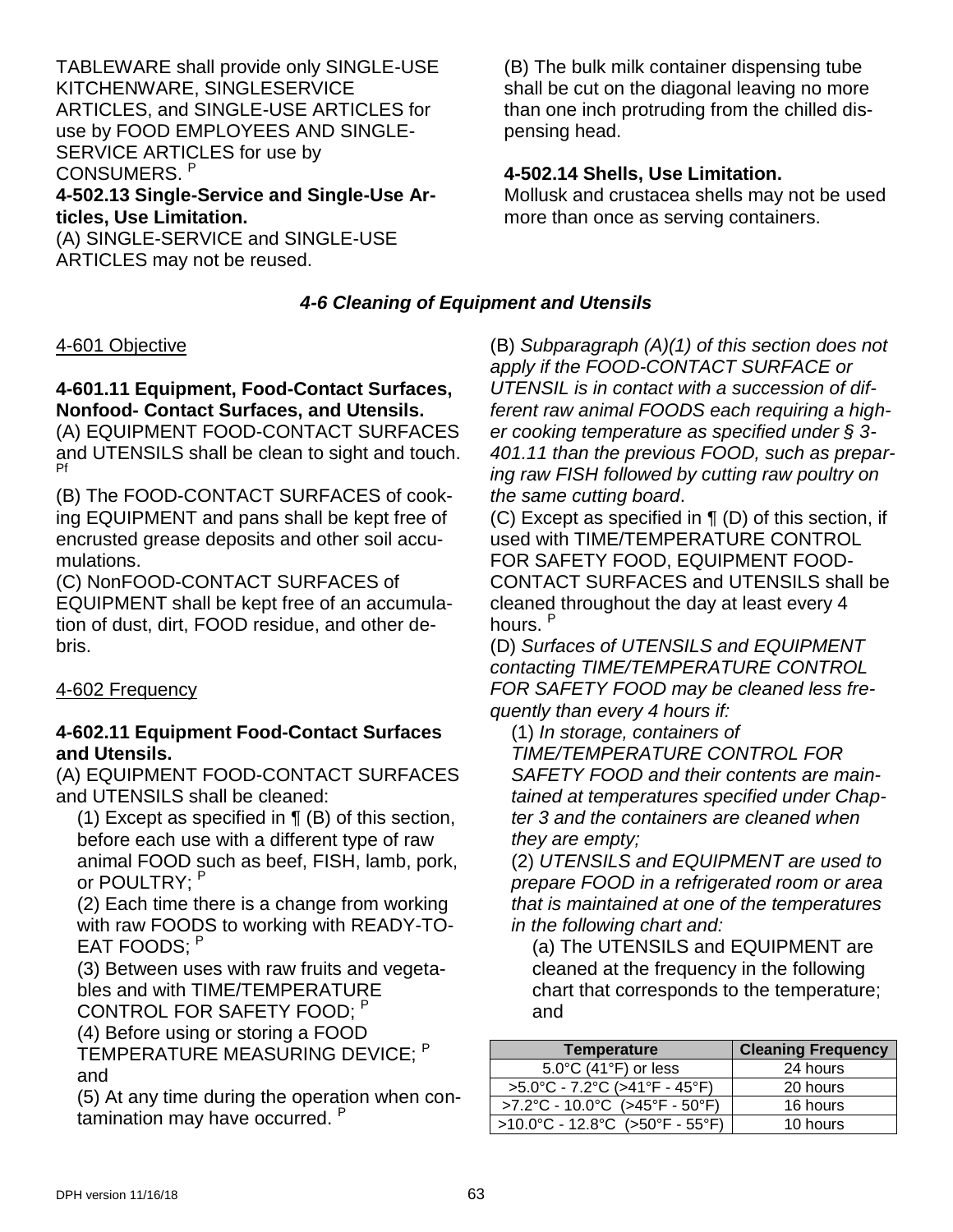(b) *The cleaning frequency based on the ambient temperature of the refrigerated room or area is documented in the FOOD ESTABLISHMENT*.

(3) *Containers in serving situations such as salad bars, delis, and cafeteria lines hold READY-TO-EAT TIME/TEMPERATURE CONTROL FOR SAFETY FOOD that is maintained at the temperatures specified under Chapter 3, are intermittently combined with additional supplies of the same FOOD that is at the required temperature, and the containers are cleaned at least every 24 hours;*

(4) *TEMPERATURE MEASURING DEVICES are maintained in contact with FOOD, such as when left in a container of deli FOOD or in a roast, held at temperatures specified under Chapter 3;*

(5) *EQUIPMENT is used for storage of PACKAGED or unPACKAGED FOOD such as a reach-in refrigerator and the EQUIPMENT is cleaned at a frequency necessary to preclude accumulation of soil residues;*

(6) *The cleaning schedule is APPROVED based on consideration of:*

(a) *Characteristics of the EQUIPMENT and its use,* 

(b) *The type of FOOD involved,*

(c) *The amount of FOOD residue accumulation, and*

(d) *The temperature at which the FOOD is maintained during the operation and the potential for the rapid and progressive multiplication of pathogenic or toxigenic microorganisms that are capable of causing foodborne disease; or*

*(7) In-use UTENSILS are intermittently stored in a container of water in which the water is maintained at 57<sup>o</sup>C (135<sup>o</sup>F) or more and the UTENSILS and container are cleaned at least every 24 hours or at a frequency necessary to preclude accumulation of soil residues.*

(E) *Except when dry cleaning methods are used as specified under § 4-603.11*, surfaces of UTENSILS and EQUIPMENT contacting FOOD that is not TIME/TEMPERATURE CONTROL FOR SAFETY FOOD shall be cleaned:

(1) At any time when contamination may have occurred;

(2) At least every 24 hours for iced tea dispensers and CONSUMER self-service

UTENSILS such as tongs, scoops, or ladles; (3) Before restocking CONSUMER selfservice EQUIPMENT and UTENSILS such as condiment dispensers and display containers; and

(4) In EQUIPMENT such as ice bins and BEVERAGE dispensing nozzles and enclosed components of EQUIPMENT such as ice makers, cooking oil storage tanks and distribution lines, BEVERAGE and syrup dispensing lines or tubes, coffee bean grinders, and water vending EQUIPMENT:

(a) At a frequency specified by the manufacturer, or

(b) Absent manufacturer specifications, at a frequency necessary to preclude accumulation of soil or mold.

# **4-602.12 Cooking and Baking Equipment.**

(A) The FOOD-CONTACT SURFACES of cooking and baking EQUIPMENT shall be cleaned at least every 24 hours. *This section does not apply to hot oil cooking and filtering EQUIPMENT if it is cleaned as specified in Subparagraph 4- 602.11(D)(6)*.

(B) The cavities and door seals of microwave ovens shall be cleaned at least every 24 hours by using the manufacturer's recommended cleaning procedure.

## **4-602.13 Nonfood-Contact Surfaces.**

NonFOOD-CONTACT SURFACES of EQUIPMENT shall be cleaned at a frequency necessary to preclude accumulation of soil residues.

## 4-603 Methods

## **4-603.11 Dry Cleaning.**

(A) If used, dry cleaning methods such as brushing, scraping, and vacuuming shall contact only SURFACES that are soiled with dry FOOD residues that are not TIME/TEMPERATURE CONTROL FOR SAFETY FOOD.

(B) Cleaning EQUIPMENT used in dry cleaning FOOD-CONTACT SURFACES may not be used for any other purpose.

## **4-603.12 Precleaning.**

(A) FOOD debris on EQUIPMENT and UTENSILS shall be scrapped over a waste dis-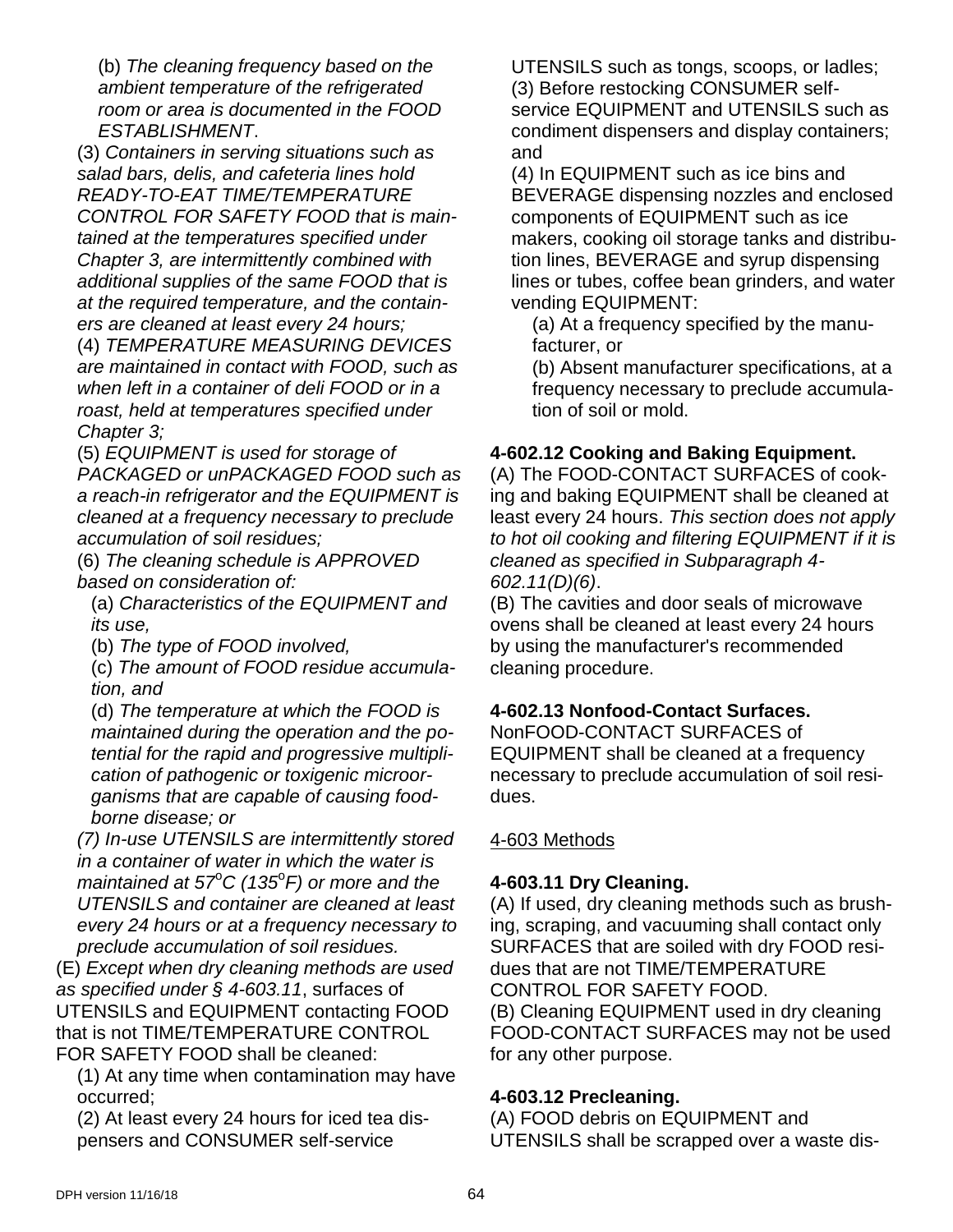posal unit or garbage receptacle or shall be removed in a WAREWASHING machine with a prewash cycle.

(B) If necessary for effective cleaning, UTENSILS and EQUIPMENT shall be preflushed, presoaked, or scrubbed with abrasives.

#### **4-603.13 Loading of Soiled Items, Warewashing Machines.**

Soiled items to be cleaned in a WAREWASHING machine shall be loaded into racks, trays, or baskets or onto conveyors in a position that: (A) Exposes the items to the unobstructed spray from all cycles; and

(B) Allows the items to drain.

# **4-603.14 Wet Cleaning.**

(A) EQUIPMENT FOOD-CONTACT SURFACES and UTENSILS shall be effectively washed to remove or completely loosen soils by using the manual or mechanical means necessary such as the application of detergents containing wetting agents and emulsifiers; acid, alkaline, or abrasive cleaners; hot water; brushes; scouring pads; high-pressure sprays; or ultrasonic devices. (B) The washing procedures selected shall be based on the type and purpose of the EQUIPMENT or UTENSIL, and on the type of soil to be removed.

## **4-603.15 Washing, Procedures for Alternative Manual Warewashing Equipment.**

If washing in sink compartments or a WAREWASHING machine is impractical such as when the EQUIPMENT is fixed or the UTENSILS are too large, washing shall be done by using alternative manual WAREWASHING EQUIPMENT as specified in ¶ 4-301.12(C) in accordance with the following procedures:

(A) EQUIPMENT shall be disassembled as necessary to allow access of the detergent solution to all parts;

(B) EQUIPMENT components and UTENSILS shall be scrapped or rough cleaned to remove FOOD particle accumulation; and

(C) EQUIPMENT and UTENSILS shall be washed as specified under ¶ 4-603.14(A).

# **4-603.16 Rinsing Procedures.**

Washed UTENSILS and EQUIPMENT shall be rinsed so that abrasives are removed and cleaning chemicals are removed or diluted through the use of water or a detergent-sanitizer solution by using one of the following procedures:

(A) Use of a distinct, separate water rinse after washing and before SANITIZING if using:

(1) A 3-compartment sink,

(2) Alternative manual WAREWASHING EQUIPMENT equivalent to a 3-compartment sink as specified in ¶ 4-301.12(C), or (3) A 3-step washing, rinsing, and SANITIZING procedure in a WAREWASHING system for CIP EQUIPMENT;

(B) Use of a detergent-SANITIZER as specified under § 4-501.115 if using:

(1) Alternative WAREWASHING EQUIPMENT as specified in ¶ 4-301.12(C) that is APPROVED for use with a detergentsANITIZ-ER, or

(2) A WAREWASHING system for CIP EQUIPMENT;

(C) Use of a nondistinct water rinse that is integrated in the hot water SANITIZATION immersion step of a 2-compartment sink operation; (D) If using a WAREWASHING machine that does not recycle the SANITIZING solution as specified under ¶ (E) of this section, or alternative manual WAREWASHING EQUIPMENT such as sprayers, use of a nondistinct water rinse that is:

(1) Integrated in the application of the SANITIZING solution, and

(2) Wasted immediately after each application; or

(E) If using a WAREWASHING machine that recycles the SANITIZING solution for use in the next wash cycle, use of a nondistinct water rinse that is integrated in the application of the SANITIZING solution.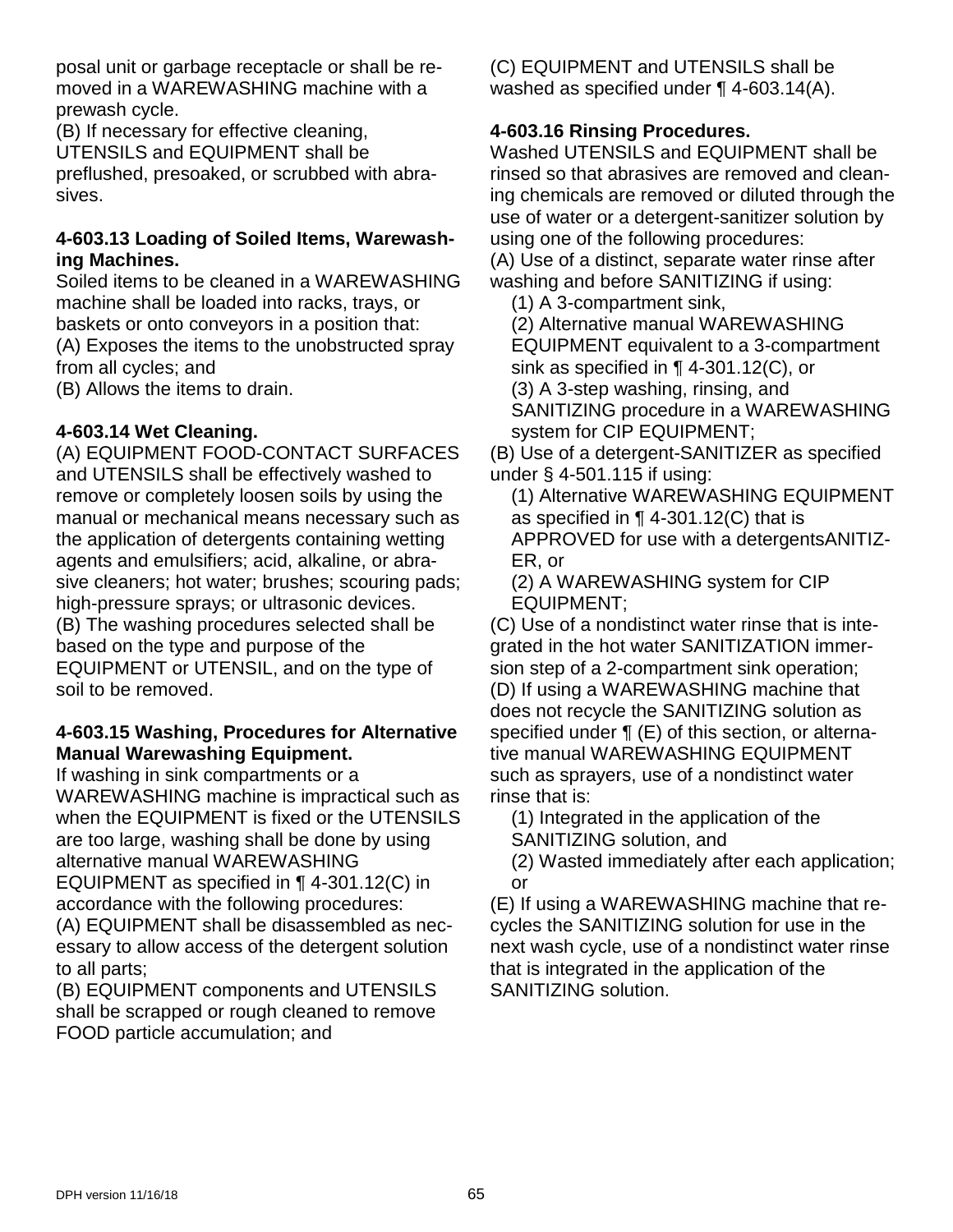# 4-701 Objective

# **4-701.10 Food-Contact Surfaces and Utensils.**

EQUIPMENT FOOD-CONTACT SURFACES and UTENSILS shall be SANITIZED.

# 4-702 Frequency

# **4-702.11 Before Use After Cleaning.**

UTENSILS and FOOD-CONTACT SURFACES of EQUIPMENT shall be SANITIZED before use after cleaning. P

## 4-703 Methods

# **4-703.11 Hot Water and Chemical.**

After being cleaned, EQUIPMENT FOOD-CONTACT SURFACES and UTENSILS shall be SANITIZED in:

(A) Hot water manual operations by immersion for at least 30 seconds and as specified under § 4-501.111:  $P$ 

(B) Hot water mechanical operations by being cycled through EQUIPMENT that is set up as specified under §§ 4-501.15, 4-501.112, and 4-

## 4-801 Objective

## **4-801.11 Clean Linens.**

Clean LINENS shall be free from FOOD residues and other soiling matter.

## 4-802 Frequency

# **4-802.11 Specifications.**

(A) LINENS that do not come in direct contact with FOOD shall be laundered between operations if they become wet, sticky, or visibly soiled. (B) Cloth gloves used as specified in ¶ 3- 304.15(D) shall be laundered before being used with a different type of raw animal FOOD such as beef, FISH, lamb, pork or POULTRY.

(C) LINENS and napkins that are used as specified under § 3-304.13 and cloth napkins shall be laundered between each use.

(D) Wet wiping cloths shall be laundered daily.

501.113 and achieving a UTENSIL surface temperature of 71°C (160 $\mathrm{^{\mathrm{o}F}}$ ) as measured by an ir-.<br>reversible registering temperature indicator; <sup>P</sup> or (C) Chemical manual or mechanical operations, including the application of SANITIZING chemicals by immersion, manual swabbing, brushing, or pressure spraying methods, using a solution as specified under § 4-501.114. Contact times shall be consistent with those on EPA-registered label use instructions by providing:

(1) Except as specified under Subparagraph (C)(2) of this section, a contact time of at least 10 seconds for a chlorine solution specified under  $\P$  4-501.114(A),  $P$ 

(2) A contact time of at least 7 seconds for a chlorine solution of 50 MG/L that has a PH of 10 or less and a temperature of at least  $38^{\circ}$ C  $(100^{\circ}$ F) or a PH of 8 or less and a temperature of at least 24 $^{\circ}$ C (75 $^{\circ}$ F),  $^{\circ}$ 

(3) A contact time of at least 30 seconds for other chemical SANITIZING solutions, <sup>P</sup> or (4) A contact time used in relationship with a combination of temperature, concentration, and PH that, when evaluated for efficacy, yields SANITIZATION as defined in Subparagraph 1-201.10(B). P

## *4-8 Laundering*

(E) Dry wiping cloths shall be laundered as necessary to prevent contamination of FOOD and clean serving UTENSILS.

## 4-803 Methods

## **4-803.11 Storage of Soiled Linens.**

Soiled LINENS shall be kept in clean, nonabsorbent receptacles or clean, washable laundry bags and stored and transported to prevent contamination of FOOD, clean EQUIPMENT, clean UTENSILS, and SINGLE-SERVICE and SINGLE-USE ARTICLES.

## **4-803.12 Mechanical Washing.**

(A) Except as specified in ¶ (B) of this section, LINENS shall be mechanically washed. (B) *In FOOD ESTABLISHMENTS in which only wiping cloths are laundered as specified in ¶ 4- 301.15(B), the wiping cloths may be laundered in*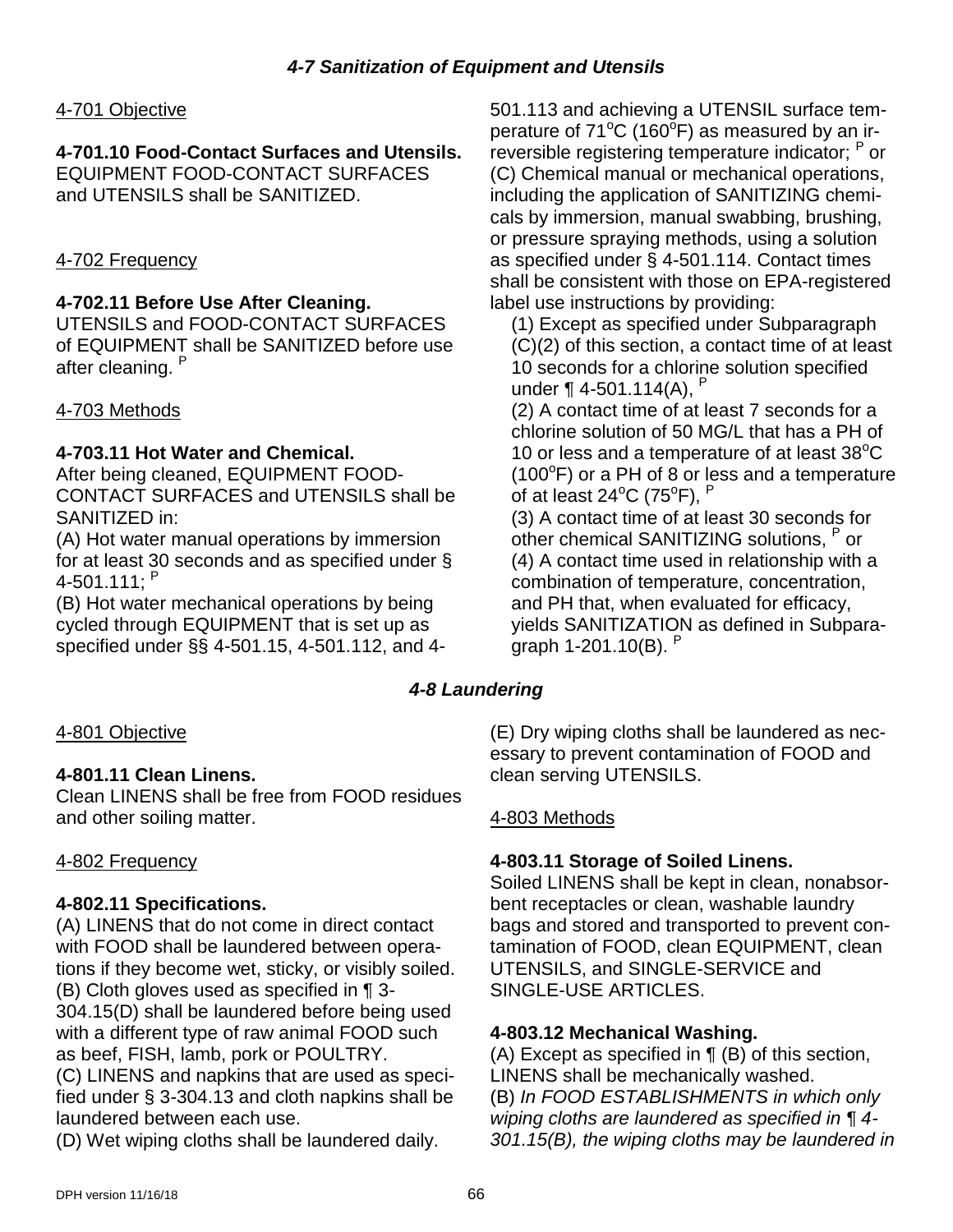*a mechanical washer, sink designated only for laundering wiping cloths, or a WAREWASHING or FOOD preparation sink that is cleaned as specified under § 4-501.14.*

### **4-803.13 Use of Laundry Facilities.**

(A) Except as specified in ¶ (B) of this section, laundry facilities on the PREMISES of a FOOD

#### *4-9 Protection of Clean Items*

#### 4-901 Drying

#### **4-901.11 Equipment and Utensils, Air-Drying Required.**

After cleaning and SANITIZING, EQUIPMENT and UTENSILS:

(A) Shall be air-dried or used after adequate draining as specified in the first paragraph of 40 CFR 180.940 Tolerance exemptions for active and inert ingredients for use in antimicrobial formulations (food-contact surface SANITIZING solutions), before contact with FOOD; and (B) May not be cloth dried *except that UTENSILS that have been air-dried may be polished with cloths that are maintained clean and dry*.

# **4-901.12 Wiping Cloths, Air-Drying Locations.**

Wiping cloths laundered in a FOOD ESTABLISHMENT that does not have a mechanical clothes dryer as specified in ¶ 4- 301.15(B) shall be air-dried in a location and in a manner that prevents contamination of FOOD, EQUIPMENT, UTENSILS, LINENS, and SINGLESERVICE and SINGLE-USE ARTICLES and the wiping cloths. *This section does not apply if wiping cloths are stored after laundering in a SANITIZING solution as specified under § 4- 501.114.*

## 4-902 Lubricating and Reassembling

#### **4-902.11 Food-Contact Surfaces.**

Lubricants as specified under § 7-205.11 shall be applied to FOOD-CONTACT SURFACES that require lubrication in a manner that does not contaminate FOOD-CONTACT SURFACES.

ESTABLISHMENT shall be used only for the washing and drying of items used in the operation of the establishment.

(B) *Separate laundry facilities located on the PREMISES for the purpose of general laundering such as for institutions providing boarding and lodging may also be used for laundering FOOD ESTABLISHMENT items.*

# **4-902.12 Equipment.**

EQUIPMENT shall be reassembled so that FOOD-CONTACT SURFACES are not contaminated.

#### 4-903 Storing

#### **4-903.11 Equipment, Utensils, Linens, and Single- Service and Single-Use Articles.**

(A) Except as specified in ¶ (D) of this section, cleaned EQUIPMENT and UTENSILS, laundered LINENS, and SINGLE-SERVICE and SINGLE-USE ARTICLES shall be stored:

- (1) In a clean, dry location;
- (2) Where they are not exposed to splash, dust, or other contamination; and

(3) At least 15 cm (6 inches) above the floor. (B) Clean EQUIPMENT and UTENSILS shall be stored as specified under ¶ (A) of this section and shall be stored:

(1) In a self-draining position that allows air drying; and

(2) Covered or inverted.

(C) SINGLE-SERVICE and SINGLE-USE

ARTICLES shall be stored as specified under ¶ (A) of this section and shall be kept in the original protective PACKAGE or stored by using other means that afford protection from contamination until used.

(D) *Items that are kept in closed PACKAGES may be stored less than 15 cm (6 inches) above the floor on dollies, pallets, racks, and skids that are designed as specified under § 4-204.122.*

#### **4-903.12 Prohibitions.**

(A) Except as specified in ¶ (B) of this section, cleaned and SANITIZED EQUIPMENT, UTENSILS, laundered LINENS, and SINGLESERVICE and SINGLE-USE ARTICLES may not be stored: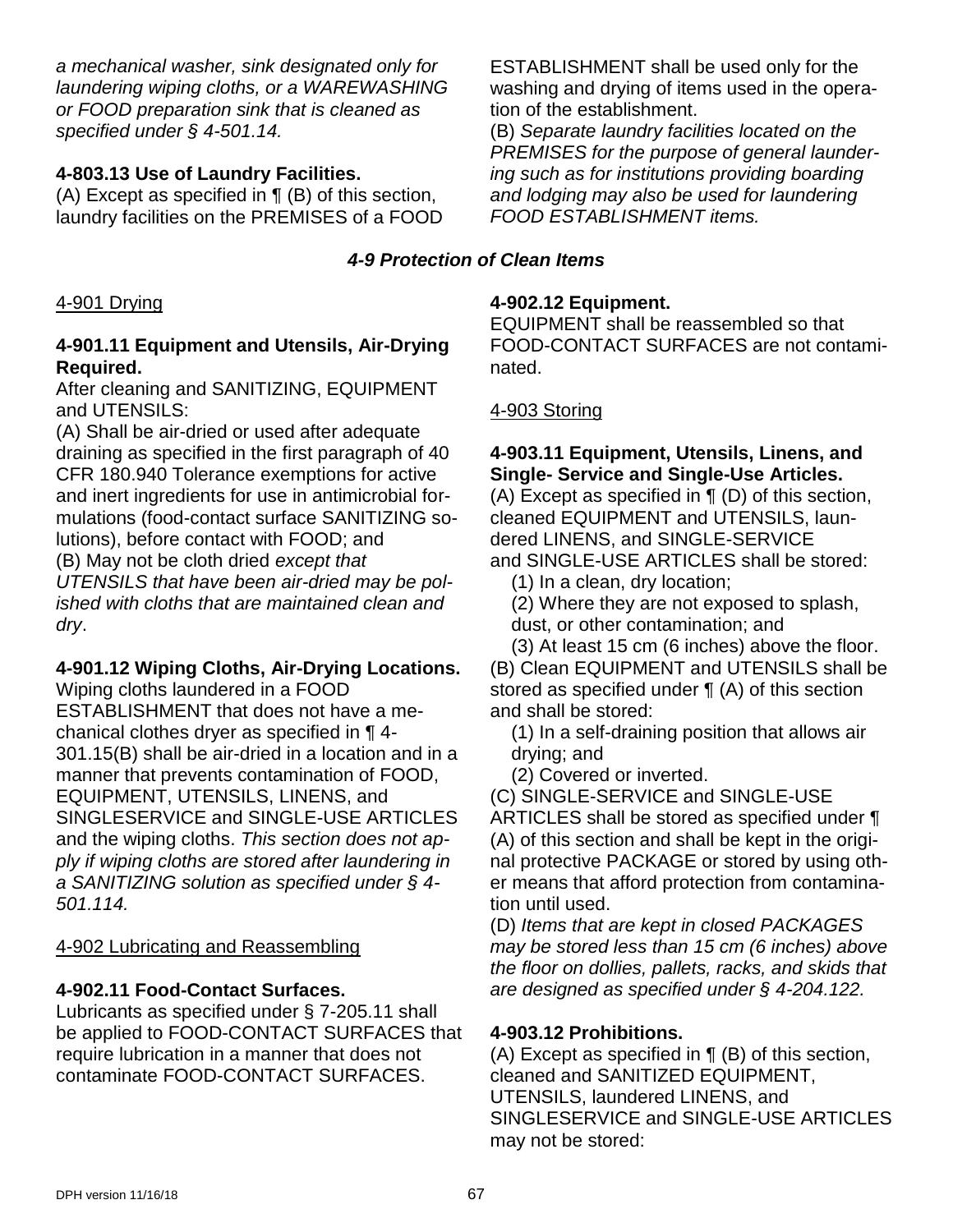#### (1) In locker rooms;

(2) In toilet rooms;

(3) In garbage rooms;

(4) In mechanical rooms;

(5) Under sewer lines that are not shielded to intercept potential drips;

(6) Under leaking water lines including leaking automatic fire sprinkler heads or under lines on which water has condensed;

(7) Under open stairwells; or

(8) Under other sources of contamination. (B) *Laundered LINENS and SINGLE-SERVICE and SINGLE-USE ARTICLES that are PACKAGED or in a facility such as a cabinet may be stored in a locker room.*

# 4-904 Preventing Contamination

# **4-904.11 Kitchenware and Tableware.**

(A) SINGLE-SERVICE and SINGLE-USE ARTICLES and cleaned and SANITIZED UTENSILS shall be handled, displayed, and dispensed so that contamination of FOOD- and lipcontact surfaces is prevented.

(B) Knives, forks, and spoons that are not prewrapped shall be presented so that only the handles are touched by EMPLOYEES and by CONSUMERS if CONSUMER self-service is provided.

(C) Except as specified under ¶ (B) of this section, SINGLESERVICE ARTICLES that are intended for FOOD- or lip-contact shall be furnished for CONSUMER self-service with the original individual wrapper intact or from an APPROVED dispenser.

# **4-904.12 Soiled and Clean Tableware.**

Soiled TABLEWARE shall be removed from CONSUMER eating and drinking areas and handled so that clean TABLEWARE is not contaminated.

## **4-904.13 Preset Tableware.**

(A) Except as specified in ¶ (B) of this section*,*  TABLEWARE that is preset shall be protected from contamination by being wrapped, covered, or inverted.

(B) *Preset TABLEWARE may be exposed if: (1) Unused settings are removed when a CONSUMER is seated; or*

*(2) Settings not removed when a CONSUMER is seated are cleaned and SANITIZED before further use.*

#### **4-904.14 Rinsing Equipment and Utensils after Cleaning and Sanitizing.**

After being cleaned and SANITIZED, EQUIPMENT and UTENSILS shall not be rinsed before air drying or use unless:

(A) The rinse is applied directly from a potable water supply by a warewashing machine that is maintained and operated as specified under Subparts 4-204 and 4-501; and

(B) The rinse is applied only after the EQUIPMENT and UTENSILS have been SANITIZED by the application of hot water or by the application of a chemical SANITIZER solution whose EPA-registered label use instructions call for rinsing off the SANITIZER after it is applied in a commercial WAREWASHING machine.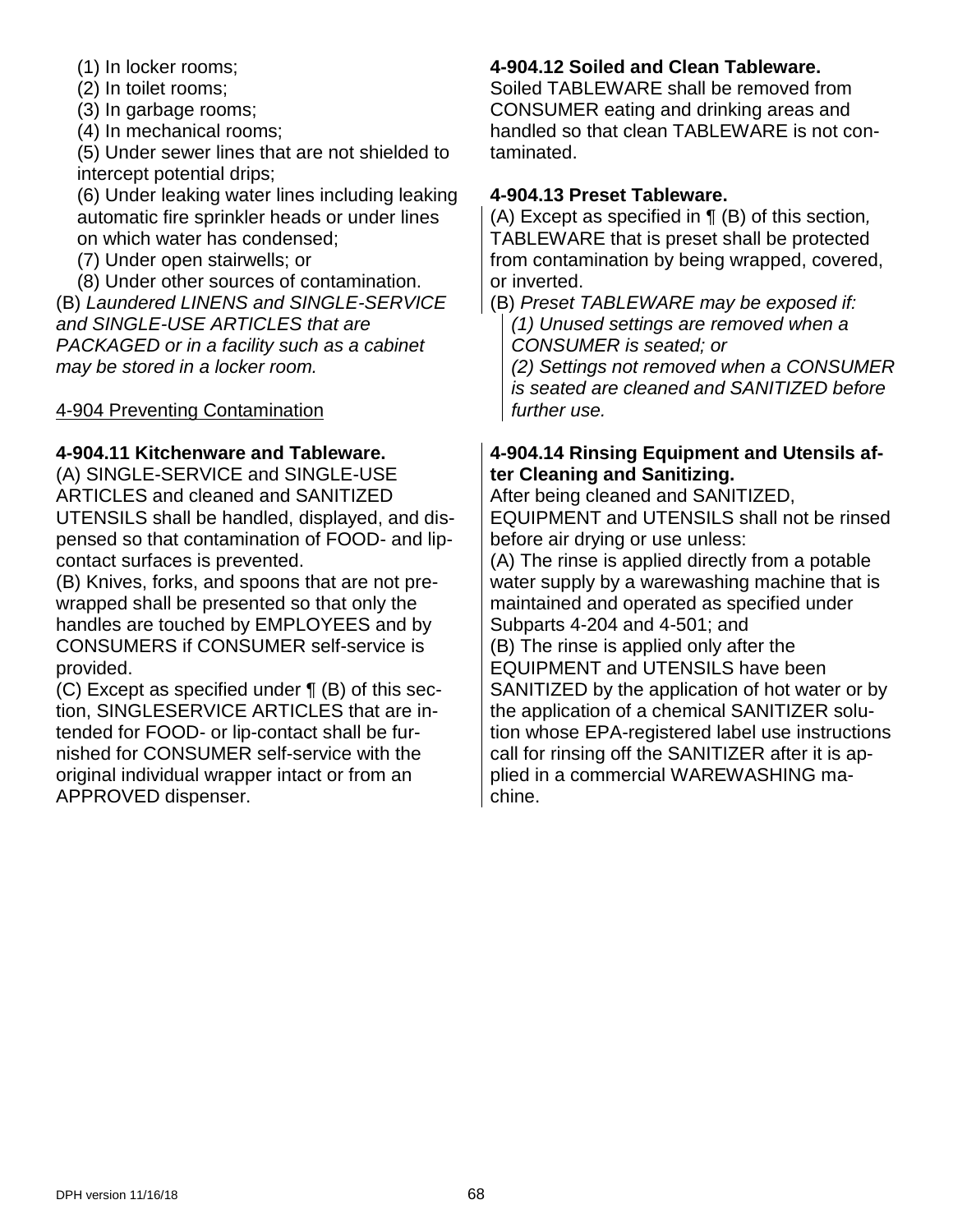## *5-1 Water*

#### 5-101 Source

## **5-101.11 Approved System.**

DRINKING WATER shall be obtained from an APPROVED source that is: (A) A PUBLIC WATER SYSTEM; P or (B) A nonPUBLIC WATER SYSTEM that is constructed, maintained, and operated according to LAW. P

# **5-101.12 System Flushing and Disinfection.**

A DRINKING WATER system shall be flushed and disinfected before being placed in service after construction, repair, or modification and after an emergency situation, such as a flood, that may introduce contaminants to the system. P

#### **5-101.13 Bottled Drinking Water. [590.005(A)]**

Bottled drinking water used or sold in a food establishment shall be obtained from sources which comply with 105 CMR 500.090 – 105 CMR 500.094. P

## 5-102 Quality

## **5-102.11 Standards. [590.005(B)]**

Except as specified under § 5-102.12: (A) Water from a PUBLIC WATER SYSTEM shall meet 40 CFR 141 - National Primary Drinking Water Regulations and state DRINKING WATER quality standards; <sup>P</sup> and (B) Water from a nonPUBLIC WATER SYSTEM shall meet state DRINKING WATER quality standards. P

(C) In addition to requirements in FC 5-102.11, water from a public water system shall meet requirements set forth in 310 CMR 22.00: *Drinking Wate*r.

## **5-102.12 Nondrinking Water.**

(A) A nonDRINKING WATER supply shall be used only if its use is APPROVED.

(B) NonDRINKING WATER shall be used only for nonculinary purposes such as air conditioning, nonFOOD EQUIPMENT cooling, and fire protection. <sup>P</sup>

### **5-102.13 Sampling.**

Except when used as specified under § 5- 102.12, water from a nonPUBLIC WATER SYSTEM shall be sampled and tested at least annually and as required by state water quality regulations. Pf

#### **5-102.14 Sample Report.**

The most recent sample report for the non-PUBLIC WATER SYSTEM shall be retained on file in the FOOD ESTABLISHMENT or the report shall be maintained as specified by state water quality regulations.

#### 5-103 Quantity and Availability

## **5-103.11 Capacity.**

(A) The water source and system shall be of sufficient capacity to meet the peak water demands of the FOOD ESTABLISHMENT. <sup>Pf</sup> (B) Hot water generation and distribution systems shall be sufficient to meet the peak hot water demands throughout the FOOD ESTABLISHMENT. Pf

#### **5-103.12 Pressure.**

Water under pressure shall be provided to all fixtures, EQUIPMENT, and nonFOOD EQUIPMENT that are required to use water *except that water supplied as specified under ¶¶ 5-104.12(A) and (B) to a TEMPORARY FOOD ESTABLISHMENT or in response to a temporary interruption of a water supply need not be under pressure*. Pf

## 5-104 Distribution, Delivery, and Retention

#### **5-104.11 System.**

Water shall be received from the source through the use of:

(A) An APPROVED public water main; <sup>Pf</sup> or (B) One or more of the following that shall be constructed, maintained, and operated according to LAW: <sup>Pf</sup>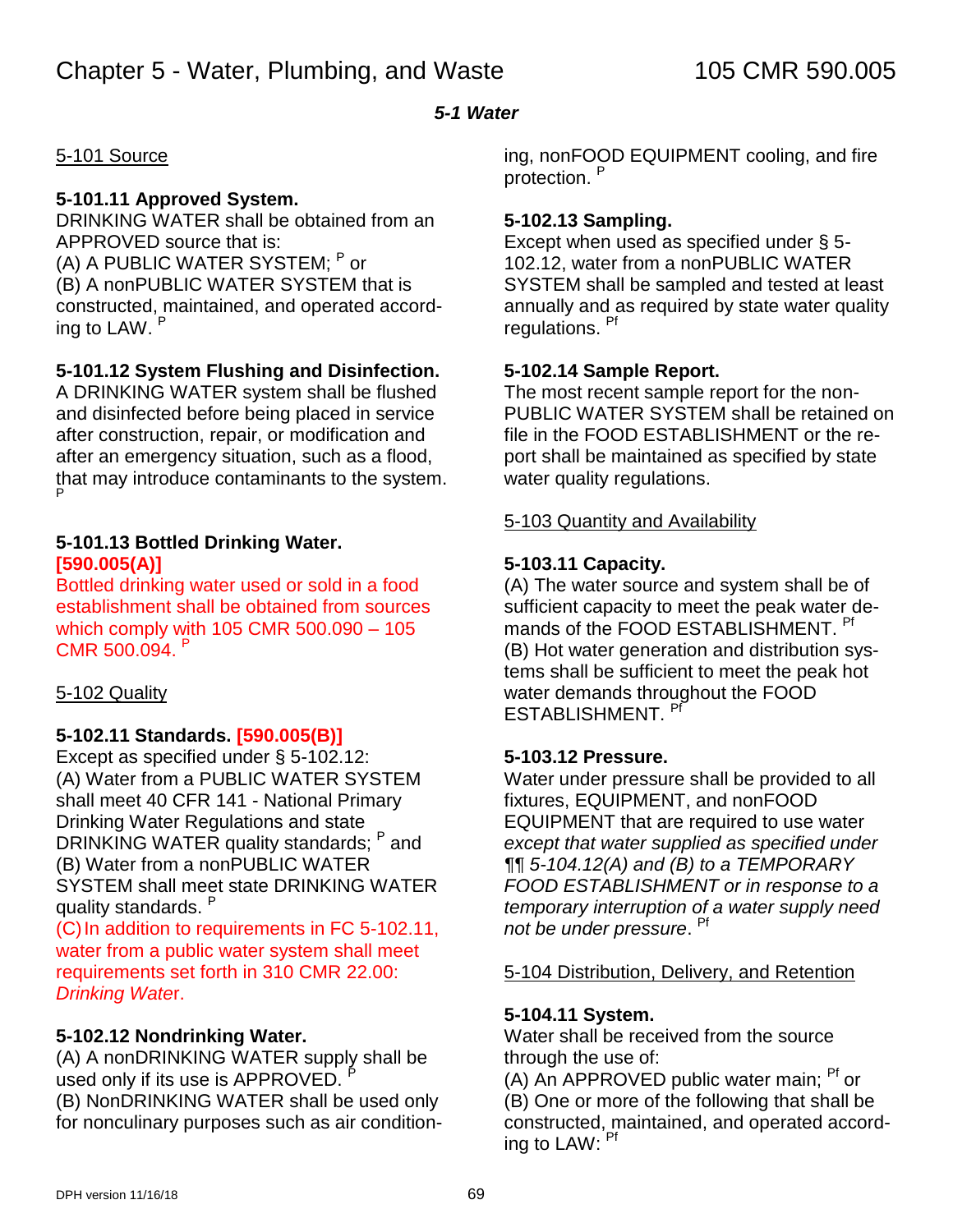(1) Nonpublic water main, water pumps, pipes, hoses, connections, and other appurtenances, Pf

- (2) Water transport vehicles,  $Pf$  or
- $(3)$  Water containers. <sup>Pf</sup>

#### **5-104.12 Alternative Water Supply.**

Water meeting the requirements specified under Subparts 5-101, 5-102, and 5-103 shall be made available for a mobile facility, for a TEMPORARY FOOD ESTABLISHMENT with-

#### 5-201 Materials

#### **5-201.11 Approved.**

(A) A PLUMBING SYSTEM and hoses conveying water shall be constructed and repaired with APPROVED materials according to LAW. P

(B) A water filter shall be made of SAFE MATERIALS. P

5-202 Design, Construction, and Installation

#### **5-202.11 Approved System and Cleanable Fixtures.**

(A) A PLUMBING SYSTEM shall be designed, constructed, and installed according to LAW. <sup>P</sup> (B) A PLUMBING FIXTURE such as a HANDWASHING SINK, toilet, or urinal shall be EASILY CLEANABLE.

#### **5-202.12 Handwashing Sink, Installation.**

(A) A HANDWASHING SINK shall be equipped to provide water at a temperature of at least  $38^{\circ}$ C (100°F) through a mixing valve or combination faucet. <sup>Pf</sup>

(B) A steam mixing valve may not be used at a HANDWASHING SINK.

(C) A self-closing, slow-closing, or metering faucet shall provide a flow of water for at least 15 seconds without the need to reactivate the faucet.

(D) An automatic handwashing facility shall be installed in accordance with manufacturer's instructions.

out a permanent water supply, and for a FOOD ESTABLISHMENT with a temporary interruption of its water supply through: (A) A supply of containers of commercially BOTTLED DRINKING WATER: Pf

(B) One or more closed portable water containers: <sup>Pf</sup>

(C) An enclosed vehicular water tank; <sup>Pf</sup> (D) An on-PREMISES water storage tank; <sup>Pf</sup> or (E) Piping, tubing, or hoses connected to an

adjacent APPROVED source. Pf

#### *5-2 Plumbing System*

#### **5-202.13 Backflow Prevention, Air Gap.**

An air gap between the water supply inlet and the flood level rim of the PLUMBING FIXTURE, EQUIPMENT, or nonFOOD EQUIPMENT shall be at least twice the diameter of the water supply inlet and may not be less than 25 mm (1  $inch$ ).  $P$ 

#### **5-202.14 Backflow Prevention Device, Design Standard.**

A backflow or backsiphonage prevention device installed on a water supply system shall meet American Society of Sanitary Engineering (A.S.S.E.) standards for construction, installation, maintenance, inspection, and testing for that specific application and type of device. <sup>P</sup>

#### **5-202.15 Conditioning Device, Design.**

A water filter, screen, and other water conditioning device installed on water lines shall be designed to facilitate disassembly for periodic servicing and cleaning. A water filter element shall be of the replaceable type.

#### 5-203 Numbers and Capacities

#### **5-203.11 Handwashing Sinks.**

(A) Except as specified in  $\P\P$  (B) and (C) of this section, at least 1 HANDWASHING SINK, a number of HANDWASHING SINKS necessary for their convenient use by EMPLOYEES in areas specified under § 5-204.11, and not fewer than the number of HANDWASHING SINKS required by LAW shall be provided. Pf (B) *If APPROVED and capable of removing the types of soils encountered in the FOOD operations involved, automatic handwashing facilities*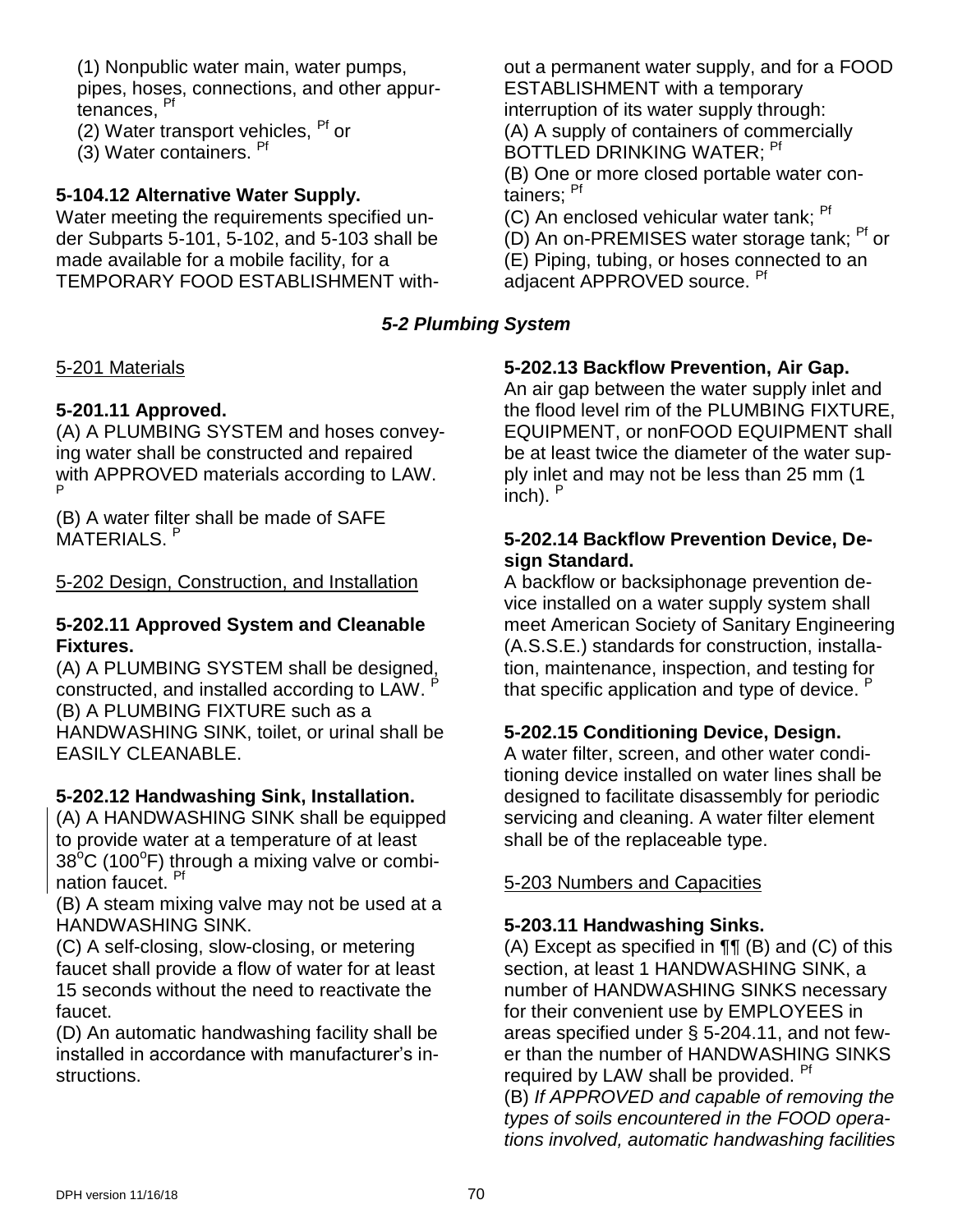*may be substituted for HANDWASHING SINKS in a FOOD ESTABLISHMENT that has at least 1 HANDWASHING SINK.* (C) *If APPROVED, when FOOD exposure is limited and HANDWASHING SINKS are not conveniently available, such as in some mobile or TEMPORARY FOOD ESTABLISHMENTS or at some VENDING MACHINE LOCATIONS, EMPLOYEES may use chemically treated towelettes for handwashing.*

## **5-203.12 Toilets and Urinals.**

At least 1 toilet and not fewer than the toilets required by LAW shall be provided. If authorized by LAW and urinals are substituted for toilets, the substitution shall be done as specified in LAW.

# **5-203.13 Service Sink.**

(A) At least 1 service sink or 1 curbed cleaning facility equipped with a floor drain shall be provided and conveniently located for the cleaning of mops or similar wet floor cleaning tools and for the disposal of mop water and similar liquid waste.

(B) Toilets and urinals may not be used as a service sink for the disposal of mop water and similar liquid waste.

## **5-203.14 Backflow Prevention Device, When Required.**

A PLUMBING SYSTEM shall be installed to preclude backflow of a solid, liquid, or gas contaminant into the water supply system at each point of use at the FOOD ESTABLISHMENT, including on a hose bibb if a hose is attached or on a hose bibb if a hose is not attached and backflow prevention is required by LAW, by: (A) Providing an air gap as specified under § 5- 202.13 <sup>P</sup> ; or

(B) Installing an APPROVED backflow prevention device as specified under § 5-202.14.  $P$ 

#### **5-203.15 Backflow Prevention Device, Carbonator.**

(A) If not provided with an air gap as specified under § 5-202.13, a dual check valve with an intermediate vent preceded by a screen of not less than 100 mesh to 25.4 mm (100 mesh to 1 inch) shall be installed upstream from a carbonating device and downstream from any copper in the water supply line.

*(B) A dual check valve attached to the carbonator need not be of the vented type if an air gap or vented backflow prevention device has been otherwise provided as specified under ¶ (A) of this section.*

5-204 Location and Placement

# **5-204.11 Handwashing Sinks.**

A HANDWASHING SINK shall be located: (A) To allow convenient use by EMPLOYEES in FOOD preparation, FOOD dispensing, and WAREWASHING areas: Pf and (B) In, or immediately adjacent to, toilet rooms. Pf

# **5-204.12 Backflow Prevention Device, Location.**

A backflow prevention device shall be located so that it may be serviced and maintained.

# **5-204.13 Conditioning Device, Location.**

A water filter, screen, and other water conditioning device installed on water lines shall be located to facilitate disassembly for periodic servicing and cleaning.

# 5-205 Operation and Maintenance

# **5-205.11 Using a Handwashing Sink.**

(A) A HANDWASHING SINK shall be maintained so that it is accessible at all times for EMPLOYEE use.<sup>Pf</sup>

(B) A HANDWASHING SINK may not be used for purposes other than handwashing. <sup>Pf</sup> (C) An automatic handwashing facility shall be used in accordance with manufacturer's instructions. <sup>Pf</sup>

# **5-205.12 Prohibiting a Cross Connection.**

(A) A PERSON may not create a cross connection by connecting a pipe or conduit between the DRINKING WATER system and a nonDRINKING WATER system or a water system of unknown quality.<sup>P</sup>

(B) The piping of a nonDRINKING WATER system shall be durably identified so that it is readily distinguishable from piping that carries DRINKING WATER. Pf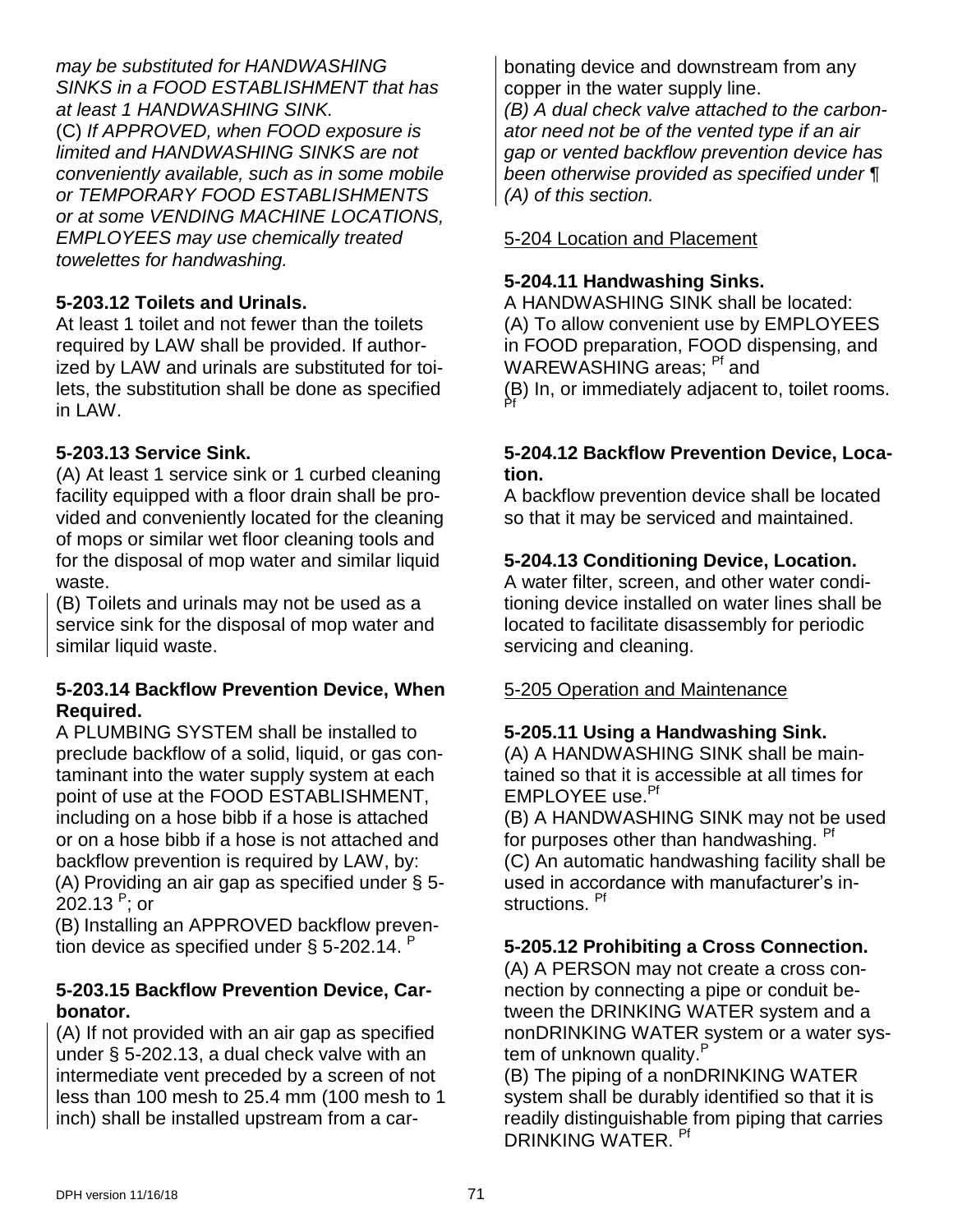#### **5-205.13 Scheduling Inspection and Service for a Water System Device.**

A device such as a water treatment device or backflow preventer shall be scheduled for inspection and service, in accordance with manufacturer's instructions and as necessary to prevent device failure based on local water conditions, and records demonstrating inspection and service shall be maintained by the PERSON IN CHARGE. Pf

### **5-205.14 Water Reservoir of Fogging Devices, Cleaning.**

(A) A reservoir that is used to supply water to a device such as a produce fogger shall be:

(1) Maintained in accordance with manufacturer's specifications; P and

(2) Cleaned in accordance with manufacturer's specifications or according to the procedures specified under ¶ (B) of this section, whichever is more stringent. <sup>P</sup>

(B) Cleaning procedures shall include at least the following steps and shall be conducted at least once a week:

(1) Draining and complete disassembly of the water and aerosol contact parts; P

(2) Brush-cleaning the reservoir, aerosol tubing, and discharge nozzles with a suitable detergent solution; P

(3) Flushing the complete system with water to remove the detergent solution and particulate accumulation; P and

(4) Rinsing by immersing, spraying, or swabbing the reservoir, aerosol tubing, and discharge nozzles with at least 50 MG/L hypochlorite solution. <sup>P</sup>

## **5-205.15 System Maintained in Good Repair.**

A PLUMBING SYSTEM shall be:

(A) Repaired according to  $LAW$ ;  $P$  and

(B) Maintained in good repair.

# *5-3 Mobile Water Tank and Mobile Food Establishment Water Tank*

# 5-301 Materials

# **5-301.11 Approved.**

Materials that are used in the construction of a mobile water tank, mobile FOOD

ESTABLISHMENT water tank, and appurtenances shall be:

 $(A)$  Safe;  $P$ 

(B) Durable, CORROSION-RESISTANT, and nonabsorbent; and

(C) Finished to have a SMOOTH, EASILY CLEANABLE surface.

5-302 Design and Construction

# **5-302.11 Enclosed System, Sloped to Drain.**

A mobile water tank shall be:

(A) Enclosed from the filling inlet to the discharge outlet; and

(B) Sloped to an outlet that allows complete drainage of the tank.

## **5-302.12 Inspection and Cleaning Port, Protected and Secured.**

If a water tank is designed with an access port for inspection and cleaning, the opening shall be in the top of the tank and:

(A) Flanged upward at least 13 mm (one-half inch); and

(B) Equipped with a port cover assembly that is:

(1) Provided with a gasket and a device for securing the cover in place, and (2) Flanged to overlap the opening and sloped to drain.

# **5-302.13 "V" Type Threads, Use Limitation.**

A fitting with "V" type threads on a water tank inlet or outlet shall be allowed only when a hose is permanently attached.

# **5-302.14 Tank Vent, Protected.**

If provided, a water tank vent shall terminate in a downward direction and shall be covered with:

(A) 16 mesh to 25.4 mm (16 mesh to 1 inch) screen or equivalent when the vent is in a protected area; or

(B) A protective filter when the vent is in an area that is not protected from windblown dirt and debris.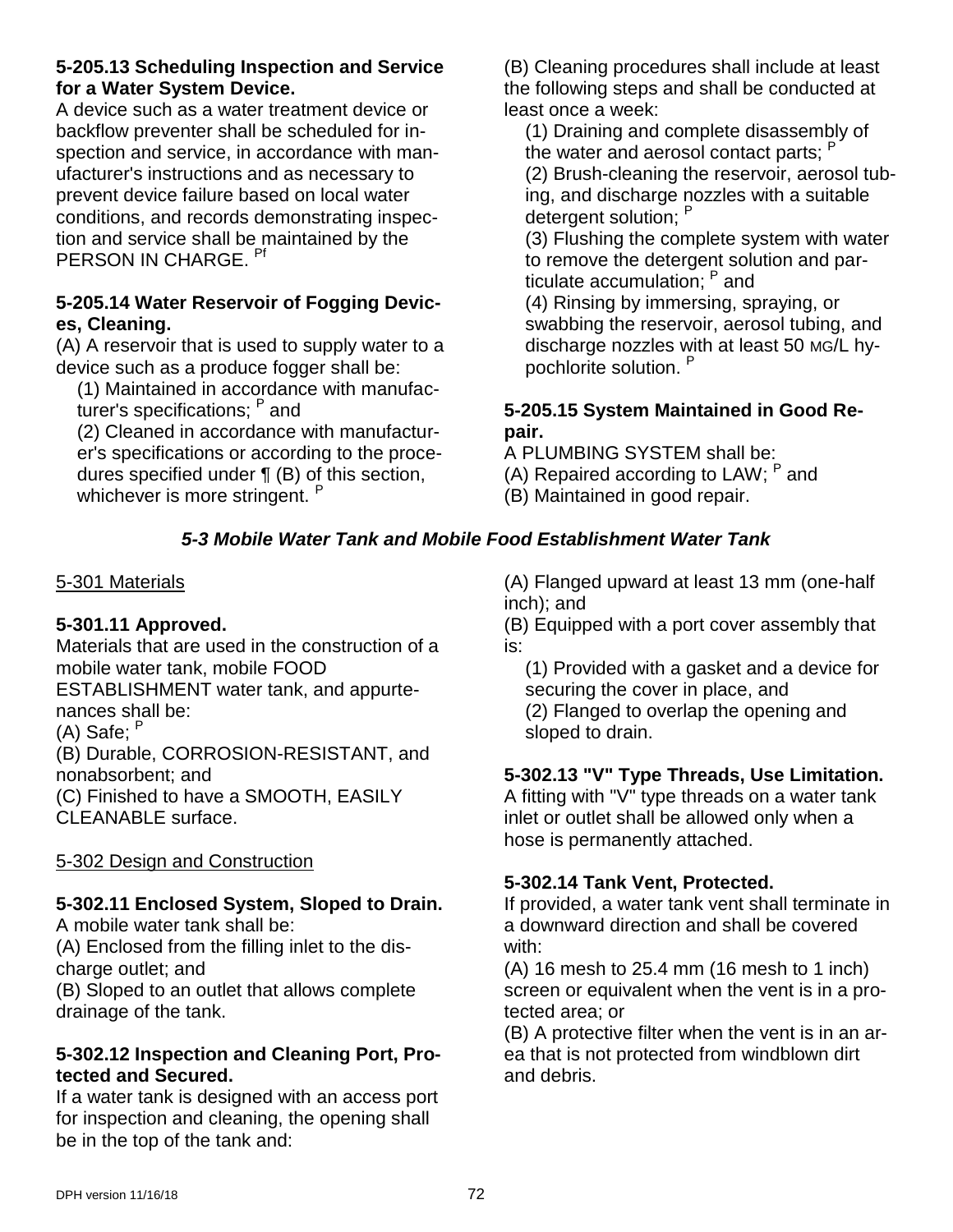### **5-302.15 Inlet and Outlet, Sloped to Drain.**

(A) A water tank and its inlet and outlet shall be sloped to drain.

(B) A water tank inlet shall be positioned so that it is protected from contaminants such as waste discharge, road dust, oil, or grease.

#### **5-302.16 Hose, Construction and Identification.**

A hose used for conveying DRINKING WATER from a water tank shall be:

 $(A)$  Safe:  $P$ 

(B) Durable, CORROSION-RESISTANT, and nonaborbent;

(C) Resistant to pitting, chipping, crazing,

scratching, scoring, distortion, and decomposition;

(D) Finished with a SMOOTH interior surface; and

(E) Clearly and durably identified as to its use if not permanently attached.

### 5-303 Number and Capacities

### **5-303.11 Filter, Compressed Air.**

A filter that does not pass oil or oil vapors shall be installed in the air supply line between the compressor and DRINKING WATER system when compressed air is used to pressurize the water tank system. P

### **5-303.12 Protective Cover or Device.**

A cap and keeper chain, closed cabinet, closed storage tube, or other APPROVED protective cover or device shall be provided for a water inlet, outlet, and hose.

#### **5-303.13 Mobile Food Establishment Tank Inlet.**

A mobile FOOD ESTABLISHMENT'S water tank inlet shall be:

(A) 19.1 mm (three-fourths inch) in inner diameter or less; and

(B) Provided with a hose connection of a size or type that will prevent its use for any other service.

## 5-304 Operation and Maintenance

## **5-304.11 System Flushing and Sanitization.**

A water tank, pump, and hoses shall be flushed and SANITIZED before being placed in service after construction, repair, modification, and periods of nonuse. <sup>P</sup>

### **5-304.12 Using a Pump and Hoses, Backflow Prevention.**

A PERSON shall operate a water tank, pump, and hoses so that backflow and other contamination of the water supply are prevented.

### **5-304.13 Protecting Inlet, Outlet, and Hose Fitting.**

If not in use, a water tank and hose inlet and outlet fitting shall be protected using a cover or device as specified under § 5-303.12.

### **5-304.14 Tank, Pump, and Hoses, Dedication.**

(A) Except as specified in  $\P$  (B) of this section, a water tank, pump, and hoses used for conveying DRINKING WATER shall be used for no other purpose. P

(B) *Water tanks, pumps, and hoses APPROVED for liquid FOODS may be used for conveying DRINKING WATER if they are cleaned and SANITIZED before they are used to convey water.*

#### *5-4 Sewage, Other Liquid Waste, and Rainwater*

### 5-401 Mobile Holding Tank

### **5-401.11 Capacity and Drainage.**

A SEWAGE holding tank in a mobile FOOD ESTABLISHMENT shall be:

(A) Sized 15 percent larger in capacity than the water supply tank; and

(B) Sloped to a drain that is 25 mm (1 inch) in inner diameter or greater, equipped with a

shut-off valve.

5-402 Retention, Drainage, and Delivery

#### **5-402.10 Establishment Drainage System.** FOOD ESTABLISHMENT drainage systems, including grease traps, that convey SEWAGE shall be designed and installed as specified under ¶ 5-202.11(A).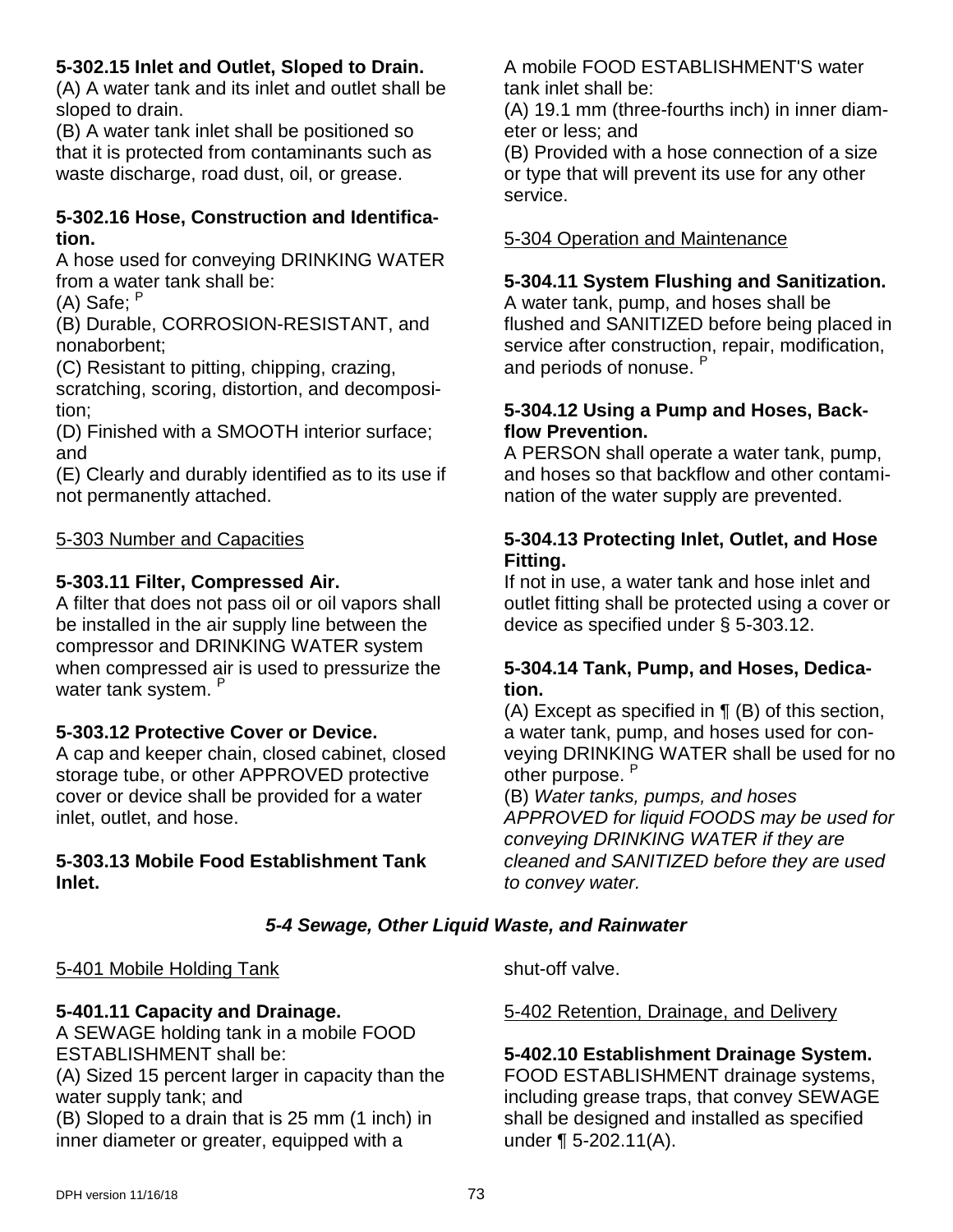### **5-402.11 Backflow Prevention.**

(A) Except as specified in  $\P\P$  (B), (C), and (D) of this section, a direct connection may not exist between the SEWAGE system and a drain originating from EQUIPMENT in which FOOD, portable EQUIPMENT, or UTENSILS are placed.<sup>P</sup>

(B) *Paragraph (A) of this section does not apply to floor drains that originate in refrigerated spaces that are constructed as an integral part of the building*.

(C) If allowed by LAW, a WAREWASHING machine may have a direct connection between its waste outlet and a floor drain when the machine is located within 1.5 m (5 feet) of a trapped floor drain and the machine outlet is connected to the inlet side of a properly vented floor drain trap.

(D) If allowed by LAW, a WAREWASHING or culinary sink may have a direct connection.

### **5-402.12 Grease Trap.**

If used, a grease trap shall be located to be easily accessible for cleaning.

### **5-402.13 Conveying Sewage.**

SEWAGE shall be conveyed to the point of disposal through an APPROVED sanitary SEWAGE system or other system, including use of SEWAGE transport vehicles, waste retention tanks, pumps, pipes, hoses, and connections that are constructed, maintained, and operated according to LAW.<sup>P</sup>

## **5-402.14 Removing Mobile Food Establishment Wastes.**

SEWAGE and other liquid wastes shall be removed from a mobile FOOD ESTABLISHMENT at an APPROVED waste SERVICING AREA or by a SEWAGE transport vehicle in such a way that a public health HAZARD or nuisance is not created. <sup>Pf</sup>

## **5-402.15 Flushing a Waste Retention Tank.**

A tank for liquid waste retention shall be thoroughly flushed and drained in a sanitary manner during the servicing operation.

## 5-403 Disposal Facility

## **5-403.11 Approved Sewage Disposal System.**

SEWAGE shall be disposed through an APPROVED facility that is:

(A) A public SEWAGE treatment plant;  $P$  or (B) An individual SEWAGE disposal system that is sized, constructed, maintained, and operated according to LAW. <sup>P</sup>

### **5-403.12 Other Liquid Wastes and Rainwater.**

Condensate drainage and other nonSEWAGE liquids and rainwater shall be drained from point of discharge to disposal according to LAW.

## *5-5 Refuse, Recyclables, and Returnables*

## 5-501 Facilities on the Premises

## **5-501.10 Indoor Storage Area.**

If located within the FOOD ESTABLISHMENT, a storage area for REFUSE, recyclables, and returnables shall meet the requirements specified under §§ 6-101.11, 6-201.11 - 6-201.18, 6- 202.15, and 6-202.16.

## **5-501.11 Outdoor Storage Surface.**

An outdoor storage surface for REFUSE, recyclables, and returnables shall be constructed of nonabsorbent material such as concrete or asphalt and shall be SMOOTH, durable, and sloped to drain.

## **5-501.12 Outdoor Enclosure.**

If used, an outdoor enclosure for REFUSE, recyclables, and returnables shall be constructed of durable and cleanable materials.

## **5-501.13 Receptacles.**

(A) Except as specified in  $\P$  (B) of this section, receptacles and waste handling units for REFUSE, recyclables, and returnables and for use with materials containing FOOD residue shall be durable, cleanable, insect- and rodentresistant, leakproof, and nonabsorbent. (B) *Plastic bags and wet strength paper bags may be used to line receptacles for storage in-*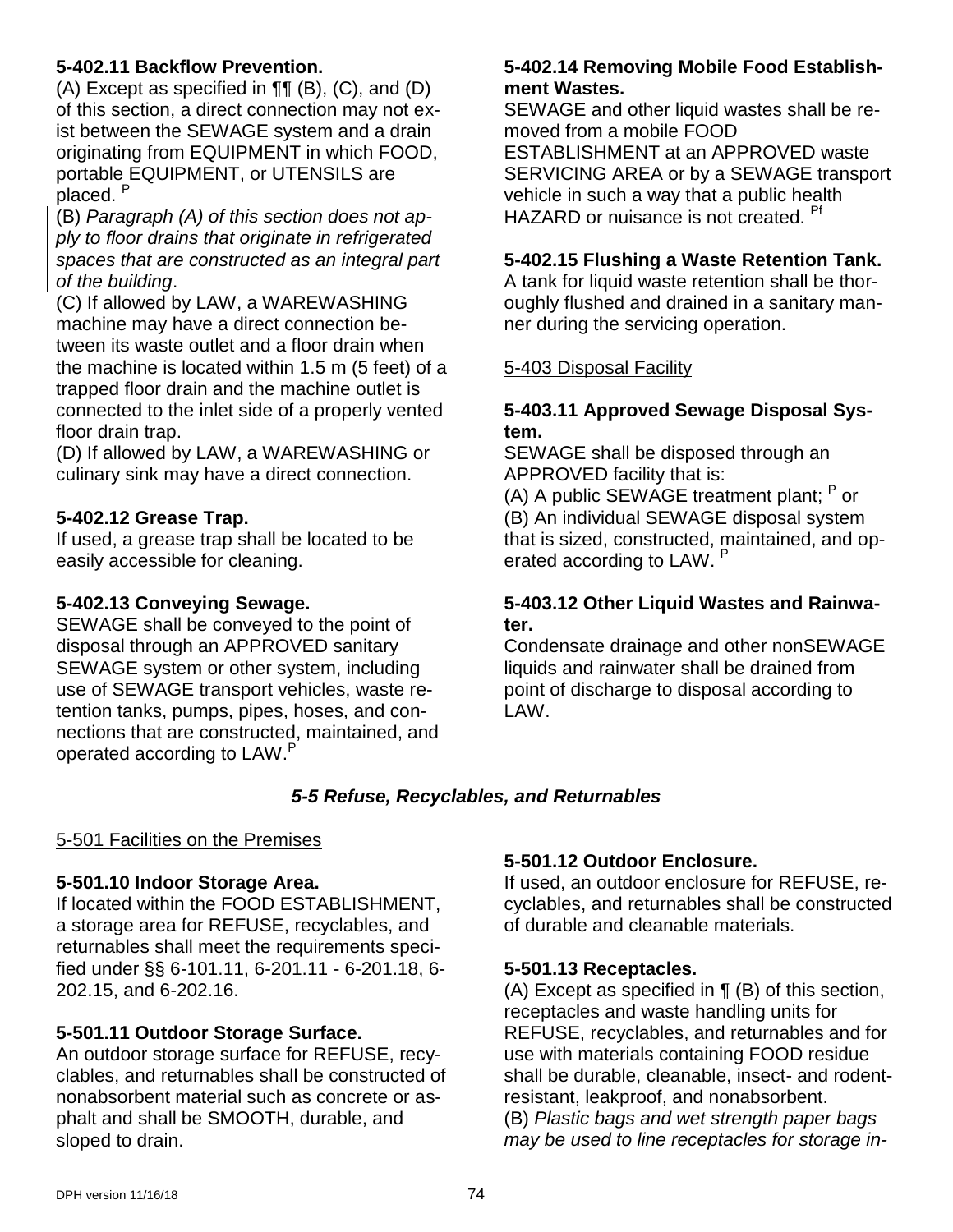*side the FOOD ESTABLISHMENT, or within closed outside receptacles.*

### **5-501.14 Receptacles in Vending Machines.**

*Except for a receptacle for BEVERAGE bottle crown closures,* a REFUSE receptacle may not be located within a VENDING MACHINE.

#### **5-501.15 Outside Receptacles.**

(A) Receptacles and waste handling units for REFUSE, recyclables, and returnables used with materials containing FOOD residue and used outside the FOOD ESTABLISHMENT shall be designed and constructed to have tight-fitting lids, doors, or covers.

(B) Receptacles and waste handling units for REFUSE and recyclables such as an on-site compactor shall be installed so that accumulation of debris and insect and rodent attraction and harborage are minimized and effective cleaning is facilitated around and, if the unit is not installed flush with the base pad, under the unit.

### **5-501.16 Storage Areas, Rooms, and Receptacles, Capacity and Availability.**

(A) An inside storage room and area and outside storage area and enclosure, and receptacles shall be of sufficient capacity to hold REFUSE, recyclables, and returnables that accumulate.

(B) A receptacle shall be provided in each area of the FOOD ESTABLISHMENT or PREMISES where REFUSE is generated or commonly discarded, or where recyclables or returnables are placed.

(C) If disposable towels are used at handwashing lavatories, a waste receptacle shall be located at each lavatory or group of adjacent lavatories.

## **5-501.17 Toilet Room Receptacle, Covered.**

A toilet room used by females shall be provided with a covered receptacle for sanitary napkins.

### **5-501.18 Cleaning Implements and Supplies.**

(A) Except as specified in ¶ (B) of this section, suitable cleaning implements and supplies such as high pressure pumps, hot water,

steam, and detergent shall be provided as necessary for effective cleaning of receptacles and waste handling units for REFUSE, recyclables, and returnables.

(B) If APPROVED, off-PREMISES-based cleaning services may be used if on-PREMISES cleaning implements and supplies are not provided

#### **5-501.19 Storage Areas, Redeeming Machines, Receptacles and Waste Handling Units, Location.**

(A) An area designated for REFUSE, recyclables, returnables, and, except as specified in ¶ (B) of this section, a redeeming machine for recyclables or returnables shall be located so that it is separate from FOOD, EQUIPMENT, UTENSILS, LINENS, and SINGLE-SERVICE and SINGLE-USE ARTICLES and a public health HAZARD or nuisance is not created. (B) *A redeeming machine may be located in the PACKAGED FOOD storage area or CONSUMER area of a FOOD ESTABLISHMENT if FOOD, EQUIPMENT, UTENSILS, LINENS, and SINGLE-SERVICE and SINGLE-USE ARTICLES are not subject to contamination from the machines and a public health HAZARD or nuisance is not created.* (C) The location of receptacles and waste handling units for REFUSE, recyclables, and returnables may not create a public health HAZARD or nuisance or interfere with the cleaning of adjacent space.

### **5-501.110 Storing Refuse, Recyclables, and Returnables.**

REFUSE, recyclables, and returnables shall be stored in receptacles or waste handling units so that they are inaccessible to insects and rodents.

### **5-501.111 Areas, Enclosures, and Receptacles, Good Repair.**

Storage areas, enclosures, and receptacles for REFUSE, recyclables, and returnables shall be maintained in good repair.

## **5-501.112 Outside Storage Prohibitions.**

(A) Except as specified in ¶ (B) of this section, REFUSE receptacles not meeting the requirements specified under ¶ 5-501.13(A) such as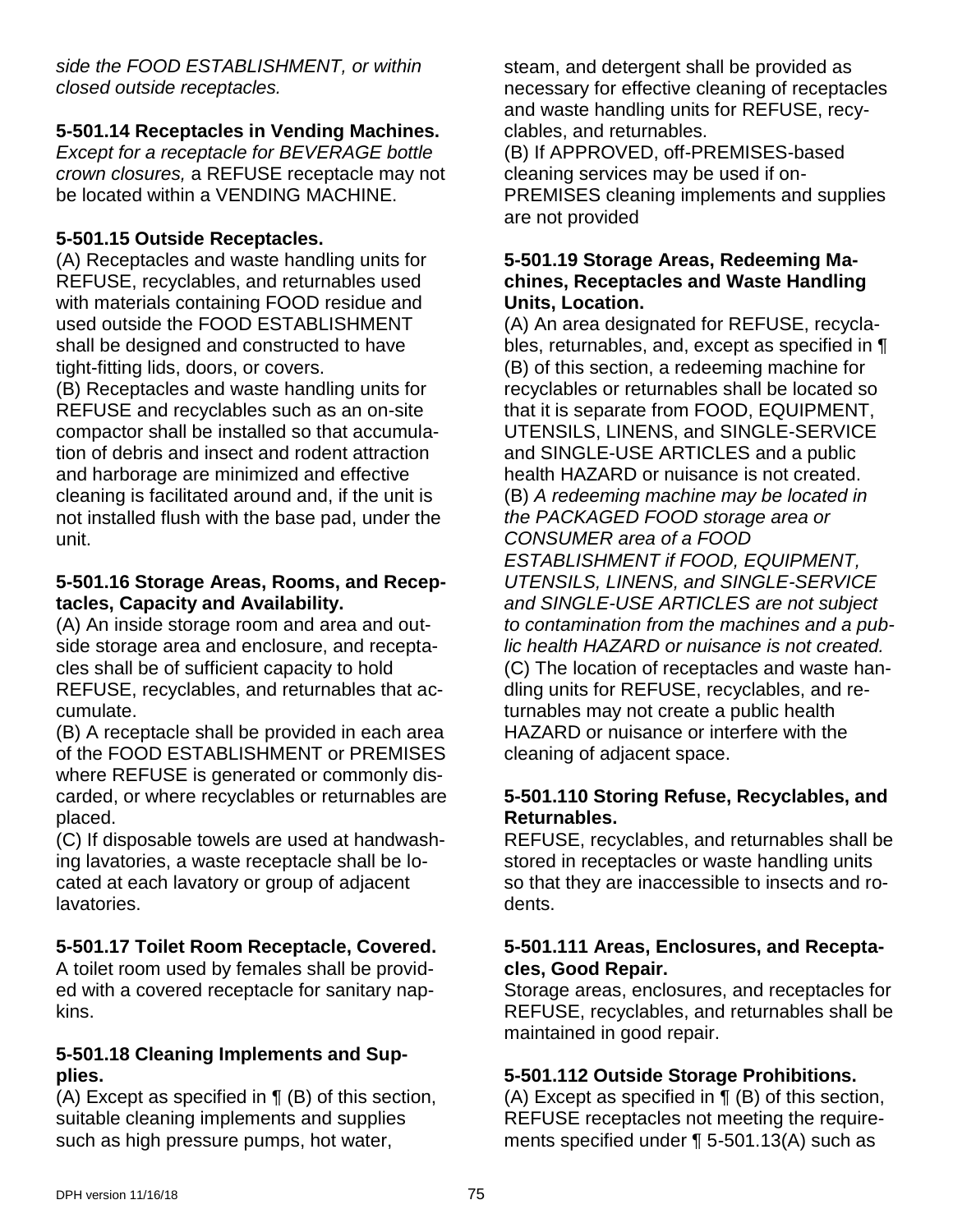receptacles that are not rodent-resistant, unprotected plastic bags and paper bags, or baled units that contain materials with FOOD residue may not be stored outside.

(B) *Cardboard or other packaging material that does not contain FOOD residues and that is awaiting regularly scheduled delivery to a recycling or disposal site may be stored outside without being in a covered receptacle if it is stored so that it does not create a rodent harborage problem.*

### **5-501.113 Covering Receptacles.**

Receptacles and waste handling units for REFUSE, recyclables, and returnables shall be kept covered:

(A) Inside the FOOD ESTABLISHMENT if the receptacles and units:

(1) Contain FOOD residue and are not in continuous use; or

(2) After they are filled; and

(B) With tight-fitting lids or doors if kept outside the FOOD ESTABLISHMENT.

#### **5-501.114 Using Drain Plugs.**

Drains in receptacles and waste handling units for REFUSE, recyclables, and returnables shall have drain plugs in place.

#### **5-501.115 Maintaining Refuse Areas and Enclosures.**

A storage area and enclosure for REFUSE, recyclables, or returnables shall be maintained free of unnecessary items, as specified under § 6-501.114, and clean.

#### **5-501.116 Cleaning Receptacles.**

(A) Receptacles and waste handling units for REFUSE, recyclables, and returnables shall be thoroughly cleaned in a way that does not contaminate FOOD, EQUIPMENT, UTENSILS,

LINENS, or SINGLE-SERVICE and SINGLE-USE ARTICLES, and waste water shall be disposed of as specified under § 5-402.13. (B) Soiled receptacles and waste handling units for REFUSE, recyclables, and returnables shall be cleaned at a frequency necessary to prevent them from developing a buildup of soil or becoming attractants for insects and rodents.

#### 5-502 Removal

#### **5-502.11 Frequency.**

REFUSE, recyclables, and returnables shall be removed from the PREMISES at a frequency that will minimize the development of objectionable odors and other conditions that attract or harbor insects and rodents.

#### **5-502.12 Receptacles or Vehicles.**

REFUSE, recyclables, and returnables shall be removed from the PREMISES by way of: (A) Portable receptacles that are constructed and maintained according to LAW; or (B) A transport vehicle that is constructed, maintained, and operated according to LAW.

5-503 Facilities for Disposal and Recycling

#### **5-503.11 Community or Individual Facility.**

Solid waste not disposed of through the SEWAGE system such as through grinders and pulpers shall be recycled or disposed of in an APPROVED public or private community recycling or REFUSE facility; or solid waste shall be disposed of in an individual REFUSE facility such as a landfill or incinerator which is sized, constructed, maintained, and operated according to LAW.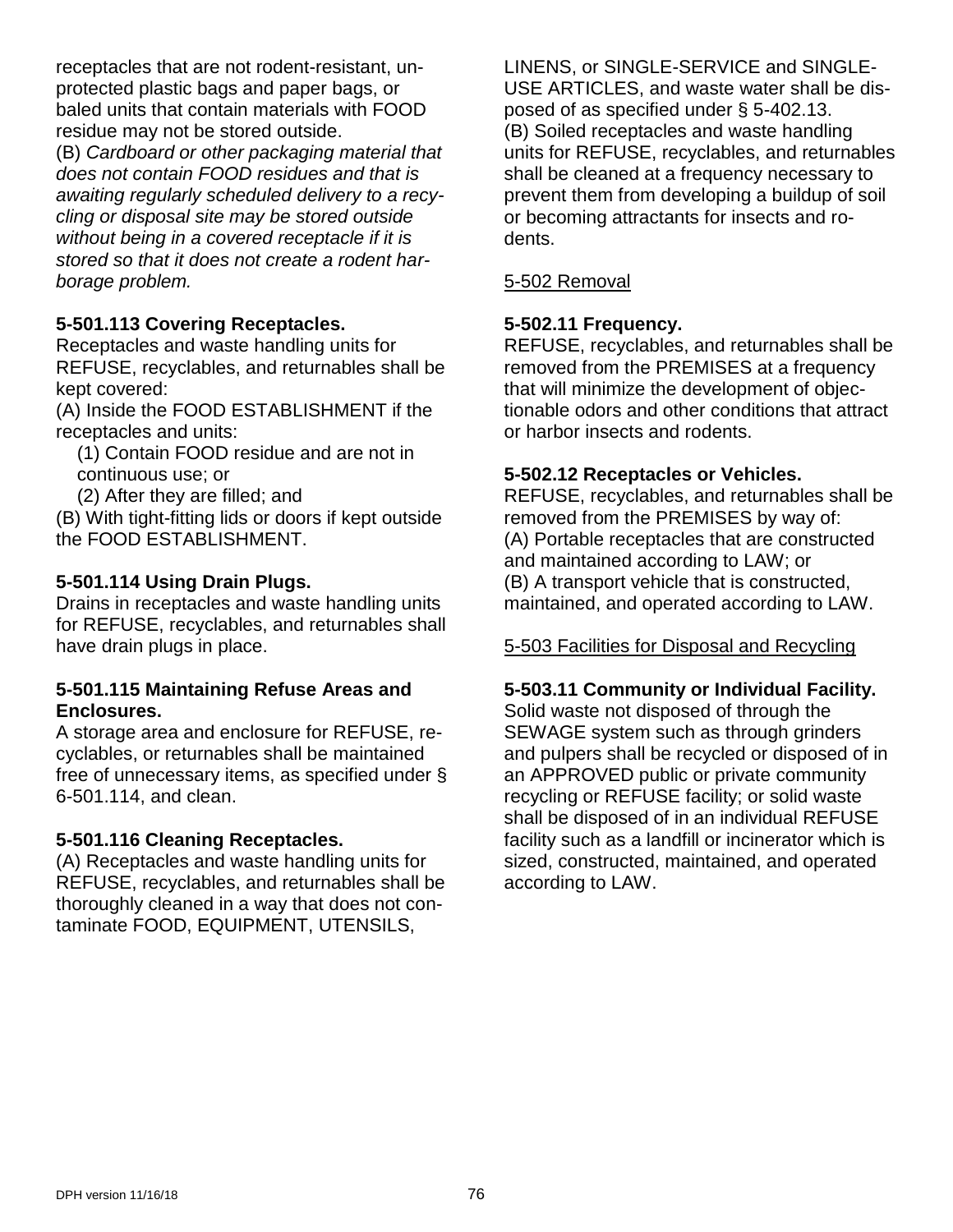### *6-1 Materials for Construction and Repair*

#### 6-101 Indoor Areas

### **6-101.11 Surface Characteristics.**

(A) Except as specified in  $\P$  (B) of this section, materials for indoor floor, wall, and ceiling surfaces under conditions of normal use shall be:

(1) SMOOTH, durable, and EASILY CLEANABLE for areas where FOOD ESTABLISHMENT operations are conducted;

(2) Closely woven and EASILY CLEANABLE carpet for carpeted areas; and

(3) Nonabsorbent for areas subject to moisture such as FOOD preparation areas, walkin refrigerators, WAREWASHING areas, toilet rooms, mobile FOOD ESTABLISHMENT SERVICING AREAS, and areas subject to flushing or spray cleaning methods.

(B) *In a TEMPORARY FOOD* 

*ESTABLISHMENT:*

(1) *If graded to drain, a floor may be concrete, machine-laid asphalt, or dirt or gravel*  *if it is covered with mats, removable* platforms, duckboards, or other APPROVED materials that are effectively treated to control dust and mud; and

(2) *Walls and ceilings may be constructed of a material that protects the interior from the weather and windblown dust and debris.*

#### 6-102 Outdoor Areas

#### **6-102.11 Surface Characteristics.**

(A) The outdoor walking and driving areas shall be surfaced with concrete, asphalt, or gravel or other materials that have been effectively treated to minimize dust, facilitate maintenance, and prevent muddy conditions. (B) Exterior surfaces of buildings and mobile FOOD ESTABLISHMENTS shall be of weather-resistant materials and shall comply with LAW.

(C) Outdoor storage areas for REFUSE, recyclables, or returnables shall be of materials specified under §§ 5-501.11 and 5-501.12.

#### *6-2 Design, Construction, and Installation*

#### 6-201 Cleanability

#### **6-201.11 Floors, Walls, and Ceilings.**

Except as specified under § 6-201.14 and *except for antislip floor coverings or applications that may be used for safety reasons,* floors, floor coverings, walls, wall coverings, and ceilings shall be designed, constructed, and installed so they are SMOOTH and EASILY CLEANABLE*.*

### **6-201.12 Floors, Walls, and Ceilings, Utility Lines.**

(A) Utility service lines and pipes may not be unnecessarily exposed.

(B) Exposed utility service lines and pipes shall be installed so they do not obstruct or prevent cleaning of the floors, walls, or ceilings.

(C) Exposed horizontal utility service lines and pipes may not be installed on the floor.

### **6-201.13 Floor and Wall Junctures, Coved, and Enclosed or Sealed.**

(A) In FOOD ESTABLISHMENTS in which cleaning methods other than water flushing are used for cleaning floors, the floor and wall junctures shall be coved and closed to no larger than 1 mm (one thirty-second inch). (B) The floors in FOOD ESTABLISHMENTS in which water flush cleaning methods are used shall be provided with drains and be graded to drain, and the floor and wall junctures shall be coved and SEALED.

#### **6-201.14 Floor Carpeting, Restrictions and Installation.**

(A) A floor covering such as carpeting or similar material may not be installed as a floor covering in FOOD preparation areas, walk-in refrigerators, WAREWASHING areas, toilet room areas where handwashing lavatories, toilets, and urinals are located, REFUSE storage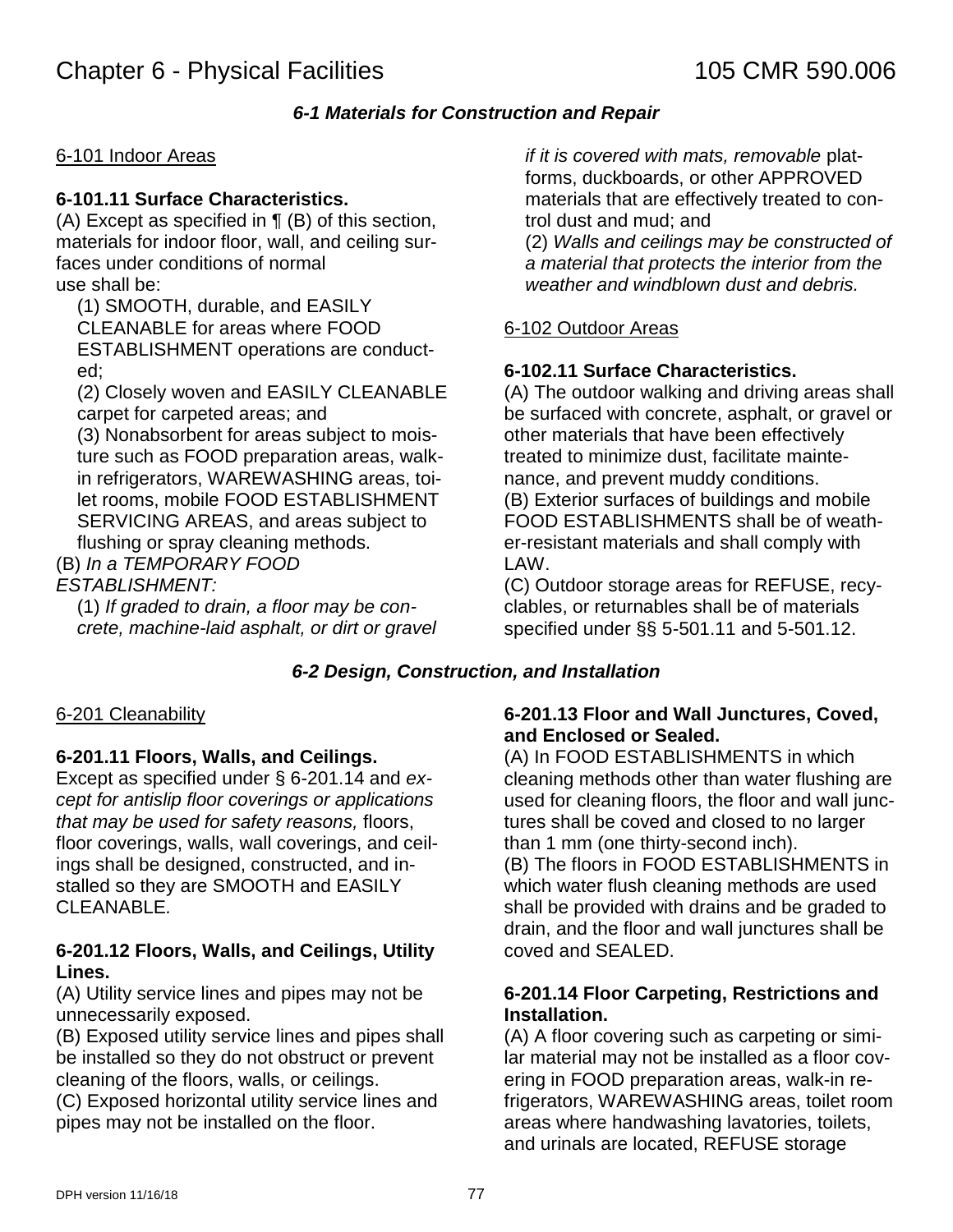rooms, or other areas where the floor is subject to moisture, flushing, or spray cleaning methods.

(B) If carpeting is installed as a floor covering in areas other than those specified under  $\P(A)$ of this section, it shall be:

(1) Securely attached to the floor with a durable mastic, by using a stretch and tack method, or by another method; and (2) Installed tightly against the wall under the coving or installed away from the wall with a space between the carpet and the wall and with the edges of the carpet secured by metal stripping or some other means.

#### **6-201.15 Floor Covering, Mats and Duckboards.**

Mats and duckboards shall be designed to be removable and EASILY CLEANABLE.

### **6-201.16 Wall and Ceiling Coverings and Coatings.**

(A) Wall and ceiling covering materials shall be attached so that they are EASILY CLEANABLE.

(B) *Except in areas used only for dry storage*, concrete, porous blocks, or bricks used for indoor wall construction shall be finished and SEALED to provide a SMOOTH, nonabsorbent, EASILY CLEANABLE surface.

## **6-201.17 Walls and Ceilings, Attachments.**

(A) Except as specified in ¶ (B) of this section, attachments to walls and ceilings such as light fixtures, mechanical room ventilation system components, vent covers, wall mounted fans, decorative items, and other attachments shall be EASILY CLEANABLE.

*(B) In a CONSUMER area, wall and ceiling surfaces and decorative items and attachments that are provided for ambiance need not meet this requirement if they are kept clean.*

### **6-201.18 Walls and Ceilings, Studs, Joists, and Rafters.**

Except for TEMPORARY FOOD

ESTABLISHMENTS, studs, joists, and rafters may not be exposed in areas subject to moisture.

## 6-202 Functionality

### **6-202.11 Light Bulbs, Protective Shielding.**

(A) Except as specified in ¶ (B) of this section, light bulbs shall be shielded, coated, or otherwise shatter-resistant in areas where there is exposed FOOD; clean EQUIPMENT, UTENSILS, and LINENS; or unwrapped

SINGLE-SERVICE and SINGLE-USE **ARTICLES.** 

(B) Shielded, coated, or otherwise shatterresistant bulbs need not be used in areas used only for storing FOOD in unopened packages, if:

(1) The integrity of the packages cannot be affected by broken glass falling onto them; and

(2) The packages are capable of being cleaned of debris from broken bulbs before the packages are opened.

(C) An infrared or other heat lamp shall be protected against breakage by a shield surrounding and extending beyond the bulb so that only the face of the bulb is exposed.

### **6-202.12 Heating, Ventilating, Air Conditioning System Vents.**

Heating, ventilating, and air conditioning systems shall be designed and installed so that make-up air intake and exhaust vents do not cause contamination of FOOD, FOOD-CONTACT SURFACES, EQUIPMENT, or UTENSILS.

### **6-202.13 Insect Control Devices, Design and Installation.**

(A) Insect control devices that are used to electrocute or stun flying insects shall be designed to retain the insect within the device.

(B) Insect control devices shall be installed so that:

(1) The devices are not located over a FOOD preparation area; and

(2) Dead insects and insect fragments are prevented from being impelled onto or falling on exposed FOOD; clean EQUIPMENT, UTENSILS, and LINENS; and unwrapped SINGLESERVICE and SINGLE-USE ARTICLES.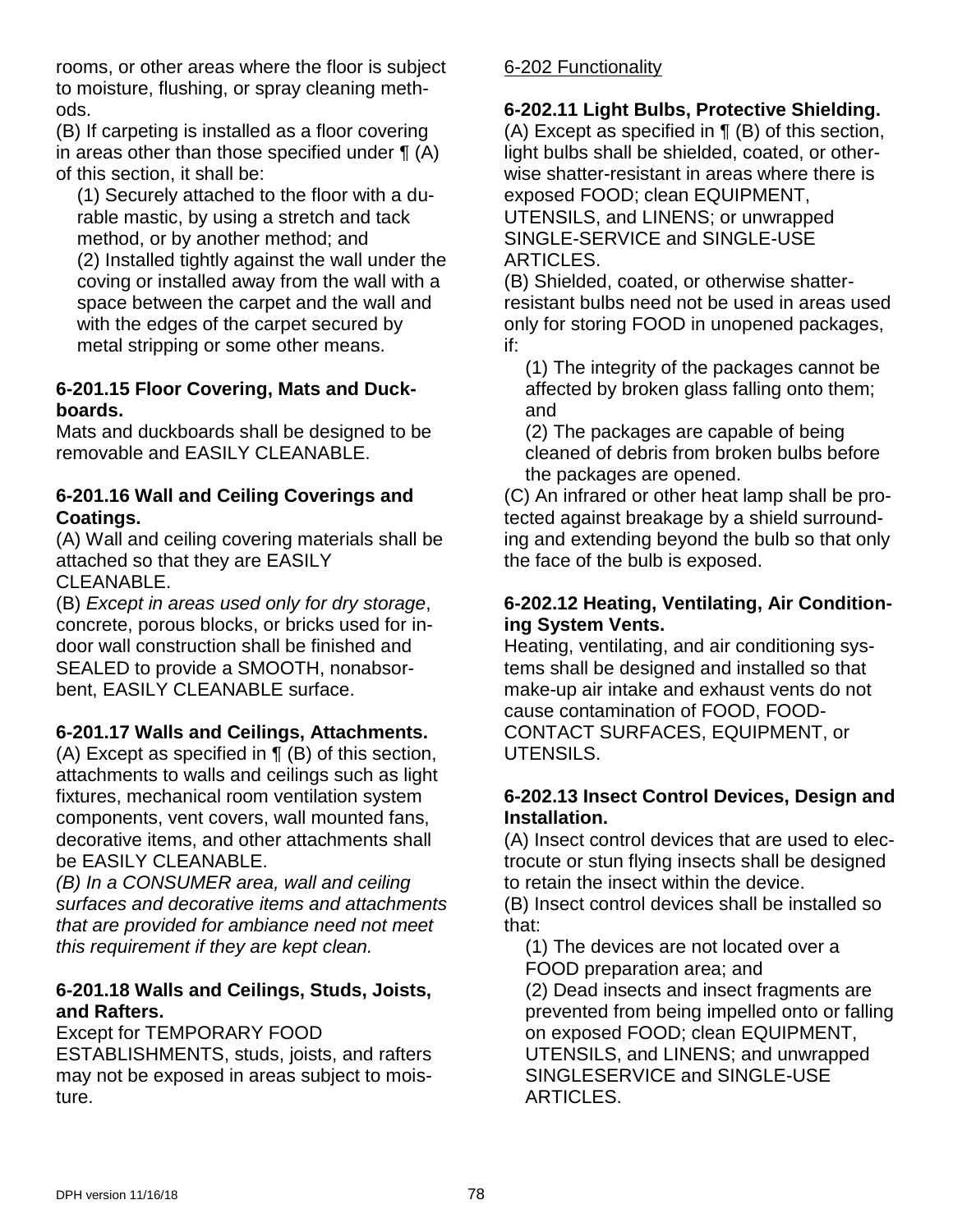### **6-202.14 Toilet Rooms, Enclosed.**

*Except where a toilet room is located outside a FOOD ESTABLISHMENT and does not open directly into the FOOD ESTABLISHMENT such as a toilet room that is provided by the management of a shopping mall,* a toilet room located on the PREMISES shall be completely enclosed and provided with a tightfitting and self-closing door.

### **6-202.15 Outer Openings, Protected.**

(A) Except as specified in  $\P\P$  (B), (C), and (E) and under ¶ (D) of this section, outer openings of a FOOD ESTABLISHMENT shall be protected against the entry of insects and rodents by:

- (1) Filling or closing holes and other gaps along floors, walls, and ceilings;
- (2) Closed, tight-fitting windows; and

(3) Solid, self-closing, tight-fitting doors. (*B) Paragraph (A) of this section does not apply if a FOOD ESTABLISHMENT opens into a larger structure, such as a mall, airport, or office building, or into an attached structure, such as a porch, and the outer openings from the larger or attached structure are protected against the entry of insects and rodents. (C) Exterior doors used as exits need not be self-closing if they are:*

*(1) Solid and tight-fitting;*

*(2) Designated for use only when an emergency exists, by the fire protection authority that has jurisdiction over the FOOD ESTABLISHMENT; and*

*(3) Limited-use so they are not used for entrance or exit from the building for purposes other than the designated emergency exit use.*

(D) Except as specified in  $\P\P$  (B) and (E) of this section, if the windows or doors of a FOOD ESTABLISHMENT, or of a larger structure within which a FOOD ESTABLISHMENT is located, are kept open for ventilation or other purposes or a TEMPORARY FOOD ESTABLISHMENT is not provided with windows and doors as specified under ¶ (A) of this section, the openings shall be protected against the entry of insects and rodents by:

(1) 16 mesh to 25.4 mm (16 mesh to 1 inch) screens;

(2) Properly designed and installed air cur-

tains to control flying insects; or (3) Other effective means.

*(E) Paragraph (D) of this section does not apply if flying insects and other pests are absent due to the location of the ESTABLISHMENT, the weather, or other limiting condition.*

#### **6-202.16 Exterior Walls and Roofs, Protective Barrier.**

Perimeter walls and roofs of a FOOD ESTABLISHMENT shall effectively protect the establishment from the weather and the entry of insects, rodents, and other animals.

#### **6-202.17 Outdoor Food Vending Areas, Overhead Protection.**

*Except for machines that vend canned BEVERAGES*, if located outside, a machine used to vend FOOD shall be provided with overhead protection.

#### **6-202.18 Outdoor Servicing Areas, Overhead Protection.**

*Except for areas used only for the loading of water or the discharge of SEWAGE and other liquid waste, through the use of a closed system of hoses,* SERVICING AREAS shall be provided with overhead protection.

#### **6-202.19 Outdoor Walking and Driving Surfaces, Graded to Drain.**

Exterior walking and driving surfaces shall be graded to drain.

### **6-202.110 Outdoor Refuse Areas, Curbed and Graded to Drain.**

Outdoor REFUSE areas shall be constructed in accordance with LAW and shall be curbed and graded to drain to collect and dispose of liquid waste that results from the REFUSE and from cleaning the area and waste receptacles.

#### **6-202.111 Private Homes and Living or Sleeping Quarters, Use Prohibition.**

A private home, a room used as living or sleeping quarters, or an area directly opening into a room used as living or sleeping quarters may not be used for conducting FOOD ESTABLISHMENT operations. P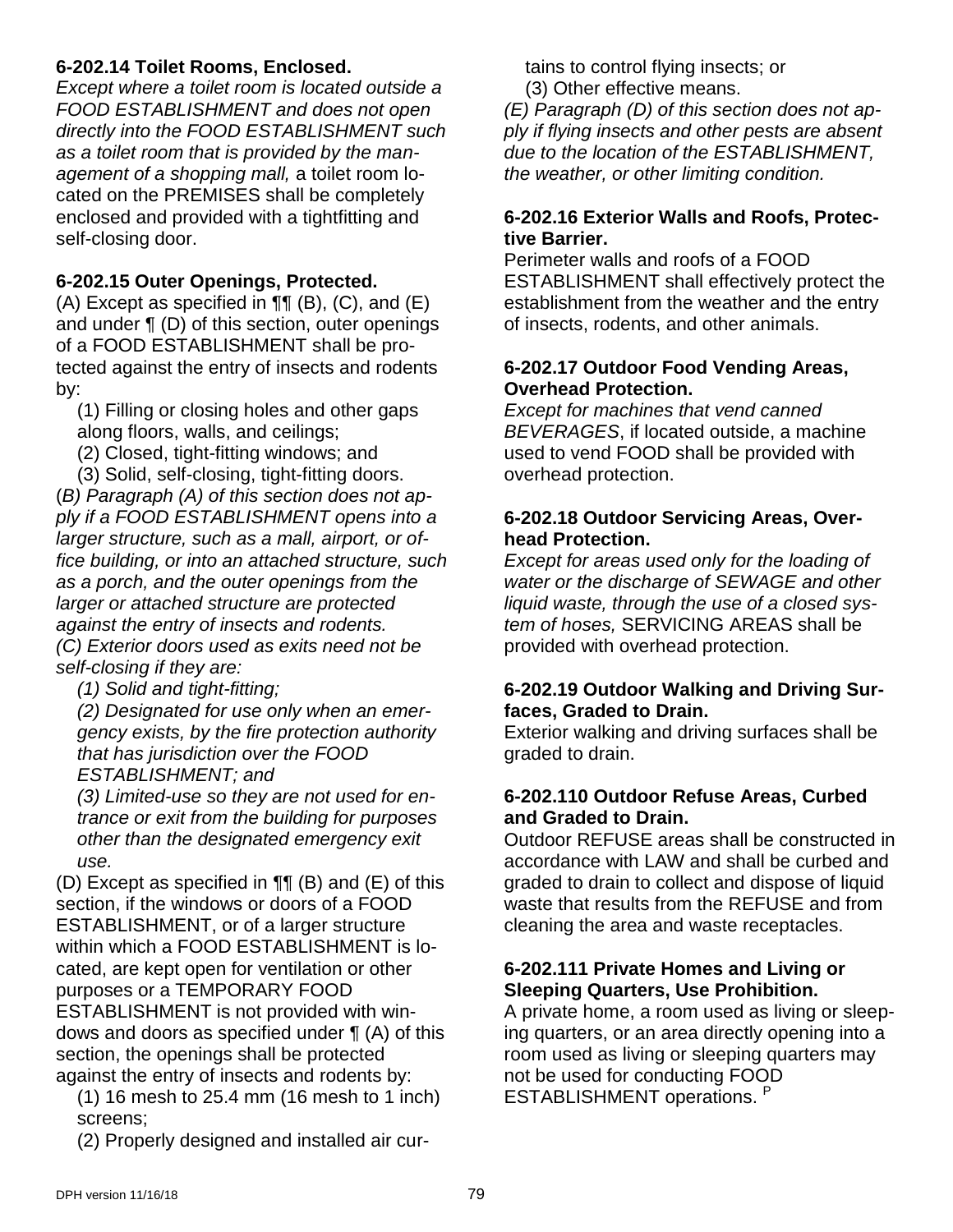### **6-202.112 Living or Sleeping Quarters, Separation.**

Living or sleeping quarters located on the PREMISES of a FOOD ESTABLISHMENT such as those provided for lodging registration clerks or resident managers shall be separated from rooms and areas used for FOOD ESTABLISHMENT operations by complete partitioning and solid self-closing doors.

### *6-3 Numbers and Capacity*

### 6-301 Handwashing Sinks

### **6-301.10 Minimum Number.**

HANDWASHING SINKS shall be provided as specified under § 5-203.11.

### **6-301.11 Handwashing Cleanser, Availability.**

Each HANDWASHING SINK or group of 2 adjacent HANDWASHING SINKS shall be provided with a supply of hand cleaning liquid, powder, or bar soap.Pf

### **6-301.12 Hand Drying Provision.**

Each HANDWASHING SINK or group of adjacent HANDWASHING SINKS shall be provided with:

(A) Individual, disposable towels; <sup>Pf</sup>

(B) A continuous towel system that supplies the user with a clean towel; <sup>Pf</sup> or

 $(C)$  A heated-air hand drying device;  $Pf$  or (D) A hand drying device that employs an airknife system that delivers high velocity, pressurized air at ambient temperatures.

#### **6-301.13 Handwashing Aids and Devices, Use Restrictions.**

A sink used for FOOD preparation or UTENSIL washing, or a service sink or curbed cleaning facility used for the disposal of mop water or similar wastes, may not be provided with the handwashing aids and devices required for a HANDWASHING SINK as specified under § 6- 301.11 and 6-301.12 and ¶ 5- 501.16(C).

### **6-301.14 Handwashing Signage.**

A sign or poster that notifies FOOD EMPLOYEES to wash their hands shall be provided at all HANDWASHING SINKS used by FOOD EMPLOYEES and shall be clearly visible to FOOD EMPLOYEES.

### **6-301.20 Disposable Towels, Waste Receptacle.**

A HANDWASHING SINK or group of adjacent HANDWASHING SINKS that is provided with disposable towels shall be provided with a waste receptacle as specified under ¶ 5- 501.16(C).

#### 6-302 Toilets and Urinals

### **6-302.10 Minimum Number.**

Toilets and urinals shall be provided as specified under § 5-203.12.

### **6-302.11 Toilet Tissue, Availability.**

A supply of toilet tissue shall be available at each toilet. Pf

### 6-303 Lighting

### **6-303.11 Intensity.**

The light intensity shall be:

(A) At least 108 lux (10 foot candles) at a distance of 75 cm (30 inches) above the floor, in walk-in refrigeration units and dry FOOD storage areas and in other areas and rooms during periods of cleaning;

(B) At least 215 lux (20 foot candles):

(1) At a surface where FOOD is provided for CONSUMER self-service such as buffets and salad bars or where fresh produce or PACKAGED FOODS are sold or offered for consumption,

(2) Inside EQUIPMENT such as reach-in and under-counter refrigerators; and (3) At a distance of 75 cm (30 inches) above the floor in areas used for handwashing,

WAREWASHING, and EQUIPMENT and UTENSIL storage, and in toilet rooms; and (C) At least 540 lux (50 foot candles) at a surface where a FOOD EMPLOYEE is working with FOOD or working with UTENSILS or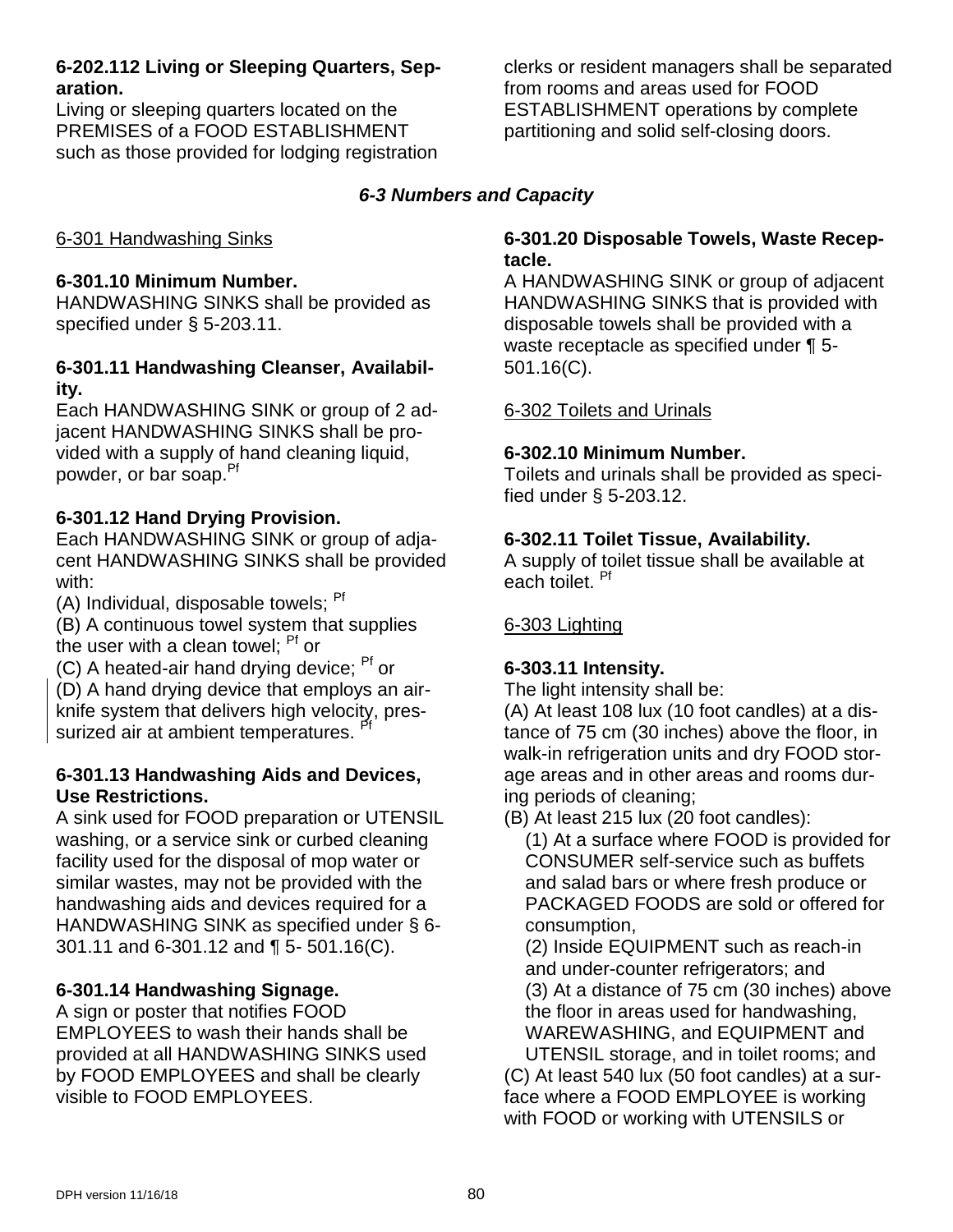EQUIPMENT such as knives, slicers, grinders, or saws where EMPLOYEE safety is a factor.

#### 6-304 Ventilation

#### **6-304.11 Mechanical.**

If necessary to keep rooms free of excessive heat, steam, condensation, vapors, obnoxious odors, smoke, and fumes, mechanical ventilation of sufficient capacity shall be provided.

6-305 Dressing Areas and Lockers

#### **6-305.11 Designation.**

(A) Dressing rooms or dressing areas shall be designated if EMPLOYEES routinely change their clothes in the establishment. (B) Lockers or other suitable facilities shall be provided for the orderly storage of EMPLOYEES' clothing and other possessions.

### 6-306 Service Sinks

#### **6-306.10 Availability.**

A service sink or curbed cleaning facility shall be provided as specified under ¶ 5-203.13(A).

#### *6-4 Location and Placement*

### 6-401 Handwashing Sinks

### **6-401.10 Conveniently Located.**

HANDWASHING SINKS shall be conveniently located as specified under § 5-204.11.

#### 6-402 Toilet Rooms

### **6-402.11 Convenience and Accessibility.**

Toilet rooms shall be conveniently located and accessible to EMPLOYEES during all hours of operation.

#### 6-403 Employee Accommodations

#### **6-403.11 Designated Areas.**

(A) Areas designated for EMPLOYEES to eat, drink, and use tobacco shall be located so that FOOD, EQUIPMENT, LINENS, and SINGLE-SERVICE and SINGLE-USE ARTICLES are protected from contamination.

(B) Lockers or other suitable facilities shall be located in a designated room or area where contamination of FOOD, EQUIPMENT,

UTENSILS, LINENS, and SINGLE-SERVICE and SINGLE-USE ARTICLES cannot occur.

#### 6-404 Distressed Merchandise

### **6-404.11 Segregation and Location.**

Products that are held by the PERMIT HOLDER for credit, redemption, or return to the distributor, such as damaged, spoiled, or recalled products, shall be segregated and held in designated areas that are separated from FOOD, EQUIPMENT, UTENSILS, LINENS, and SINGLE-SERVICE and SINGLE-USE ARTICLES.<sup>Pf</sup>

6-405 Refuse, Recyclables, and Returnables

#### **6-405.10 Receptacles, Waste Handling Units, and Designated Storage Areas.**

Units, receptacles, and areas designated for storage of REFUSE and recyclable and returnable containers shall be located as specified under § 5-501.19.

#### *6-5 Maintenance and Operation*

### 6-501 Premises, Structures, Attachments, and Fixtures – Methods

#### **6-501.11 Repairing.**

PHYSICAL FACILITIES shall be maintained in good repair.

#### **6-501.12 Cleaning, Frequency and Restrictions.**

(A) PHYSICAL FACILITIES shall be cleaned as often as necessary to keep them clean. (B) *Except for cleaning that is necessary due to a spill or other accident,* cleaning shall be done during periods when the least amount of FOOD is exposed such as after closing.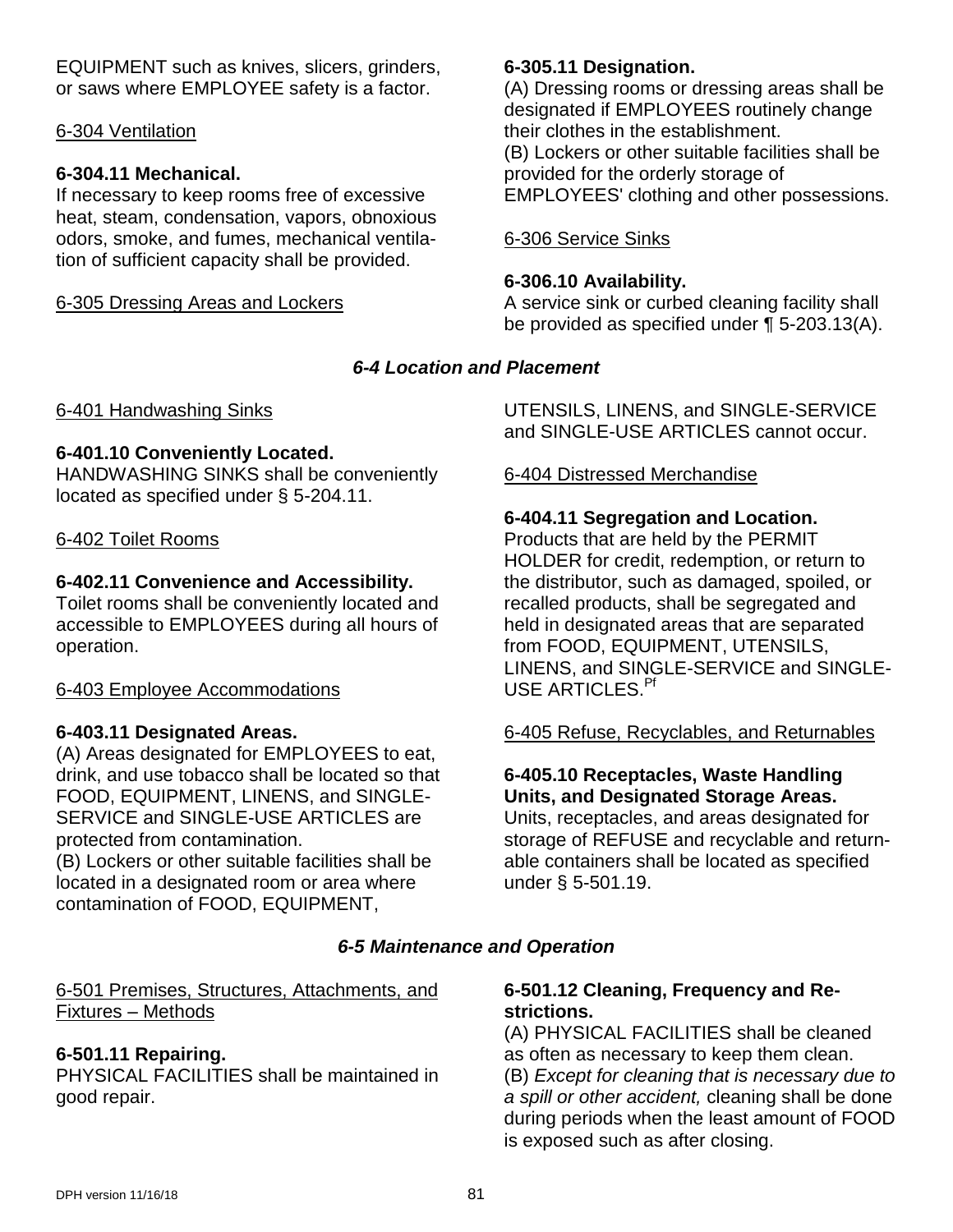### **6-501.13 Cleaning Floors, Dustless Methods.**

(A) Except as specified in ¶ (B) of this section, only dustless methods of cleaning shall be used, such as wet cleaning, vacuum cleaning, mopping with treated dust mops, or sweeping using a broom and dust-arresting compounds. (B) *Spills or drippage on floors that occur between normal floor cleaning times may be cleaned:*

(1) *Without the use of dust-arresting compounds; and*

(2) *In the case of liquid spills or drippage, with the use of a small amount of absorbent compound such as sawdust or diatomaceous earth applied immediately before spot cleaning.*

### **6-501.14 Cleaning Ventilation Systems, Nuisance and Discharge Prohibition.**

(A) Intake and exhaust air ducts shall be cleaned and filters changed so they are not a source of contamination by dust, dirt, and other materials.

(B) If vented to the outside, ventilation systems may not create a public health HAZARD or nuisance or unLAWful discharge.

### **6-501.15 Cleaning Maintenance Tools, Preventing Contamination.**

FOOD preparation sinks, HANDWASHING SINKS, and WAREWASHING EQUIPMENT may not be used for the cleaning of maintenance tools, the preparation or holding of maintenance materials, or the disposal of mop water and similar liquid wastes.<sup>Pf</sup>

## **6-501.16 Drying Mops.**

After use, mops shall be placed in a position that allows them to air-dry without soiling walls, EQUIPMENT, or supplies.

### **6-501.17 Absorbent Materials on Floors, Use Limitation.**

Except as specified in ¶ 6-501.13(B), sawdust, wood shavings, granular salt, baked clay, diatomaceous earth, or similar materials may not be used on floors.

## **6-501.18 Cleaning of Plumbing Fixtures.**

PLUMBING FIXTURES such as HANDWASHING SINKS, toilets, and urinals shall be cleaned as often as necessary to keep them clean.

## **6-501.19 Closing Toilet Room Doors.**

*Except during cleaning and maintenance operations*, toilet room doors as specified under § 6-202.14 shall be kept closed.

### **6-501.110 Using Dressing Rooms and Lockers.**

(A) Dressing rooms shall be used by EMPLOYEES if the EMPLOYEES regularly change their clothes in the establishment. (B) Lockers or other suitable facilities shall be used for the orderly storage of EMPLOYEE clothing and other possessions.

## **6-501.111 Controlling Pests.**

The PREMISES shall be maintained free of insects, rodents, and other pests. The presence of insects, rodents, and other pests shall be controlled to eliminate their presence on the PREMISES by:

(A) Routinely inspecting incoming shipments of FOOD and supplies;

(B) Routinely inspecting the PREMISES for evidence of pests;

(C) Using methods, if pests are found, such as trapping devices or other means of pest control as specified under §§ 7-202.12, 7-206.12, and 7-206.13: <sup>Pf</sup> and

(D) Eliminating harborage conditions.

### **6-501.112 Removing Dead or Trapped Birds, Insects, Rodents, and Other Pests.**

Dead or trapped birds, insects, rodents, and other pests shall be removed from control devices and the PREMISES at a frequency that prevents their accumulation, decomposition, or the attraction of pests.

### **6-501.113 Storing Maintenance Tools.**

Maintenance tools such as brooms, mops, vacuum cleaners, and similar items shall be: (A) Stored so they do not contaminate FOOD, EQUIPMENT, UTENSILS, LINENS, and SINGLE-SERVICE and SINGLE-USE ARTICLES; and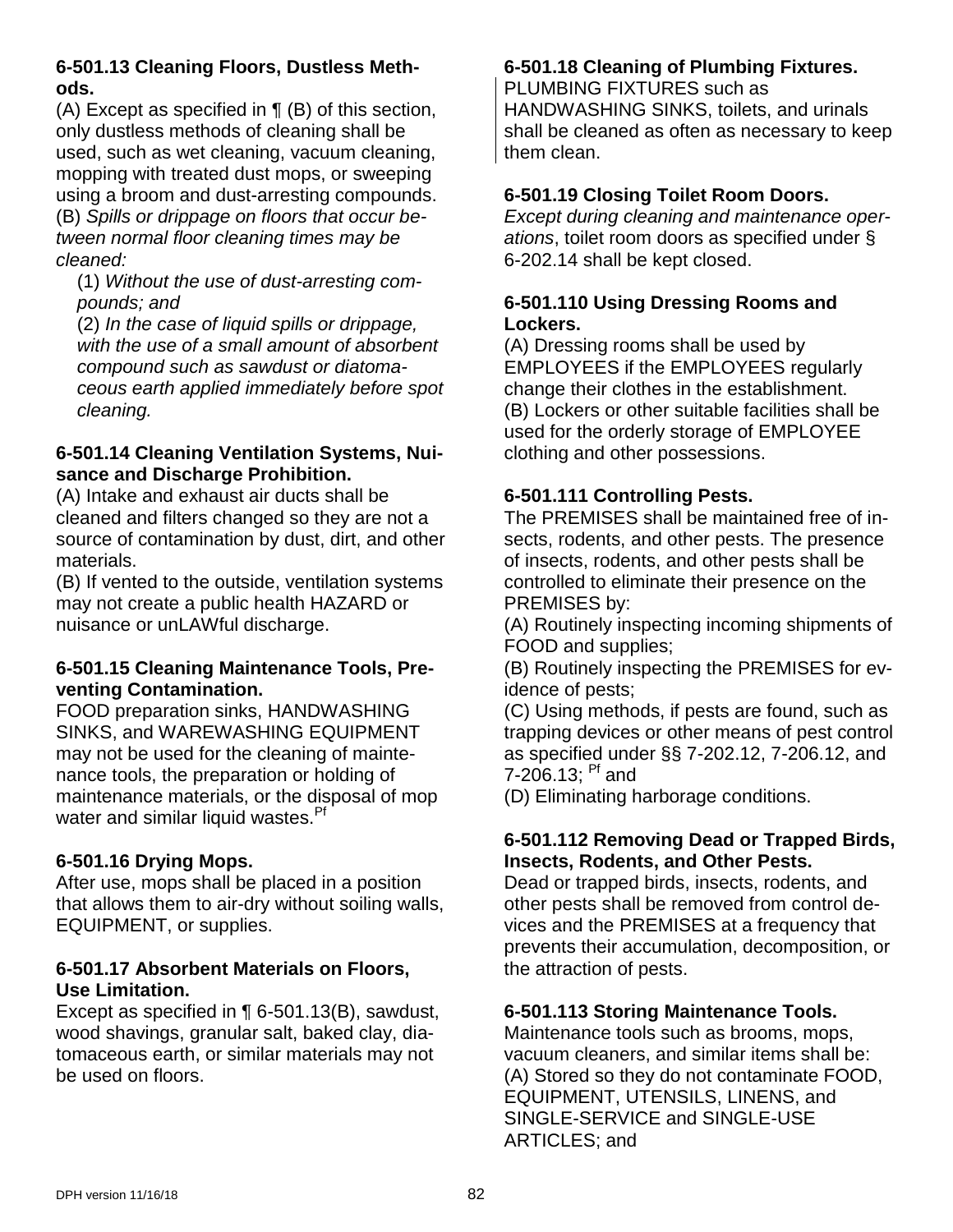(B) Stored in an orderly manner that facilitates cleaning the area used for storing the maintenance tools.

#### **6-501.114 Maintaining Premises, Unnecessary Items and Litter.**

The PREMISES shall be free of:

(A) Items that are unnecessary to the operation or maintenance of the establishment such as EQUIPMENT that is nonfunctional or no longer used; and

(B) Litter.

### **6-501.115 Prohibiting Animals.**

(A) Except as specified in  $\P\P$  (B) and (C) of this section, live animals may not be allowed on the PREMISES of a FOOD ESTABLISHMENT. <sup>Pf</sup> *(B) Live animals may be allowed in the following situations if the contamination of FOOD; clean EQUIPMENT, UTENSILS, and LINENS; and unwrapped SINGLE-SERVICE and SINGLE-USE ARTICLES can not result:*

(1) *Edible FISH or decorative FISH in aquariums, shellfish or crustacea on ice or under refrigeration, and shellfish and crustacea in display tank systems;*

(2) *Patrol dogs accompanying police or security officers in offices and dining, sales, and storage areas, and sentry dogs running loose in outside fenced areas;*

(3) *In areas that are not used for FOOD preparation and that are usually open for customers, such as dining and sales areas,* 

*SERVICE ANIMALS that are controlled by the disabled EMPLOYEE or PERSON, if a health or safety HAZARD will not result from the presence or activities of the SERVICE ANIMAL;*

(4) *Pets in the common dining areas of institutional care facilities such as nursing homes, assisted living facilities, group homes, or residential care facilities at times other than during meals if:* 

(a) *Effective partitioning and self-closing doors separate the common dining areas from FOOD storage or FOOD preparation areas,* 

(b) *Condiments, EQUIPMENT, and UTENSILS are stored in enclosed cabinets or removed from the common dining areas when pets are present, and* (c) *Dining areas including tables, countertops, and similar surfaces are effectively cleaned before the next meal service; and* 

(5) *In areas that are not used for FOOD preparation, storage, sales, display, or dining, in which there are caged animals or animals that are similarly confined, such as in a variety store that sells pets or a tourist park that displays animals.*

(C) *Live or dead FISH bait may be stored if contamination of FOOD; clean EQUIPMENT, UTENSILS, and LINENS; and unwrapped SINGLE-SERVICE and SINGLE-USE ARTICLES cannot result.*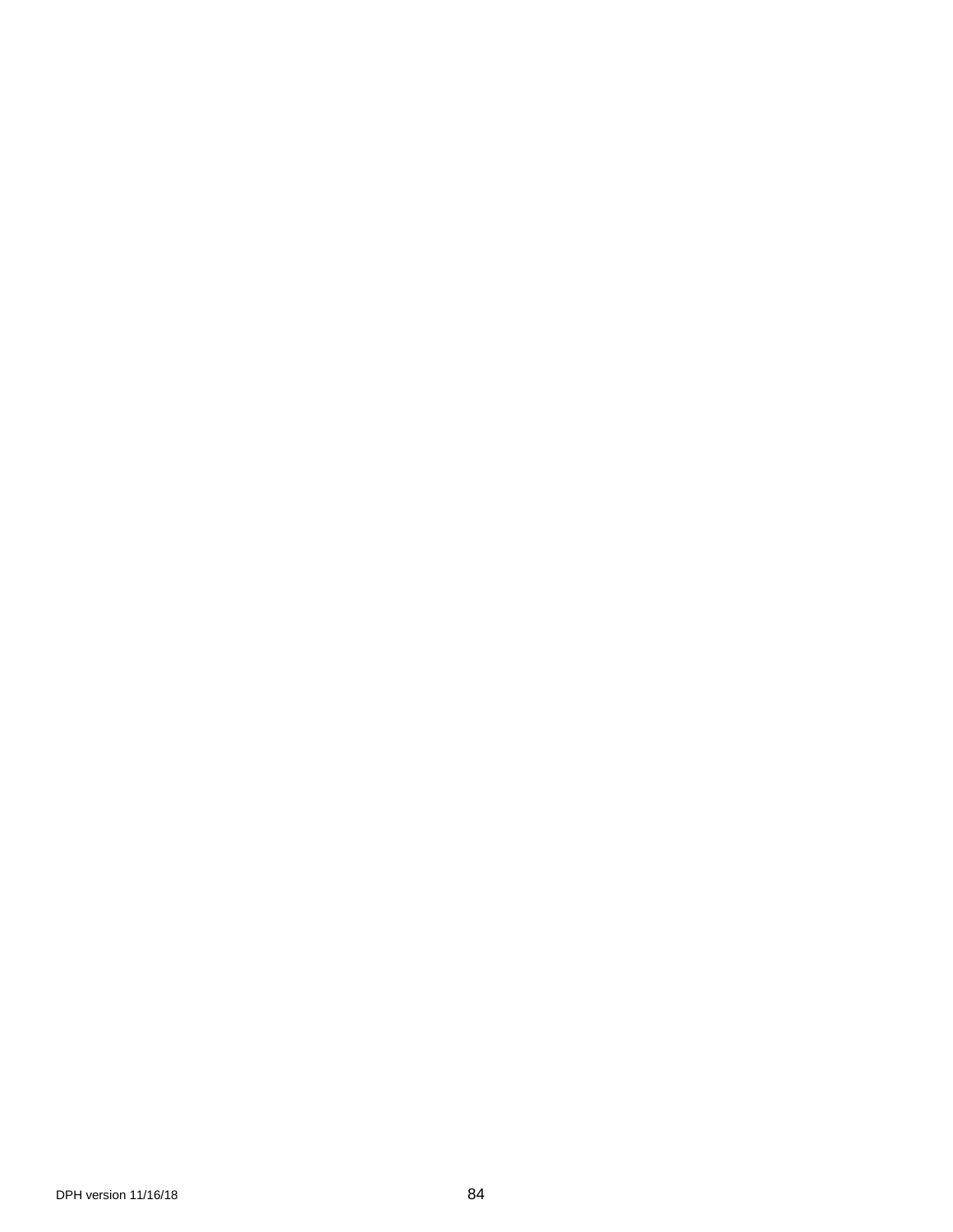### *7-1 Labeling and Identification*

#### 7-101 Original Containers

#### **7-101.11 Identifying Information, Prominence.**

Containers of POISONOUS OR TOXIC MATERIALS and PERSONAL CARE ITEMS shall bear a legible manufacturer's label. Pf

## *7-2 Operational Supplies and Applications*

#### 7-201 Storage

#### **7-201.11 Separation.**

POISONOUS OR TOXIC MATERIALS shall be stored so they cannot contaminate FOOD, EQUIPMENT, UTENSILS, LINENS, and SINGLESERVICE and SINGLE-USE ARTICLES by:

(A) Separating the POISONOUS OR TOXIC  $M$ ATERIALS by spacing or partitioning;  $P$  and (B) Locating the POISONOUS OR TOXIC MATERIALS in an area that is not above FOOD, EQUIPMENT, UTENSILS, LINENS, and SINGLE-SERVICE or SINGLE-USE ARTICLES. *This paragraph does not apply to EQUIPMENT and UTENSIL cleaners and SANITIZERS that are stored in WAREWASHING areas for availability and convenience if the materials are stored to prevent contamination of FOOD, EQUIPMENT, UTENSILS, LINENS, and SINGLE-SERVICE and SINGLE-USE ARTICLES.* <sup>P</sup>

#### 7-202 Presence and Use

#### **7-202.11 Restriction.**

(A) Only those POISONOUS OR TOXIC MATERIALS that are required for the operation and maintenance of a FOOD ESTABLISHMENT, such as for the cleaning and SANITIZING of EQUIPMENT and UTENSILS and the control of insects and rodents, shall be allowed in a FOOD ESTABLISHMENT. Pf (B*) Paragraph (A) of this section does not apply to PACKAGED POISONOUS OR TOXIC* 

*MATERIALS that are for retail sale.*

Working containers used for storing

POISONOUS OR TOXIC MATERIALS such as cleaners and SANITIZERS taken from bulk supplies shall be clearly and individually identified with the common name of the material. <sup>Pf</sup>

#### **7-202.12 Conditions of Use.**

7-102 Working Containers

**7-102.11 Common Name.**

POISONOUS OR TOXIC MATERIALS shall be:

(A) Used according to:

(1) LAW and this Code,

(2) Manufacturer's use directions included in labeling, and, for a pesticide, manufacturer's label instructions that state that use is allowed in a FOOD ESTABLISHMENT, <sup>P</sup>

(3) The conditions of certification, if certification is required, for use of the pest control materials, P and

(4) Additional conditions that may be established by the REGULATORY AUTHORITY; and

(B) Applied so that:

(1) A HAZARD to EMPLOYEES or other PERSONS is not constituted, <sup>P</sup> and (2) Contamination including toxic residues due to drip, drain, fog, splash or spray on FOOD, EQUIPMENT, UTENSILS, LINENS, and SINGLE-SERVICE and SINGLE-USE ARTICLES is prevented, and for a RESTRICTED USE PESTICIDE, this is achieved by: P

(a) Removing the items, P

(b) Covering the items with impermeable covers, P or

(c) Taking other appropriate preventive actions, <sup>P</sup> and

(d) Cleaning and SANITIZING

EQUIPMENT and UTENSILS after the application.<sup>P</sup>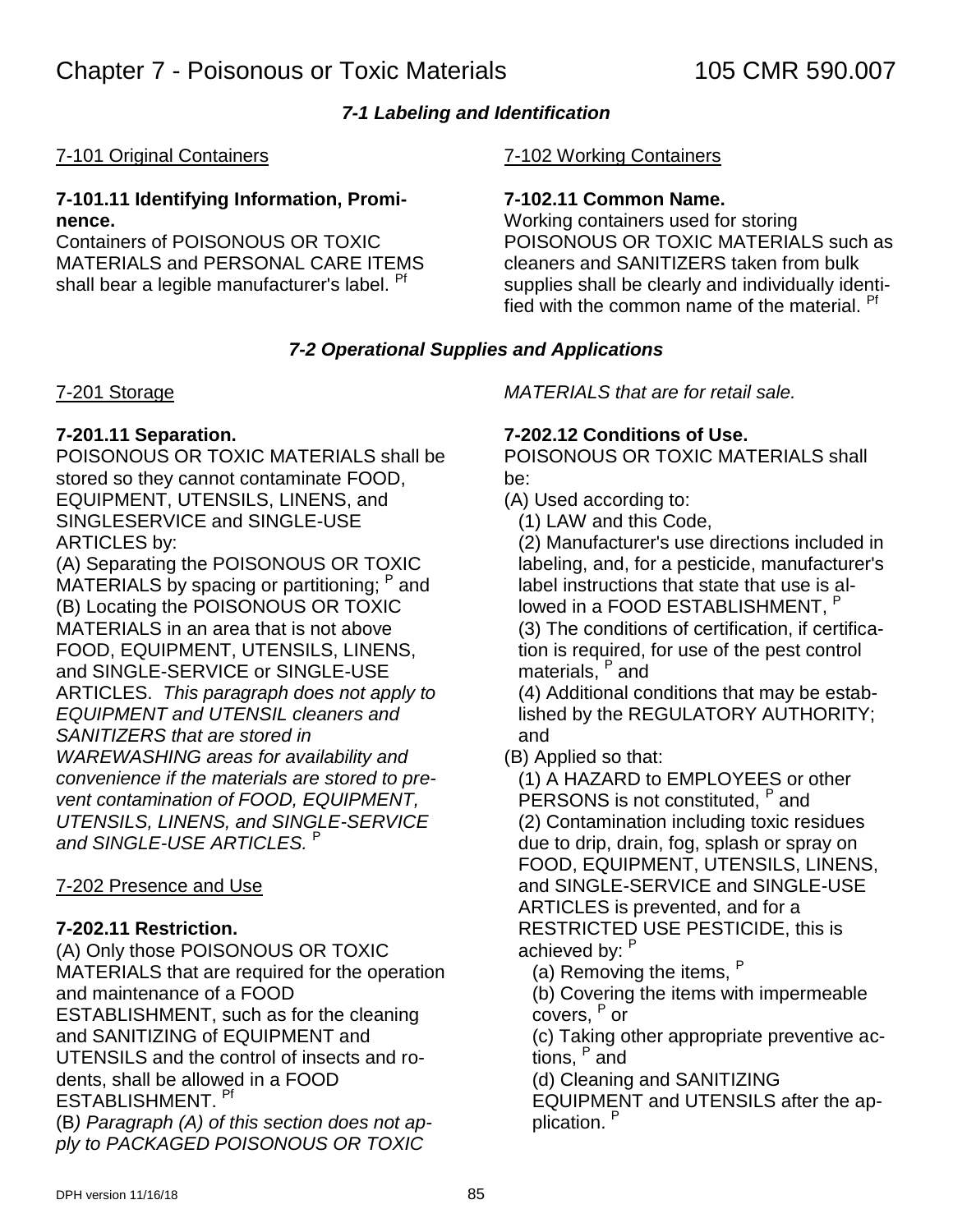(C) A RESTRICTED USE PESTICIDE shall be applied only by an applicator certified as defined in 7 USC 136 Definitions, (e) Certified Applicator, of the Federal Insecticide, Fungicide, and Rodenticide Act, or a PERSON under the direct supervision of a certified applicator. <sup>Pf</sup>

7-203 Container Prohibitions

## **7-203.11 Poisonous or Toxic Material Containers.**

A container previously used to store POISONOUS OR TOXIC MATERIALS may not be used to store, transport, or dispense FOOD. P

## 7-204 Chemicals

## **7-204.11 Sanitizers, Criteria.**

Chemical SANITIZERS, including chemical sanitizing solutions generated on-site, and other chemical antimicrobials applied to FOOD-CONTACT SURFACEs shall:

(A) Meet the requirements specified in 40 CFR 180.940 Tolerance exemptions for active and inert ingredients for use in antimicrobial formulations (Food-contact surface sanitizing solutions) <sup>P`</sup>, or

(B) Meet the requirements as specified in 40 CFR 180.2020 Pesticide Chemicals Not Requiring a Tolerance or Exemption from Tolerance-Non-food determinations. <sup>P</sup>

### **7-204.12 Chemicals for Washing, Treatment, Storage and Processing Fruits and Vegetables, Criteria.**

(A) Chemicals, including those generated onsite, used to wash or peel raw, whole fruits and vegetables shall:

(1) Be an approved food additive listed for this intended use in 21 CFR 173, <sup>P</sup> or

(2) Be generally recognized as safe (GRAS) for this intended use, Por

(3) Be the subject of an effective food contact notification for this intended use (only effective for the manufacturer or supplier identified in the notification), <sup>P</sup> and

(4) Meet the requirements in 40 CFR 156 Labeling Requirements for Pesticide and Devices.<sup>F</sup>

(B) Ozone as an antimicrobial agent used in

the treatment, storage, and processing of fruits and vegetables in a FOOD ESTABLISHMENT shall meet the requirements specified in 21 CFR 173.368 Ozone. <sup>P</sup>

## **7-204.13 Boiler Water Additives, Criteria.**

Chemicals used as boiler water ADDITIVES shall meet the requirements specified in 21 CFR 173.310 Boiler water additives.

## **7-204.14 Drying Agents, Criteria.**

Drying agents used in conjunction with SANITIZATION shall:

(A) Contain only components that are listed as one of the following:

(1) Generally recognized as safe for use in FOOD as specified in 21 CFR 182 - Substances Generally Recognized as Safe, or 21 CFR 184 - Direct Food Substances Affirmed as Generally Recognized as Safe, <sup>P</sup> (2) Generally recognized as safe for the intended use as specified in 21 CFR 186 - Indirect Food Substances Affirmed as Generally Recognized as Safe, P

(3) Generally recognized as safe for the intended use as determined by experts qualified in scientific training and experience to evaluate the safety of substances added, directly or indirectly, to FOOD as described in 21 CFR 170.30 Eligibility for classification as generally recognized as safe (GRAS), <sup>P</sup> (4) Subject of an effective Food Contact Notification as described in the Federal Food Drug and Cosmetic Act (FFDCA) Section 409(h),  $P$ 

(5) APPROVED for use as a drying agent under a prior sanction as described in the Federal Food Drug and Cosmetic Act  $(FFDCA) \S 201(s)(4)$ ; P

(6) Specifically regulated as an indirect FOOD ADDITIVE for use as a drying agent as specified in 21 CFR Parts 174-178, <sup>P</sup>or (7) APPROVED for use as a drying agent under the threshold of regulation process established by 21 CFR 170.39 Threshold of regulation for substances used in foodcontact articles; P and

(B) When SANITIZATION is with chemicals, the approval required under Subparagraph  $(A)(5)$  or  $(A)(7)$  of this section or the regulation as an indirect FOOD ADDITIVE required under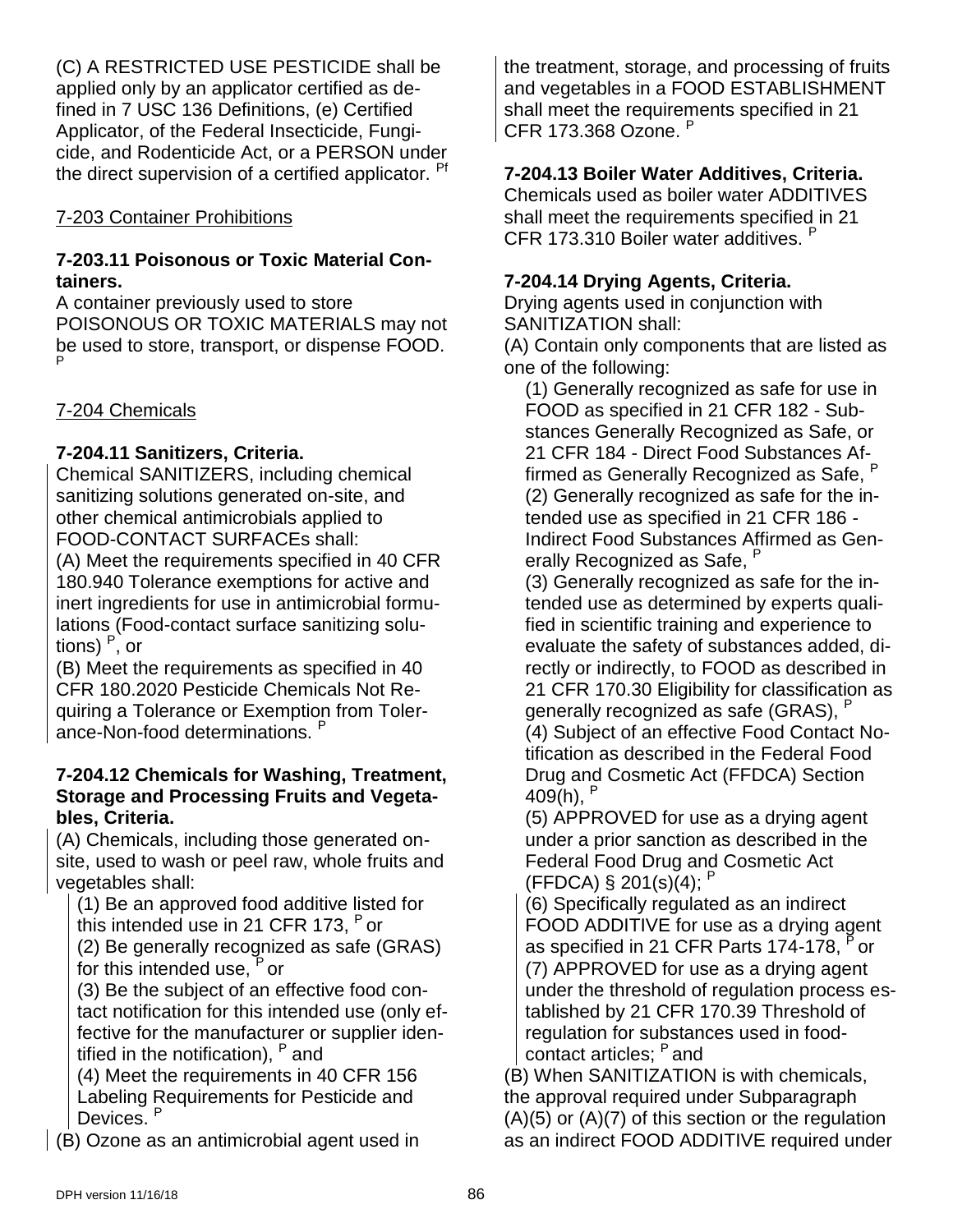Subparagraph (A)(6) of this section, shall be specifically for use with chemical SANITIZING solutions.

### 7-205 Lubricants

### **7-205.11 Incidental Food Contact, Criteria.**

Lubricants shall meet the requirements specified in 21 CFR 178.3570 Lubricants with incidental food contact, if they are used on FOOD-CONTACT SURFACES, on bearings and gears located on or within FOOD-CONTACT SURFACES, or on bearings and gears that are located so that lubricants may leak, drip, or be forced into FOOD or onto FOOD-CONTACT SURFACES.<sup>P</sup>

### 7-206 Pesticides

### **7-206.11 Restricted Use Pesticides, Criteria.**

RESTRICTED USE PESTICIDES specified under ¶ 7-202.12(C) shall meet the requirements specified in 40 CFR 152 Subpart I - Classification of Pesticides.<sup>1</sup>

### **7-206.12 Rodent Bait Stations.**

Rodent bait shall be contained in a covered, tamper-resistant bait station. <sup>P</sup>

#### **7-206.13 Tracking Powders, Pest Control and Monitoring.**

(A) Except as specified in  $\P$  (B) of this section, a tracking powder pesticide may not be used in a FOOD ESTABLISHMENT. <sup>P</sup>

(B) If used, a nontoxic tracking powder such as talcum or flour may not contaminate FOOD, EQUIPMENT, UTENSILS, LINENS, and SINGLE-SERVICE and SINGLE-USE ARTICLES.

#### 7-207 Medicines

## **7-207.11 Restriction and Storage.**

(A) *Except for medicines that are stored or displayed for retail sale,* only those medicines that

7-301 Storage and Display

**7-301.11 Separation.**

are necessary for the health of EMPLOYEES shall be allowed in a FOOD ESTABLISHMENT. Pf (B) Medicines that are in a FOOD ESTABLISHMENT for the EMPLOYEES' use shall be labeled as specified under § 7-101.11 and located to prevent the contamination of FOOD, EQUIPMENT, UTENSILS, LINENS, and SINGLE-SERVICE and SINGLE-USE ARTICLES.<sup>P</sup>

## **7-207.12 Refrigerated Medicines, Storage.**

Medicines belonging to EMPLOYEES or to children in a day care center that require refrigeration and are stored in a FOOD refrigerator shall be:

(A) Stored in a package or container and kept inside a covered, leakproof container that is identified as a container for the storage of medicines; <sup>P</sup> and

(B) Located so they are inaccessible to children. <sup>P</sup>

#### 7-208 First Aid Supplies

#### **7-208.11 Storage.**

First aid supplies that are in a FOOD ESTABLISHMENT for the EMPLOYEES' use shall be:

(A) Labeled as specified under § 7-101.11;  $Pf$ and

(B) Stored in a kit or a container that is located to prevent the contamination of FOOD, EQUIPMENT, UTENSILS, and LINENS, and SINGLE-SERVICE and SINGLE-USE ARTICLES. P

#### 7-209 Other Personal Care Items

#### **7-209.11 Storage.**

Except as specified under §§ 7-207.12 and 7- 208.11, EMPLOYEES shall store their PERSONAL CARE ITEMS in facilities as specified under ¶ 6-305.11(B).

### *7-3 Stock and Retail Sale*

POISONOUS or TOXIC MATERIALS shall be stored and displayed for retail sale so they cannot contaminate FOOD, EQUIPMENT,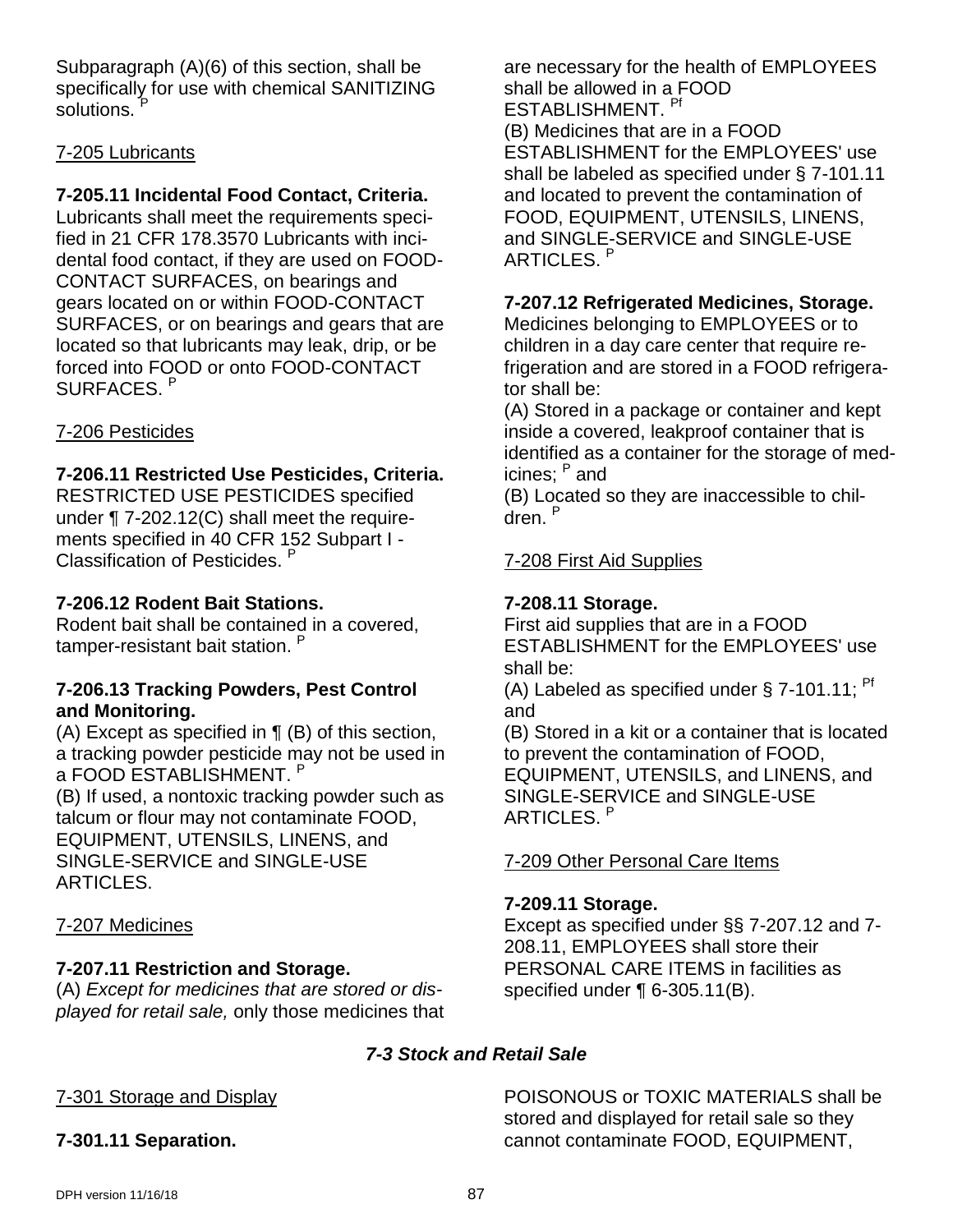UTENSILS, LINENS, and SINGLE-SERVICE and SINGLE-USE ARTICLES by: (A) Separating the POISONOUS or TOXIC  $M$ ATERIALS by spacing or partitioning;  $P$  and

(B) Locating the POISONOUS OR TOXIC MATERIALS in an area that is not above FOOD, EQUIPMENT, UTENSILS, LINENS, and SINGLESERVICE or SINGLE-USE ARTICLES. P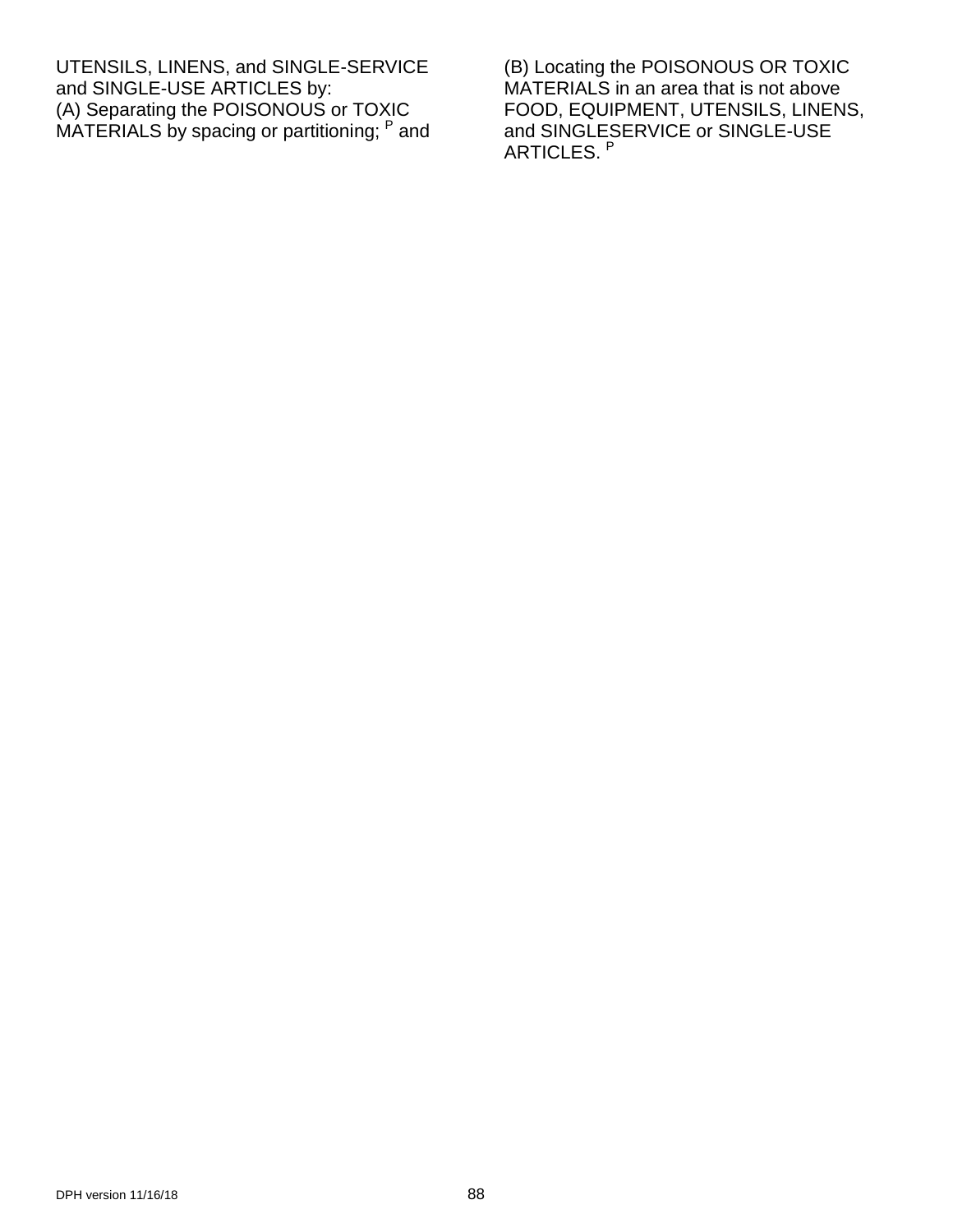## *8-1 Code Applicability*

### 8-101 Use for Intended Purpose

## **8-101.10 Public Health Protection.**

(A) The REGULATORY AUTHORITY shall apply this Code to promote its underlying purpose, as specified in § 1-102.10, of safeguarding public health and ensuring that FOOD is safe, unADULTERATED, and honestly presented when offered to the CONSUMER. (B) In enforcing the provisions of this Code, the REGULATORY AUTHORITY shall assess existing facilities or EQUIPMENT that were in use before the effective date of this Code based on the following considerations:

(1) Whether the facilities or EQUIPMENT are in good repair and capable of being maintained in a sanitary condition;

(2) Whether FOOD-CONTACT SURFACES comply with Subpart 4-101;

(3) Whether the capacities of cooling, heating, and holding EQUIPMENT are sufficient to comply with § 4-301.11; and

(4) The existence of a documented agreement with the PERMIT HOLDER that the facilities or EQUIPMENT will be replaced as specified under ¶ 8-304.11(G).

#### 8-102 Additional Requirements

### **8-102.10 Preventing Health Hazards, Provision for Conditions Not Addressed.**

(A) If necessary to protect against public health HAZARDS or nuisances, the REGULATORY AUTHORITY may impose specific requirements in addition to the requirements contained in this Code that are authorized by LAW. (B) The REGULATORY AUTHORITY shall document the conditions that necessitate the imposition of additional requirements and the underlying public health rationale. The documentation shall be provided to the PERMIT applicant or PERMIT HOLDER and a copy shall be maintained in the REGULATORY AUTHORITY'S file for the FOOD ESTABLISHMENT.

#### 8-103 Variances

### **8-103.10 Modifications and Waivers.**

The REGULATORY AUTHORITY may grant a VARIANCE by modifying or waiving the requirements of this Code if in the opinion of the REGULATORY AUTHORITY a health HAZARD or nuisance will not result from the VARIANCE. If a VARIANCE is granted, the REGULATORY AUTHORITY shall retain the information specified under § 8-103.11 in its records for the FOOD ESTABLISHMENT.

#### **8-103.11 Documentation of Proposed Variance and Justification.**

Before a VARIANCE from a requirement of this Code is APPROVED, the information that shall be provided by the PERSON requesting the VARIANCE and retained in the REGULATORY AUTHORITY'S file on the FOOD ESTABLISHMENT includes:

(A) A statement of the proposed VARIANCE of the Code requirement citing relevant Code section numbers: Pf

(B) An analysis of the rationale for how the potential public health HAZARDS and nuisances addressed by the relevant Code sections will be alternatively addressed by the proposal; <sup>Pf</sup> and

(C) A HACCP PLAN if required as specified under ¶ 8-201.13(A) that includes the information specified under § 8-201.14 as it is relevant to the VARIANCE requested. <sup>Pf</sup>

### **8-103.12 Conformance with Approved Procedures.**

If the REGULATORY AUTHORITY grants a VARIANCE as specified in § 8-103.10, or a HACCP PLAN is otherwise required as specified under § 8-201.13, the PERMIT HOLDER shall:

(A) Comply with the HACCP PLANs and procedures that are submitted as specified under § 8-201.14 and APPROVED as a basis for the modification or waiver; P and

(B) Maintain and provide to the REGULATORY AUTHORITY, upon request, records specified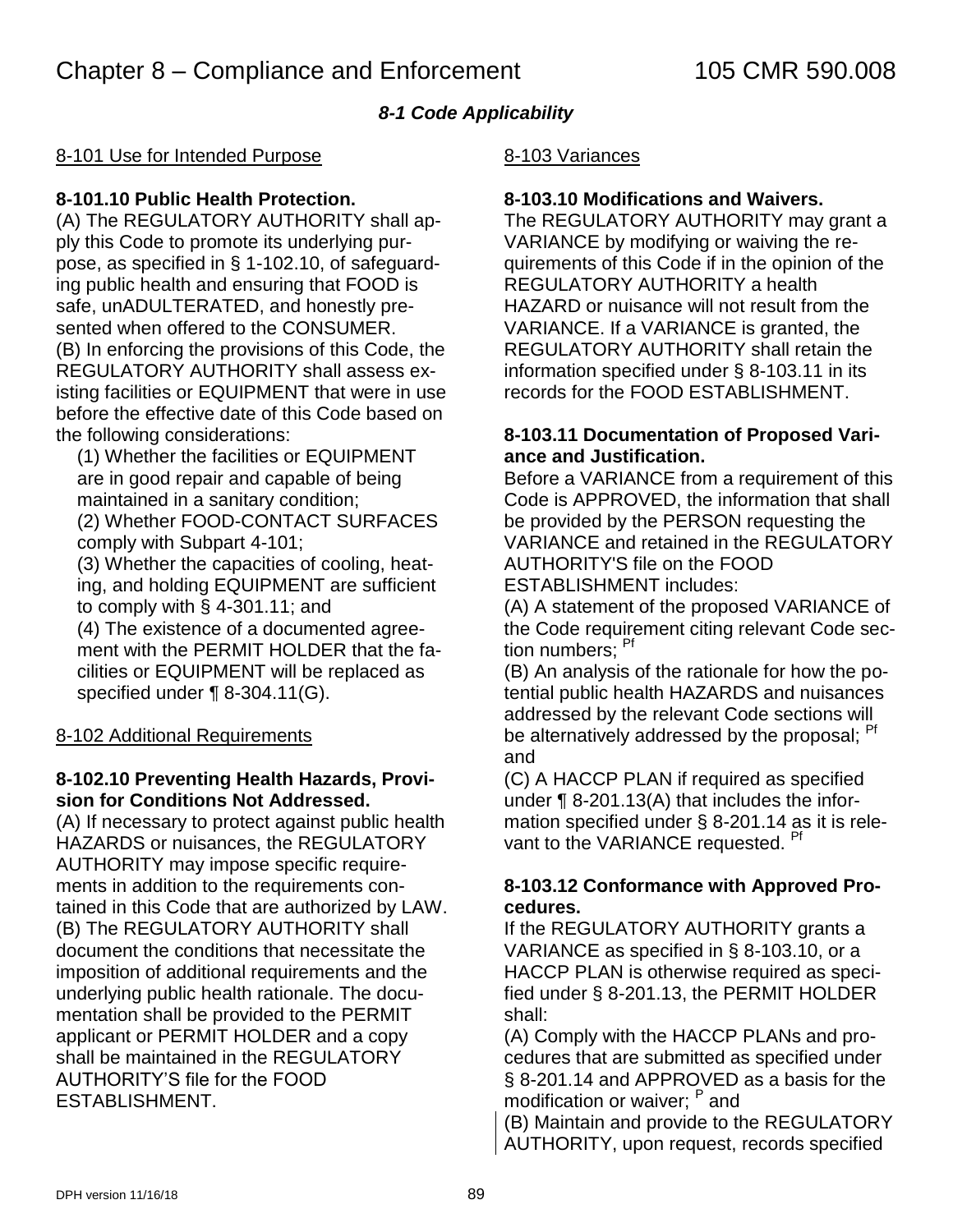under  $\P\P$  8-201.14(D) and (E)(3) that demonstrate that the following are routinely employed;

(1) Procedures for monitoring the CRITICAL CONTROL POINTS, Pf

(2) Monitoring of the CRITICAL CONTROL POINTS, Pf

(3) Verification of the effectiveness of the operation or process, Pf and

(4) Necessary corrective actions if there is failure at a CRITICAL CONTROL POINT. Pf

### **8-103.15 Variances. [590.008(A)]**

In addition to requirements set forth in FC 8- 103 Variances:

(A) Any variance granted by the board of health shall be in writing. A copy of any such variance shall, while it is in effect, be available to the public at all reasonable hours in the office of the clerk of the city or town, or in the office of the board of health. Copies of all variances shall be provided to the Director upon request.

(B) Any variance may be subject to such qualification, revocation, suspension, or expiration as the board of health expresses in its grant. A variance may otherwise be revoked, modified, or suspended, in whole or in part, only after the holder thereof has been notified in writing and has been given an opportunity to be heard in conformity with the requirements for an order and hearing in 105 CMR 590.015.

### *8-2 Plan Submission and Approval*

### 8-201 Facility and Operating Plans

### **8-201.11 When Plans Are Required.**

A PERMIT applicant or PERMIT HOLDER shall submit to the REGULATORY AUTHORITY properly prepared plans and specifications for review and approval before: (A) The construction of a FOOD ESTABLISHMENT; Pf (B) The conversion of an existing structure for use as a FOOD ESTABLISHMENT;<sup>Pf</sup> or (C) The remodeling of a FOOD ESTABLISHMENT or a change of type of FOOD ESTABLISHMENT or FOOD operation as specified under ¶ 8-302.14(C) if the REGULATORY AUTHORITY determines that plans and specifications are necessary to ensure compliance with this Code. <sup>Pf</sup>

### **8-201.12 Contents of the Plans and Specifications.**

The plans and specifications for a FOOD ESTABLISHMENT, including a FOOD ESTABLISHMENT specified under § 8-201.13, shall include, as required by the REGULATORY AUTHORITY based on the type of operation, type of FOOD preparation, and FOODS prepared, the following information to demonstrate conformance with Code provisions: (A) Intended menu;

(B) Anticipated volume of FOOD to be stored, prepared, and sold or served;

(C) Proposed layout, mechanical schematics, construction materials, and finish schedules; (D) Proposed EQUIPMENT types, manufacturers, model numbers, locations, dimensions, performance capacities, and installation specifications;

(E) Evidence that standard procedures that ensure compliance with the requirements of this Code are developed or are being developed; and

(F) Other information that may be required by the REGULATORY AUTHORITY for the proper review of the proposed construction, conversion or modification, and procedures for operating a FOOD ESTABLISHMENT.

## **8-201.13 When a HACCP Plan is Required.**

(A) Before engaging in an activity that requires a HACCP PLAN, a PERMIT applicant or PERMIT HOLDER shall submit to the REGULATORY AUTHORITY for approval a properly prepared HACCP PLAN as specified under § 8-201.14 and the relevant provisions of this Code if:

(1) Submission of a HACCP PLAN is required according to LAW;

(2) A VARIANCE is required as specified under Subparagraph 3-401.11(D)(4), § 3- 502.11, or ¶ 4-204.110(B);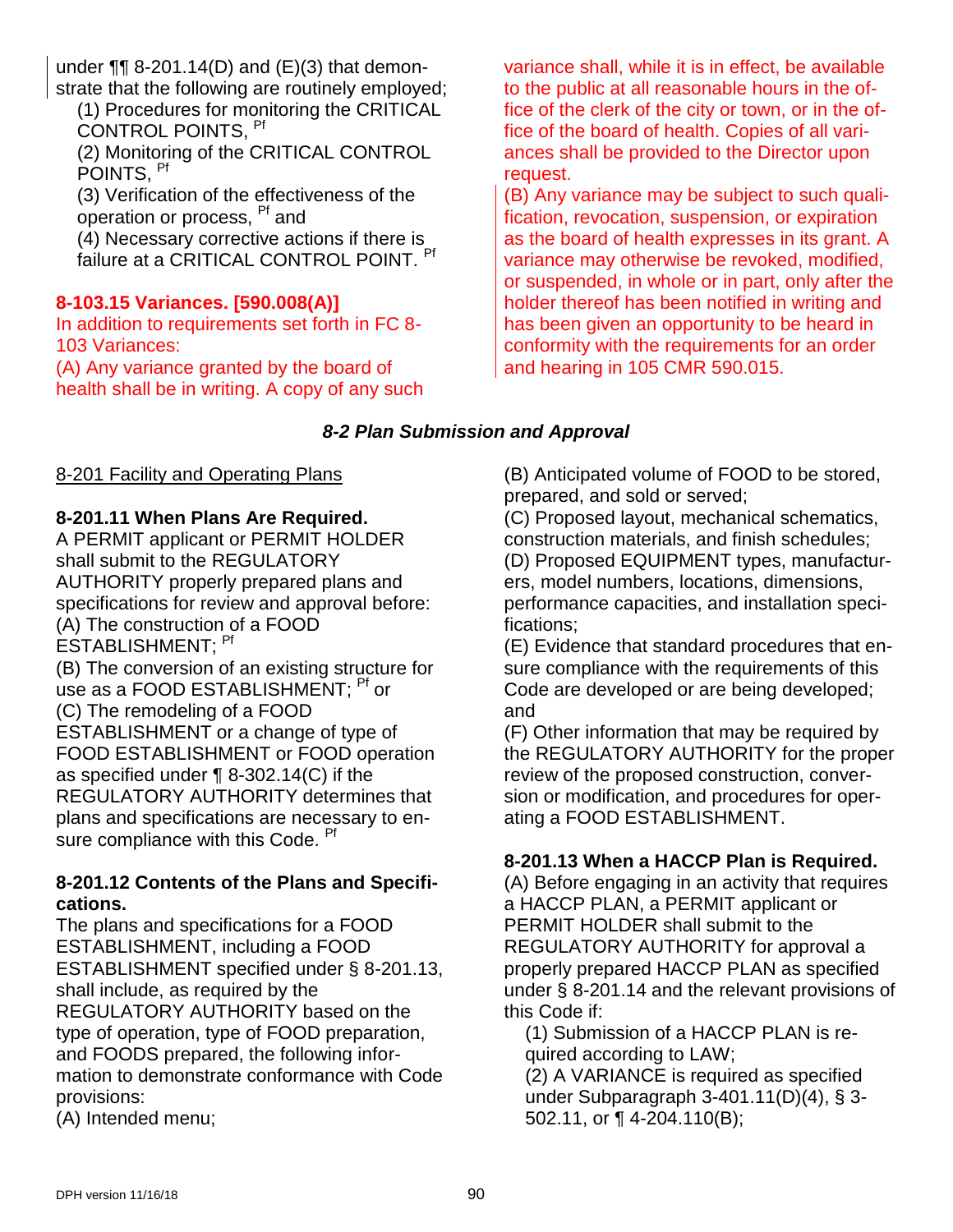(3) The REGULATORY AUTHORITY determines that a FOOD preparation or processing method requires a VARIANCE based on a plan submittal specified under § 8-201.12, an inspectional finding, or a VARIANCE request.

(B) Before engaging in REDUCED OXYGEN PACKAGING without a VARIANCE as specified under § 3-502.12, a PERMIT applicant or PERMIT HOLDER shall submit a properly prepared HACCP PLAN to the REGULATORY AUTHORITY.

### **8-201.14 Contents of a HACCP Plan.**

For a FOOD ESTABLISHMENT that is required under § 8-201.13 to have a HACCP PLAN, the PERMIT applicant or PERMIT HOLDER shall submit to the REGLULATORY AUTHORITY a properly prepared HACCP plan that includes:

(A) General information such as the name of the PERMIT applicant or PERMIT HOLDER, the FOOD ESTABLISHMENT address, and contact information;

(B) A categorization of the types of TIME/TEMPERATURE CONTROL FOR SAFETY FOODS that are to be controlled under the HACCP PLAN; Pf

(C)A flow diagram or chart for each specific FOOD or category type that identifies:

(1) Each step in the process;  $Pf$ 

(2) The HAZARDS and controls for each step in the flow diagram or chart; <sup>Pf</sup> (3) Steps that are CRITICAL CONTROL POINTS: Pf

(4) The ingredients, materials, and equipment used in the preparation of that FOOD, Pf and

(5) Formulations or recipes that delineate methods and procedural control measures that address the FOOD safety concerns involved: Pf

(D) A CRITICAL CONTROL POINT summary for each specific FOOD or category type that clearly identifies:

(1) Each CRITICAL CONTROL POINT, Pf

(2) The CRITICAL LIMITS for each

CRITICAL CONTROL POINT, Pf

(3) The method and frequency for monitoring and controlling each CRITICAL CONTROL

POINT by the FOOD EMPLOYEE designated by the PERSON IN CHARGE, <sup>Pf</sup> (4) The method and frequency for the PERSON IN CHARGE to routinely verify that the FOOD EMPLOYEE is following standard operating procedures and monitoring CRITICAL CONTROL POINTS, <sup>PT</sup> (5) Action to be taken by the PERSON IN CHARGE or a FOOD EMPLOYEE if the CRITICAL LIMITS for each CRITICAL CONTROL POINT are not met, <sup>Pf</sup> and (6) Records to be maintained by the PERSON IN CHARGE to demonstrate that the HACCP PLAN is properly operated and managed; <sup>Pf</sup> and

(E) Supporting documents such as:

(1) FOOD EMPLOYEE and supervisory training plan that addresses the FOOD safety issues of concern; Pf

(2) Copies of blank records forms that are necessary to implement the HACCP PLAN; Pf

(3) Additional scientific data or other information, as required by the REGULATORY AUTHORITY, supporting the determination that FOOD safety is not compromised by the proposal. Pf

(F) Any other information required by the REGULATORY AUTHORITY.

### **8-201.20 Plan Approval or Disapproval. [590.008(B)]**

In addition to requirements set forth in FC 8- 201 Facility and Operating Plans:

Plan approval shall be granted or denied within 30 calendar days after the submission of said plans. If the board of health does not approve or disapprove said plans within such time, the plans shall be deemed to have been approved. Approval shall be denied only if such plans establish that the proposed food establishment will violate the provisions of 105 CMR 590.000 or other applicable laws, ordinances, or regulations. Disapproval of such plans shall be deemed an order to which the procedure provided in 105 CMR 590.015 shall apply.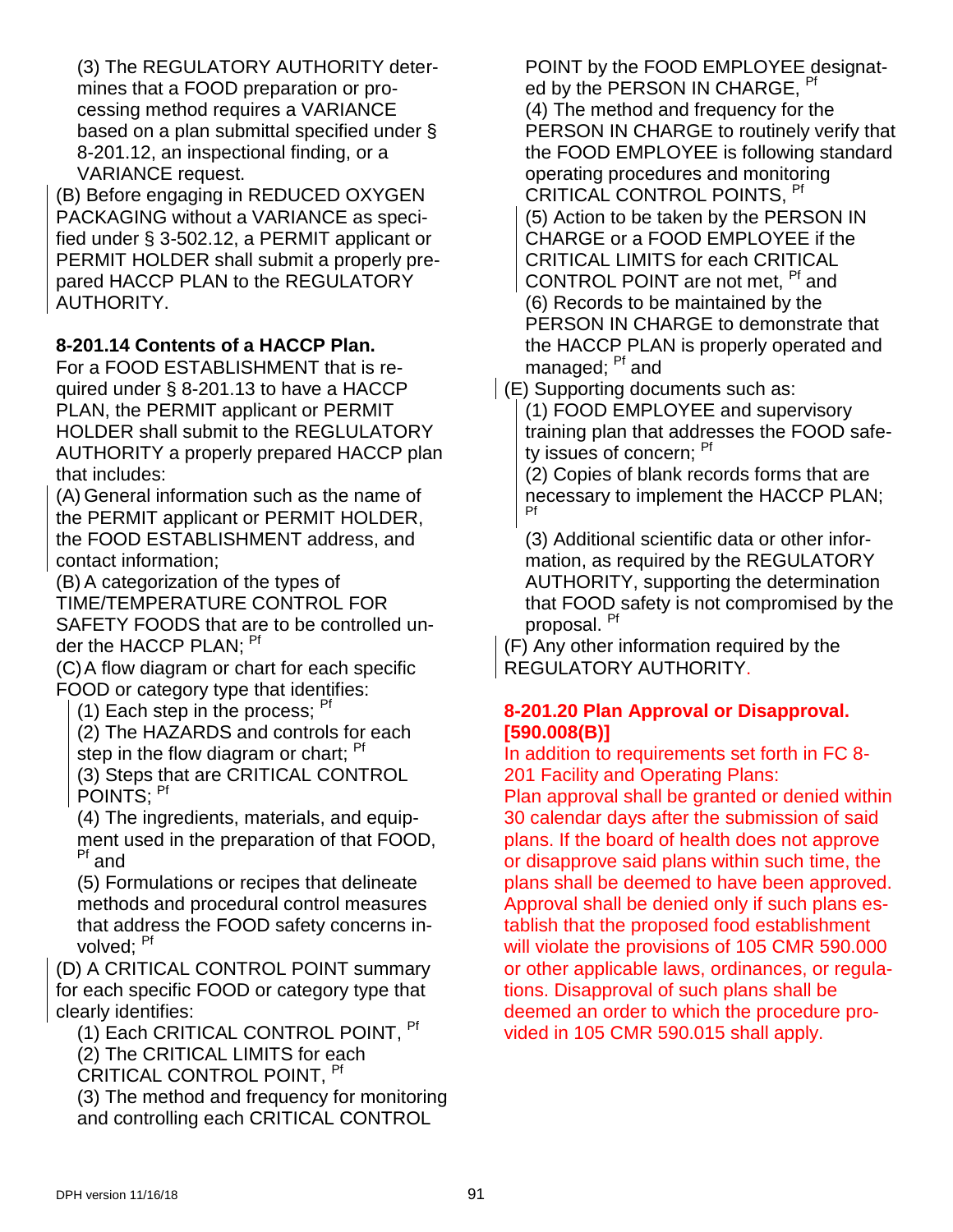### 8-202 Confidentiality

### **8-202.10 Trade Secrets.**

The REGULATORY AUTHORITY shall treat as confidential in accordance with LAW, information that meets the criteria specified in LAW for a trade secret and is contained on inspection report forms and in the plans and specifications submitted as specified under §§ 8- 201.12 and 8-201.14.

### 8-203 Construction Inspection and Approval

## **8-203.10 Preoperational Inspections.**

The REGULATORY AUTHORITY shall conduct one or more preoperational inspections to verify that the FOOD ESTABLISHMENT is constructed and equipped in accordance with the APPROVED plans and APPROVED modifications of those plans, has established standard operating procedures as specified under ¶ 8-201.12(E), and is in compliance with LAW and this Code

## *8-3 Permit to Operate*

### 8-301 Requirement

## **8-301.11 Prerequisite for Operation.**

A PERSON may not operate a FOOD ESTABLISHMENT without a valid PERMIT to operate issued by the REGULATORY AUTHORITY. Pf

### 8-302 Application Procedure

### **8-302.11 Submission 30 Calendar Days Before Proposed Opening.**

An applicant shall submit an application for a PERMIT at least 30 calendar days before the date planned for opening a FOOD ESTABLISHMENT or the expiration date of the current PERMIT for an existing facility.

## **8-302.12 Form of Submission**

A PERSON desiring to operate a FOOD ESTABLISHMENT shall submit to the REGULATORY AUTHORITY a written application for a PERMIT on a form provided by the REGULATORY AUTHORITY.

#### **8-302.13 Qualifications and Responsibilities of Applicants.**

To qualify for a PERMIT, an applicant shall: (A) Be an owner of the FOOD

ESTABLISHMENT or an officer of the legal ownership;

(B) Comply with the requirements of this Code; (C) As specified under § 8-402.11, agree to allow access to the FOOD ESTABLISHMENT and to provide required information; and

(D) Pay the applicable PERMIT fees at the time the application is submitted.

## **8-302.14 Contents of the Application.**

The application shall include:

(A) The name, birth date, mailing address, telephone number, and signature of the PERSON applying for the PERMIT and the name, mailing address, and location of the FOOD ESTABLISHMENT;

(B) Information specifying whether the FOOD ESTABLISHMENT is owned by an association, corporation, individual, partnership, or other legal entity;

(C) A statement specifying whether the FOOD ESTABLISHMENT:

(1) Is mobile or stationary and temporary or permanent, and

(2) Is an operation that includes one or more of the following:

(a) Prepares, offers for sale, or serves TIME/TEMPERATURE CONTROL FOR SAFETY FOOD:

(i) Only to order upon a CONSUMER'S request,

(ii) In advance in quantities based on projected CONSUMER demand and discards FOOD that is not sold or served at an APPROVED frequency, or

(iii) Using time as the public health control as specified under § 3-501.19,

(b) Prepares TIME/TEMPERATURE CONTROL FOR SAFETY FOOD in advance using a FOOD preparation method that involves two or more steps which may include combining TIME/TEMPERATURE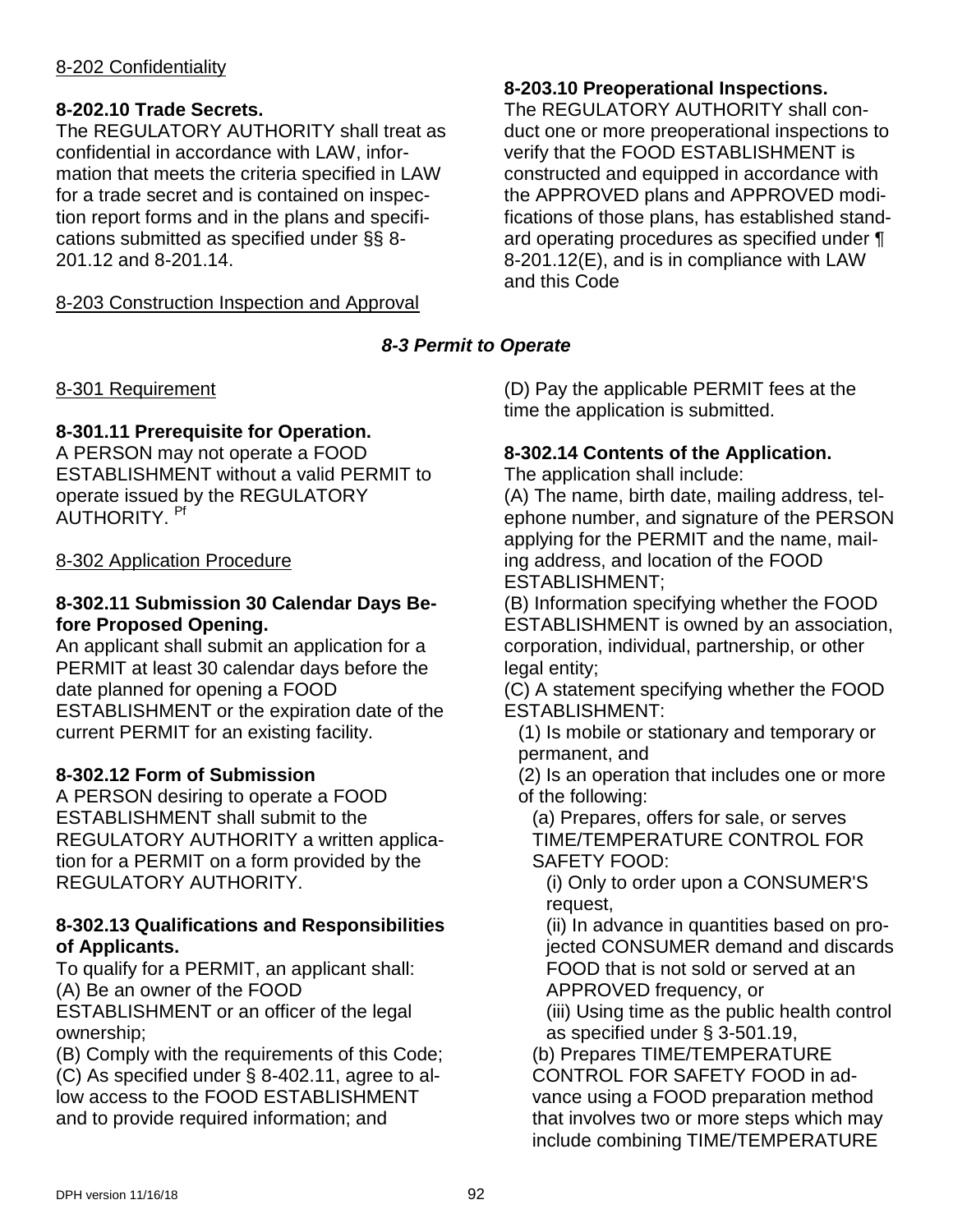CONTROL FOR SAFETY FOOD ingredients; cooking; cooling; reheating; hot or

cold holding; freezing; or thawing,

(c) Prepares FOOD as specified under Subparagraph (C)(2)(b) of this section for delivery to and consumption at a location off the PREMISES of the FOOD

ESTABLISHMENT where it is prepared, (d) Prepares FOOD as specified under Subparagraph (C)(2)(b) of this section for service to a HIGHLY SUSCEPTIBLE POPULATION,

(e) Prepares only FOOD that is not TIME/TEMPERATURE CONTROL OF SAFETY FOOD, or

(f) Does not prepare, but offers for sale only prePACKAGED FOOD that is not TIME/TEMPERATURE CONTROL FOR SAFETY FOOD;

(D) The name, title, address, and telephone number of the PERSON directly responsible for the FOOD ESTABLISHMENT;

(E) The name, title, address, and telephone number of the PERSON who functions as the immediate supervisor of the PERSON specified under ¶ (D) of this section such as the zone, district, or regional supervisor;

- (F) The names, titles, and addresses of: (1) The PERSONS comprising the legal ownership as specified under ¶ (B) of this section including the owners and officers, and
	- (2) The local resident agent if one is required based on the type of legal ownership;

(G) A statement signed by the applicant that:

- (1) Attests to the accuracy of the information provided in the application, and
- (2) Affirms that the applicant will:
	- (a) Comply with this Code, and

(b) Allow the REGULATORY

AUTHORITY access to the establishment as specified under § 8-402.11 and to the records specified under §§ 3-203.12 and 5-205.13 and Subparagraph 8- 201.14(D)(6); and

(H) Other information required by the REGULATORY AUTHORITY.

### 8-303 Issuance

### **8-303.10 New, Converted, or Remodeled Establishments**

For food establishments that are required to submit plans as specified under § 8-201.11 the regulatory authority shall issue a permit to the applicant after:

(A) A properly completed application is submitted;

(B) The required fee is submitted;

(C) The required plans, specifications, and information are reviewed and approved; and

(D) A preoperational inspection as specified in § 8-203.10 shows that the establishment is built or remodeled in accordance with the approved plans and specifications and that the establishment is in compliance with this Code.

### **8-303.20 Existing Establishments, Permit Renewal, and Change of Ownership. [590.008(C)]**

(A) Copies of Permit. The permit shall be made out in duplicate. One copy shall be given to the applicant, and a paper or electronic copy shall be placed on file with the board of health.

(B) Expiration and Renewal of Permit.

(1) A permit shall expire no later than one year from the date issued.

(2) An annual food establishment permit may be renewed by applying at least 30 days prior to the expiration of the permit on a form provided by the FC-regulatory authority.

(C) Conditions for Issuance. The board of health may renew a permit for an existing food establishment or may issue a permit to a new owner of an existing food establishment after a properly completed application is submitted, reviewed, and approved, the fees are paid, and an inspection shows that the establishment is in compliance with 105 CMR 590.000. In the case of a renewal application, the inspection must have been conducted within the time interval established by the board of health pursuant to 8-401.10.

(D) Refusal to Issue a Permit: Grounds and Notice of Refusal. The board of health may refuse to issue a permit, initial or renewal, based on one or more of the following grounds. Each of the following grounds individually or severally shall constitute full and adequate grounds to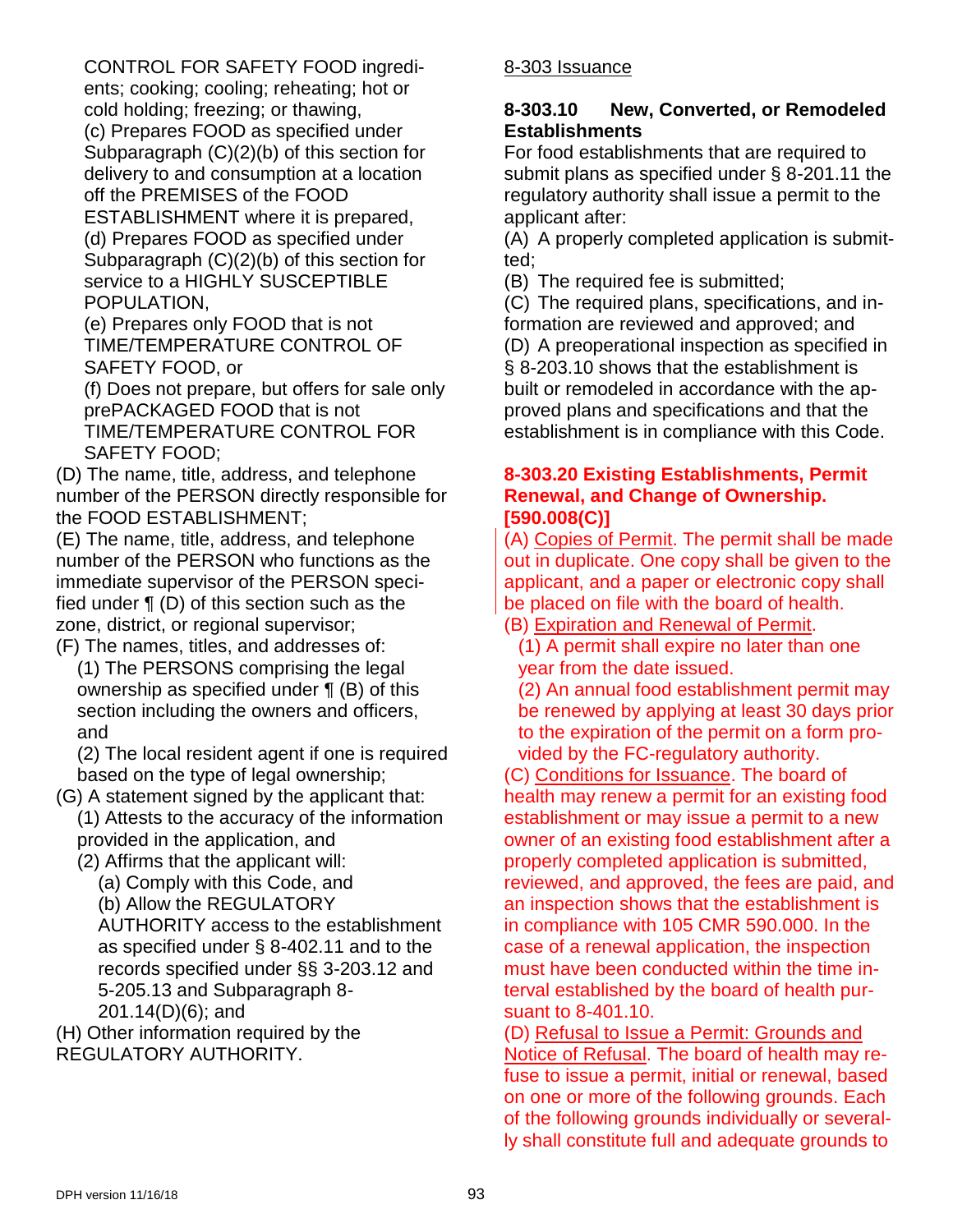refuse to issue a permit. The notice of refusal shall provide the grounds upon which the denial is based and shall notify the applicant of the right to a hearing provided in 105 CMR 590.015(B).

(1) Failure to submit a permit application in accordance with the board of health's procedures;

(2) Failure to submit the required permit fee; (3) Denial of entry of agents of the board of health or the Department or any attempt to impede the work of a duly authorized agent of the board of health or the Department;

(4) Providing false or misleading statements to the board of health or the Department;

(5) The applicant or owner operated the facility without a permit;

(6) The applicant or owner, or if the applicant or owner is a corporation, a corporate officer, of the facility, has been convicted of, plead guilty or no lo contendere to, or has, in a judicial proceeding, admitted facts sufficient to find that the individual is guilty of a crime relating to the processing, storage, distribution or sale of food in connection with the business;

(7) The applicant or owner, or if the applicant or owner is a corporation, a corporate officer, of the facility has engaged in conduct that endangers the public health;

(8) Failure to pay any federal, state, or local taxes as required by law, pursuant to M.G.L. c. 62C, § 49A;

(9) Failure to comply with local regulations/ordinances related to the operation of the facility;

(10) Failure to comply with provisions of 105 CMR 590.000;

(11) Such other reasons not stated in FC 8- 303.20(D)(1) through (10), which pose a risk to public health and safety.

#### **8-303.30 Denial of Application for Permit, Notice.**

If an application for a PERMIT to operate is denied, the REGULATORY AUTHORITY shall provide the applicant with a notice that includes:

(A) The specific reasons and Code citations for the PERMIT denial;

(B) The actions, if any, that the applicant must take to qualify for a PERMIT; and

(C) Advisement of the applicant's right of appeal and the process and time frames for appeal that are provided in LAW.

8-304 Conditions of Retention

### **8-304.10 Responsibilities of the Regulatory Authority [590.008(D)]**

(A) At the time a permit is first issued, the FCregulatory authority shall provide to the permit holder instructions on how to obtain 105 CMR 590.000 so that the permit holder is notified of the compliance requirements and the conditions of retention, as specified under 8-304.11, that are applicable to the permit.

(B) Failure to provide the information specified in this section does not prevent the FCregulatory authority from taking authorized action or seeking remedies if the permit holder fails to comply with 105 CMR 590.000 or an order, warning, or directive of the FCregulatory authority.

#### **8-304.11 Responsibilities of the Permit Holder.**

Upon acceptance of the PERMIT issued by the REGULATORY AUTHORITY, the PERMIT HOLDER in order to retain the PERMIT shall: (A) Post the PERMIT in a location in the FOOD ESTABLISHMENT that is conspicuous to CONSUMERS;

(B) Comply with the provisions of this Code including the conditions of a granted VARIANCE as specified under § 8-103.12, and APPROVED plans as specified under § 8- 201.12;

(C) If a FOOD ESTABLISHMENT is required under § 8-201.13 to operate under a HACCP PLAN, comply with the plan as specified under § 8-103.12;

(D) Immediately contact the REGULATORY AUTHORITY to report an illness of a FOOD EMPLOYEE or CONDITIONAL EMPLOYEE as specified under ¶ 2-201.11(B);

(E) Immediately discontinue operations and notify the REGULATORY AUTHORITY if an IMMINENT HEALTH HAZARD may exist as specified under § 8-404.11;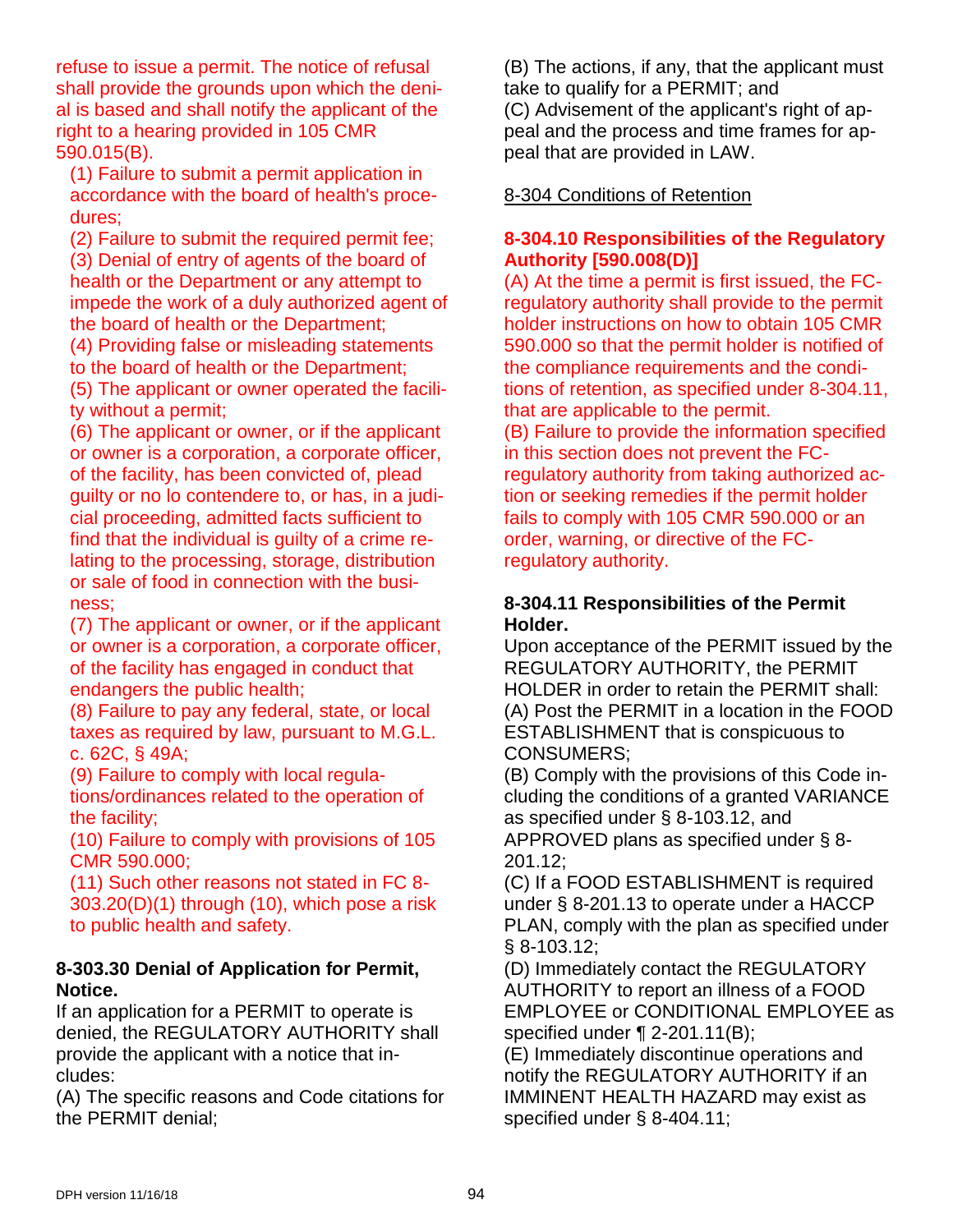(F) Allow representatives of the REGULATORY AUTHORITY access to the FOOD ESTABLISHMENT as specified under § 8-402.11;

(G) Replace existing facilities and EQUIPMENT specified in § 8-101.10 with facilities and EQUIPMENT that comply with this Code if:

(1) The REGULATORY AUTHORITY directs the replacement because the facilities and EQUIPMENT constitute a public health HAZARD or nuisance or no longer comply with the criteria upon which the facilities and EQUIPMENT were accepted,

(2) The REGULATORY AUTHORITY directs the replacement of the facilities and EQUIPMENT because of a change of ownership, or

(3) The facilities and EQUIPMENT are replaced in the normal course of operation;

(H) Comply with directives of the

REGULATORY AUTHORITY including time frames for corrective actions specified in inspection reports, notices, orders, warnings, and other directives issued by the

REGULATORY AUTHORITY in regard to the PERMIT HOLDER'S FOOD ESTABLISHMENT or in response to community emergencies; (I) Accept notices issued and served by the REGULATORY AUTHORITY according to LAW; and

(J) Be subject to the administrative, civil, injunctive, and criminal remedies authorized in LAW for failure to comply with this Code or a directive of the REGULATORY AUTHORITY, including time frames for corrective actions specified in inspection reports, notices, orders, warnings, and other directives.

(K) Notify customers that a copy of the most recent establishment inspection report is available upon request by posting a sign or placard in a location in the food establishment that is conspicuous to customers or by another method acceptable to the REGULATORY AUTHORITY.

### **8-304.15 Notification of Changes. [590.008(E)]**

In addition to requirements set forth in FC 8- 304.11 Responsibilities of the Permit Holder, the permit holder shall:

(A) Notify the board of health within 48 hours after any change in ownership, and at least 30 days prior to any change of the name, location of the food establishment or addition of a new operation and shall promptly submit to the board of health an application for a new or amended permit, together with written documentation reflecting such change. (B) Submit plans in accordance with FC *8-2 Plan Submission and Approval* any time an establishment is being remodeled or a new operation added and shall promptly submit to the board of health an application if a new or amended permit is required.

### **8-304.20 Permits Not Transferable.**

A PERMIT may not be transferred from one PERSON to another PERSON, from one FOOD ESTABLISHMENT to another, or from one type of operation to another if the FOOD operation changes from the type of operation specified in the application as specified under ¶ 8-302.14(C) and the change in operation is not APPROVED.

### **8-304.25 Permit Form. [590.008(F)]**

In addition to the requirements set forth in FC 8-3 Permit to Operate:

(A) There shall be one permit form issued to each food establishment. The permit shall indicate:

(1) Whether the permit is annual, semiannual, seasonal or temporary; and (2) Each of the following operations permitted:

(a) Food Service (i.e. handling of unpackaged or exposed food intended for individual service such as sit-down and take-out operations in restaurants, sandwich operations in retail markets and convenience stores, coffee and pastry shops, institutional kitchens);

(b) Retail Food (i.e. handling of prepackaged foods or the handling of unpackaged or exposed food not intended for individual service such as retail grocery and convenience stores which sell prepackaged foods, seafood and meat markets, bakeries and bulk deli operations); (c) Residential kitchen for retail sale; cottage foods;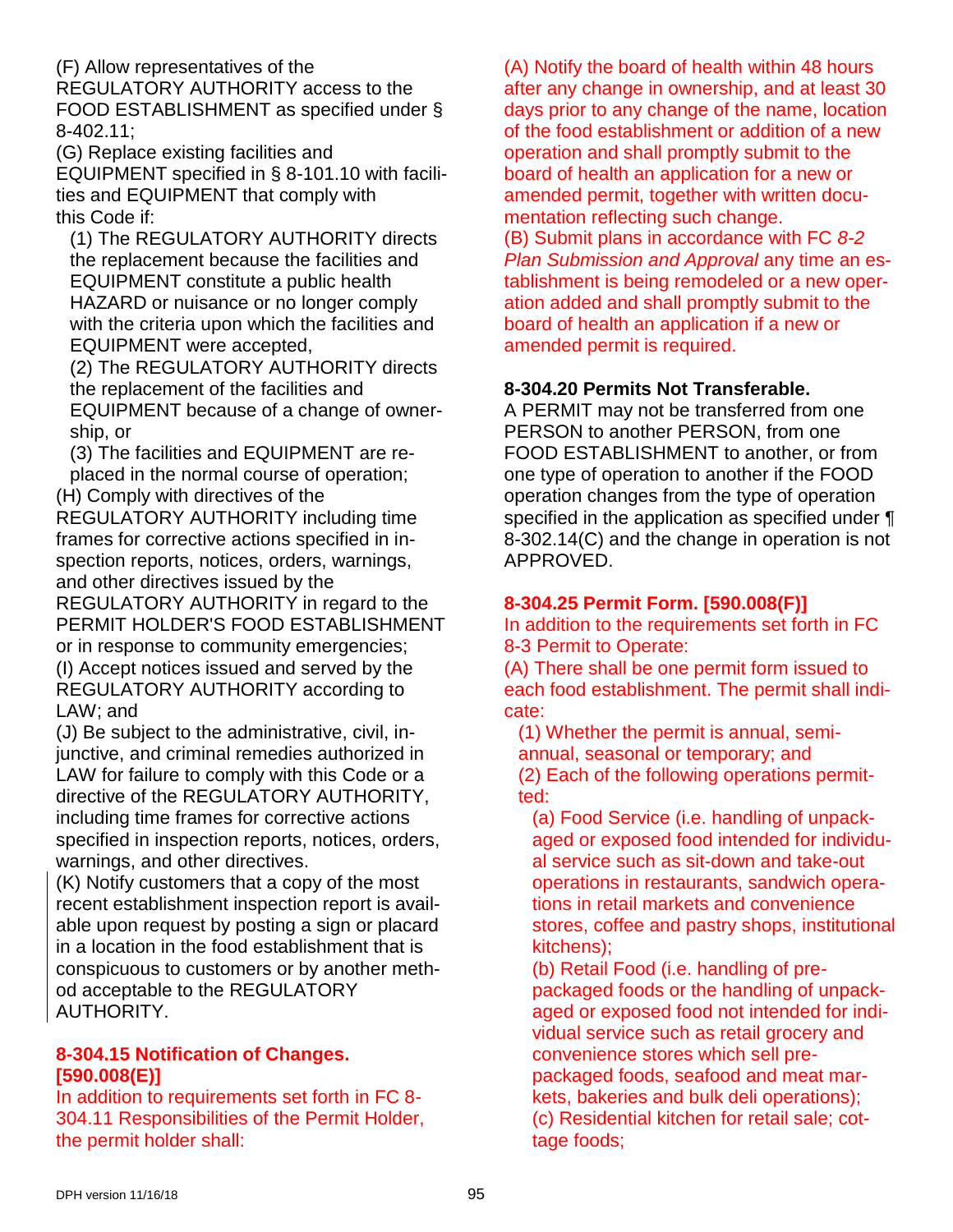(d) Residential kitchen for bed-andbreakfast;

(e) Mobile/Pushcart;

(f) Temporary food establishment;

(g) Caterer; and/or

(h) Other as described on application.

(B) The permit shall state:

(1) The name and address of the food establishment;

(2) The name of the permit holder;

(3) The date of expiration;

(4) Any restrictions on the type of operations allowed.

## **8-301.30 Permit for Nonprofit Distribution**

## **[590.008(G)]**

Pursuant to M.G.L. c. 94, § 328 a nonprofit entity that distributes or serves food without charge or at a charge sufficient to cover the cost of handling the food may not be charged a fee for their food establishment permit

### **8-301.35 Pot Luck Events.**

A valid permit to operate is not required when a potluck event meets all of the requirements of M.G.L. c. 94, § 328A, including that participants at the event must be informed that neither the food nor the facilities have been inspected by the state or by a local public health agency.

### **8-4 Inspection and Correction of Violations**

### 8-401 Frequency

### **8-401.10 Establishing Inspection Interval. [590.008(H)]**

(A) Except as specified in  $\P\P$  (B) and (C) of this section, the REGULATORY AUTHORITY shall inspect a FOOD ESTABLISHMENT at least once every 6 months.

(B) *The REGULATORY AUTHORITY may increase the interval between inspections beyond 6 months if:*

(1) *The FOOD ESTABLISHMENT is fully operating under an APPROVED and validated HACCP PLAN as specified under § 8-201.14 and ¶¶ 8-103.12(A) and (B);*

(2) The food establishment is assigned a less frequent inspection frequency based on a written risk-based inspection schedule approved by the Department that is being uniformly applied throughout the jurisdiction and at least once every six months the establishment is contacted by telephone or other means by the FC-regulatory authority to ensure that the establishment manager and the nature of food operation are not changed; provided, however, that the FC-regulatory authority may not increase the interval between inspections beyond six months for any school kitchen; or

(3) *The establishment's operation involves only coffee service and other unPACKAGED or prePACKAGED FOOD that is not TIME/TEMPERATURE CONTROL FOR* 

*SAFETY FOOD such as carbonated BEVERAGES and snack FOOD such as chips, nuts, popcorn, and pretzels.* (C) The REGULATORY AUTHORITY shall periodically inspect throughout its PERMIT period a TEMPORARY FOOD ESTABLISHMENT that prepares, sells, or serves unpackaged TIME/TEMPERATURE CONTROL FOR SAFETY FOOD and that:

(1) Has improvised rather than permanent facilities or EQUIPMENT for accomplishing functions such as handwashing, FOOD preparation and protection, FOOD temperature control, WAREWASHING, providing DRINKING WATER, waste retention and disposal, and insect and rodent control; or (2) Has inexperienced FOOD EMPLOYEES.

## **8-401.20 Performance- and Risk-Based.**

Within the parameters specified in § 8-401.10, the REGULATORY AUTHORITY shall prioritize, and conduct more frequent inspections based upon its assessment of a FOOD ESTABLISHMENT'S history of compliance with this Code and the establishment's potential as a vector of foodborne illness by evaluating: (A) Past performance, for nonconformance with Code or HACCP PLAN requirements that are PRIORITY ITEMS or PRIORITY FOUNDATION ITEMS;

(B) Past performance, for numerous or repeat violations of Code or HACCP PLAN requirements that are CORE ITEMS;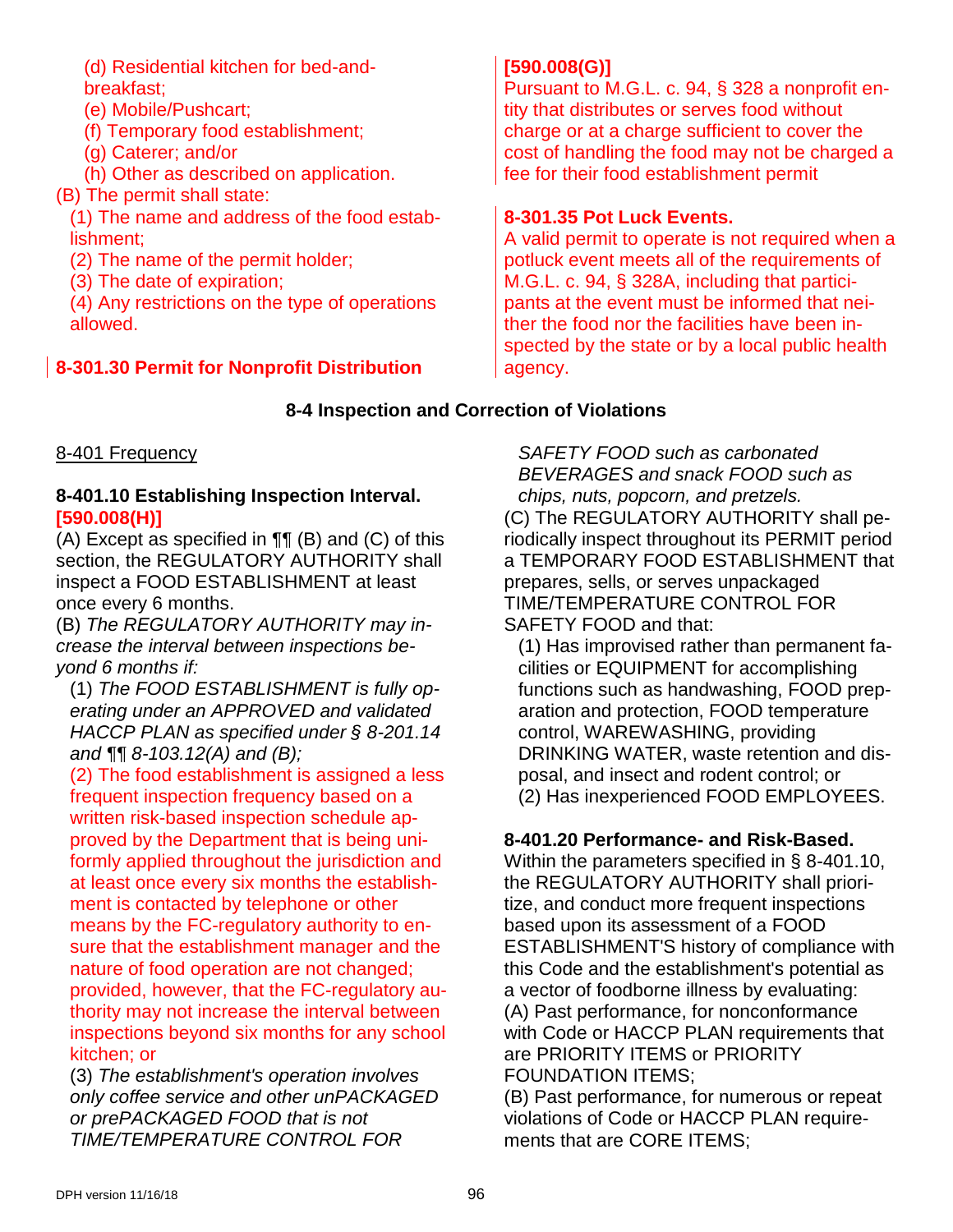(C) Past performance, for complaints investigated and found to be valid;

(D) The HAZARDS associated with the particular FOODS that are prepared, stored, or served;

(E) The type of operation including the methods and extent of FOOD storage, preparation, and service;

(F) The number of people served; and (G) Whether the population served is a HIGHLY SUSCEPTIBLE POPULATION.

### 8-402 Competency and Access

### **8-402.10 Competency of Inspectors. [590.008(I)]**

(A) An authorized representative of the REGULATORY AUTHORITY who inspects a FOOD ESTABLISHMENT or conducts plan review for compliance with this Code shall have the knowledge, skills, and ability to adequately perform the required duties.

(B) The REGULATORY AUTHORITY shall ensure that the authorized representatives who inspect a FOOD ESTABLISHMENT or conducts plan review for compliance with this Code have access to training and continuing education as needed to properly identify violations and apply the Code.

(C) Any person conducting food inspections for the board of health shall be knowledgeable in foodborne disease prevention, application of the hazard analysis critical control point principles, and the requirements of 105 CMR 590.000 as they relate to food establishments in their city or town.

(D) Any individual conducting food inspections shall demonstrate the knowledge referenced in this section by:

(1) Passing a certified food protection manager or certified food safety professional test that is part of an accredited program recognized by the Department and completing food safety inspection training as specified in administrative guidelines of the Department, or; (2) Being a registered sanitarian, a registered environmental health specialist, or a certified health officer who has completed food safety inspection training as specified in administrative guidelines of the Department.

#### **8-402.11 Allowed at Reasonable Times after Due Notice. [590.008(J)]**

No prior notice of an inspection is required so long as the FC-regulatory authority presents official credentials and provides notice of the purpose of, and an intent to conduct, an inspection, the person in charge shall allow the FC-regulatory authority to determine if the food establishment is in compliance with 105 CMR 590.000 by allowing access to the establishment, allowing inspection, and providing information and records specified in 105 CMR 590.000 and to which the FC-regulatory authority is entitled according to law, during the food establishments hours of operation and other reasonable times.

### **8-402.20 Refusal, Notification of Right to Access, and Final Request for Access.**

If a PERSON denies access to the REGULATORY AUTHORITY, the REGULATORY AUTHORITY shall: (A) Inform the PERSON that:

(1) The PERMIT HOLDER is required to allow access to the REGULATORY AUTHORITY as specified under § 8-402.11 of this Code,

(2) Access is a condition of the acceptance and retention of a FOOD ESTABLISHMENT PERMIT to operate as specified under ¶ 8- 304.11(F), and

(3) If access is denied, an order issued by the appropriate authority allowing access, hereinafter referred to as an inspection order, may be obtained according to LAW; and

(B) Make a final request for access.

## **8-402.30 Refusal, Reporting.**

If after the REGULATORY AUTHORITY presents credentials and provides notice as specified under § 8-402.11, explains the authority upon which access is requested, and makes a final request for access as specified in § 8- 402.20, the PERSON IN CHARGE continues to REFUSE access, the REGULATORY AUTHORITY shall provide details of the denial of access on an inspection report form.

### **8-402.40 Inspection Order to Gain Access.**

If denied access to a FOOD ESTABLISHMENT for an authorized purpose and after complying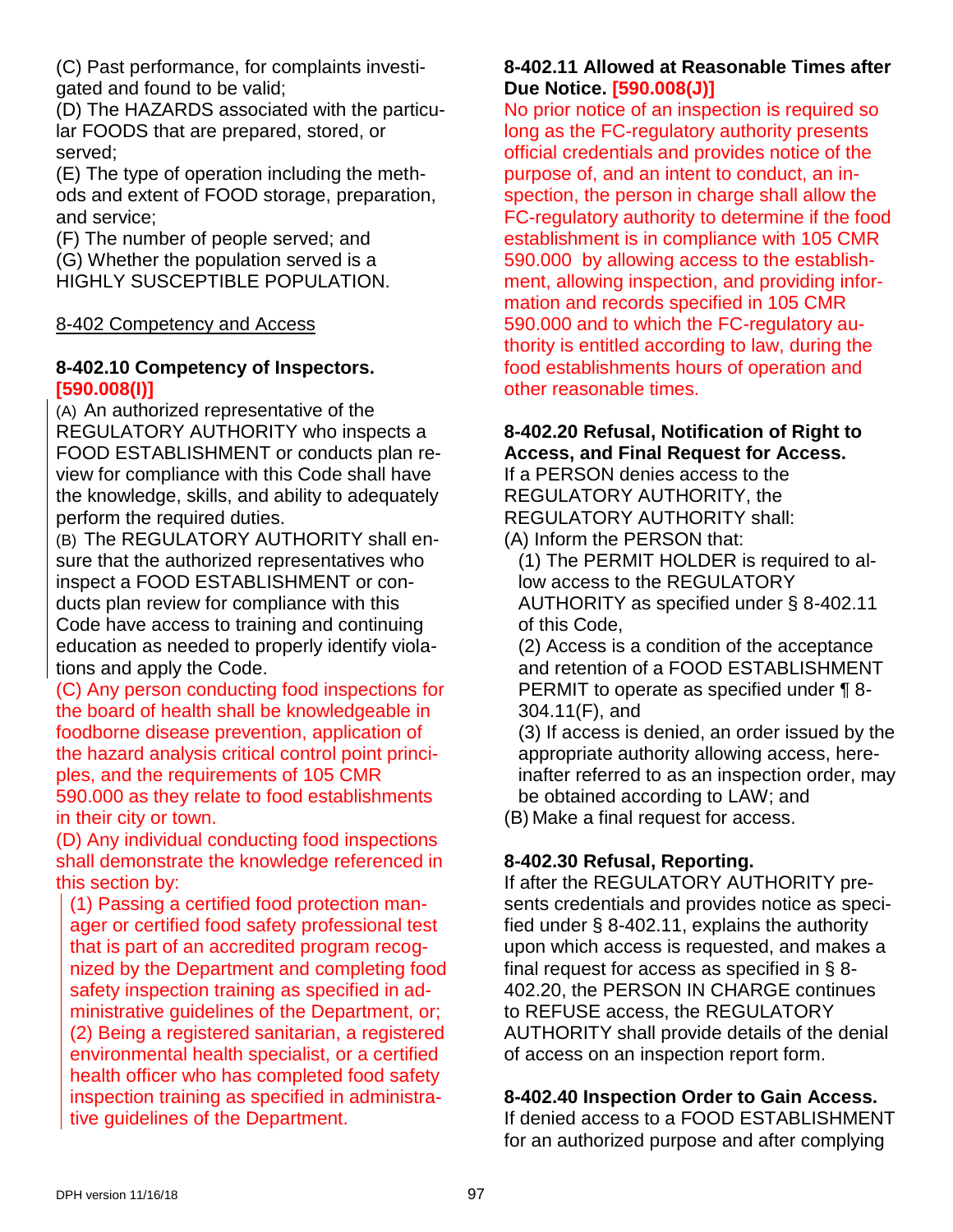### with § 8-402.20, the REGULATORY

AUTHORITY may issue, or apply for the issuance of, an inspection order to gain access as provided in LAW.

### 8-403 Report of Findings

#### **8-403.10 Documenting Information and Observations. [590.008(K)]**

(A) Whenever an inspection of a food establishment is made, the findings shall be recorded on a printed or electronic inspection report form, which shall summarize the requirements of 105 CMR 590.000 and the *2013 Food Code*. A prototype of an inspection form, which meets the requirements of FC 8-403.10 may be obtained from the Department. A board of health may use this form or, subject to approval by the Department, any form consistent with this prototype. Each board of health shall submit the form it adopts to the Department. (B) If an inspection reveals that a food establishment does not comply with 105 CMR 590.000, the board of health or its agent shall notify the permit holder or person in charge of the violations and shall order the permit holder to correct the violations. The inspection report may, if so stated, constitute an order to correct, or the board of health or its authorized agent may issue a separate order. An order to correct shall include, but need not be limited to the following:

(1) Administrative information about the food establishment and the inspection including but not limited to:

(a) The food establishment's legal identity, street and mailing addresses, permit holder's name and address, type of establishment and operation as specified under FC 8-302.14(C), inspection date, type of inspection and other information such as type of water supply and sewage disposal, status of the permit, and personnel certificates that may be required;

(b) The name of the inspector;

(c) The date and time of the inspection;

(d) The time frame for correction of the violations as specified under FC 8-404.11, 8- 405.11, and 8-406.11;

(e) The signature of a member of the board of health or its agent; and

(f) The signature of the person in charge of the food establishment at the time of the inspection, or other proof of service of the order.

(2) Specific factual observations of violative conditions or other deviations from 105 CMR 590.000, that require correction by the permit holder, including, but not limited, to:

(a) Nonconformance with specific provisions of 105 CMR 590.000;

(b) Failure of the person in charge to demonstrate the knowledge of foodborne illness prevention, application of HACCP principles, and the requirements of the 2013 Food Code as specified in FC 2- 102.11;

(c) Failure of food employees and the person in charge to demonstrate their knowledge of their responsibility to report a disease or medical condition as specified in FC 2-201.11;

(d) Failure of the appropriate food employees to demonstrate their knowledge of, and ability to perform in accordance with, the procedural, monitoring, verification, and corrective action practices required by the FC-regulatory authority as specified under FC 8-103.12;

(e) Failure of the person in charge to provide records required by the FC-regulatory authority for determining conformance with a HACCP plan as specified under FC 8- 201.14;

(f) Nonconformance with critical limits of a HACCP plan; and

(g) A determination by the inspector whether any of the violations create an imminent health hazard.

(3) A statement that the order when signed constitutes an order of the board of health to correct any violations of 105 CMR 590.000 that are indicated on the order within the time periods designated. It shall be within the discretion of the board of health whether the order shall be signed by the board of health or its agent.

(4) A statement that failure to comply with any time limits for correction may result in suspension or revocation of the food establishment permit and cessation of food establishment operations.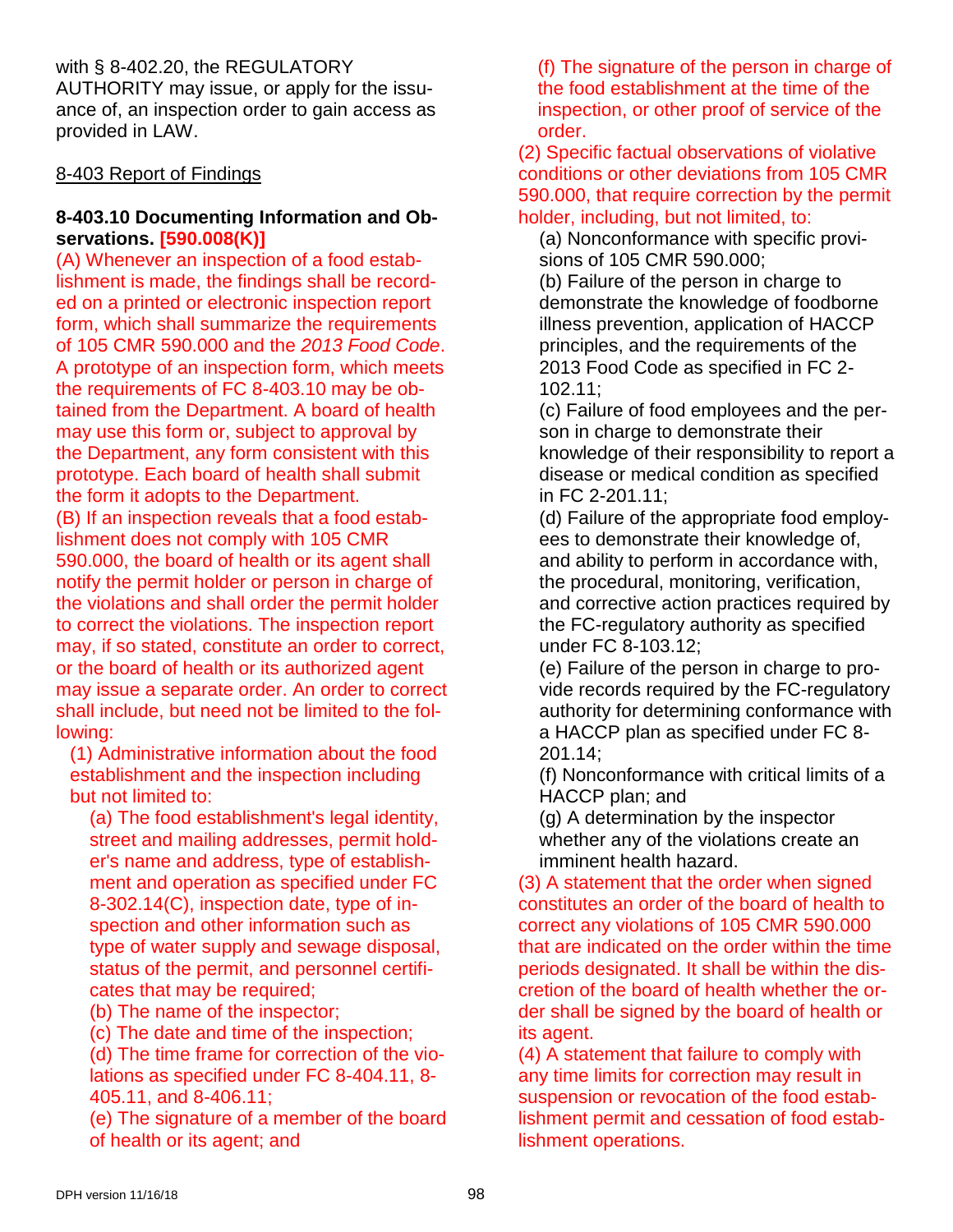(5) A statement informing the permit holder of his right to a hearing before the board of health, his responsibility to request the hearing in writing within 10 days of receipt of the notice, and the address of the board of health.

(C) The FC-regulatory authority shall track the results of each school kitchen inspection and investigation, including any violations and steps to remediate the violations, pursuant to M.G.L. c. 111, § 223(g).

### **8-403.20 Specifying Time Frame for Corrections.**

The REGULATORY AUTHORITY shall specify on the inspection report form the time frame for correction of the violations as specified under §§ 8-404.11, 8-405.11, and 8-406.11

### **8-403.30 Issuing Report and Obtaining Acknowledgment of Receipt.**

At the conclusion of the inspection and according to LAW, the REGULATORY AUTHORITY shall provide a copy of the completed inspection report and the notice to correct violations to the PERMIT HOLDER or to the PERSON IN CHARGE, and request a signed acknowledgment of receipt.

### **8-403.40 Refusal to Sign Acknowledgment.**

The REGULATORY AUTHORITY shall: (A) Inform a PERSON who declines to sign an acknowledgment of receipt of inspectional findings as specified in § 8-403.30 that:

(1) An acknowledgment of receipt is not an agreement with findings,

(2) Refusal to sign an acknowledgment of receipt will not affect the PERMIT HOLDER'S obligation to correct the violations noted in the inspection report within the time frames specified, and

(3) A refusal to sign an acknowledgment of receipt is noted in the inspection report and conveyed to the REGULATORY

AUTHORITY'S historical record for the FOOD ESTABLISHMENT; and

(B) Make a final request that the PERSON IN CHARGE sign an acknowledgment receipt of inspectional findings.

## **8-403.50 Public Information. [590.008(L)]**

All reports and information collected or received by the Department pursuant to M.G.L. c. 111, § 223(g), completed inspection report forms, and other related enforcement documents are public records as defined in M.G.L. c. 4, § 7 clause 26th and shall be made available for public disclosure, unless exempted by law, to any person who requests it pursuant to M.G.L. c. 66, § 10. All inspection report forms and other related enforcement documents shall be maintained by the board of health for a minimum of five years or longer if otherwise required by law.

### 8-404 Imminent Health Hazard

#### **8-404.11 Ceasing Operations and Reporting.**

(A) Except as specified in ¶ (B) of this section, a PERMIT HOLDER shall immediately discontinue operations and notify the REGULATORY AUTHORITY if an IMMINENT HEALTH HAZARD may exist because of an emergency such as a fire, flood, extended interruption of electrical or water service, SEWAGE backup, misuse of POISONOUS OR TOXIC

MATERIALS, onset of an apparent foodborne illness outbreak, gross insanitary occurrence or condition, or other circumstance that may endanger public health. <sup>P</sup>

(B) *A PERMIT HOLDER need not discontinue operations in an area of an establishment that is unaffected by the IMMINENT HEALTH HAZARD.*

### **8-404.12 Resumption of Operations.**

If operations are discontinued as specified under § 8-404.11 or otherwise according to LAW, the PERMIT HOLDER shall obtain approval from the REGULATORY AUTHORITY before resuming operations.

### 8-405 Violation of Priority Item or Prior Foundation Item

#### **8-405.11 Timely Correction.**

(A) Except as specified in  $\P$  (B) of this section, a PERMIT HOLDER shall at the time of inspection correct a violation of a PRIORITY ITEM OR PRIORITY FOUNDATION ITEM of this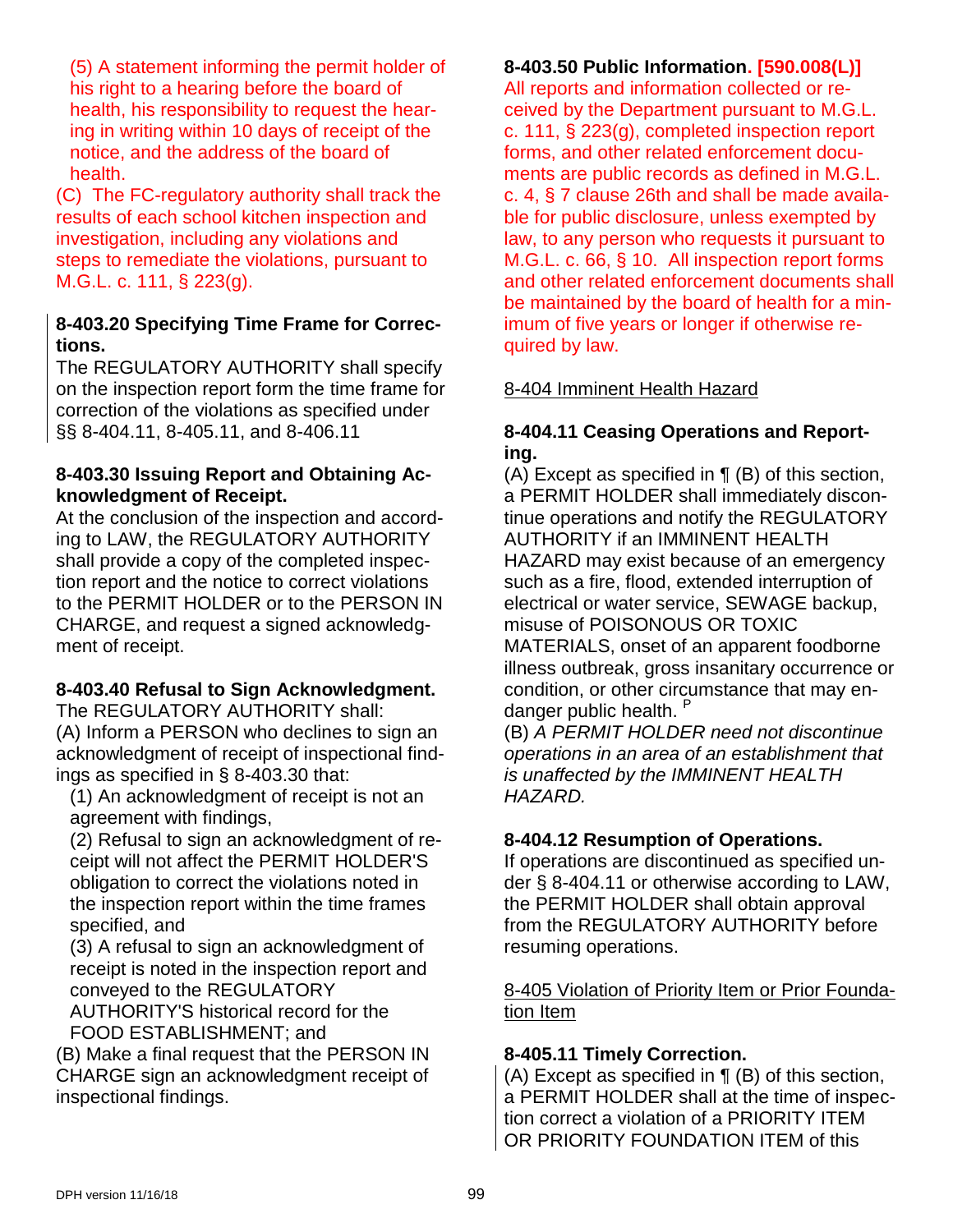Code and implement corrective actions for a HACCP PLAN provision that is not in compliance with its CRITICAL LIMIT. <sup>Pf</sup>

(B) *Considering the nature of the potential HAZARD involved and the complexity of the corrective action needed, the REGULATORY AUTHORITY may agree to or specify a longer time frame, not to exceed:*

*(1) 72 hours after the inspection, for the PERMIT HOLDER to correct the violations of a PRIORITY ITEM; or*

*(2) 10 calendar days after the inspection, for the PERMIT HOLDER to correct violations of a PRIORITY FOUNDATION ITEM or HACCP PLAN deviations.*

### **8-405.20 Verification and Documentation of Correction.**

(A) After observing at the time of inspection a correction of a violation of a PRIORITY ITEM or PRIORITY FOUNDATION ITEM or a HACCP PLAN deviation, the REGULATORY AUTHORITY shall enter the violation and information about the corrective action on the inspection report.

(B) As specified under ¶ 8-405.11(B), after receiving notification that the PERMIT HOLDER has corrected a violation of a PRIORITY ITEM OR PRIORITY FOUNDATION ITEM or HACCP PLAN deviation, or at the end of the specified period of time, the REGULATORY

AUTHORITY shall verify correction of the violation, document the information on an inspection report, and enter the report in the REGULATORY AUTHORITY'S records.

### **8-405.25 Food Safety Training. [590.008(M)]**

The board of health may issue an order to the permit holder to provide additional food safety training to the person in charge, if after an order for correction has been issued, violations relating to 105 CMR 590.000 interventions and foodborne illness risk factors are documented during a reinspection.

### 8-406 Core Item Violation

### **8-406.11 Time Frame for Correction.**

(A) Except as specified in  $\P$  (B) of this section, the PERMIT HOLDER shall correct CORE ITEMS by a date and time agreed to or specified by the REGULATORY AUTHORITY but no later than 90 calendar days after the inspection.

(B) *The REGULATORY AUTHORITY may approve a compliance schedule that extends beyond the time limits specified under ¶ (A) of this section if a written schedule of compliance is submitted by the PERMIT HOLDER and no health HAZARD exists or will result from allowing an extended schedule for compliance.*

### *8-5 Prevention of Foodborne Disease Transmission by Employees*

#### 8-501 Investigation and Control

#### **8-501.10 Obtaining Information: Personal History of Illness, Medical Examination, and Specimen Analysis.**

The REGULATORY AUTHORITY shall act when it has reasonable cause to believe that a FOOD EMPLOYEE or CONDITIONAL EMPLOYEE has possibly transmitted disease; may be infected with a disease in a communicable form that is transmissible through FOOD; may be a carrier of infectious agents that cause a disease that is transmissible through FOOD; or is affected with a boil, an infected wound, or acute respiratory infection, by: (A) Securing a confidential medical history of the FOOD EMPLOYEE or CONDITIONAL

EMPLOYEE suspected of transmitting disease or making other investigations as deemed appropriate; and

(B) Requiring appropriate medical examinations, including collection of specimens for laboratory analysis, of a suspected FOOD EMPLOYEE or CONDITIONAL EMPLOYEE.

#### **8-501.20 Restriction or Exclusion of Food Employee, or Summary Suspension of Permit.**

Based on the findings of an investigation related to a FOOD EMPLOYEE or CONDITIONAL EMPLOYEE who is suspected of being infected or diseased, the REGULATORY AUTHORITY may issue an order to the suspected FOOD EMPLOYEE, CONDITIONAL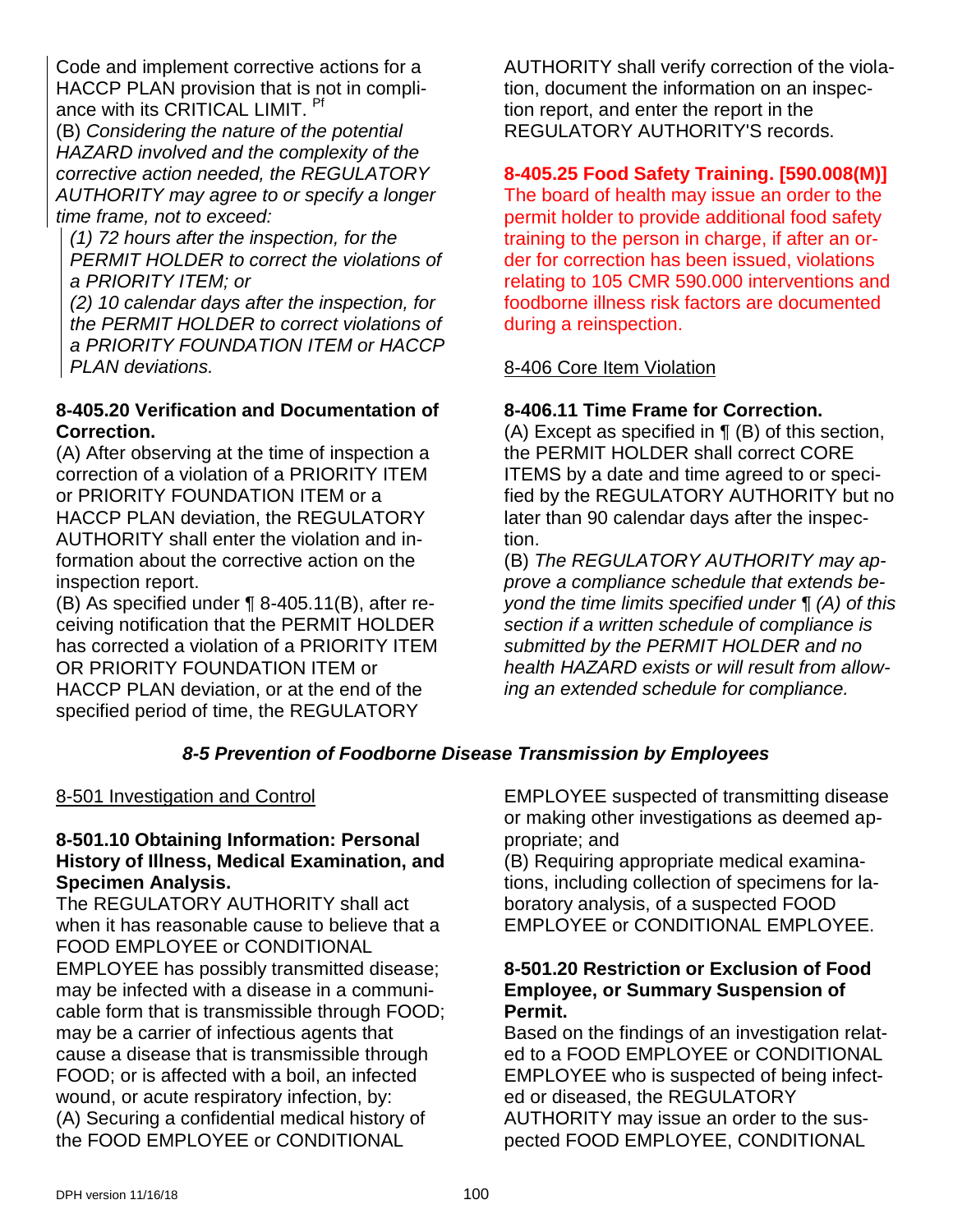EMPLOYEE or PERMIT HOLDER instituting one or more of the following control measures: (A) RESTRICTING the FOOD EMPLOYEE or CONDITIONAL EMPLOYEE; (B) EXCLUDING the FOOD EMPLOYEE or CONDITIONAL EMPLOYEE; or (C) Closing the FOOD ESTABLISHMENT by summarily suspending a PERMIT to operate in accordance with LAW.

#### **8-501.25 Department Notification/Investigation and Control. [590.008(N)]**

In addition to requirements in FC 8-501.10 and FC 8-501.20, the board of health shall:

(A) Immediately notify the Department of all confirmed and suspected foodborne illness outbreaks within 24 hours on a form provided by the Department and shall keep the Department informed until the investigation has been completed; and

(B) Take any other action required by 105 CMR 300.000: Reportable Diseases and Isolation and Quarantine Requirements except that FC 8-501.10 shall supercede the Minimum Period of Isolation of Patient established for E.coli O157:H7 and Shigella in 105 CMR 300.200: Isolation and Quarantine Requirements.

#### **8-501.30 Restriction or Exclusion Order: Warning or Hearing Not Required, Information Required in Order.**

Based on the findings of the investigation as specified in § 8-501.10 and to control disease transmission, the REGULATORY AUTHORITY may issue an order of RESTRICTION or EXCLUSION to a suspected FOOD EMPLOYEE or the PERMIT HOLDER without prior warning, notice of a hearing, or a hearing if the order:

(A) States the reasons for the RESTRICTION or EXCLUSION that is ordered;

(B) States the evidence that the FOOD EMPLOYEE or PERMIT HOLDER shall provide in order to demonstrate that the reasons for the RESTRICTION or EXCLUSION are eliminated;

(C) States that the suspected FOOD EMPLOYEE or the PERMIT HOLDER may request an appeal hearing by submitting a timely request as provided in LAW; and (D) Provides the name and address of the REGULATORY AUTHORITY representative to whom a request for an appeal hearing may be made.

### **8-501.40 Removal of Exclusions and Restrictions. [590.008(O)]**

The FC-regulatory authority shall release a food employee from restriction or exclusion according to law and the following conditions: (A) A food employee who was infected with typhoid fever if the food employee's stools are negative for typhoid fever based on testing of at least three consecutive stool specimen cultures that are taken:

(1) Not earlier than one month after onset,

(2) At least 48 hours after discontinuance of antibiotics, and

(3) At least 48 hours apart; and

(B) If one of the cultures taken as specified in 8-501.40(A) is positive, repeat cultures are taken at intervals of one month until at least three consecutive negative stool specimen cultures are obtained.

(C) A food employee who was infected with Shigella spp. or Shiga Toxin-Producing Escherichia coli if the employee's stools are negative for Shigella spp. or Shiga Toxin-Producing E. coli based on testing of 2 consecutive stool specimen cultures that are taken:

(1) Not earlier than 48 hours after discontinuance of antibiotics; and

(2) At least 24 hours apart.

(D) A food employee who was infected with hepatitis A virus if:

(1) The food employee is no longer febrile; or

(2) It has been at least one week since the onset of symptoms.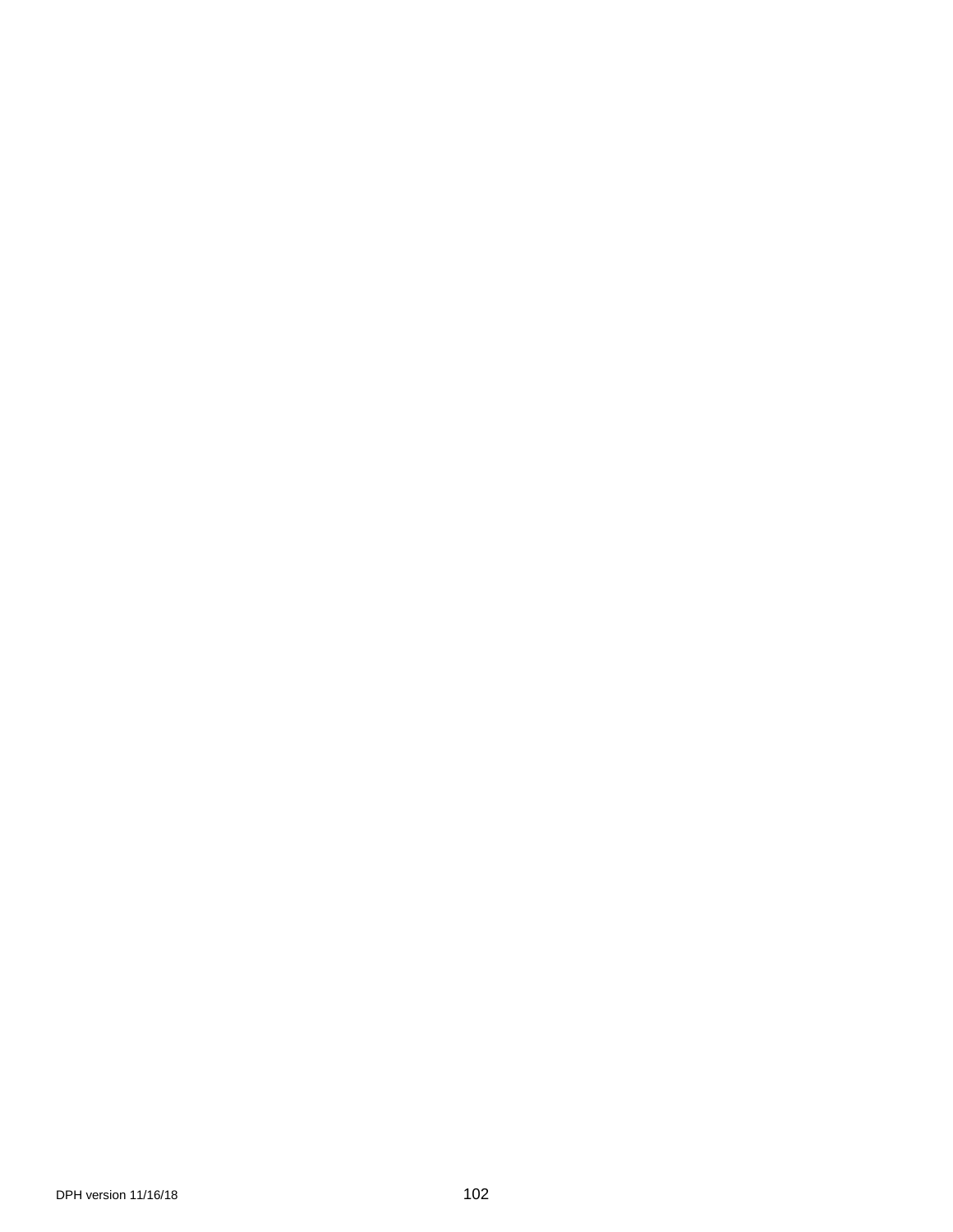# Chapter 9 – Special Requirements 105 CMR 590.009

(A) Scope. FC 8-1 through 8-5 and 105 CMR 590.009 through 590.018 shall govern the administration and enforcement of 105 CMR 590.000 in lieu of 105 CMR 400.000: The State Sanitary Code, Chapter I: General Administrative Procedures.

(B) Local Enforcement. Unless otherwise expressly provided in 105 CMR 590.009, each board of health is responsible for the administration and enforcement of 105 CMR 590.000 and may enforce 105 CMR 590.000 by suspension or revocation of permits in accordance with 105 CMR 590.014 or otherwise at law or in equity in the same manner that local rules and regulations are enforced.

(C) Food Establishments Outside Jurisdiction of board of health. Food from a food establishment outside the jurisdiction of the board of health of any particular city, town or other legally constituted governmental unit may be sold or served within such municipality if such food establishment complies with the provisions of 105 CMR 590.000. To determine the extent of compliance with such provisions, the board of health may accept reports of the responsible authorities in the other jurisdiction where such food establishment is located or from the Director, or may inspect such establishment accompanied by the responsible authorities in the other jurisdiction.

### (D) State Enforcement.

(1) If as a result of any study, inspection, or survey made by the Department, the Commissioner or his or her authorized representative determines that compliance with 105 CMR 590.000 has not been effected, he shall, in writing, notify the appropriate board of health of such determination, allotting a reasonable time in which compliance shall be effected, and requesting that the board of health, in writing, notify the Commissioner of what action will be and has been taken, to effect compliance with 105 CMR 590.000. (2) If the Commissioner is not so notified, or if after notification he or she determines that action sufficient to effect compliance with the provisions of 105 CMR 590.000 has not been taken, the board of health shall be deemed to have failed to effect compliance with 105 CMR 590.000.

(3) Whenever any board of health has failed after a reasonable length of time to enforce 105 CMR 590.000, the Department may enforce 105 CMR 590.000 in any way that a local board of health is authorized to act to effect compliance.

(4) Notwithstanding any other provision of 105 CMR 590.000, if the Department determines that an imminent health hazard exists resulting from the operation of a food establishment it may without prior notice to the board of health take whatever action is necessary to effect compliance with 105 CMR 590.000.

(E) Interpretation of 105 CMR 590.000. The Director may issue written interpretations and guidelines as necessary to promote uniform application of 105 CMR 590.000. Upon the written request of a board of health or permit holder, the Director may investigate and/or advise on particular questions regarding interpretations of 105 CMR 590.000.

(F) Reporting Requirements for Local Boards of Health.

(1) The board of health shall submit to the Department upon request, the following information:

(a) Total number of food establishment permits issued and routine inspections conducted for establishments which are:

- 1) Inspected once a year;
- 2) Inspected twice a year;

3) Inspected three times a year; and

4) Inspected more than three times a year;

(b) The number of full-time equivalent food inspectors, including contractors, employed by the board of health to inspect food establishments;

(c) The number of and examples of variances issued by the board of health over the previous 12 months;

(d) Copies of any innovative operations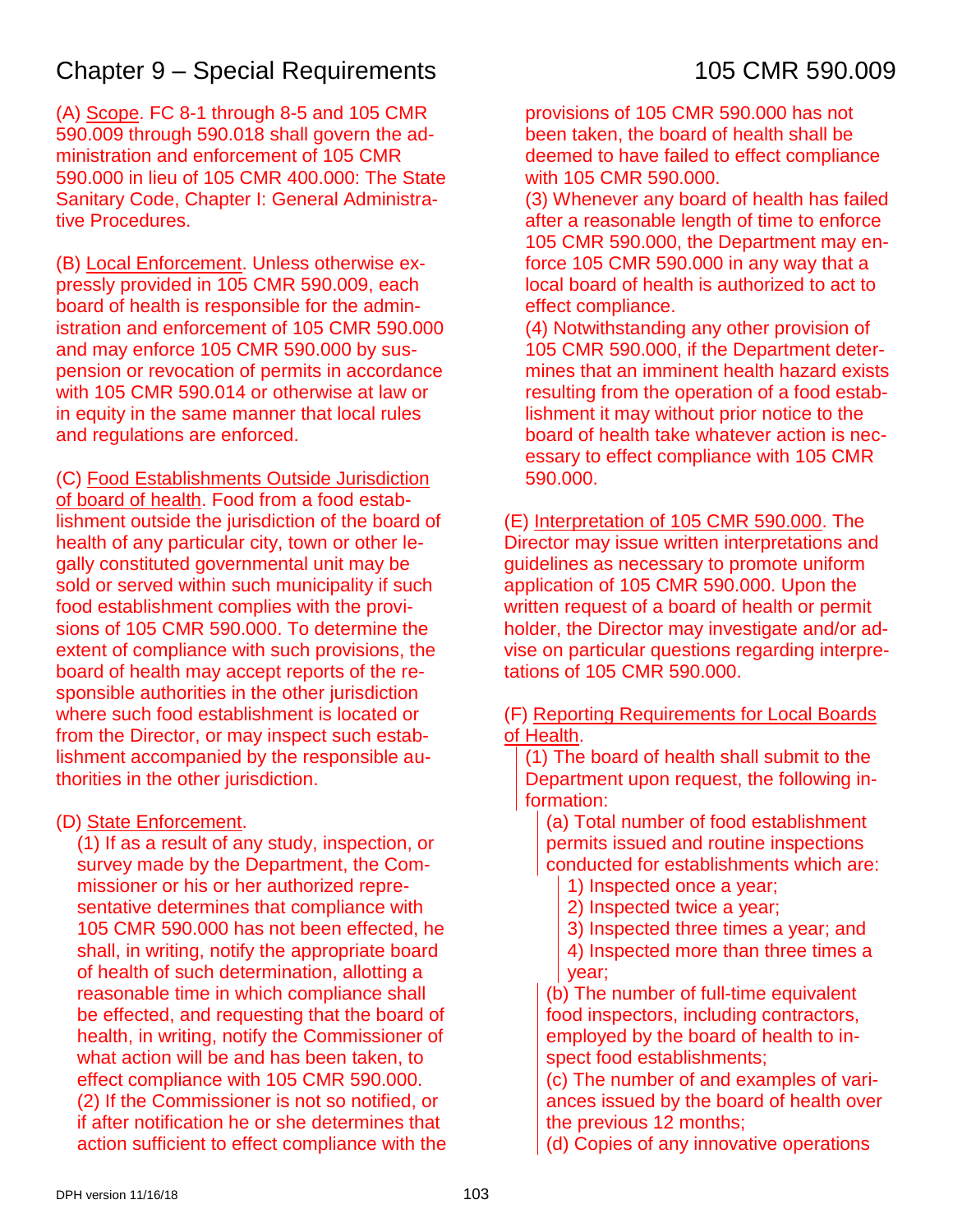approved by the board of health in accordance with 105 CMR 590.010(J); (e) Other information as requested by the Department.

(2) The Department shall supply a form on which to submit the required information. (3) Upon request of either the Department of Public Health or the Department of Elementary and Secondary Education, the board of health shall report the results of each school kitchen inspection and investigation, including any violations and steps to remediate the violations, pursuant to M.G.L. c. 111, §223(g).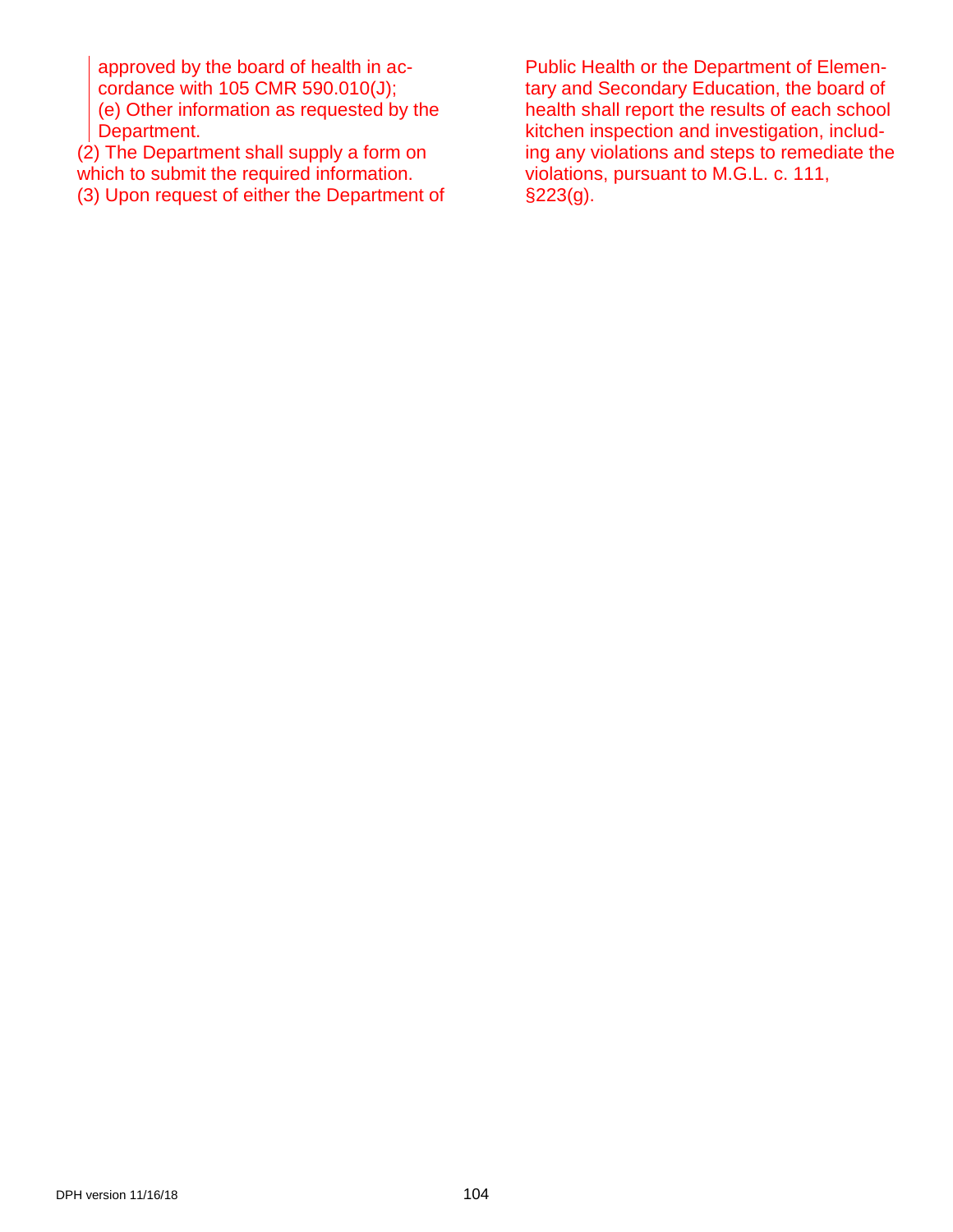# Chapter 10 – Guidance on Retail Operations 105 CMR 590.010

### (A) Caterers.

(1) Base of Operations. Each caterer shall have as its base of operations a food establishment that shall comply with the provisions of 105 CMR 590.000, except that a facility holding a permit as a residential kitchen shall not serve as the base of operations for a caterer.

(2) Notification. Each caterer shall: (a) Give written notice to the board of health of the city or town in which it plans to serve a meal prior to or within 72 hours after serving any meal elsewhere than in its own food service establishment; and (b) If required by the board of health or its agent, provide the board with a copy of its food service establishment permit prior to serving a meal in a city or town other than the one in which its food service establishment is located.

(3) Contract Meals. A retail food establishment that delivers ready-to-eat meals to schools, senior centers and other institutional feeding sites is exempt from licensure as a wholesale food processor under M.G.L. 94 § 305C, if the retail food establishment meets the following criteria:

(a) Food is pre-ordered for a single meal; (b) Meals are prepared and delivered for a specific meal, either in individual portions or in bulk portions intended for individual service or re-sale at a specific meal;

(c) Meals are fully cooked or prepared by the food establishment; and

(d) Meals are stored and delivered under required temperatures.

### (B) Mobile Food Operations.

(1) Exempt Mobile Food Operations. No permit from the board of health is required if a mobile food operation:

(a) Transports only whole, uncut fresh fruits and vegetables, unprocessed honey, pure maple products, or farm fresh eggs which are stored and maintained at 45°F (7.2°C) or less;

(b) Transports food as a delivery service such as home delivery of grocery orders or restaurant takeout orders, or delivery

service that is provided by common carriers or jobbers.

(2) Mobile Food Operation Approval. (a) Except as specified 105 CMR 590.010(B)(1), a mobile food operation shall not sell or serve food unless it has been approved to do so and has obtained a valid permit from the board of health. (b) A board of health shall review a permit application for a mobile food operation as specified by administrative guidelines of the Department. The Board may approve an application that conforms with the guidelines and with applicable sections of the *2013 Food Code.*

(c) A permit for a mobile food operation may be issued for a period of time which shall be determined by the board of health, and the permit shall state the inclusive dates, location(s), and any restrictions in the operation allowed. (d) In addition to requirements set forth in FC 8-301.11, the operator of a mobile food operation shall obtain a permit to operate from each board of health in whose jurisdiction he or she sells his or her product.

## (C) Temporary Food Establishments.

(1) Exempt Temporary Food Operations. No permit from the board of health is required if a temporary food establishment only sells whole, uncut fresh fruits and vegetables, unprocessed honey, pure maple products, or farm fresh eggs which are stored and maintained at 45°F (7.2°C) or less.

(2) Temporary Food Establishment Approval.

(a) Except as specified 105 CMR 590.010(C)(1), a temporary food establishment shall not sell or serve food unless it has been approved to do so and has obtained a valid permit from the board of health.

(b) A board of health shall review a permit application for a temporary food establishment as specified by administrative guidelines of the Department. The board may approve an application that conforms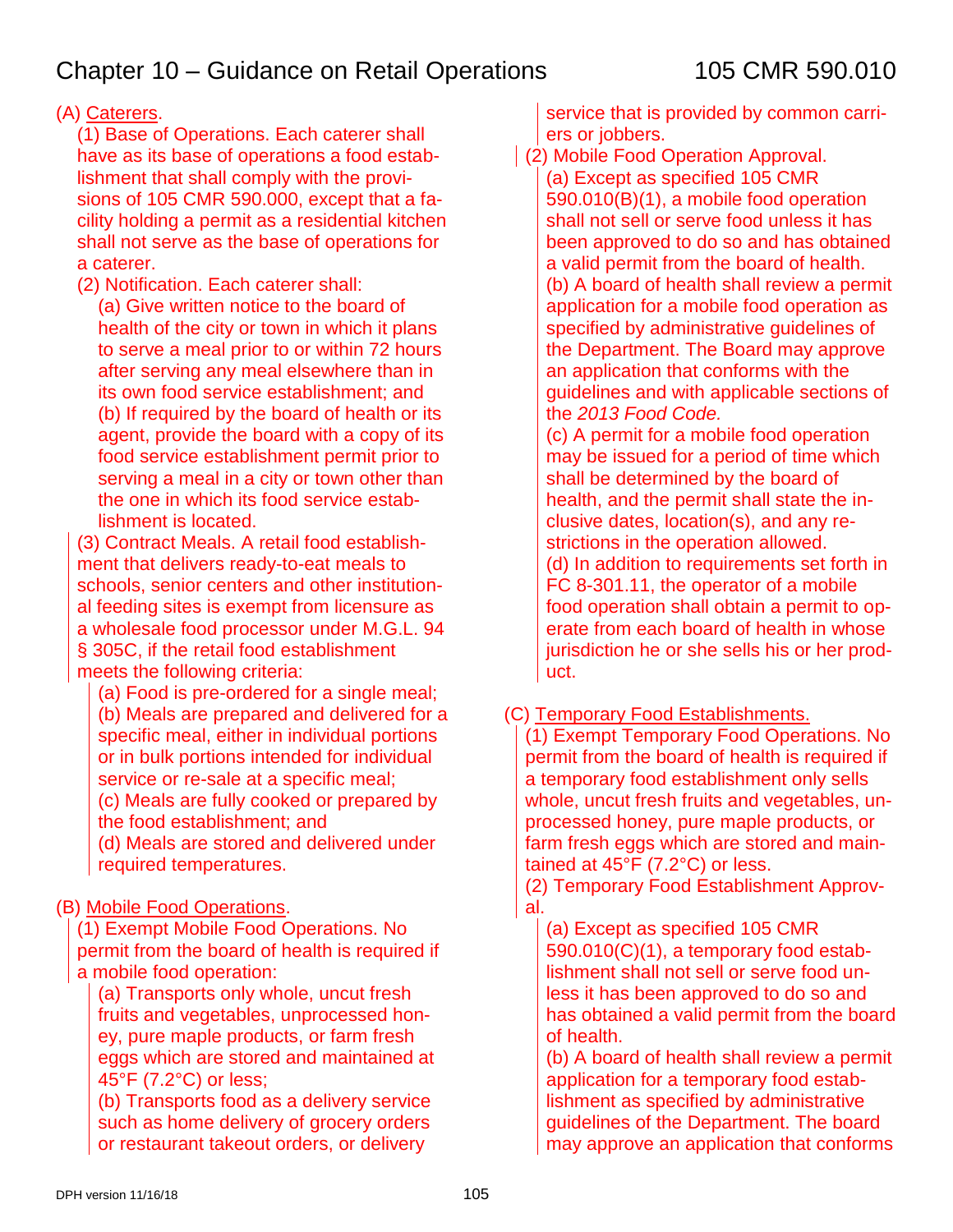with the guidelines and with applicable sections of the *2013 Food Code.* (c) A permit for a temporary food establishment may be issued for a period of time, which shall not exceed 14 consecutive days, and the permit shall state the inclusive dates, location, and any restrictions in the operations allowed. (d) In the case of temporary food establishment, all violations shall be corrected within a maximum of 24 hours. If violations are not corrected within the time specified, the board of health or its agent, as determined by the Board, shall order the establishment to cease food operations immediately.

(D) Public Markets and Farmers Markets

(1) Exempt Market Operations. No permit from the board of health is required to sell the following products from a public market or farmers market:

(a) Whole, uncut fresh fruits and vegetables.

(b) Unprocessed honey, or raw honey as defined by the National Honey Board (c) Pure maple products.

(d) Farm fresh eggs which are stored and maintained at 45°F (7.2°C) or less.

(2) Market Operations Approval. (a) Except as specified 105 CMR 590.010(D)(1), a vendor at a public market or farmers market shall not sell or serve food unless it has been approved to do so and has obtained a valid permit from the board of health.

(E) Residential Kitchens: Bed-and-Breakfast **Operations** 

(1) Exempt Bed-and-Breakfast Operations. No permit from the board of health is required if a bed-and-breakfast operation that prepares and offers food to guests meets the following criteria:

(a) The home is owner-occupied;

(b) The number of available guest bedrooms does not exceed six;

(c) Breakfast is the only meal offered;

(d) The number of guests served does not exceed 18; and

(e) The consumer is informed by state-

ments contained in published advertisements, mailed brochures, and placards posted at the registration area that the food is prepared in a kitchen that is not regulated and inspected by the board of health.

(2) Bed-and-Breakfast Approval.

(a) Except as specified in 105 CMR 590.010(E)(1), a bed-and-breakfast operation shall not sell or serve food unless it has been approved to do so and has obtained a valid permit from the board of health.

(b) Bed-and-breakfast operations that require a food establishment permit shall comply with the minimum requirements of 105 CMR 590.010(E), except they shall be exempt from FC 8-2 "Plan Submission and Approval" in which case only an intended menu shall be submitted to the board of health with their application for permit.

(c) Bed-and-breakfast operations which require a permit shall be inspected by the board of health upon application for an original permit, within the six months prior to renewal of a permit, and at least once a year for the enforcement of 105 CMR 590.000.

(d) Food preparation and protection: Residential kitchens in bed-and-breakfast operations.

1. Food shall be prepared and protected in accordance with 105 CMR 590.000.

2. Food, utensils and equipment shall be stored in a manner to avoid contamination.

3. The following food handling practices for time/temperature control for safety foods are prohibited: cooling and reheating prior to service, hot holding for more than two hours, and service of leftovers.

4. All food temperature requirements shall be met as contained in 105 CMR 590.000. Hot and cold holding equipment shall be provided to maintain time/temperature control for safety foods at temperatures required by 105 CMR 590.000.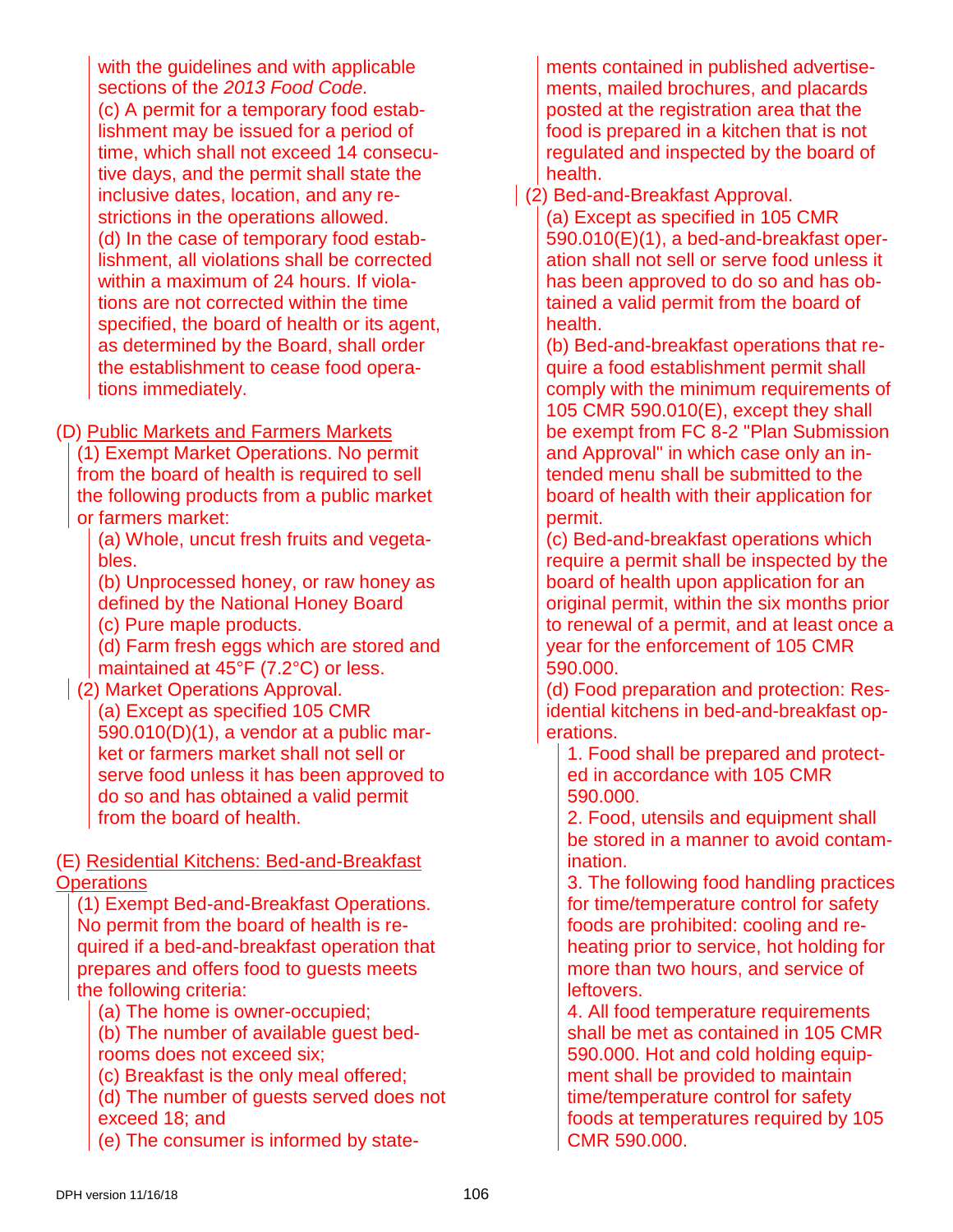(F) Residential Kitchens: Cottage Food Operations

(1) Exempt Cottage Food Operations. No permit from the board of health is required if an on-farm or off-farm cottage food operation only sells:

- (a) Whole, uncut fresh fruits and vegetables;
- (b) Unprocessed honey,
- (c) Pure maple products; or

(d) Farm fresh eggs which are stored and maintained at 45°F (7.2°C) or less.

(2) Cottage Food Operation Approval. (a) Except as specified 105 CMR 590.010(F)(1), a cottage food operation shall not sell or serve food unless it has been approved to do so and has obtained a valid permit from the board of health. (b) A board of health shall review a permit application for a cottage food operation as specified by administrative guidelines of the Department. The board may approve an application that conforms with the guidelines and with applicable sections of the *2013 Food Code.*

(G) Schools and USDA Nutrition Programs

(1) Inspection of School Kitchens. Pursuant M.G.L. c. 111, § 223(g), school kitchens shall be inspected in accordance with, and with the frequency required by, state and federal law. Such inspections shall include, but not be limited to, the following:

(a) Not less than two routine inspections per year shall be conducted:

1. At least once every six months as required by FC 8-401.10(A), and

2. At least twice during each school year as required by 7 CFR 210.13(b).

(b) An additional school kitchen inspection or investigation shall be conducted whenever the FC-regulatory authority:

1. Receives a public complaint about the school kitchen, but this shall not include any complaint regarding any violation of 105 CMR 225.000: *Nutrition Standards for Competitive Foods and Beverages in Public* Schools, or 2. Is notified by the permit holder or the Department that food products used at

the school kitchen are the subject of a recall notice.

(2) Non-Traditional School Meal Program Approval.

(a) USDA requires all institutions that participate in the National School Lunch Program or School Breakfast Program to obtain two food safety inspections per school year. USDA does not require such meal programs to be licensed, and allows the scope of the food safety inspection to be determined by the board of health. (b) If an institution does not operate a commercial kitchen permitted under 105 CMR 590.000, then the board of health may conduct an alternative inspection such as:

1. Inspecting a residential kitchen in a Residential Child Care Institution for compliance with 105 CMR 410.100, Minimum Standards for Human Habitation ("Kitchen Facilities") of the Housing Code.

2. Inspecting a satellite meal drop-off site in an office building for nuisances under M.G.L. c. 111,§122.

(H) Leased Commercial Kitchens (Shared Kitchen or Incubators)

(1) Leased Commercial Kitchens are food preparation facilities that provide space and access to professional equipment on a lease or rental basis.

(2) Required Approvals.

(a) The lessor of a Leased Commercial Kitchen shall not rent or share the kitchen unless it has been approved to do so and has obtained a valid permit from the board of health. Each shared kitchen is subject to inspection and enforcement as a retail food establishment.

(b) Each lessee of a Leased Commercial Kitchen must obtain a retail or wholesale<sup>a</sup> food permit from the board of health.

(J) Innovative Operations

(1) Description. Innovative operations are non-traditional food establishments that are not listed in 105 CMR 590.008(F) (FC 8-

l <sup>a</sup> Wholesale permits are issued by the Massachusetts Department of Public Health under MGL Ch 94, s 305C.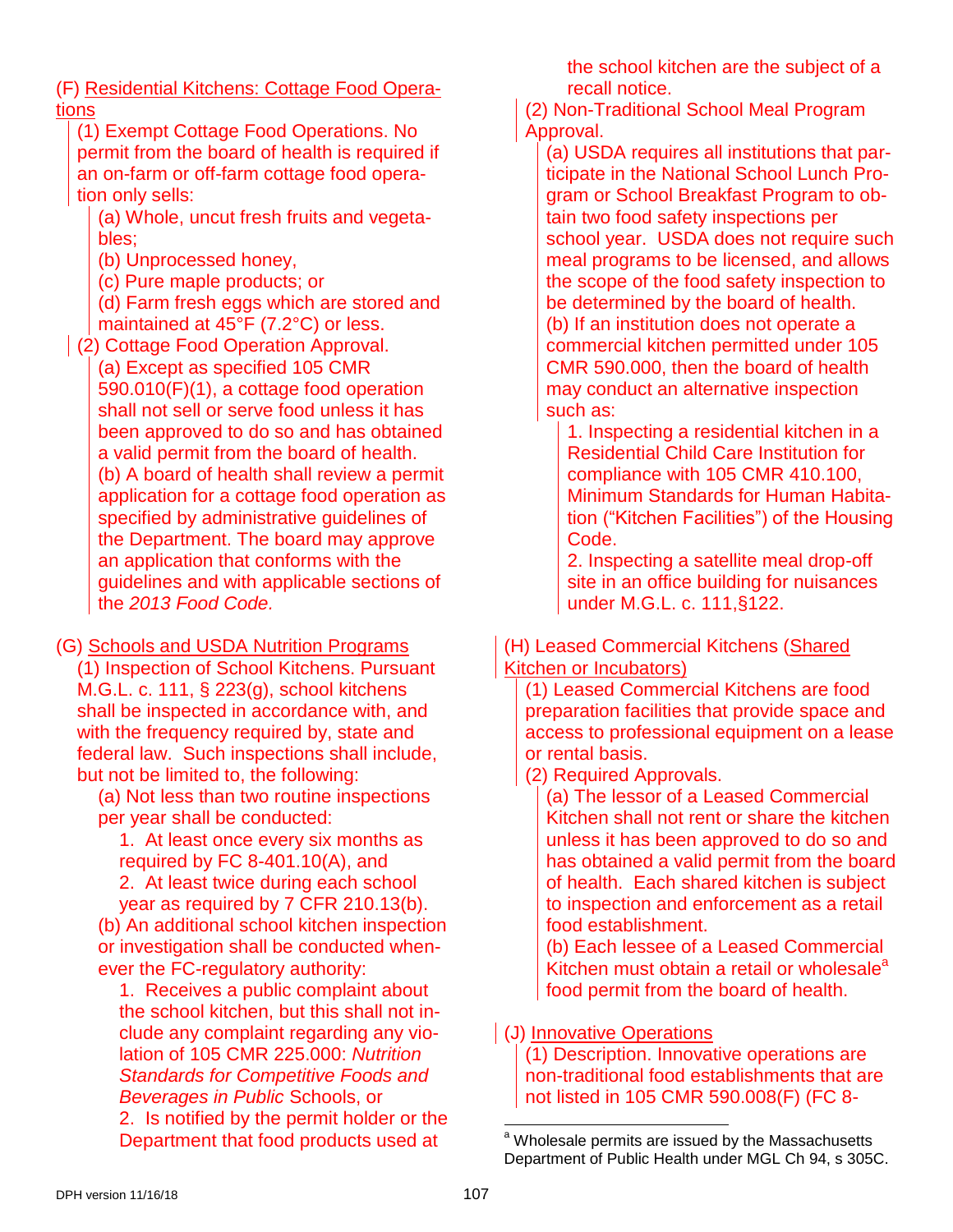#### 304.25 (A)(2)).

(2) Innovative Operation Approvals. (a) Unless prohibited by 105 CMR 590.000, a board of health may approve a permit for an innovative operation, provided that it is in harmony with the general

purpose and intent of 105 CMR 590.000. (b) Each innovative operation permit shall be subject to general or specific provisions set forth by the board of health, which may impose conditions, safeguards and limitations on time or use.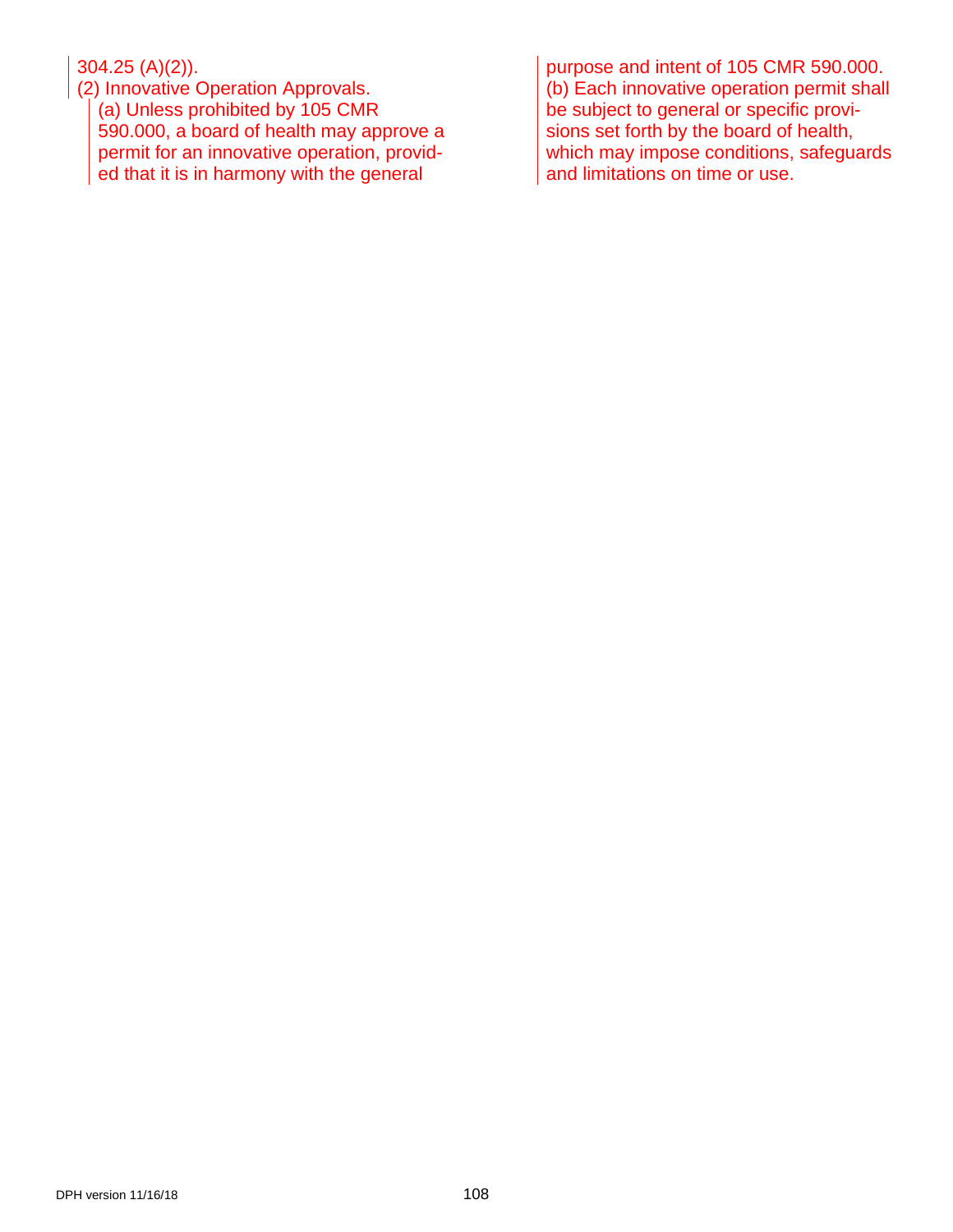(A) Anti-Choking Procedures in Food Service Establishments.

(1) Pursuant to M.G.L. c. 94, § 305D, restaurants with a certain seating capacity are required to have one or more employees trained in a manual choke-saving procedure in accordance with 105 CMR 605.000 *Approved Choke-Saving Procedures.*

(2) Each food service establishment with a seating capacity that conforms with M.G.L. c. 94, § 305D shall:

(a) Have on its premises, while food is being served, an employee trained in manual procedures approved by the Department to remove food lodged in a person's throat; and

(b) Make adequate provision for insurance to cover employees trained in rendering such assistance.

(B) Tobacco Products: Notice and Sale. All food establishments are required to be in compliance with all state and local tobacco statutes, ordinances, bylaws, and regulations regarding notice and sale, including those related to nicotine delivery devices.

(C) Food Allergy Awareness Requirements.

Pursuant to M.G.L. c. 140, § 6B, food establishments that cook, prepare, or serve food intended for immediate consumption either on or off the premises shall comply with the following requirements.

(1) Poster. Such food establishments shall prominently display in the employee work area a poster approved by the Department, no smaller than 8.5 by 11 inches, relating to major food allergens. The poster shall include the following information:

- (a) Major food allergens;
- (b) Health risks of food allergies;
- (c) Procedure to follow when a customer states that he or she has a food allergy; and
- (d) Emergency procedure to follow if a customer has an allergic reaction to a food.

(2) Notice on printed menus and menu boards. Such food establishments shall include on all printed menus and menu boards a clear and conspicuous notice requesting a

customer to inform the server before placing an order, about the customer's allergy to a major food allergen. The notice shall state: *Before placing your order, please inform your server if a person in your party has a food allergy.*

(a) Location. The notice must be included on printed menus and on indoor and outdoor menu boards, including drive-through menu boards.

# (b) Menu Boards.

1. All notices on menu boards must be easily readable from the point of service at which food is ordered. On the menu board itself, the font size of the notice must be equal to or greater than the font size of the smallest menu item listed on the menu board.

2. In lieu of placing the notice directly on the indoor or outdoor menu board itself, the food establishment may post the notice adjacent to the menu board or at each point of service where food is ordered. Such notice must be securely posted in a manner so that it may be easily seen and read from a distance of five feet by a person standing at or approaching the point of service, shall directly face the purchaser, and shall not be obstructed from view.

(3) Food Allergen Awareness Training (a) Such food establishments shall have on staff a certified food protection manager who has been issued a Massachusetts certificate of allergen awareness training by an allergen awareness training verification program recognized by the Department. The certificate will be valid for 5 years. (b) The certified food protection manager shall:

1. Demonstrate knowledge of major food allergens by posting the Massachusetts food allergen awareness training certificate; and

2. Ensure that employees are properly trained in food allergy awareness as it relates to their assigned duties.

# (4) Exemptions

(a) Public and private schools, educational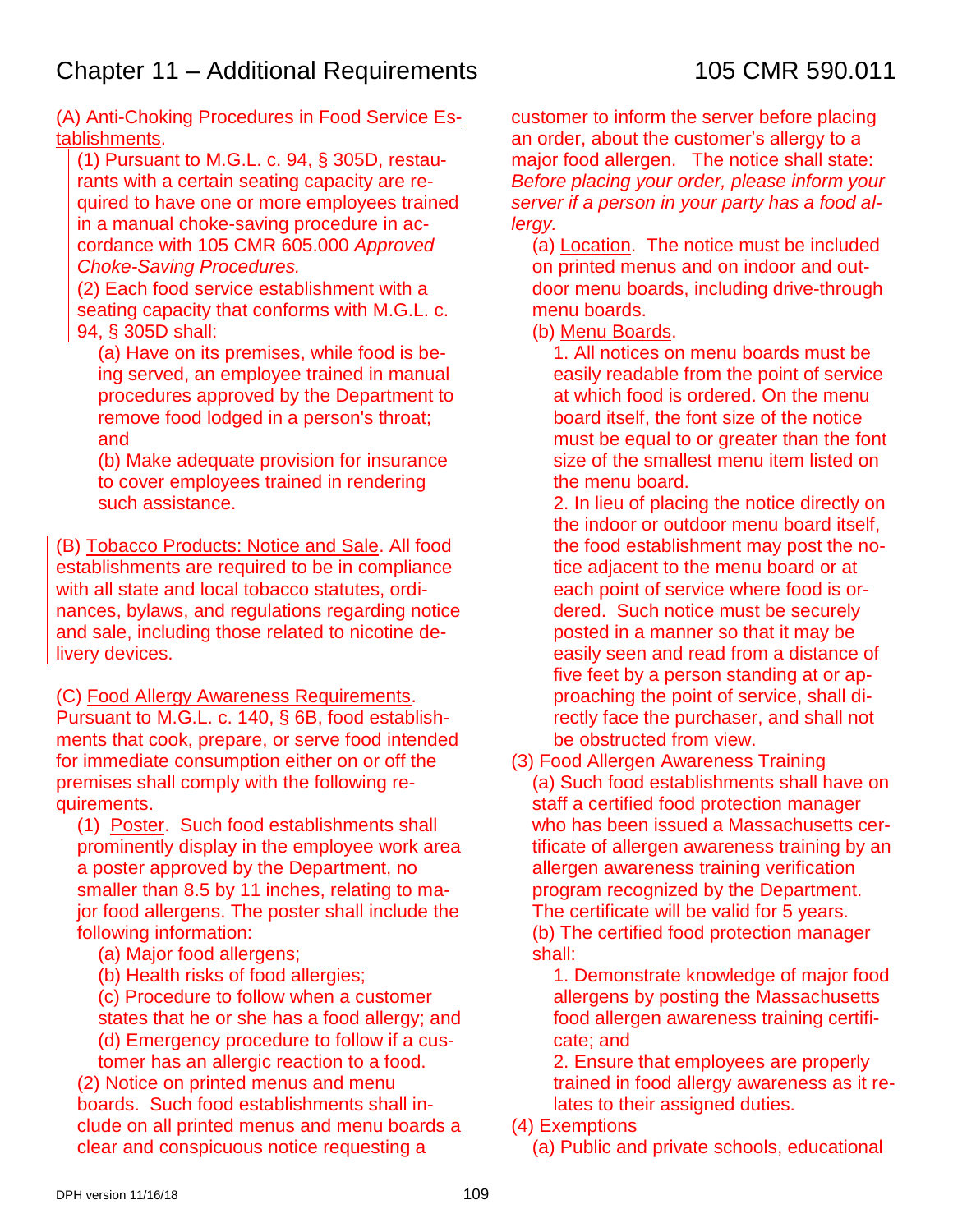institutions, summer camps, childcare facilities, and other child care programs approved to participate in USDA Child Nutrition Programs are exempt from 105 CMR 590.011(C), with the exception of 105 CMR 590.011(C)(3)(b)2, provided that they have:

1. Written policies and procedures for identifying, documenting, and accommodating students with food allergies, and 2. Documentation verifying participation in food allergen training recognized by the Massachusetts Department of Elementary and Secondary Education and the Department.

(b) Food service operations in institutional settings in which food is prepared and/or served to a specific population (for example, hospitals, non-profit organizations, Older American Act Elderly Nutrition programs, and charitable food facilities) that have written procedures for identifying, documenting, and accommodating their clients with food allergies are exempt from 105 CMR 590.011(C)(2).

(c) Temporary food establishments operated by non-profit organizations are exempt from 105 CMR 590.011(C).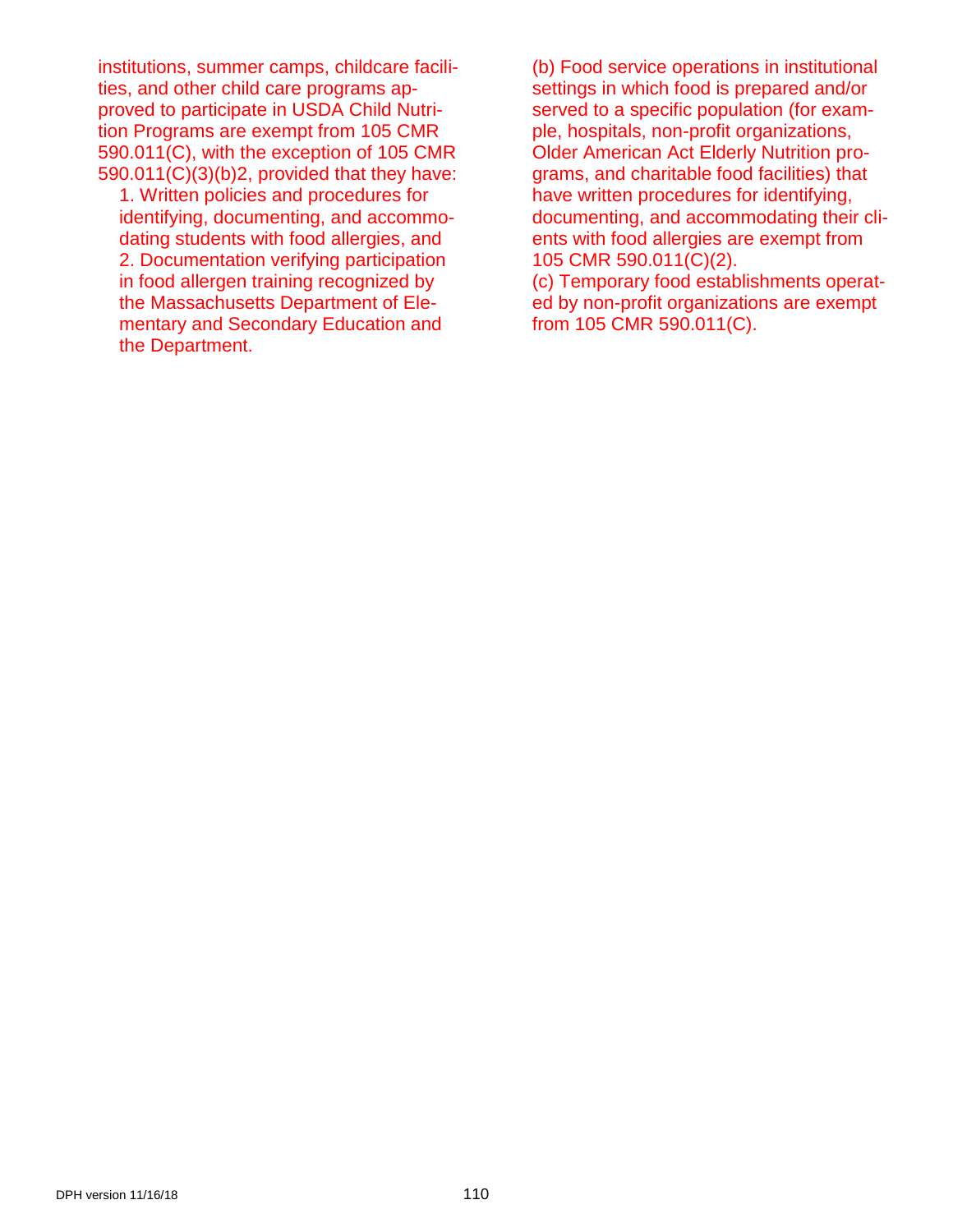## *Examination and Embargo of Food (590.012)*

(A) Examination and Sampling. Food may be examined or sampled by the board of health pursuant to M.G.L. c. 94, §§ 146 and 189 for the purpose of determining compliance with 105 CMR 590.000.

(B) Embargo Notice. The board of health may place an embargo on any food, which it knows, or has probable cause to believe is adulterated or misbranded provided that:

(1) A written notice is issued to the holder of the permit to operate the food establishment or to the person in charge; and

(2) The notice specifies in detail the reason(s) for the embargo order.

(C) Embargo Tag. The board of health shall tag. label, or otherwise identify any food subject to the embargo order. The tag or label shall state that the food:

(1) Is believed to be adulterated or misbranded;

(2) Has been embargoed for ten days; and

(3) Cannot be removed, used, sold or disposed of without permission of the board of health.

(D) Storage or Destruction of Embargoed Food. The board of health shall permit storage of food under conditions specified in the embargo order, unless storage is not possible without risk to the public health, in which case immediate destruction shall be ordered and accomplished.

(E) Condemnation, Disposal or Reconditioning. If the food subject to embargo is found to be adulterated or misbranded, the board of health shall take such steps as are necessary, pursuant to M.G.L. c. 94, §§ 146 or 189A, to effect the condemnation and disposal or reconditioning of the food.

(F) Embargo Release. If the food subject to embargo is not found to be adulterated or misbranded it shall be released.

# *Vending Machines (590.013)*

# (A) License.

(1) No person shall conduct a vending machine operation without a license issued by the Commissioner.

(2) A license shall expire no later than one year from the date issued.

(3) A license may be renewed by applying at least 30 days prior to the expiration of the license.

## (B) License: Application.

(1) Any person desiring to conduct a vending machine operation shall make written application for a license to the Commissioner on a form provided by him or her. The application shall state whether the applicant is an individual, partnership, corporation or other entity; the name and address of the applicant, and if the applicant is a partnership, the name and address of each partner. The application shall also state the address of the applicant's principal place of business; of each preparation area

servicing more than one building in which vending machines are located; and of each food storage area where food is stored for use in more than one building in which vending machines are located. The application shall also state the total number of vending machines owned by the applicant and in use at all machine locations. The application shall be signed by the applicant under the pains and penalties of perjury.

(2) The applicant shall forward to the Department a list of the names and addresses of suppliers from whom he or she purchases time/temperature control for safety food for direct use in vending machines.

(C) License: Issuance, Inspection, Fees. Upon receipt of an application for a new license, the Commissioner or his or her agent shall make an inspection of the preparation area; of supply storage, servicing, cleaning and sanitizing facilities; of transport facilities; and of representative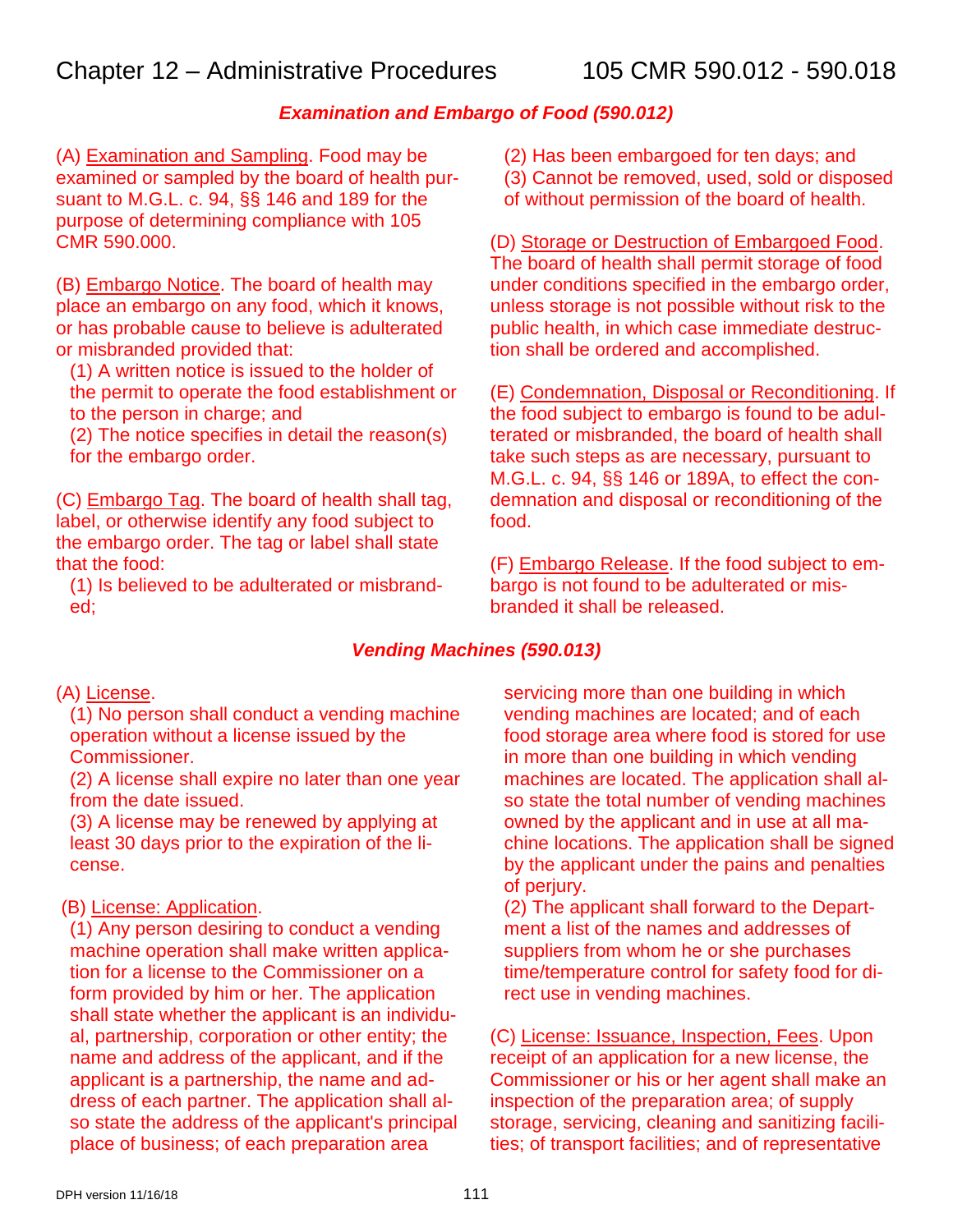equipment and machine locations to determine compliance with the provisions of 105 CMR 590.000 and with the applicable provisions of M.G.L. c. 94. The Commissioner, after determining compliance by the operator and upon receipt of the appropriate fee, shall issue a license to conduct a vending machine operation. Such license shall not be transferable.

(D) License: Display of Operator's License Number. An easily readable label or sign bearing the operator's license number, company name, and service telephone number shall be conspicuously displayed at each machine location.

(E) Operator's List of Vending Machine Locations and Preparation Areas. Each licensee shall keep a list of all locations within the Commonwealth wherein vending machines are operated by him or her and of all preparation areas servicing such vending machines. Such information shall be available to the Commissioner or his or her agent upon his request.

(F) Inspection of Vending Machines, Premises and Preparation Areas. The Commissioner or his agent may, after presenting proper identification, enter, at any reasonable time, any premises wherein vending machines are operated, or any

*Permits - Suspension and Revocation (590.014)*

(A) Summary Suspension of Permit/Emergency Closure without a Prior Hearing.

(1) In accordance with M.G.L. c.111, § 30, the board of health or its authorized agent, as determined by the board of health, may, without a prior hearing, suspend a permit to operate a food establishment or to operate one or more particular operations if an imminent health hazard is found to exist.

(2) A permit may be summarily suspended without providing prior written notice, notice of a hearing, or a hearing, provided that the right to a hearing is afforded within three business days of a request for a hearing.

(3) A summary suspension order shall be in writing and shall be posted at a public entrance to the food establishment and a copy provided to the permit holder of the food establishment, pursuant to 105 CMR 590.015(A). The order

preparation area servicing such machines for the purpose of inspecting the same. The licensee shall make provision for the Commissioner or his agent to have access, either in company with an employee of the operator or otherwise, to the interior of any vending machine operated by him.

(G) Food Establishments outside the Commonwealth Servicing Vending Machines within the Commonwealth. Food, beverages and ingredients processed and prepared in food establishments or food processing plants outside the Commonwealth may be sold in vending machines within the Commonwealth if such establishments conform to the provisions of the law governing such establishments within the Commonwealth, and if the operator of said vending machines is licensed under 105 CMR 590.000. To determine the extent of compliance with such provisions, the Commissioner or his or her agent may accept reports from the responsible authority in such jurisdictions outside the Commonwealth where such food service, retail food or food processing plants are located.

(H) Enforcement. 105 CMR 590.014 through 590.021 are applicable to vending machines except to the extent that the FC-regulatory authority shall be the Department.

summarily suspending the permit or specific operation of the permit holder shall be immediately effective upon posting of the order at the food establishment by an authorized agent of the board of health.

(4) The summary suspension order shall state: (a) The name and location of the food establishment and the name and address of the permit holder;

(b) That the board of health or its authorized agent, as determined by the board of health, has determined that an imminent health hazard exists, which requires the immediate suspension of the food establishment permit or the operation of one or more particular operations at the food establishment;

(c) The specific violation(s) that lead to the determination that an imminent health hazard exists;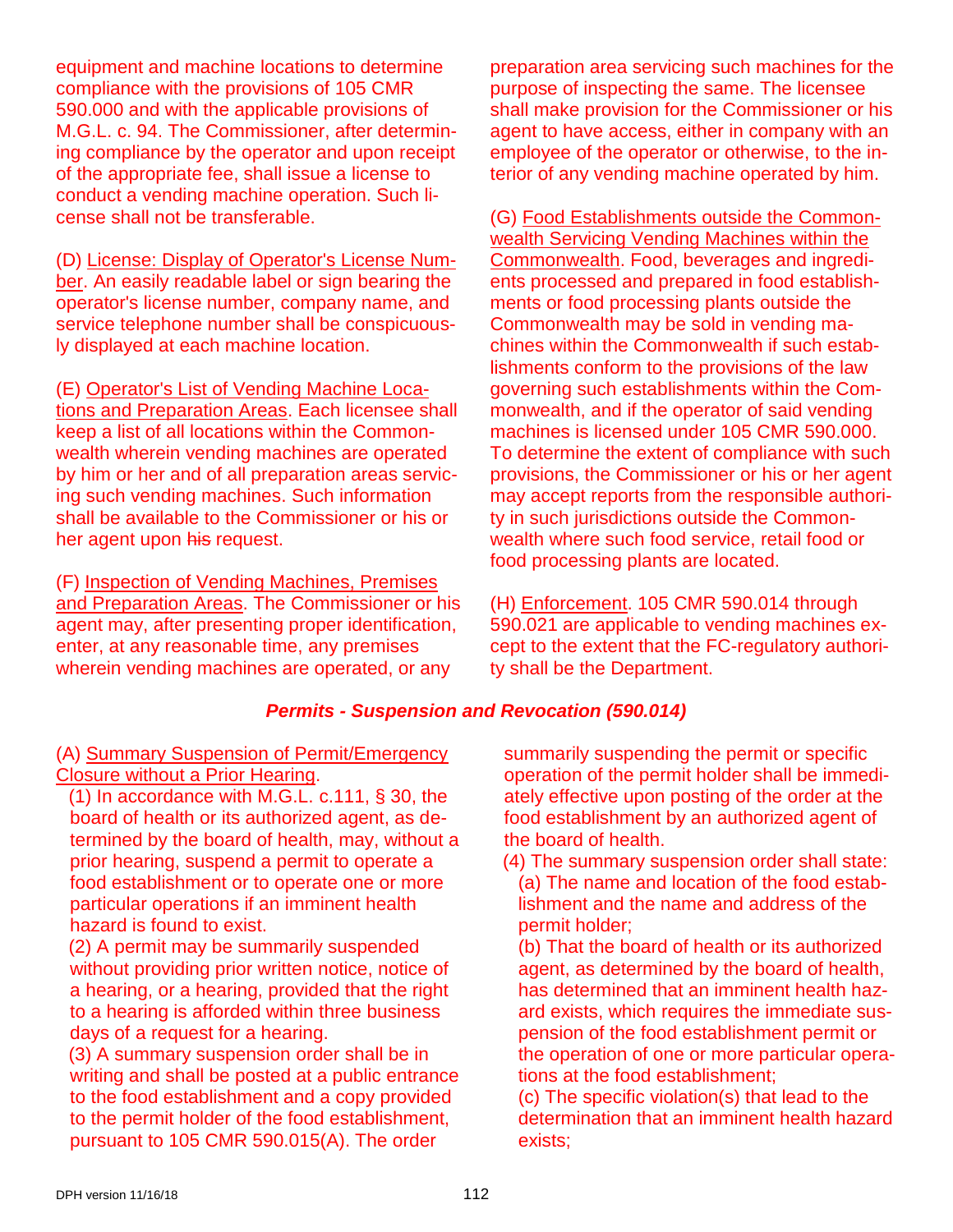(d) That all operations or one or more particular operations of the food establishment shall immediately cease and desist;

(e) That the emergency closure shall remain in effect until conditions cited in the order of closure are corrected and the corrections are confirmed by the board of health or its authorized agent, as determined by the board of health, through reinspection and other means as appropriate.

(f) That if a hearing is desired, a written request for a hearing shall be filed with the board of health by the permit holder within 10 ten days of receipt of the summary suspension order.

(g) That the person has the right to inspect and obtain copies of all relevant inspection reports, orders, notices, and other documentary evidence in the possession of the board of health and has the right to be represented at any hearing.

(h) The name and address of the board of health to where the written request for a hearing shall be sent.

(i) The signature of a member of the board of health or its authorized agent, as determined by the board of health.

(5) The board of health shall hold a hearing within three business days after receipt of a written request for a hearing.

(6) If no hearing is requested, the summary suspension shall remain in effect until the board of health or its authorized agent, as determined by the board of health, determines that all conditions cited in the summary suspension order are corrected.

(7) The board of health or its authorized agent, as determined by the board of health, may shall end the summary suspension at any time if reasons for the suspension no longer exist.

(B) Suspension of a Permit with Notice.

(1) The board of health or its authorized agent, as determined by the board of health, may issue a notice to suspend a permit to operate a facility permitted under 105 CMR 590.000 or one or more particular operations of the facility. Each of the following grounds, individually or severally, shall constitute full and adequate grounds to suspend a permit.

(a) Failure to comply with the requirements of

105 CMR 590.000;

(b) Denial of entry to agents of the board of health or the Department or attempts to impede the work of a duly authorized agent of the board of health or the Department; (c) Providing false or misleading statements or documents to the board of health or the Department or agents thereof, or keeping any misleading or false records or documents intended to satisfy the requirements of 105 CMR 590.000;

(d) The permit holder or owner, or if the permit holder or owner is a corporation, a corporate officer, of the facility, has been convicted of, pled guilty or no lo contendere to, or has, in a judicial proceeding, admitted facts sufficient to find that he or she is guilty of a crime relating to the operation of a food establishment;

(e) The permit holder or owner, or if the permit holder or owner is a corporation, a corporate officer, of the facility has engaged in conduct that endangers the public health; (f) Failure to pay any federal, state, or local taxes as required by law, pursuant to M.G.L. c. 62C, § 49A;

(g) Failure to comply with local regulations/ordinances related to the operation of the facility; or

(h) Such other reasons not stated in 105 CMR 590.014(B)(1)(a) through (g), which pose a risk to public health and safety.

(2) The order to suspend the permit shall be given by the board of health or its authorized agent, as determined by the local board of health, to the permit holder in writing and shall specify:

(a) The name and location of the permit holder;

(b) The specific violation(s) for which the permit or operation is to be suspended; (c) The date the suspension will become effective;

(d) That the suspension shall remain in effect until the conditions cited in the order to suspend are corrected and their correction is confirmed by the board of health or its authorized agent, as determined by the local board of health, through reinspection and any other means as appropriate;

(e) Notice of a right to a hearing before the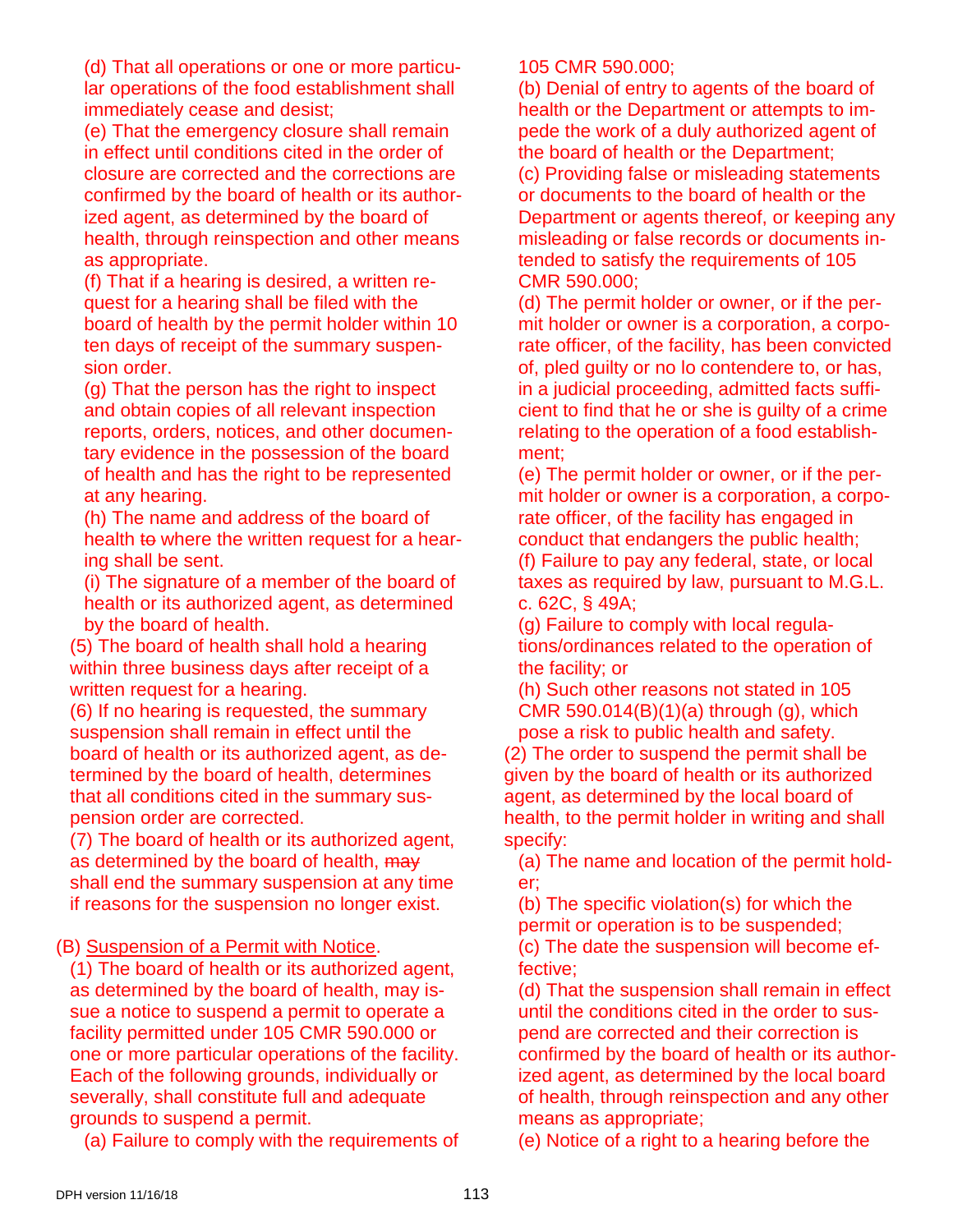board of health if a written request for hearing is filed with the board of health by the permit holder within 10 days of receipt of the order to suspend, the right to inspect and obtain copies of all relevant inspection reports, orders, notices and other documentary information in the possession of the board of health, and the right to be represented at the hearing. A board of health that sets a hearing on a specified date rather than requiring the permit holder to request a hearing, satisfies this notice requirement provided that there is adequate notice of the hearing date, and the notice fully informs the permit holder of the rights listed above;

(f) The name and address of the board of health where the written request for a hearing shall be sent;

(g) If no request for a hearing is filed within the 10-day period, the board of health may impose the suspension order; and

(h) The signature of a member of the board of health or its agent, as determined by the board of health.

(C) Revocation or Non-Renewal of a Permit with Notice.

(1) The board of health or its authorized agent, as determined by the board of health, may issue an order to revoke a permit or refuse to renew a permit to operate a food establishment or terminate one or more particular operations of the establishment for:

(a) Serious or repeated violations of any of the requirements of 105 CMR 590.000;

(b) Any grounds cited in 105 CMR

590.014(B)(1)(b) through (h), which in the discretion of the board of health or the Department are sufficiently serious to require revocation.

(2) The order to revoke the permit shall be giv-

en by the board of health or its authorized agent, as determined by the board of health, to the permit holder in writing and shall specify:

(a) The name and location of the food establishment and the name and address of the permit holder;

(b) The specific violation(s) for which the permit or operation is to be revoked or not renewed;

(c) The date the revocation or non-renewal will become effective. The revocation or nonrenewal of a permit shall be effective for a period of one year from the date of the final order, unless the board of health orders otherwise;

(d) Notice of a right to a hearing before the board of health if a written request for hearing is filed with the board of health by the permit holder within 10 days of receipt of the order, the right to inspect and obtain copies of all relevant inspection reports, orders, notices and other documentary information in the possession of the board of health, and the right to be represented at the hearing. A board of health that sets a hearing on a specified date rather than requiring the permit holder to request a hearing, satisfies this notice requirement provided that there is adequate notice of the hearing date, and the notice fully informs the permit holder of rights listed above;

(e) The name and address of the board of health where the written request for a hearing shall be sent;

(f) If no request for a hearing is filed within the 10-day period, the board of health may impose the revocation or non-renewal order; and

(g) The signature of a member of the board of health or its agent, as determined by the board of health.

# *Service of Orders/Hearings (590.015)*

# (A) Service of Orders.

(1) Each applicant or permit holder shall provide the board of health with his or her complete and correct mailing address on its application for a permit. Each permit holder shall notify the board of health within seven calendar days of any change in the mailing address. The address provided to the board of health shall be deemed the appropriate address for the service of all orders and notices from the board of health.

(2) Orders for summary suspension shall be served on the applicant or permit holder or his authorized agent by: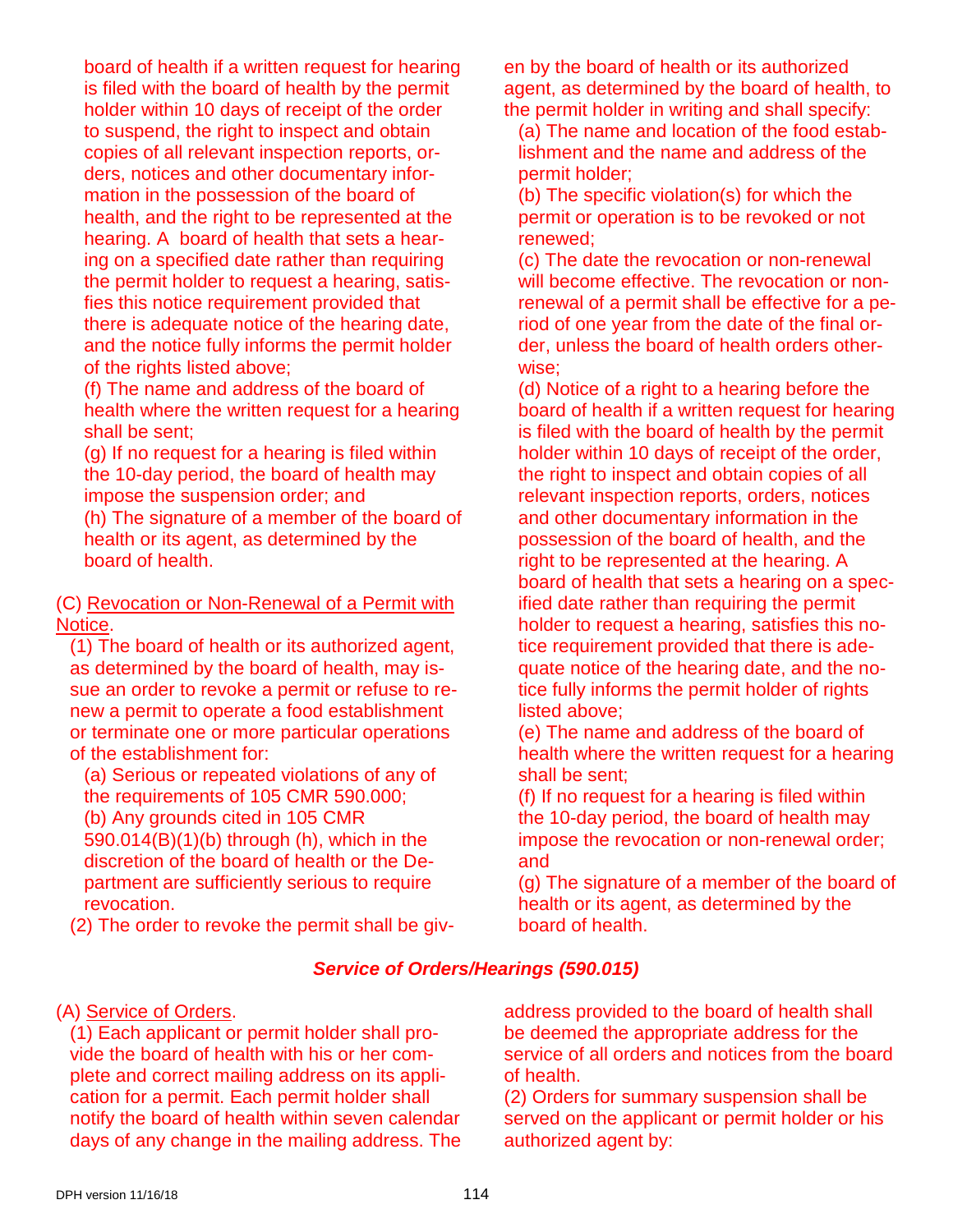(a) Posting the order on a public entrance to the food establishment; and,

(b) In hand service to the permit holder or by sending a copy of the order or notice by registered or certified mail, return receipt requested to the address indicated in 105 CMR 590.015(A)(1).

(3) All orders, other than orders for summary suspension, shall be served on the applicant or permit holder or his or her authorized agent as follows:

(a) By sending a copy of the order by registered or certified mail, return receipt requested, at to the address indicated in 105 CMR 590.015(A)(1), or

(b) Personally, by any person authorized to serve civil process.

(c) Only if the aforementioned methods are unsuccessful, service may be made as follows:

1. By any person authorized to serve civil process by leaving a copy of the order at his or her last and usual place of abode. 2. If the last and usual place of abode is unknown, service may be made by posting a copy of the order in a conspicuous place on or about the premises.

(4) Proof of Proper Service. Proof of proper service may be made by affidavit of the person making service or by admission of the receipt signed by the applicant or permit holder, the person operating a food establishment without a permit to operate, or an authorized agent of the applicant or permit holder.

## (B) Hearings.

(1) The person or persons to whom any order or notice of suspension, revocation, or nonrenewal pursuant to 105 CMR 590.000 has been directed, may request a hearing before the board of health. Such request shall be in writing and shall be filed in the office of the board of health within 10 days after receipt of the order or notice. Upon receipt of such request the

board of health shall set a time and a place for such hearing and shall inform the petitioner thereof in writing. Except in the case of a summary suspension under 105 CMR 590.014(A), the hearing shall be commenced not later than 10 days after the day on which the request was filed. A local board of health that sets a hearing on a specified date rather than requiring the permit holder to request a hearing, satisfies the hearing requirement provided that it gives adequate notice of the hearing date. However, upon application of the petitioner the board of health may postpone the date of the hearing beyond the 10-day period or the set date, for a reasonable time if in the judgment of the board of health the petitioner has submitted a good and sufficient reason for such postponement.

(2) At the hearing the petitioner shall be given an opportunity to be heard and to show why the order should be modified or withdrawn. Any oral testimony given at a hearing shall be recorded verbatim (tape recording shall suffice). (3) After the hearing, the board of health shall make a final decision based upon the complete hearing record, and shall inform the petitioner in writing of the decision. If the board of health sustains or modifies an order, it shall be carried out within the time period allotted in the original order or in the modification.

(4) Every notice, order, decision and other record prepared by the board of health in connection with the hearing shall be entered as a matter of public record in the office of the board of health.

(5) A copy of the transcript or tape recording shall be provided upon request and a reasonable fee may be charged for the cost of providing such copy.

(6) Any person aggrieved by the final decision of the board of health may seek relief in a court of competent jurisdiction in the Commonwealth.

# *Criminal Penalties (590.016)*

(A) Violation of 105 CMR 590.000 Provisions. Any person who violates any provision of 105 CMR 590.000 shall, upon conviction, be fined not more than \$100 for the first offense and not more than \$500 for a subsequent offense unless a different penalty is set by statute.

(B) Failure to Comply with Orders. Any person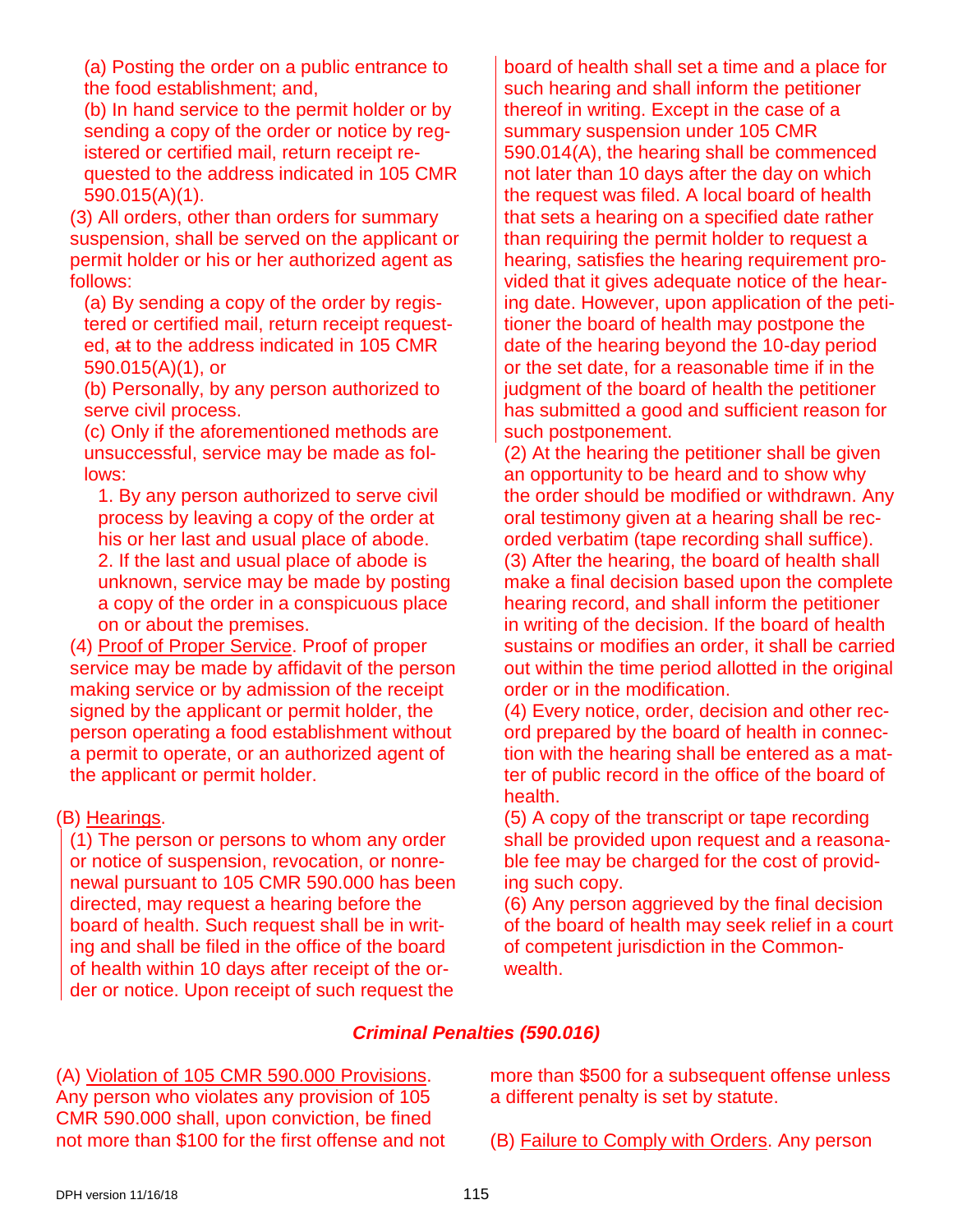who fails to comply with any order issued pursuant to 105 CMR 590.000 shall, upon conviction, be fined not more than \$100 for the first offense

and not more than \$500 for a subsequent offense. Each day's failure to comply with an order shall constitute a separate offense.

## *Advisory Committee (590.017)*

The Director may appoint an advisory committee for food establishments, which may consist of 12 members. At least two members should be health officers and two members should be board of health members who have been nominated by existing professional organizations comprised of health officers and/or board of health members and at least three members

should be persons active in the food service and retail food industry who have been nominated by existing trade organizations. The committee may advise the Director on matters of policy; may be consulted by the Director prior to the issuance of rules and regulations; and may perform such other duties as the Director may request.

## *Severability (590.018)*

If any provision of 105 CMR 590.000 shall be declared invalid for any reason whatsoever, that decision shall not affect any other portion of 105 CMR 590.000, which shall remain in full force and effect; and to this end the provisions of 105 CMR 590.000 are hereby declared severable.

### *Regulatory Authority*

105 CMR 590.000 M.G.L. c. 94 §§ 305A, 305B, 146, 189 and 189A; c. 111. §§ 5 and 127A